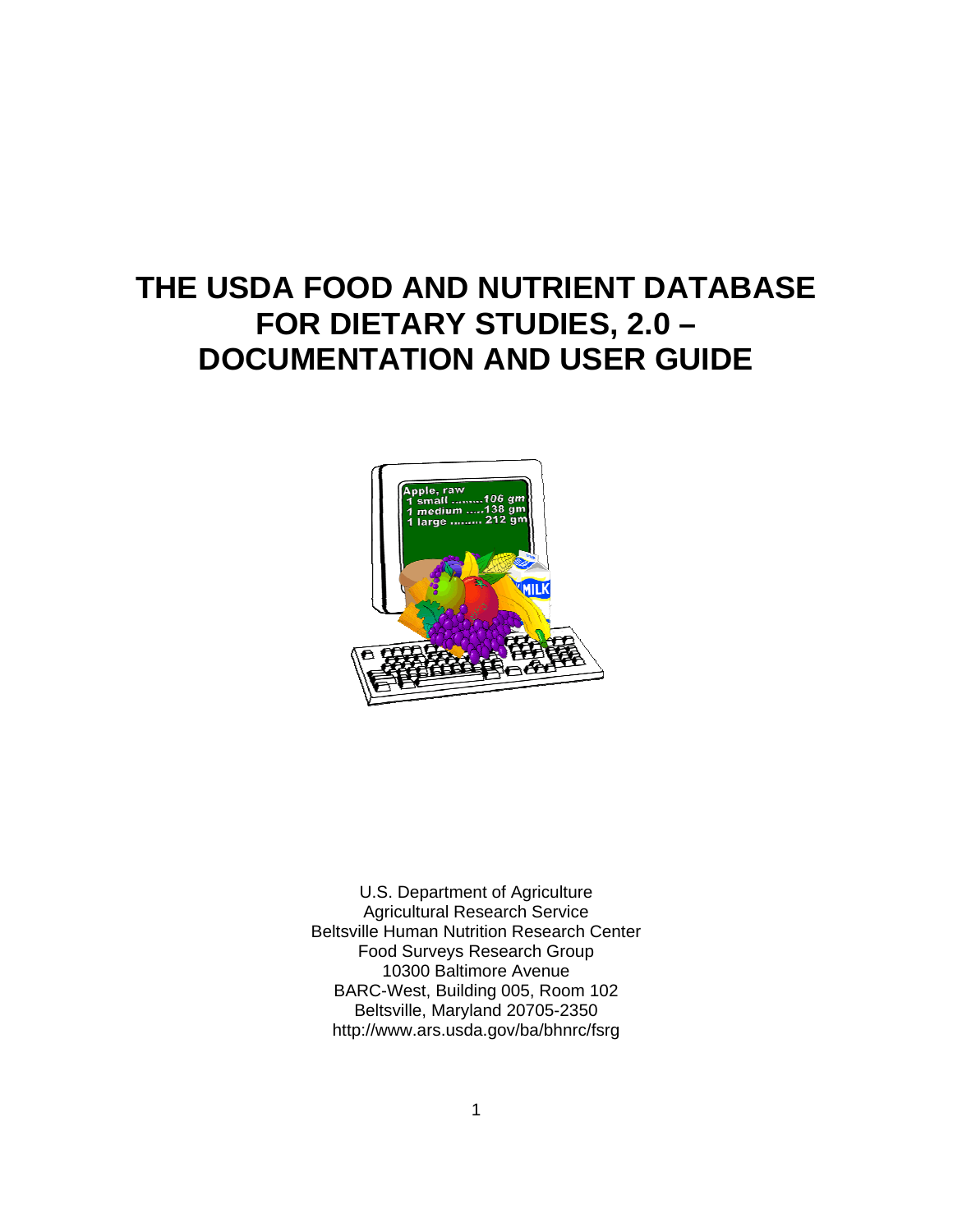**Suggested citation:** *USDA Food and Nutrient Database for Dietary Studies, 2.0*. (2006). Beltsville, MD: Agricultural Research Service, Food Surveys Research Group.

# **DISCLAIMERS**

The use of trade, firm, or corporation names in this publication is for the information and convenience of the reader. Such use does not constitute an official endorsement or approval by the U.S. Department of Agriculture or the Agricultural Research Service of any product or service to the exclusion of others that may be suitable.

The U.S. Department of Agriculture (USDA) prohibits discrimination in all its programs and activities on the basis of race, color, national origin, age, disability, and where applicable, sex, marital status, familial status, parental status, religion, sexual orientation, genetic information, political beliefs, reprisal, or because all or a part of an individual's income is derived from any public assistance program. (Not all prohibited bases apply to all programs.) Persons with disabilities who require alternative means for communication of program information (Braille, large print, audiotape, etc.) should contact USDA's TARGET Center at (202) 720-2600 (voice and TDD).

To file a complaint of discrimination write to USDA, Director, Office of Civil Rights, 1400 Independence Avenue, S.W., Washington, D.C. 20250-9410 or call (800) 795-3272 (voice) or (202) 720-6382 (TDD). USDA is an equal opportunity provider and employer.

**Issued June 2006**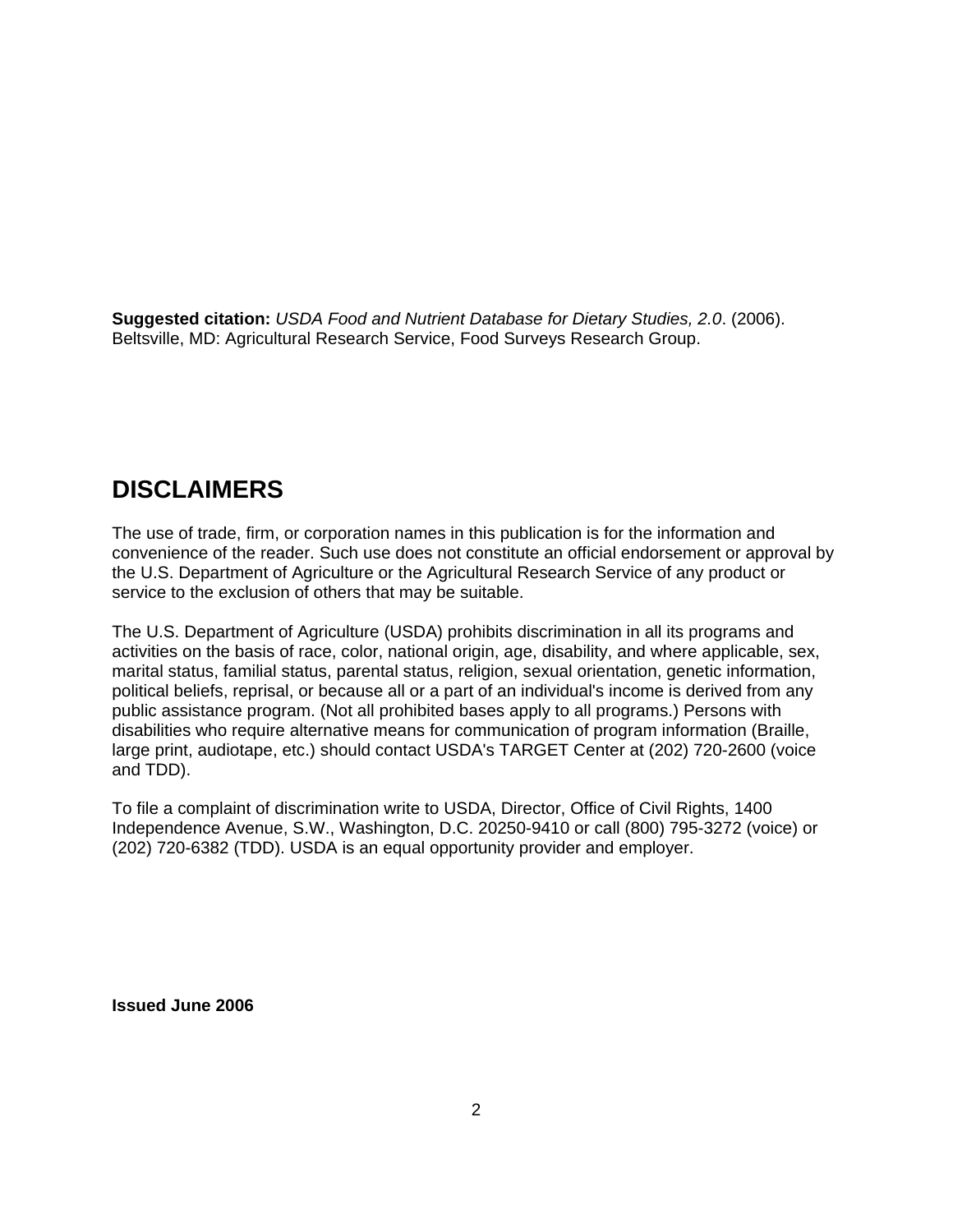# **CONTENTS**

| Differences Between the FNDDS and the Database Used for the Continuing Survey of Food                                                                                                                                      |  |
|----------------------------------------------------------------------------------------------------------------------------------------------------------------------------------------------------------------------------|--|
|                                                                                                                                                                                                                            |  |
|                                                                                                                                                                                                                            |  |
|                                                                                                                                                                                                                            |  |
| Examples of data records from the Food Descriptions Component files21<br>Examples of data records from the Food Portions and Weights Component files27<br>FOOD CODE NUMBERS, THE FOOD CODING SCHEME, AND FSRG-DEFINED FOOD |  |
|                                                                                                                                                                                                                            |  |
|                                                                                                                                                                                                                            |  |
|                                                                                                                                                                                                                            |  |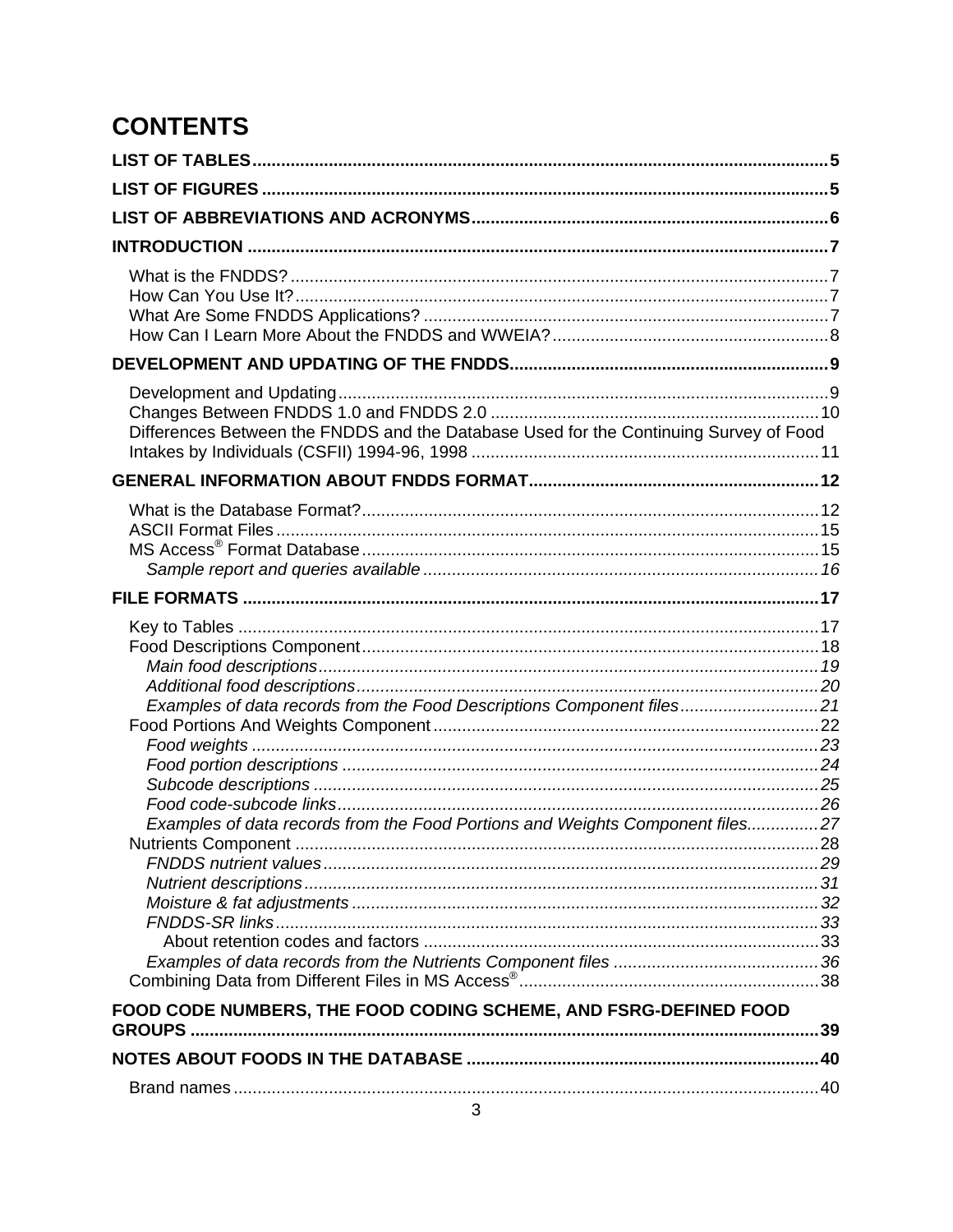| DEFAULTS USED FOR CODING FOODS AND AMOUNTS IN WWEIA42                            |  |
|----------------------------------------------------------------------------------|--|
|                                                                                  |  |
|                                                                                  |  |
|                                                                                  |  |
|                                                                                  |  |
|                                                                                  |  |
|                                                                                  |  |
|                                                                                  |  |
| Appendix C. FSRG-Defined Food Groups - What Each Group Includes and Excludes and |  |
|                                                                                  |  |
| Appendix D. Sample Report and Sample Queries Using FNDDS Files in MS Access® 98  |  |
|                                                                                  |  |
|                                                                                  |  |
|                                                                                  |  |
|                                                                                  |  |
|                                                                                  |  |
|                                                                                  |  |
|                                                                                  |  |
|                                                                                  |  |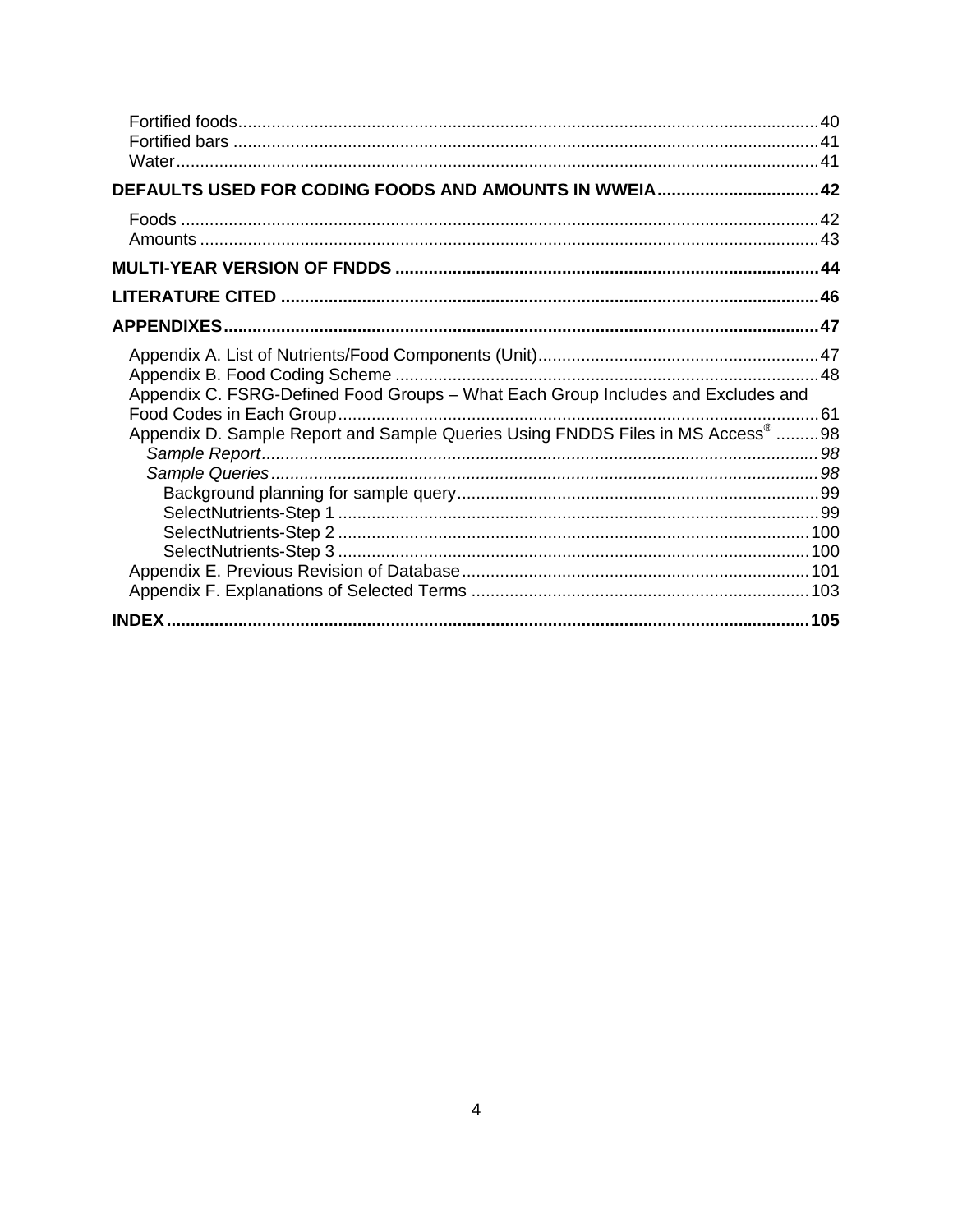# **LIST OF TABLES**

# **LIST OF FIGURES**

| Figure 1. USDA Food and Nutrient Database for Dietary Studies - files and                   |  |
|---------------------------------------------------------------------------------------------|--|
|                                                                                             |  |
|                                                                                             |  |
| Figure 3. Main food descriptions file, additional food descriptions file, and their link 18 |  |
| Figure 4. Food weights file, food portion descriptions file, food code-subcode links        |  |
|                                                                                             |  |
| Figure 5. FNDDS nutrient values file, nutrient descriptions file, FNDDS-SR links file,      |  |
|                                                                                             |  |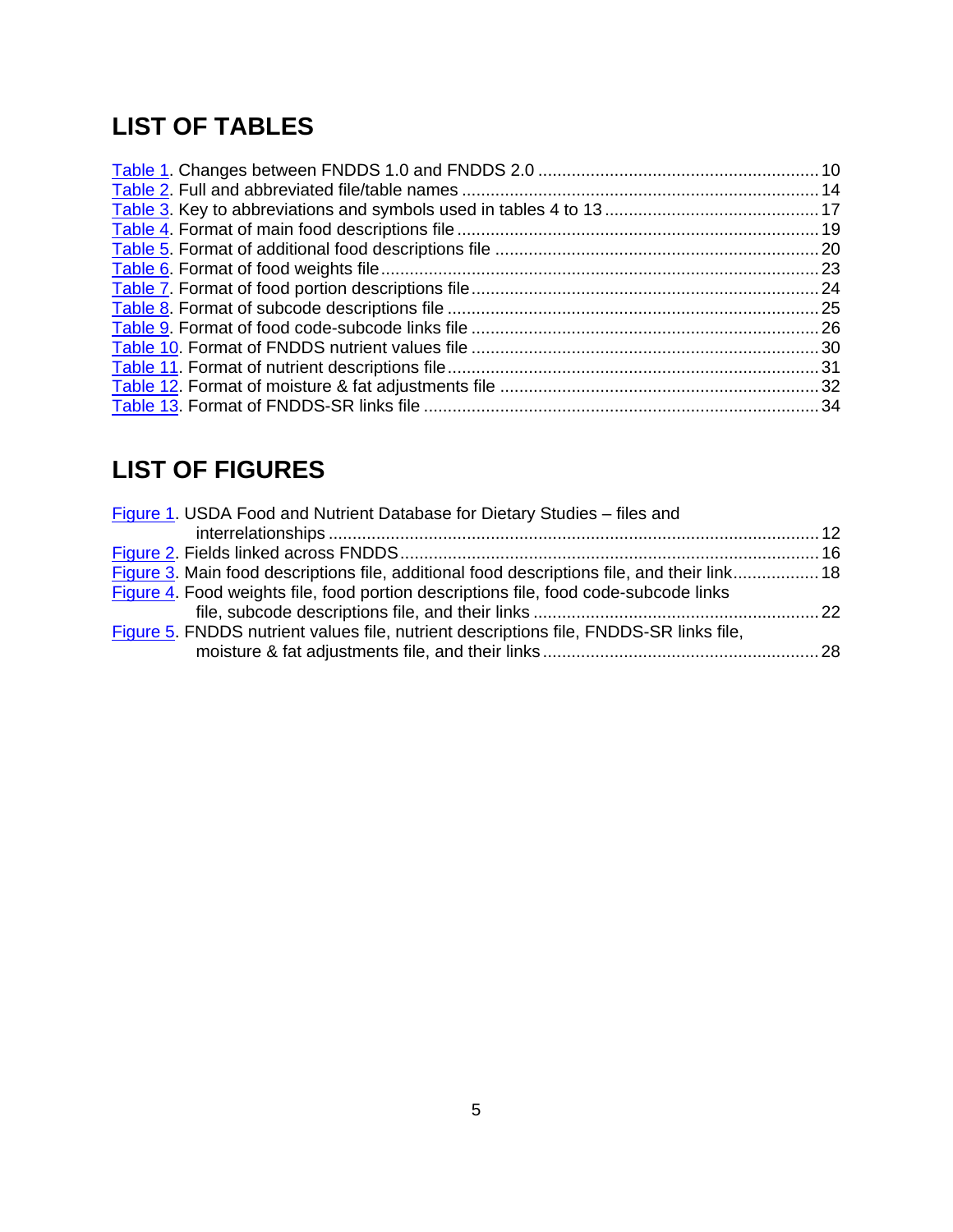# **LIST OF ABBREVIATIONS AND ACRONYMS**

AMPM = USDA Automated Multiple-Pass Method ARS = Agricultural Research Service ASCII = American Standard Code for Information Interchange BARC = Beltsville Agricultural Research Center CD-ROM = compact disk, read only memory CSFII = Continuing Survey of Food Intakes by Individuals DFE = dietary folate equivalents FNDDS = USDA Food and Nutrient Database for Dietary Studies FSRG = Food Surveys Research Group NDB No. = Nutrient Databank number NDL = Nutrient Data Laboratory NHANES = National Health and Nutrition Examination Survey RAE = retinol activity equivalents SR = USDA National Nutrient Database for Standard Reference U.S. = United States of America USDA = U.S. Department of Agriculture

WWEIA = What We Eat in America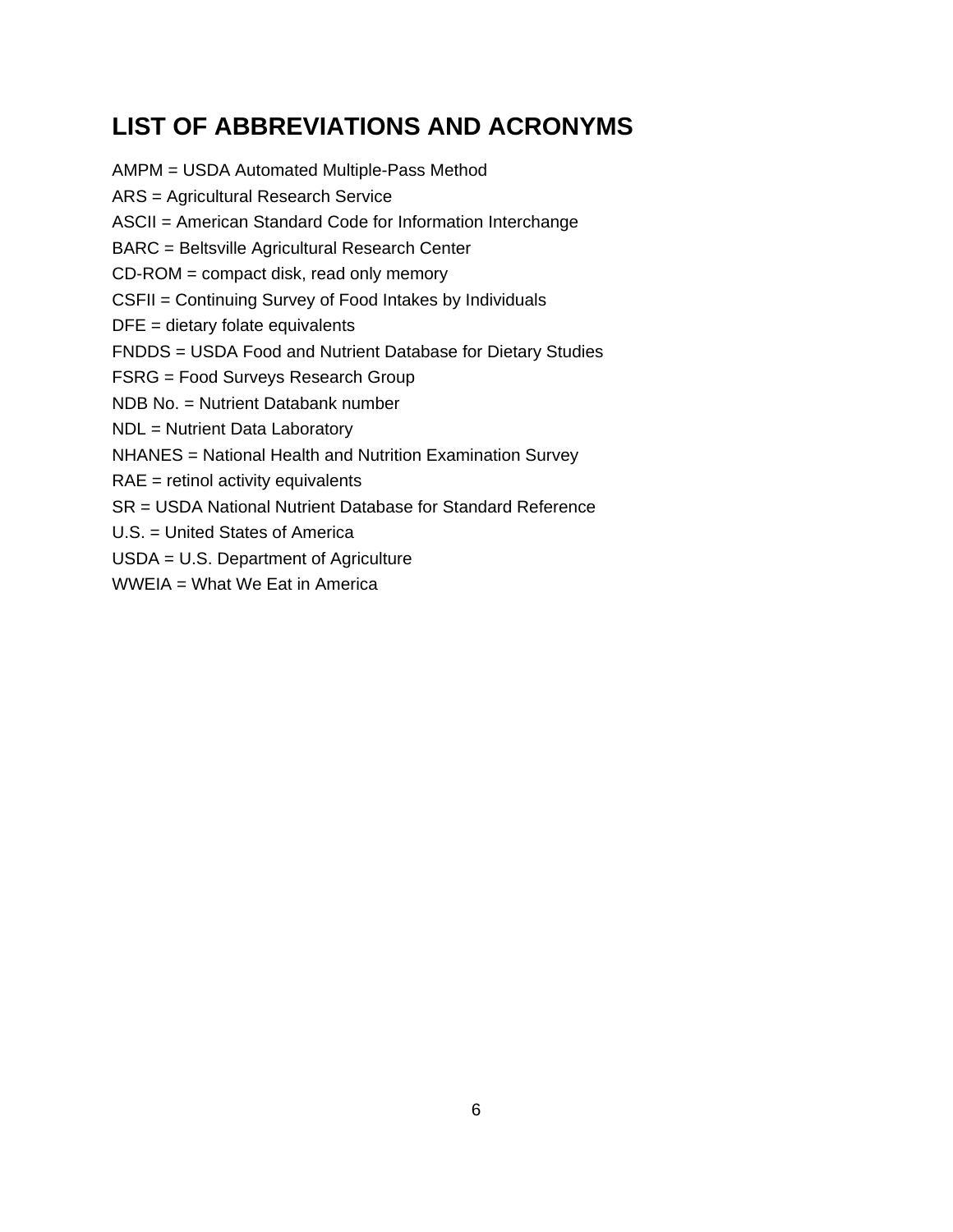# **THE USDA FOOD AND NUTRIENT DATABASE FOR DIETARY STUDIES, 2.0 – DOCUMENTATION AND USER GUIDE**

# **INTRODUCTION**

In dietary studies, the researcher collects information on what people eat. Collection methods may vary, from 24-hour recalls collected in What We Eat in America (WWEIA), the dietary intake interview component of the National Health and Nutrition Examination Survey (NHANES), to food diaries recorded by an individual. After data collection, the researcher needs a way to translate the food intake data into a form that can be used for analysis. The USDA Food and Nutrient Database for Dietary Studies (FNDDS) is a resource that is used to code and analyze WWEIA data. It can also be used with data collected in your own study.

## *What is the FNDDS?*

- Database of foods, their nutrient values, and weights for typical food portions; used to process and analyze food intake data
- Current version (FNDDS 2.0) was used to process WWEIA 2003-2004
- Foods include many mixtures, ethnic foods, and brand name items
- Nutrient values for FNDDS 2.0 were based on values in USDA National Nutrient Database for Standard Reference, Release 18 (SR18). (For more details, see section headed "FNDDS Nutrient Values.")

## *How Can You Use It?*

- In research projects using WWEIA food intake data
- In other food intake studies:
	- To code foods and amounts eaten
	- To calculate the amounts of nutrients/food components in those foods

## *What Are Some FNDDS Applications?*

In addition to its use in WWEIA, the FNDDS is used in:

- MyPyramid Tracker
- Pyramid Servings Database
- Food Commodity Intake Database
- National Cancer Institute Diet History Questionnaire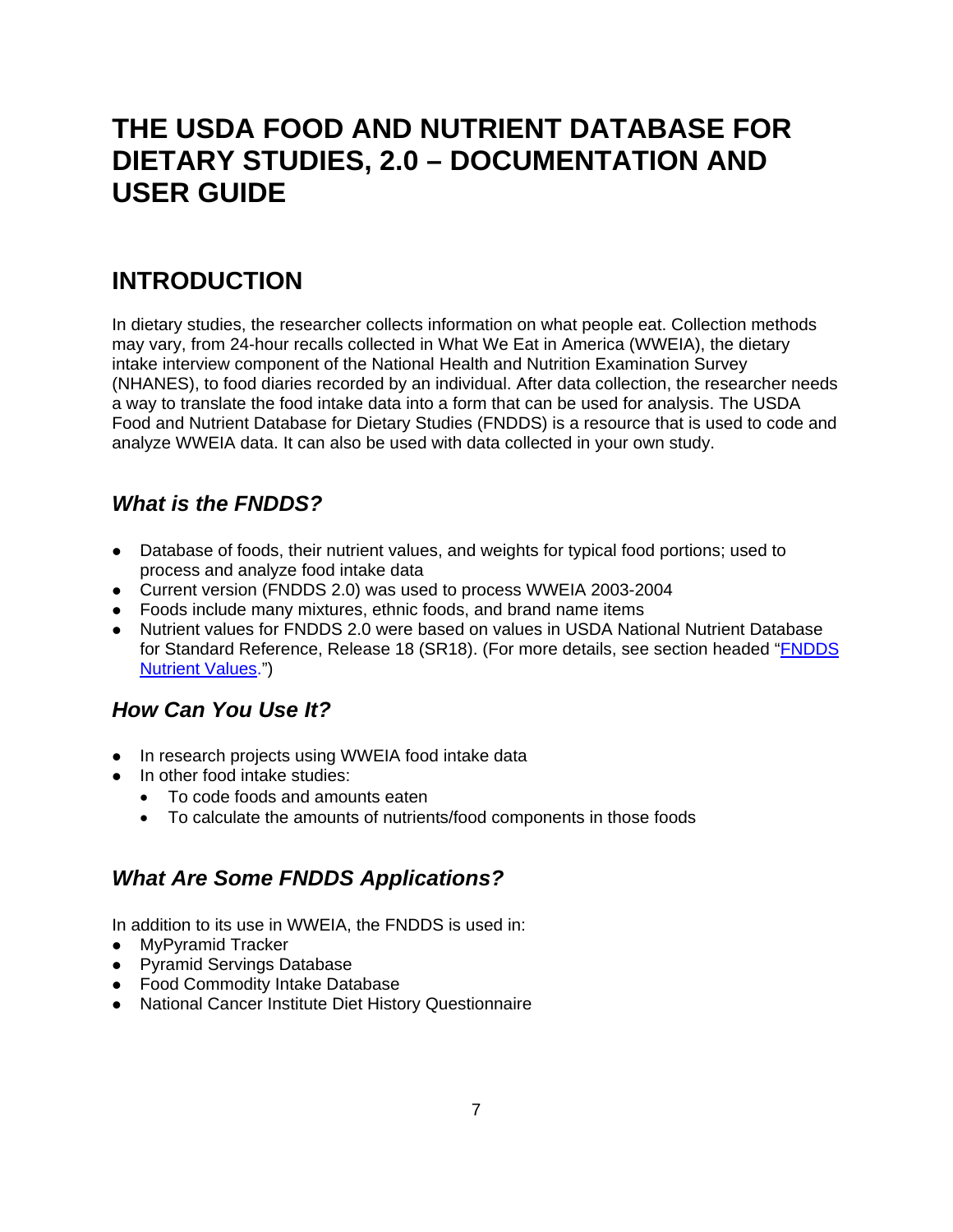## *How Can I Learn More About the FNDDS and WWEIA?*

- Download the database free from the website of USDA's Food Surveys Research Group (FSRG), who developed and maintain the FNDDS.
- Receive e-mail announcements about FNDDS, WWEIA, and other FSRG products and services by joining the **FSRG listserv** at http://www.ars.usda.gov/ba/bhnrc/fsrg.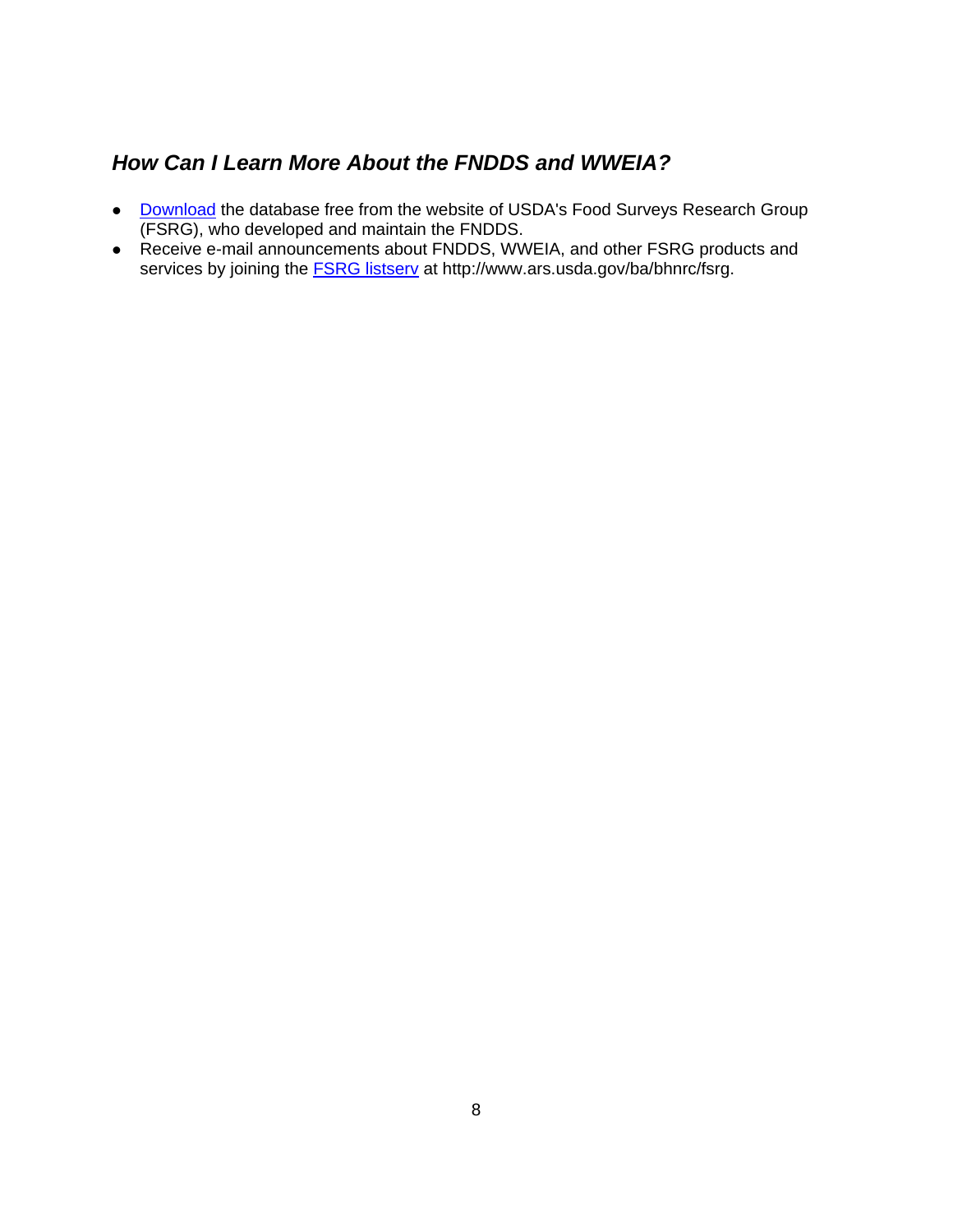## **DEVELOPMENT AND UPDATING OF THE FNDDS**

### *Development and Updating*

USDA's technical files for analyzing food and nutrient intakes have developed over several decades of food surveys (Bodner and Perloff, 2003). The files were incorporated into one database, the FNDDS, for processing WWEIA. The FNDDS is updated to reflect the US food supply by incorporating new foods, ethnic foods, and nutrient-modified foods, as required for the survey. A new version of the FNDDS is released every 2 years, in parallel with the release of the WWEIA data, and is based on the version of SR that is current when the FNDDS is updated.

As WWEIA food intakes are processed and the reported foods and amounts are coded, the FNDDS food descriptions and portion weights undergo continual review. Foods or portions that cannot be matched to items in the database are resolved by FSRG scientists. New food items and new portion sizes are added as needed. Information about new foods and package sizes is collected using internet resources, direct contact with manufacturers, or food labels. In addition to the monitoring of information reported by WWEIA respondents, a regular planned program of data review is conducted. Items to be evaluated are selected based on a priority scheme related to frequency of use or contribution to energy intake, by race-ethnic group and by age group.

The FNDDS Nutrient Values file is updated every other year, using the latest release of the SR and corresponding with the release of WWEIA data (e.g., FNDDS 2.0 was updated with SR18 for WWEIA 2003-2004). Updates include the complete nutrient profile for new foods; they may also include new nutrients for existing foods and new units of expression for existing nutrients. Values for new nutrients are added when sufficient analytical data are available for major contributors of the nutrient to permit the USDA Nutrient Data Laboratory (NDL) to calculate estimated values for all of the approximately 2,700 SR foods that serve as the basis of the FNDDS. After each biennial update, FSRG nutritionists conduct a systematic review of nutrient values in FNDDS foods based on their contribution to intakes. Values for all foods that contribute 1 percent or more to intake of any nutrient are reviewed.

The database includes a file, FNDDS-SR Links, which lists the SR codes (called "Nutrient Databank numbers" or "NDB, No" in SR) and amounts that document how the nutrient values are calculated for each FNDDS food. New entries are added to the FNDDS-SR Links file as new food codes are added to the Food Descriptions files. Before each biennial update of the FNDDS Nutrient Values, the FNDDS-SR Links are revised to reflect updates to SR when appropriate. For example, linkages involving fats in ice cream, cakes, and crackers were changed in FNDDS 2.0 to accommodate new commercial fats and oils entries in SR. A biennial review is also made of existing links that represent composites for milk, vegetable oil, and some other foods. The links are compared with food production and disappearance data from USDA's Economic Research Service and other sources, and the links are revised to reflect the current U.S. marketplace.

The size and complexity of the FNDDS necessitate careful quality control practices to ensure accuracy and consistency of the data. A comprehensive quality control plan is in place to ensure that interrelationships are maintained among the various database files and that updates do not introduce errors (Anderson et al., 2004). In addition, historical files are maintained to provide documentation of all changes in database values.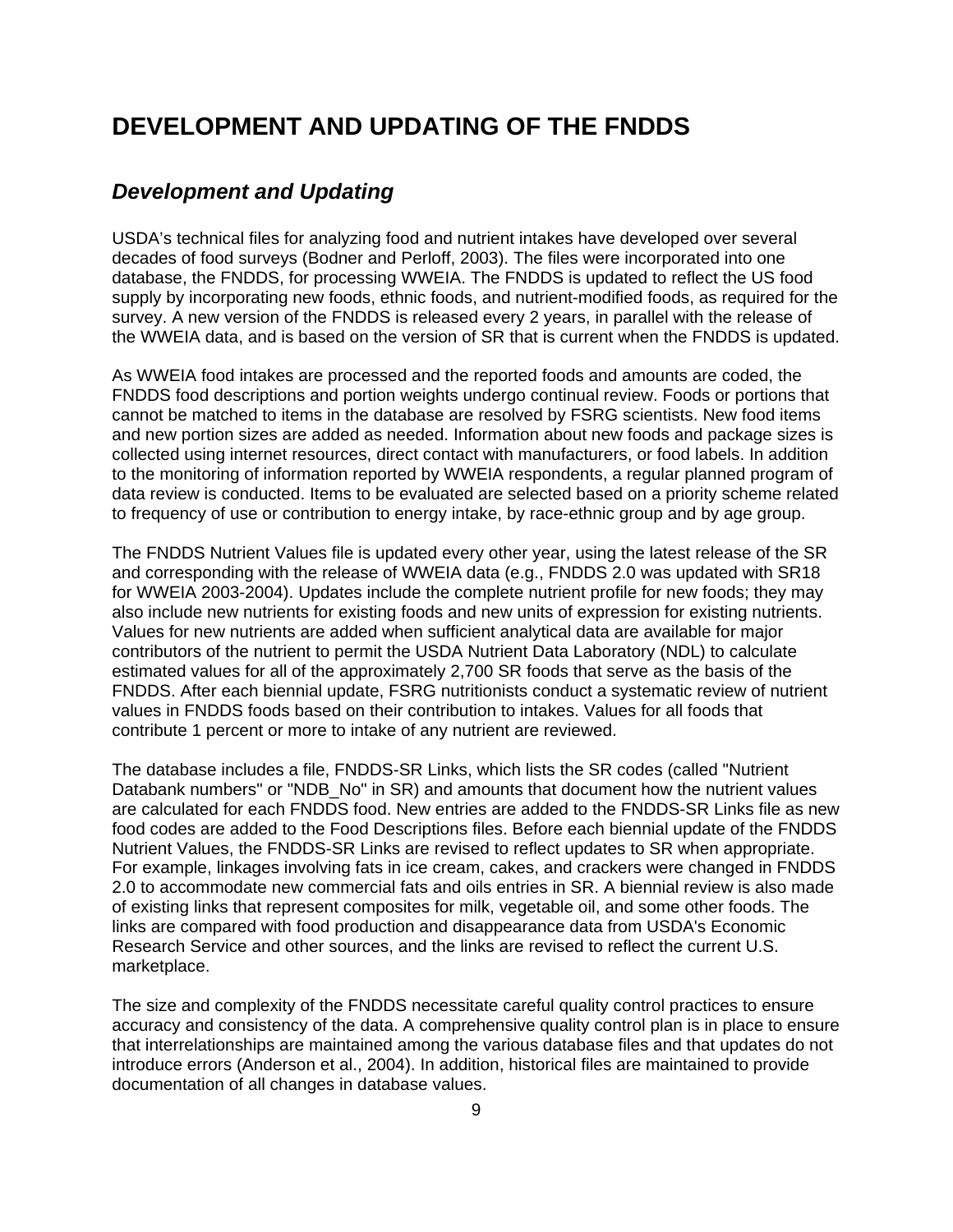## *Changes Between FNDDS 1.0 and FNDDS 2.0*

Changes or additions occurred in all ten database files. Major changes are shown in table 1.

| rapic 1. Onanges between model i.u and model 2.0                                         |                                                                                                                                                                                                                         |  |  |
|------------------------------------------------------------------------------------------|-------------------------------------------------------------------------------------------------------------------------------------------------------------------------------------------------------------------------|--|--|
| Type of change                                                                           | <b>Typical reasons and/or examples</b>                                                                                                                                                                                  |  |  |
|                                                                                          | <b>Food descriptions component</b>                                                                                                                                                                                      |  |  |
| Food codes and descriptions<br>added (N=70)                                              | New products, such as LIPIL (tm) infant formulas                                                                                                                                                                        |  |  |
| Food codes and descriptions<br>discontinued (N=104)                                      | Products no longer on the market, such as sugar-sweetened apple,<br>grape, grapefruit, orange, and pineapple juices and several frozen<br>meals                                                                         |  |  |
| A single food code replaced by<br>2+ food codes with more detailed<br>descriptions (N=3) | For example, "tamale with meat and/or poultry" replaced by "tamale<br>with meat" and "tamale with chicken"                                                                                                              |  |  |
| 2+ food codes consolidated to 1<br>food code with less detailed<br>description (N=12)    | Food codes and descriptions that were specific as to whether vitamin<br>C was added or not have been consolidated to single codes for<br>apple, grape, and pineapple juice (most brands now contain added<br>vitamin C) |  |  |
| Food descriptions (main or<br>additional) revised (N=398)                                | Manufacturers' name changes for infant formulas; change in<br>availability of brand name items                                                                                                                          |  |  |
|                                                                                          | <b>Food portions and weights component</b>                                                                                                                                                                              |  |  |
| Food portions and weights added<br>$(N=319)$                                             | Most for new food codes; some new sizes added for existing items,<br>such as 5-inch diameter for pizzas                                                                                                                 |  |  |
| Food portions and weights<br>revised (N=435)                                             | Review of current fast food and frozen pizza weights led to revisions                                                                                                                                                   |  |  |
|                                                                                          | <b>Nutrients component</b>                                                                                                                                                                                              |  |  |
| Updated nutrient values for "key<br>foods" in SR (Haytowitz et al.,<br>2002)             | Chocolate milk, tortillas, sodas, beer, french-fried potatoes, potato<br>chips, tortilla chips, chicken nuggets, and others                                                                                             |  |  |
| Revisions in the selection of SR<br>items to represent FNDDS foods                       | Fat trim on beef - Composites of SR codes to approximate 1/8-inch<br>trim replaced by new SR codes for beef with 1/8-inch trim                                                                                          |  |  |
| (i.e., FNDDS-SR links)                                                                   | Fats/oils in many mixtures (ice cream, cakes, and crackers) - Items<br>representing new commercial fats and oils replaced items for fats no<br>longer used                                                              |  |  |
|                                                                                          | Default fat in cooked beans - Changed from animal fat to vegetable<br>oil                                                                                                                                               |  |  |
|                                                                                          | Used new SR codes to revise linkages for Mexican-type fast foods<br>(e.g., burritos, nachos), other fast foods, cheese pizzas, and some<br>commercial canned foods (e.g., pasta with tomato sauce and meat)             |  |  |
|                                                                                          | Linkages for apple, grape, and pineapple juices were revised to<br>reflect current vitamin C fortification of national brands                                                                                           |  |  |
|                                                                                          | Soy milk linkage now reflects products fortified with calcium                                                                                                                                                           |  |  |
| New nutrients or additional forms<br>of nutrients (N=2)                                  | New forms - Added vitamin B-12; added vitamin E                                                                                                                                                                         |  |  |
| Some very small differences<br>between nutrient values in<br>FNDDS 1.0 and FNDDS 2.0     | Due to rounding and other minor changes during generation of<br><b>FNDDS</b> values                                                                                                                                     |  |  |

### **Table 1. Changes between FNDDS 1.0 and FNDDS 2.0**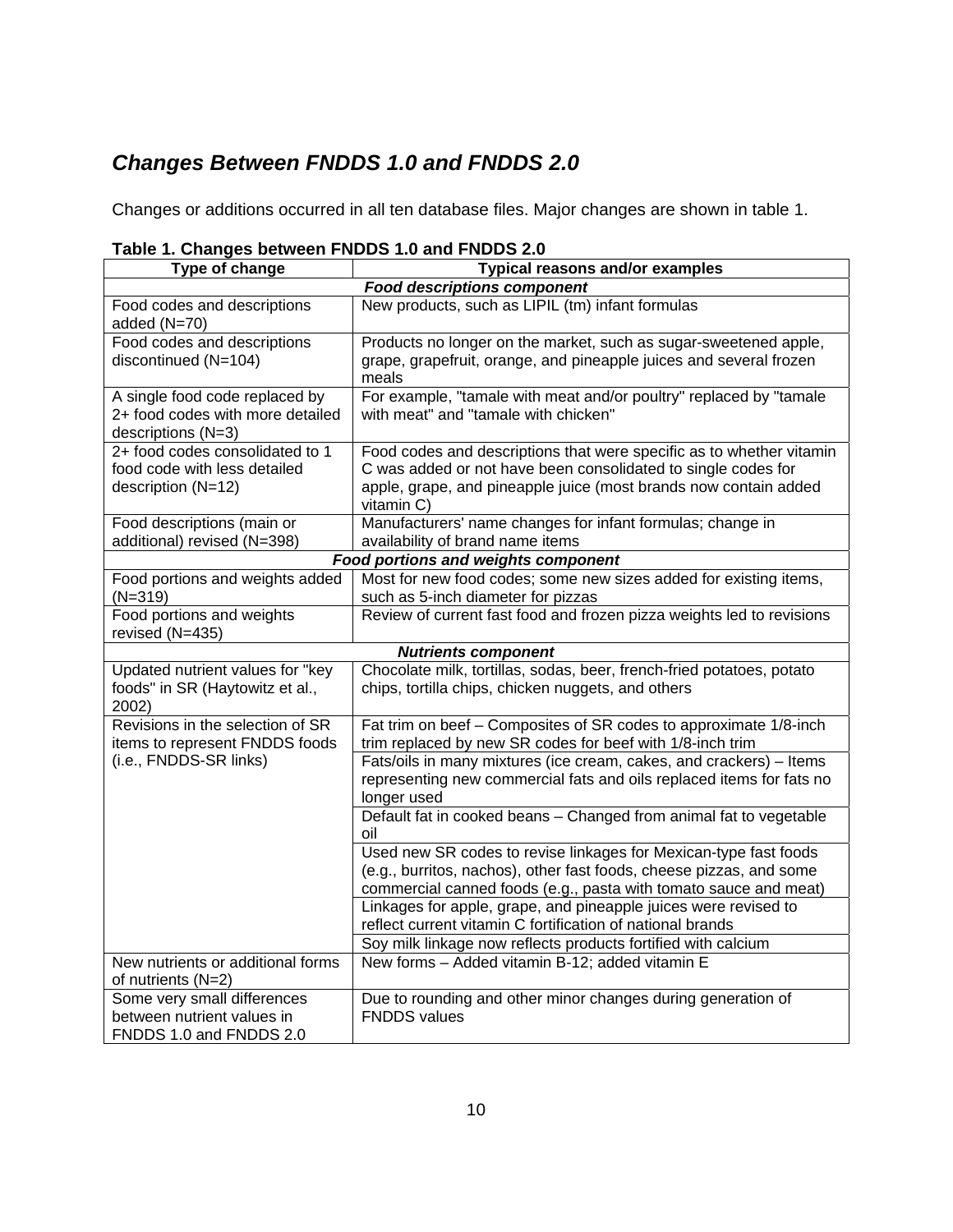### *Differences Between the FNDDS and the Database Used for the Continuing Survey of Food Intakes by Individuals (CSFII) 1994-96, 1998*

The FNDDS succeeded the database used for the Continuing Survey of Food Intakes by Individuals 1994-96, 1998. In addition to the usual updating of food and nutrient data between surveys, various aspects of the database were redesigned. Differences between the two databases include terminology, format, file structures, number of nutrients for which data are included, changes in units for expressing amounts of a few nutrients, and numerous revised and updated data values. Appendix  $E$  contains a summary of the differences.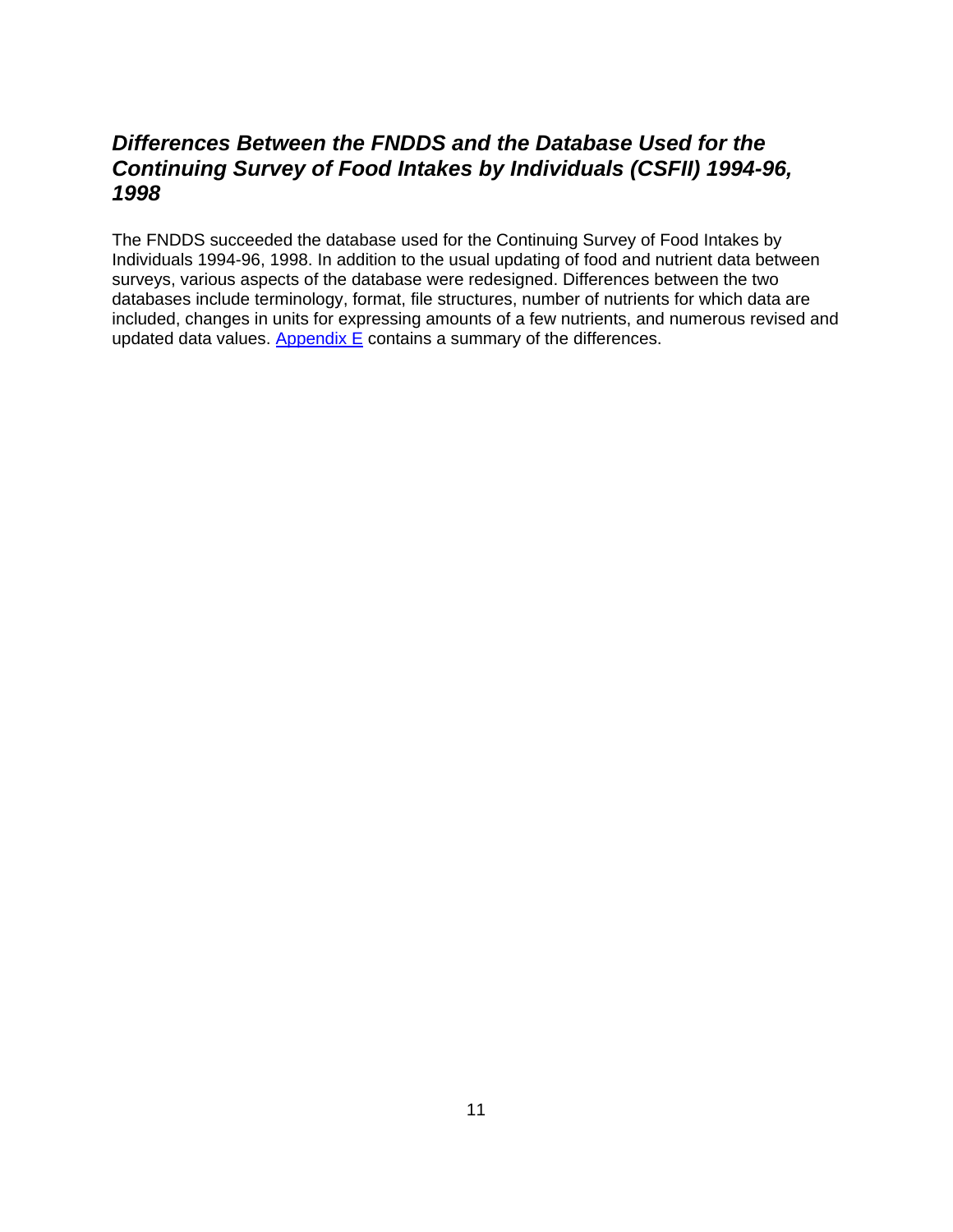# **GENERAL INFORMATION ABOUT FNDDS FORMAT**

## *What is the Database Format?*

- Available in two formats as a Microsoft Access® database and as ASCII delimited text files
- Consists of 10 separate but linked data files (referred to as "tables" in the Microsoft Access® database). As shown in figure 1, many of the files are linked to one another by the **Food Code** field; others are linked by the **Subcode**, **Portion Code**, and **Nutrient Code** fields (highlighted in color in the figures and tables in this document). Together, the files form a normalized, relational database system where data redundancy is minimized.

### **Figure 1. USDA Food and Nutrient Database for Dietary Studies (FNDDS) – files and interrelationships**

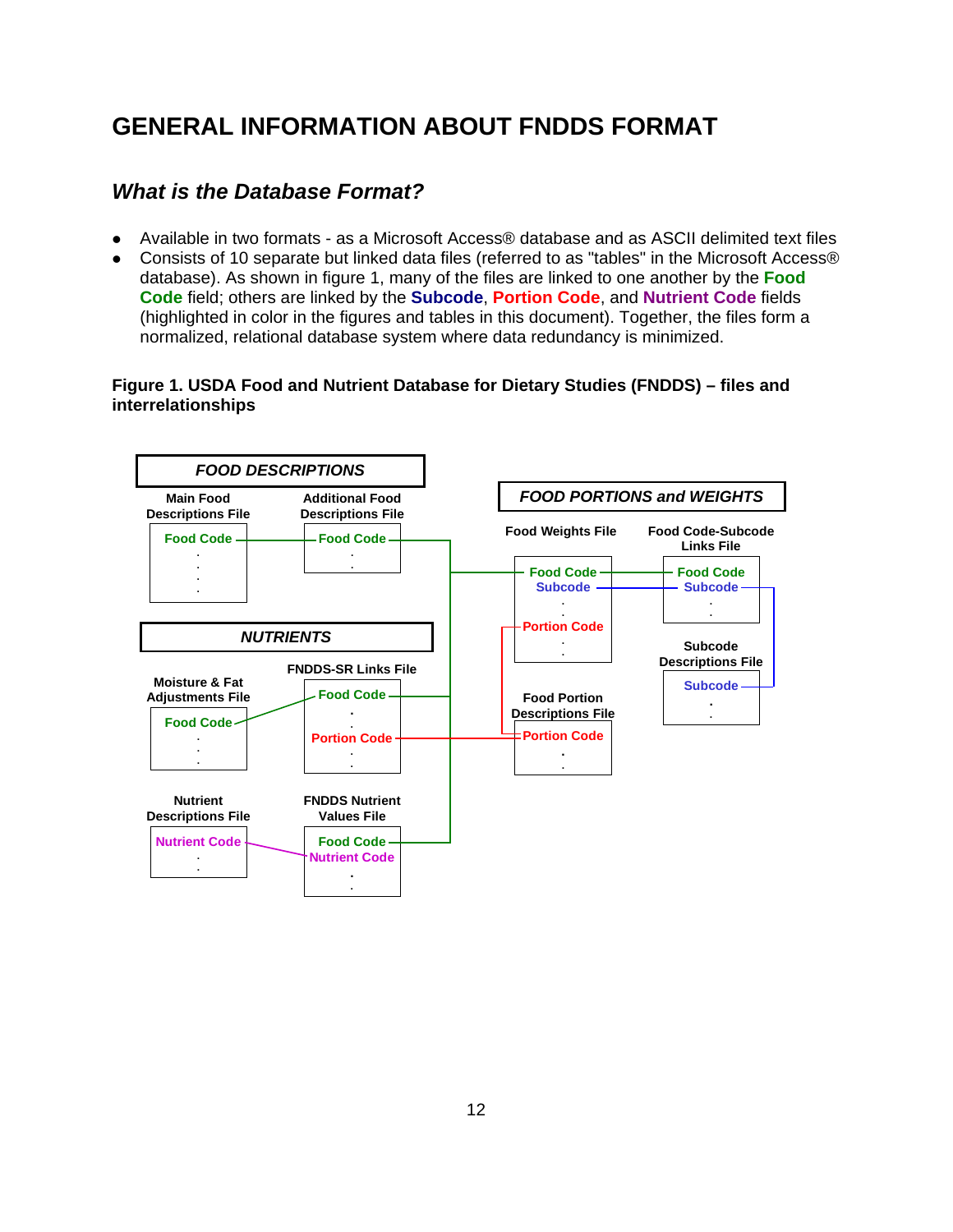- As shown in figure 1, the 10 FNDDS files fall into three components: Food Descriptions Component:
	- 1. Main Food Descriptions
		- Primary descriptions, usually generic, for over 6,900 foods
		- Unique 8-digit food code assigned to each main description (see appendix B, "Food Coding Scheme")
	- 2. Additional Food Descriptions
		- Descriptions for about 6,600 similar foods associated with specific main foods
		- Same nutrient profile and food portion weights as the main food
	- Food Portions and Weights Component:
	- 3. Food Weights
		- Weights (in grams) for various portions of each food
		- Over 29,000 weights
	- 4. Food Portion Descriptions
		- Descriptions for common portions (amounts) of foods and beverages
		- Unique 5-digit code assigned to each portion description
	- 5. Subcode Descriptions
		- Descriptions for specific snack cakes and candy
		- Unique 7-digit code assigned to each subcode description
		- Same nutrient profile as the main food
		- Unique food portion weights
	- 6. Food Code-Subcode Links
		- Records that show the association between main foods and subcodes

### Nutrients Component:

- 7. FNDDS Nutrient Values
	- Complete nutrient profile (food energy and 62 nutrients/food components) for each food code
	- Source of nutrient values is the USDA Nutrient Database for Standard Reference (SR), Release 18
- 8. Nutrient Descriptions
	- Descriptions and measurement units for nutrients in FNDDS
	- Unique 3-digit code assigned to each nutrient
- 9. Moisture & Fat Adjustments
- Factors used during calculation of nutrient values for some foods in the database
- 10. FNDDS-SR Links
	- Information used to calculate nutrient values in FNDDS
	- Documents the links between FNDDS and SR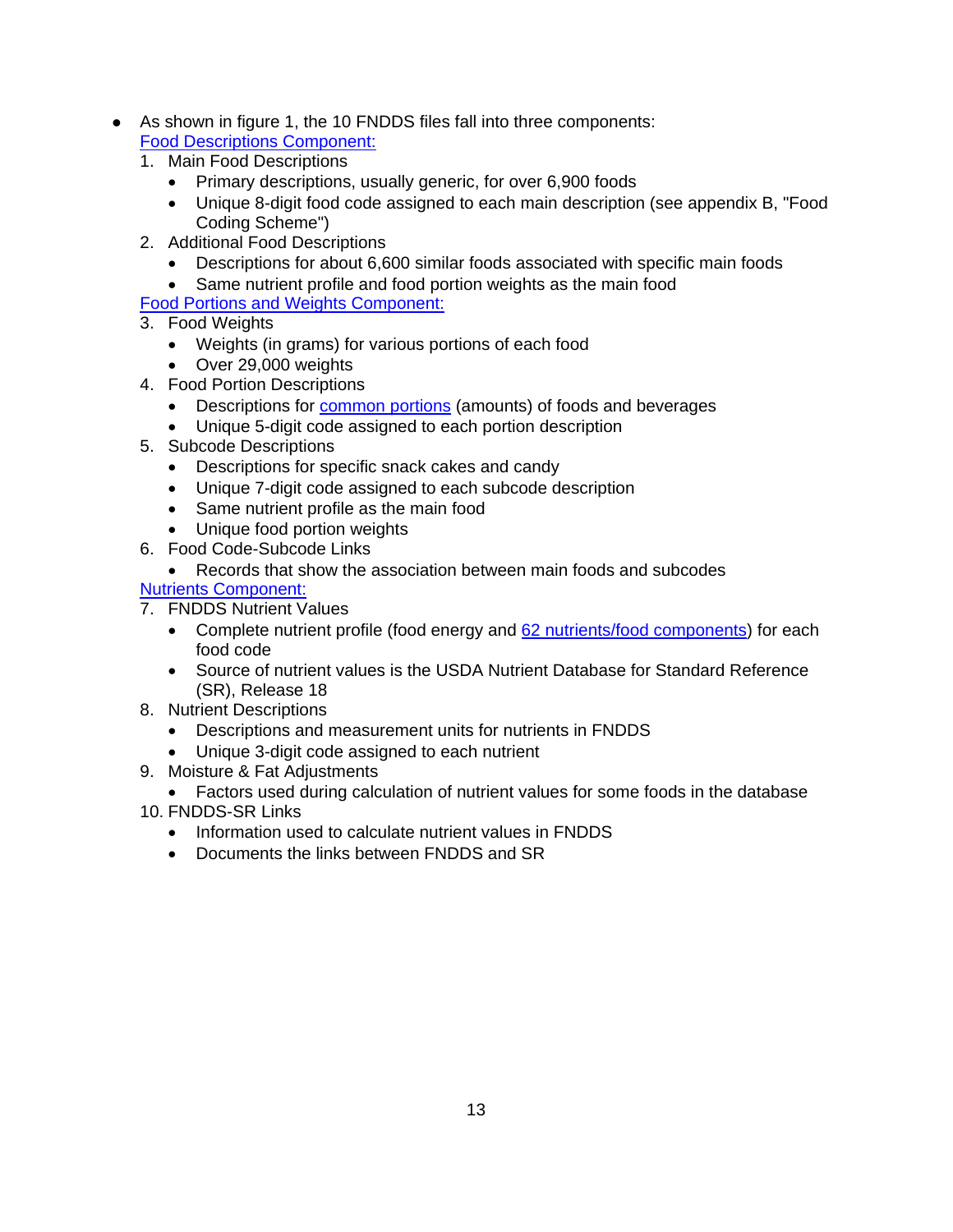The following table lists the full names of the FNDDS files, along with the abbreviated file/table name.

| <b>Full File Name</b>               | <b>Abbreviated File Name</b> |
|-------------------------------------|------------------------------|
| <b>Main Food Descriptions</b>       | MainFoodDesc                 |
| <b>Additional Food Descriptions</b> | AddFoodDesc                  |
| <b>Food Weights</b>                 | FoodWeights                  |
| <b>Food Portion Descriptions</b>    | FoodPortionDesc              |
| <b>Subcode Descriptions</b>         | SubcodeDesc                  |
| Food Code-Subcode Links             | FoodSubcodeLinks             |
| <b>FNDDS Nutrient Values</b>        | <b>FNDDSNutVal</b>           |
| <b>Nutrient Descriptions</b>        | <b>NutDesc</b>               |
| Moisture & Fat Adjustments          | MoistNFatAdjust              |
| <b>FNDDS-SR Links</b>               | <b>FNDDSSRLinks</b>          |

**Table 2. Full and Abbreviated File/Table Names**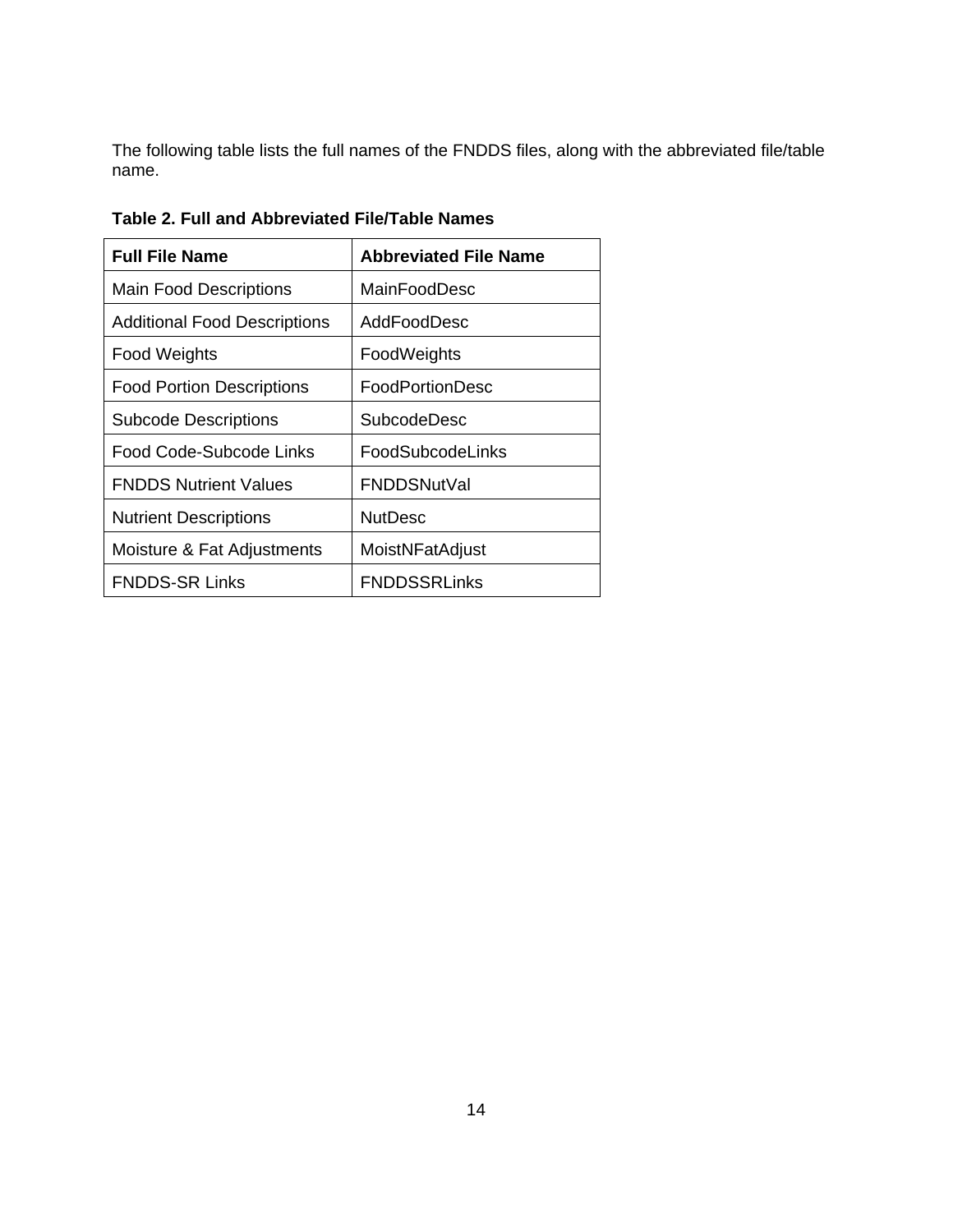### *ASCII Format Files*

The ASCII data files have an extension of .txt and use delimited, uncompressed formats. In the ASCII delimited files, all fields are separated (delimited) by carets (^), and text fields are also surrounded by tildes (~).

The following record appears in the ASCII format version of the Main Food Descriptions file:

11111000^1/01/2003^12/31/2004^~Milk, cow's, fluid, whole~^~MILK, COW'S, FLUID, WHOLE~

# *MS Access® Format Database*

The FNDDS in MS Access<sup>®</sup> format consists of a single database file called FNDDS2.mdb. Within the file are the 10 individual tables whose names are listed in table 2. When you open a table, the field label and field data type will already be defined, as shown in the screenshot below:

| <b>MainFoodDesc</b> |                      |                                        |                                                              |                                |
|---------------------|----------------------|----------------------------------------|--------------------------------------------------------------|--------------------------------|
| Food<br>code        | <b>Start</b><br>date | <b>End date</b>                        | <b>Main food description</b>                                 | <b>Abbreviated description</b> |
| 11000000            |                      |                                        | 1/1/2003 12/31/2004 Milk, human                              | MILK, HUMAN                    |
|                     |                      | 11100000 1/1/2003 12/31/2004 Milk, NFS |                                                              | MILK, NFS                      |
| 11111000            |                      |                                        | 1/1/2003 12/31/2004 Milk, cow's, fluid, whole                | MILK, COW'S, FLUID, WHOLE      |
|                     |                      |                                        | 11111100 1/1/2003 12/31/2004 Milk, cow's, fluid, whole, low- | MILK, COW'S, FLUID, WHOLE, LOW |
|                     |                      |                                        | sodium                                                       | Sodium                         |

In order to create Access queries, forms, and reports to display information from several tables at once, relationships between the tables must be created. Such relationships have been established between the FNDDS tables in the Access database by linking matching fields. Linked fields in the FNDDS include the food code, subcode, portion code, and nutrient code. Figure 2 shows the relationships and linked fields across all files.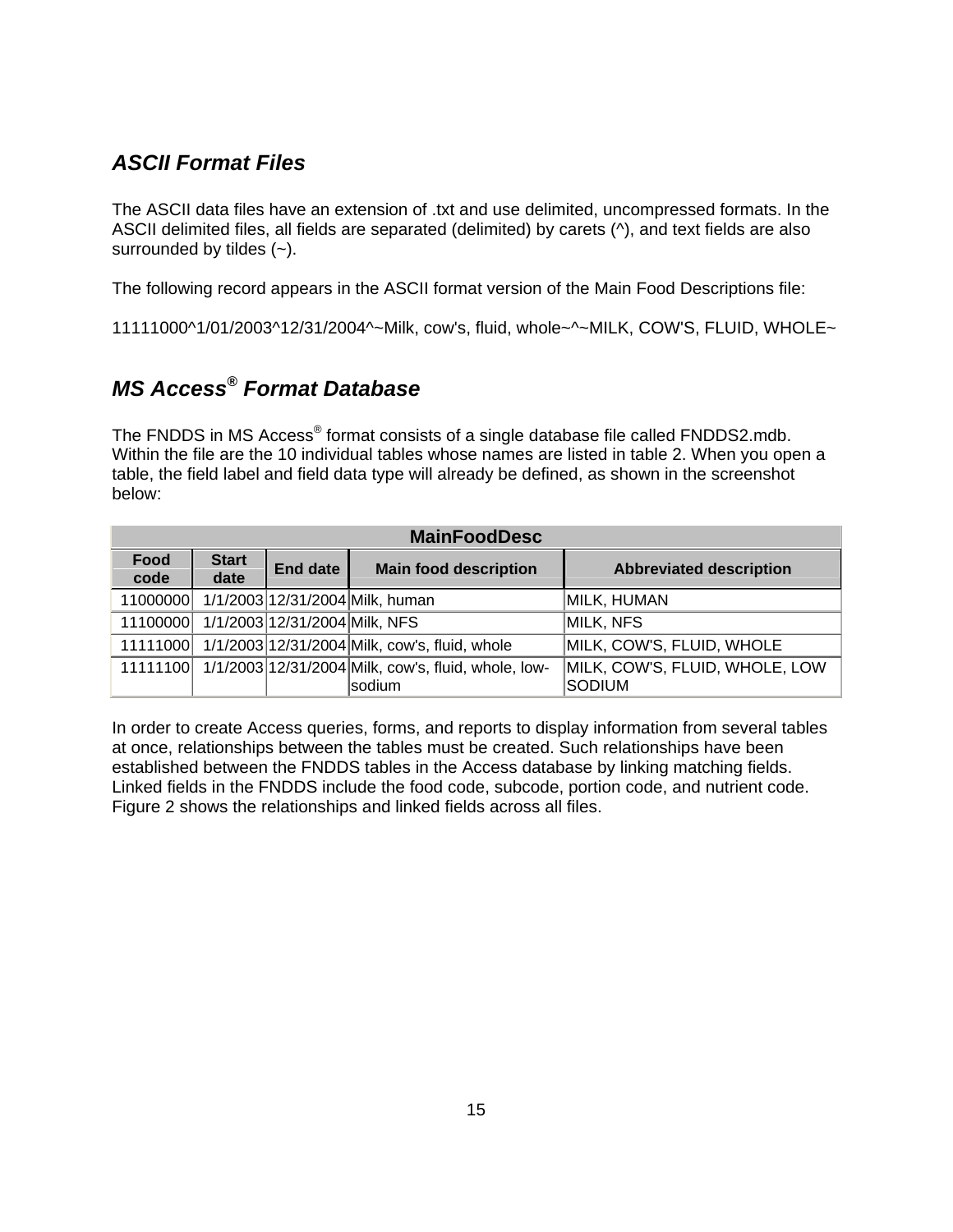**Figure 2. Fields linked across FNDDS** 



#### **Sample report and queries available**

For information to help you get started in MS Access®, see the section headed "Combining Data from Different Files in MS Access,<sup>®</sup>" as well as appendix D, "Sample Report and Sample Queries Using FNDDS Files in MS Access.<sup>®</sup>"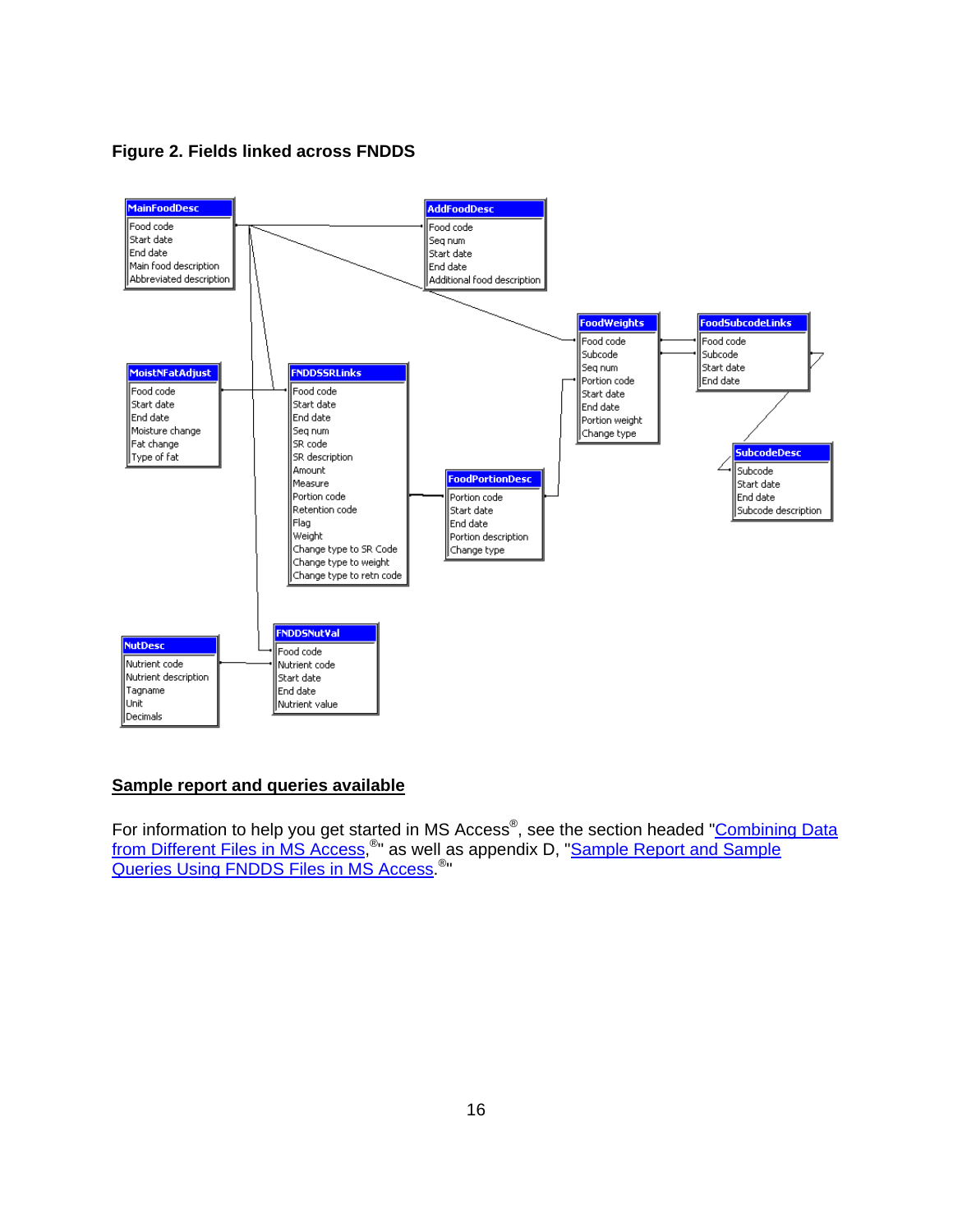# **FILE FORMATS**

When this documentation is viewed online or printed in color, the linking fields that are used to connect information from one file to that in another appear in color. Additional formatting has been added to distinguish these fields when color is not available or useful. In the schematic diagrams (figures), lines are used to show linking fields. In the tables and the examples of data records, the symbol **‡** follows the name of each linking field.

## *Key to Tables*

This key (Table 3) defines abbreviations and symbols used in tables 4 to 13, which outline the format of each file in the FNDDS.

| <b>Abbreviation or</b><br>symbol in tables |                                                                 |                                                                                                                                                                  |
|--------------------------------------------|-----------------------------------------------------------------|------------------------------------------------------------------------------------------------------------------------------------------------------------------|
| 4 to 13                                    | <b>Meaning</b>                                                  | <b>Additional information</b>                                                                                                                                    |
| N##                                        | Numeric field                                                   | Number (shown here as #) following field type<br>indicates field length; number after decimal<br>point indicates number of decimal places.                       |
| A #                                        | Alphanumeric field                                              |                                                                                                                                                                  |
| D (MM/DD/YYYY)                             | Date field                                                      | For FNDDS 2.0, all start and end dates are the<br>same (01/01/2003 and 12/31/2004,<br>respectively). Dates may differ in the multi-year<br>version of the FNDDS. |
| $\star$                                    | Indexed field (holds<br>values by which the<br>file is ordered) | Although ASCII delimited files do not have<br>indexes, they are identified in this document to<br>show the order of records.                                     |
| ŧ                                          | Linking field                                                   | Used to indicate links within FNDDS. Linking<br>field names are also highlighted in color in the<br>figures and tables.                                          |

### **Table 3. Key to abbreviations and symbols used in tables 4 to 13**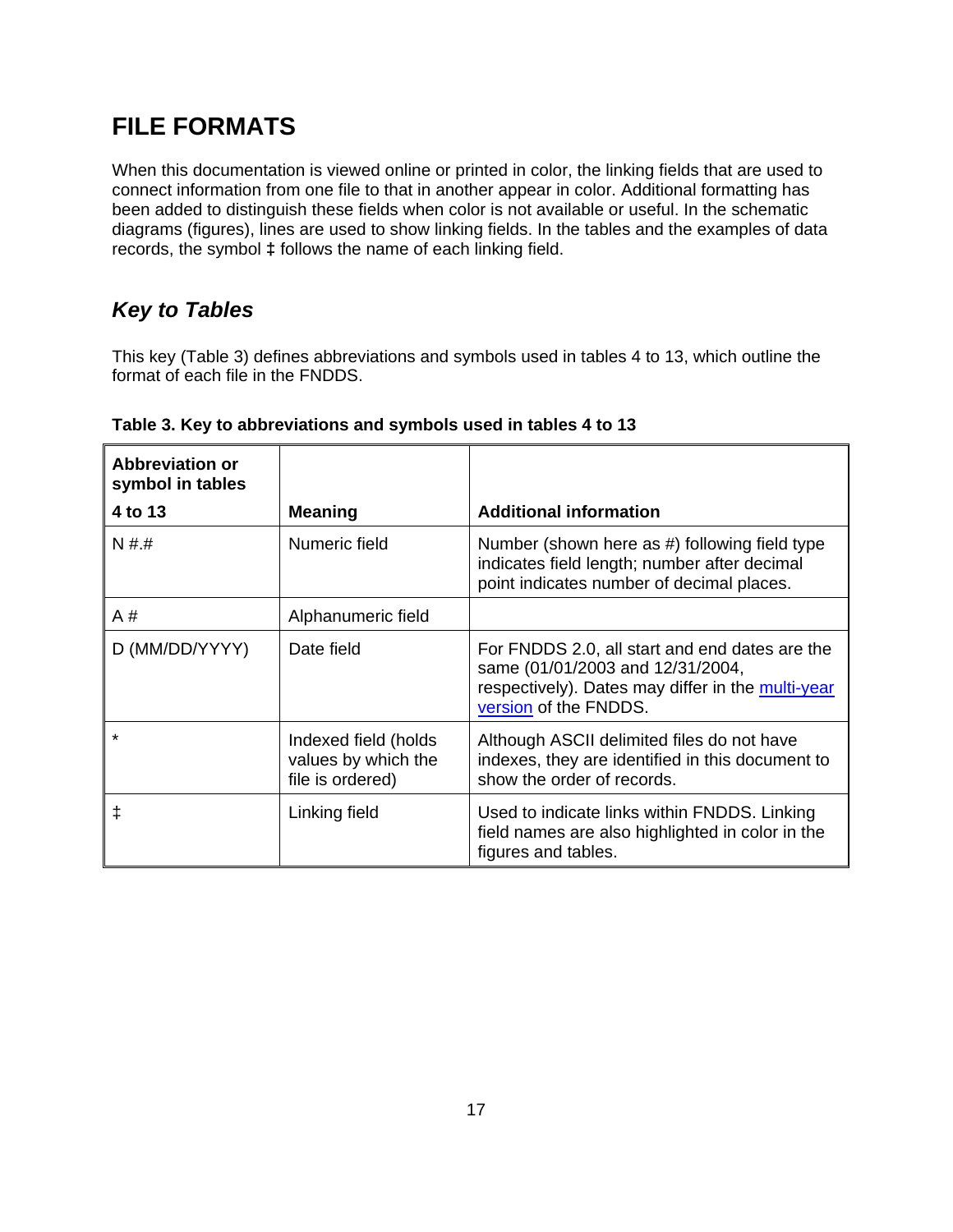## *Food Descriptions Component*

The Food Descriptions component consists of 2 files:

- Main Food Descriptions
- Additional Food Descriptions

Counting both main and additional food descriptions, the number of food descriptions included in FNDDS exceeds 13,000.

As shown in figure 3, the food code links the Main and Additional Food Descriptions files to one another and to other files in the database.

### **Figure 3. Main food descriptions file, additional food descriptions file, and their link**

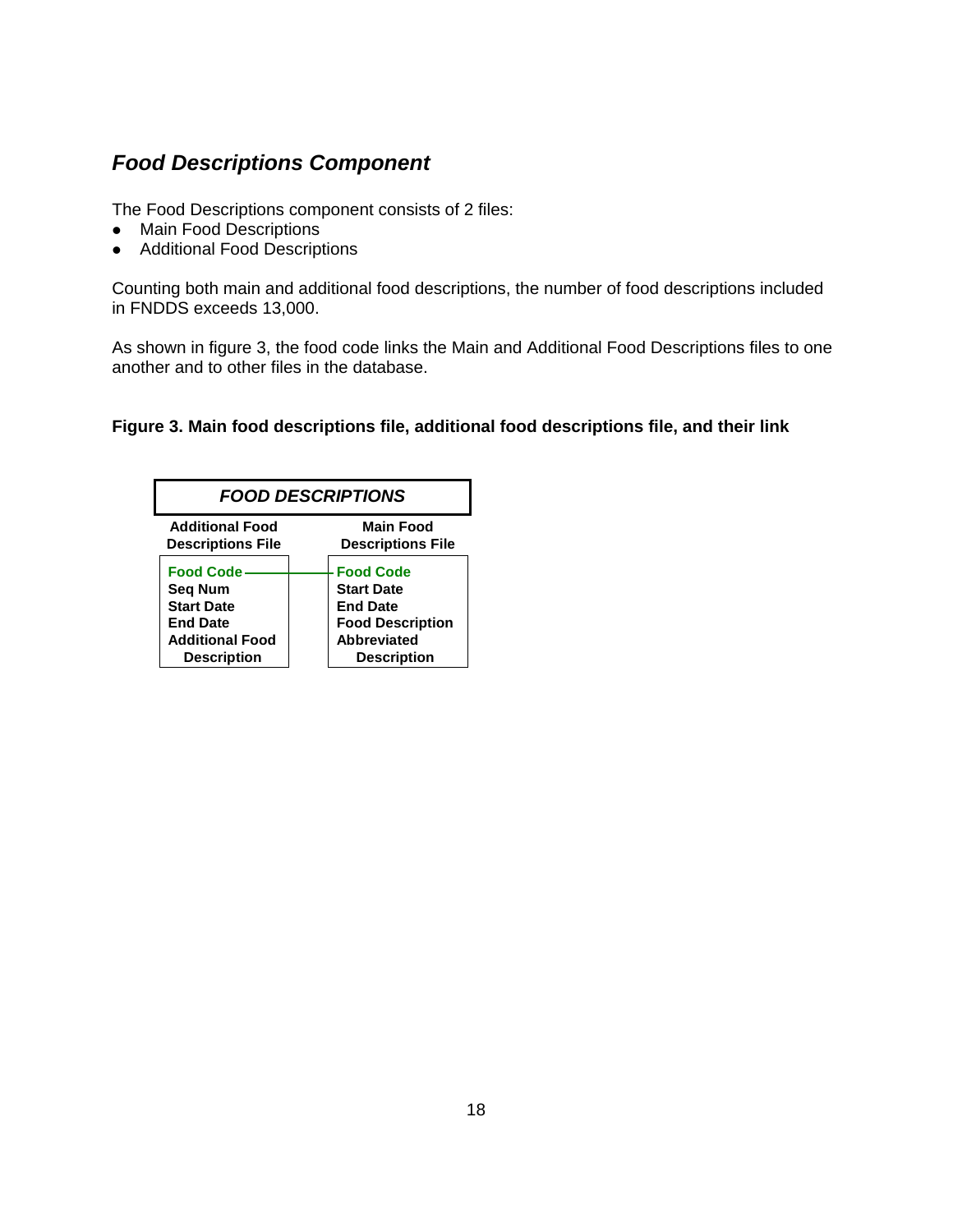### **Main food descriptions**

There are over 6,900 main food descriptions. The main food description is the primary (usually generic) complete description identified by a unique 8-digit food code. The food code links the description to information in the other database files. The main food description often includes form (fresh, frozen or canned) and preparation method. See "Notes About Foods in the Database."

| <b>Field Name</b>          | <b>Field Type</b> | <b>Description</b>                                                                                                                                                         |
|----------------------------|-------------------|----------------------------------------------------------------------------------------------------------------------------------------------------------------------------|
| Food code‡                 | $N 8*$            | A unique 8-digit number assigned to a<br>particular main food description                                                                                                  |
| Start date                 | D (MM/DD/YYYY)    | Start and end dates indicate the time period                                                                                                                               |
| End date                   | D (MM/DD/YYYY)    | corresponding to the WWEIA data for which<br>the record was used                                                                                                           |
| Main food<br>description   | A 200             | A complete description for a food, often<br>including preparation method (e.g., boiled)<br>and original form of the food (e.g., from<br>frozen); usually generic in nature |
| Abbreviated<br>description | A 60              | A shortened form of the main food<br>description                                                                                                                           |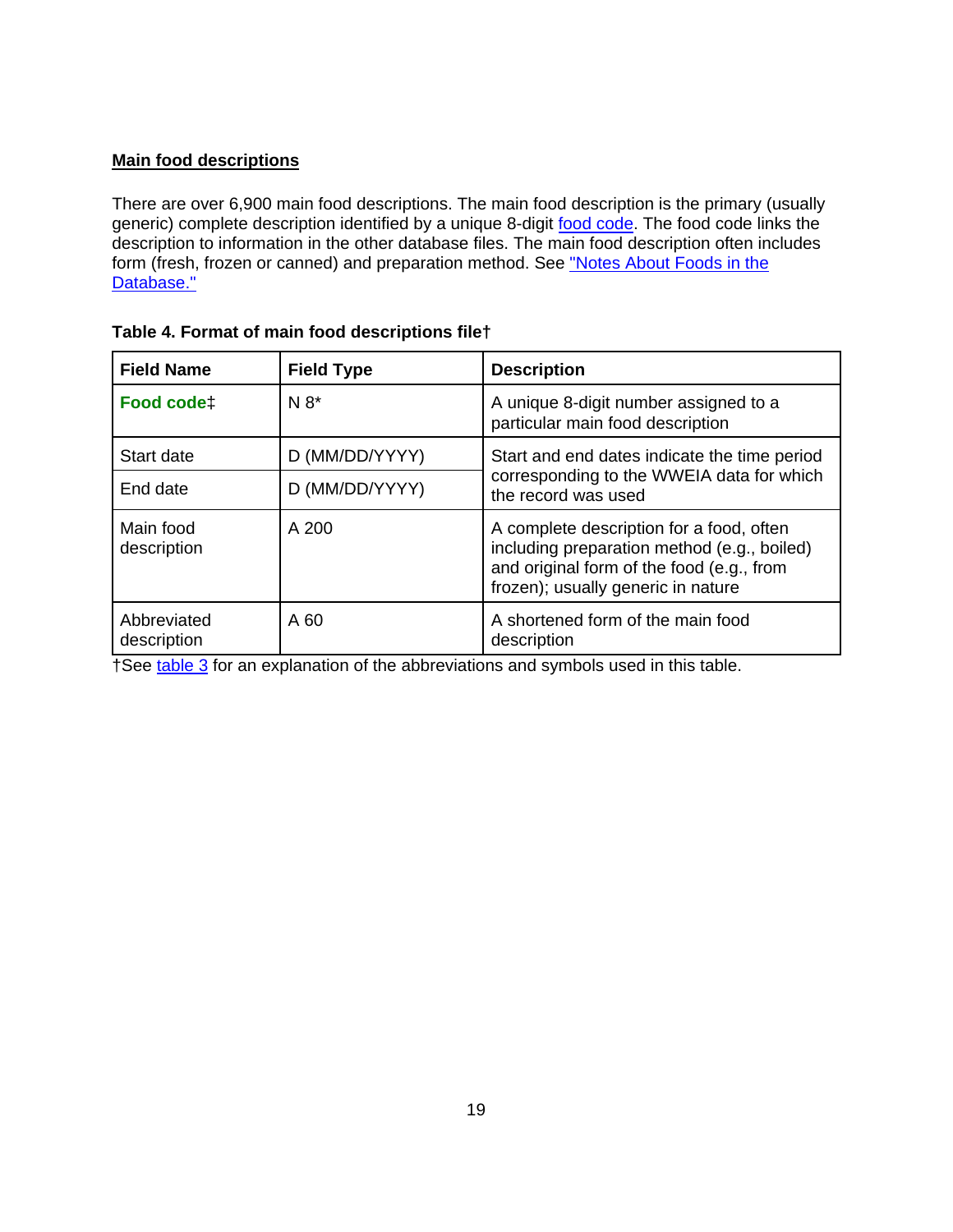### **Additional food descriptions**

An additional food description is associated with a specific main food description and shares the same nutrient profile and same portion weights. More than one additional food description may be associated with a single food code. Not all food codes have additional descriptions. There are about 6,600 additional food descriptions linked to about 3,000 unique 8-digit food codes. Additional food descriptions aid in the selection of food codes to represent foods reported by study participants. About half of the additional food descriptions are brand names. Some additional food descriptions represent similar forms of the main food; some represent less specific forms.

| <b>Field Name</b>              | <b>Field Type</b> | <b>Description</b>                                                                                                                                                                                                            |
|--------------------------------|-------------------|-------------------------------------------------------------------------------------------------------------------------------------------------------------------------------------------------------------------------------|
| Food code‡                     | $N 8*$            | A unique 8-digit number assigned to a<br>particular main food description                                                                                                                                                     |
| Seq num                        | $N 2^*$           | A sequence number (unique within a food<br>code) used for ordering additional food<br>descriptions; a gap in a series of sequence<br>numbers indicates that a previously used<br>additional description has been discontinued |
| Start date                     | D (MM/DD/YYYY)*   | Start and end dates indicate the time period                                                                                                                                                                                  |
| End date                       | D (MM/DD/YYYY)    | corresponding to the WWEIA data for which<br>the record was used                                                                                                                                                              |
| Additional food<br>description | A 80              | An additional food description included<br>under the same food code as the main food<br>description; often a specific brand name                                                                                              |

### **Table 5. Format of additional food descriptions file†**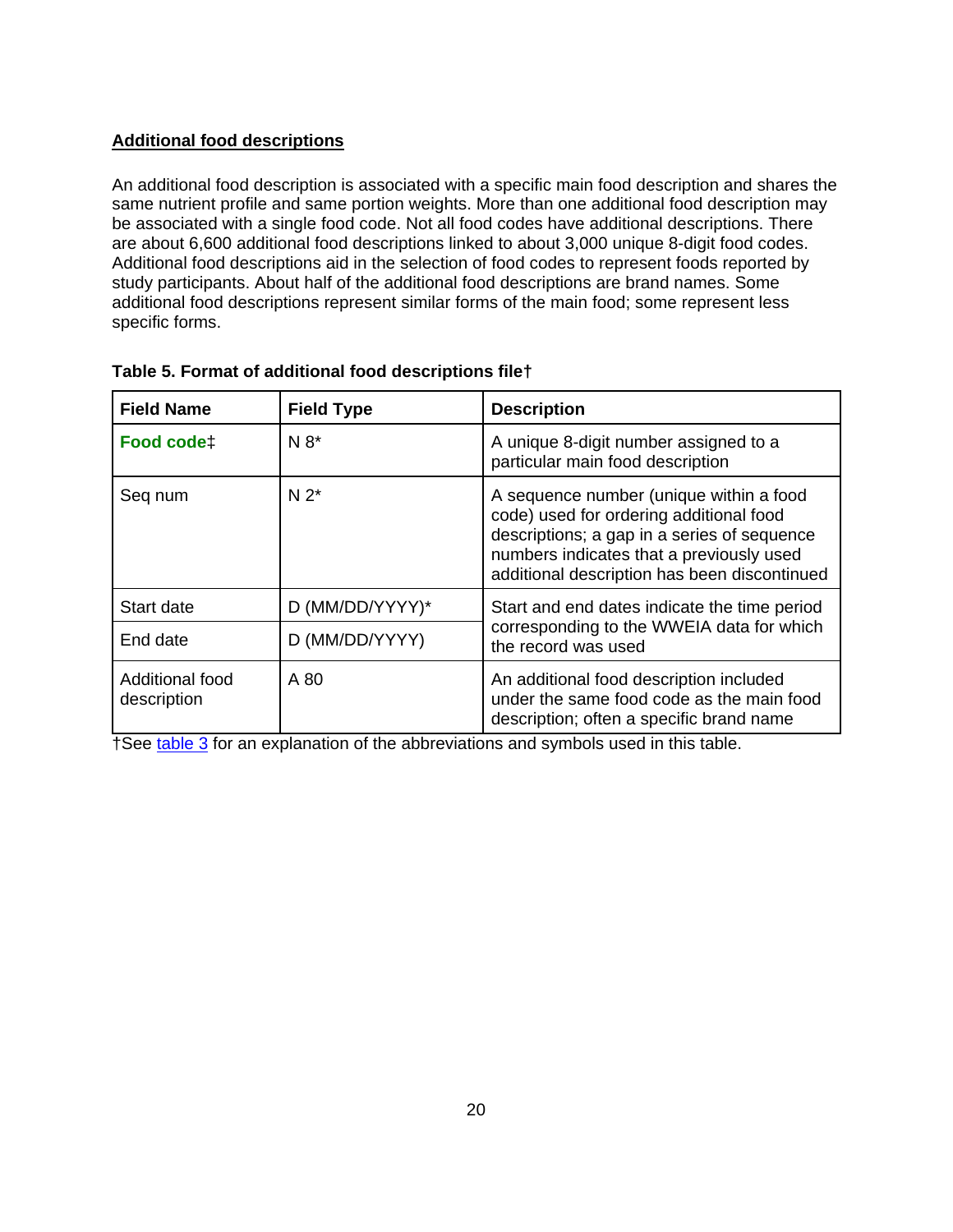### **Examples of data records from the Food Descriptions Component files**



The food code links the main food description (Cookie, chocolate chip, reduced fat) with three additional food descriptions (Nabisco Reduced Fat Chips Ahoy!, Nabisco Snackwell's Chocolate Chip Cookies, and Keebler Reduced Fat Chips Deluxe).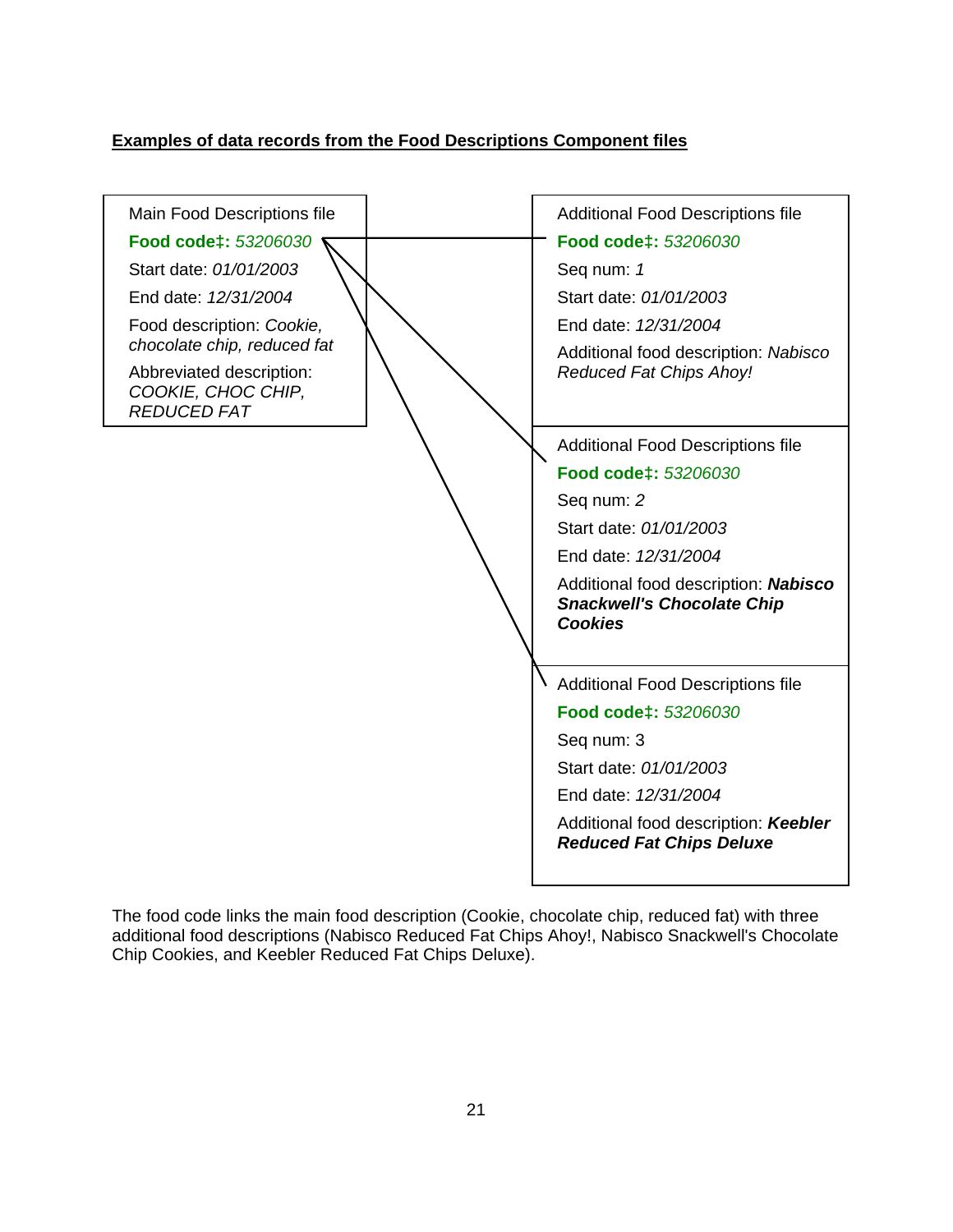### *Food Portions And Weights Component*

For each food in the FNDDS, there is a set of portion descriptions and weights for those portions. The Food Portions and Weights Component consists of four files:

- Food Weights
- Food Portion Descriptions
- Food Code-Subcode Links
- Subcode Descriptions

Figure 4 shows the following links:

- **Food code** links the Food Weights and Food Code-Subcode Links files, as well as other files in the database.
- **Portion code** links the Food Portion Descriptions and Food Weights files, as well as the FNDDS-SR Links file (a Nutrients Component file).
- **Subcode** links the Subcode Descriptions, Food Weights, and Food Code-Subcode Links files.

**Figure 4. Food weights file, food portion descriptions file, food code-subcode links file, subcode descriptions file, and their links** 

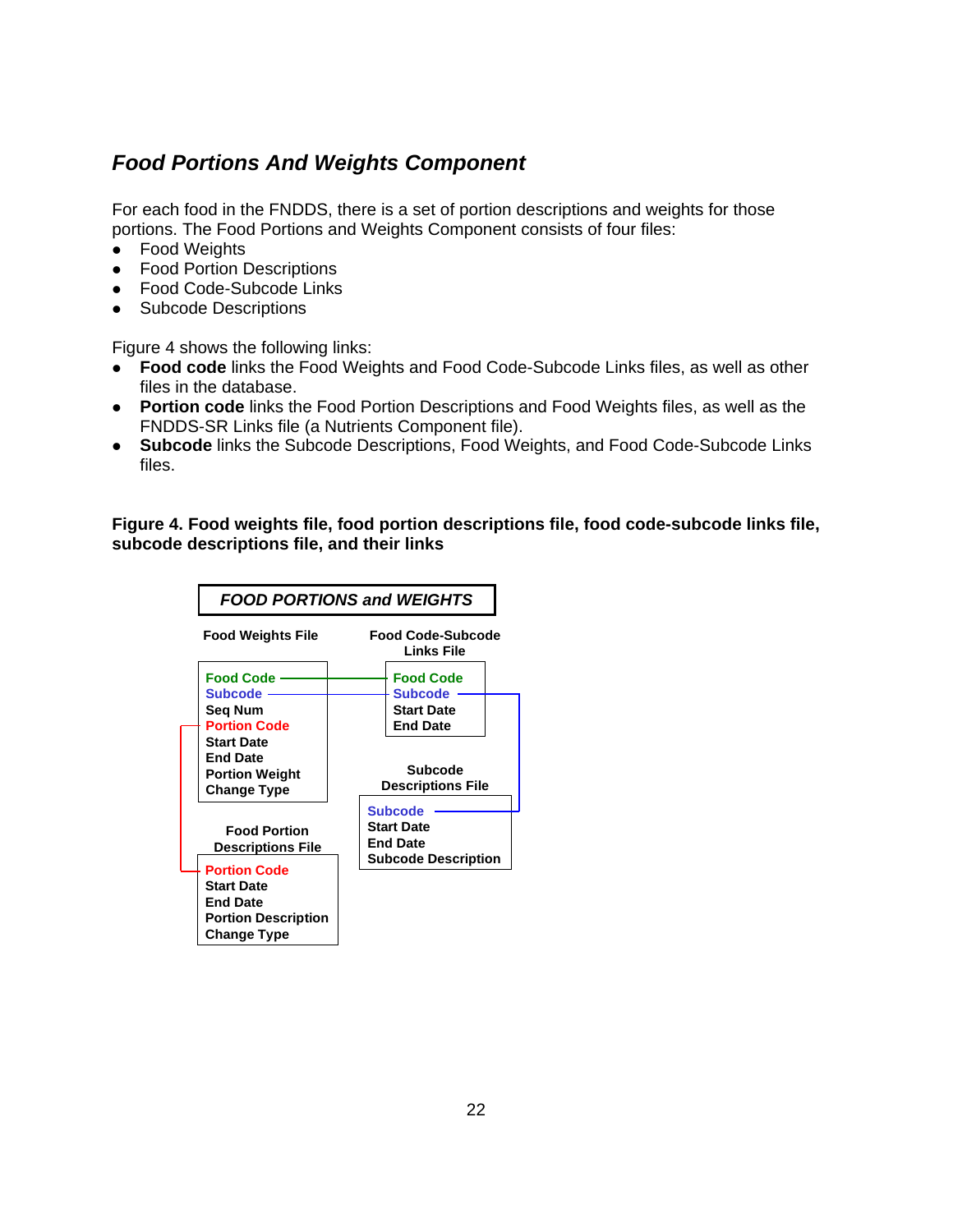### **Food weights**

The food weights file includes the weights (in grams) for different portions of a particular food item.

This file contains over 29,000 food weights. Many weights are specific to brand name items. (The brand name information is in the Food Portion Descriptions file.)

| <b>Field Name</b>    | <b>Field Type</b> | <b>Description</b>                                                                                                                                                                                                                                        |
|----------------------|-------------------|-----------------------------------------------------------------------------------------------------------------------------------------------------------------------------------------------------------------------------------------------------------|
| Food code‡           | $N 8*$            | A unique 8-digit number assigned to a<br>particular main food description                                                                                                                                                                                 |
| Subcode <sup>+</sup> | $N 7^*$           | Value may be zero; if present, a unique 7-<br>digit number associated with a particular<br>subcode description                                                                                                                                            |
| Seq num              | $N 2^*$           | A sequence number (unique within a food<br>code) used for ordering portion weights; a<br>gap in a series of sequence numbers<br>indicates that a previously used portion<br>weight has been discontinued                                                  |
| <b>Portion codet</b> | $N5*$             | A unique 5-digit number assigned to a<br>particular portion description                                                                                                                                                                                   |
| Start date           | D (MM/DD/YYYY)*   | Start and end dates indicate the time period                                                                                                                                                                                                              |
| End date             | D (MM/DD/YYYY)    | corresponding to the WWEIA data for which<br>the record was used                                                                                                                                                                                          |
| Portion weight       | N 8.3             | Weight of food item for the portion indicated<br>by portion code; all weights are in grams;<br>weight of edible portion only is included;<br>missing values for the portion code 90000<br>(quantity not specified) are indicated with -9<br>in this field |
| Change type          | A <sub>1</sub>    | Field is blank unless a change has occurred<br>in the weight record, indicated by a D (data<br>change) or F (food change); indicated<br>changes may have occurred prior to latest<br>version of FNDDS                                                     |

|  |  |  |  | Table 6. Format of food weights filet |  |
|--|--|--|--|---------------------------------------|--|
|--|--|--|--|---------------------------------------|--|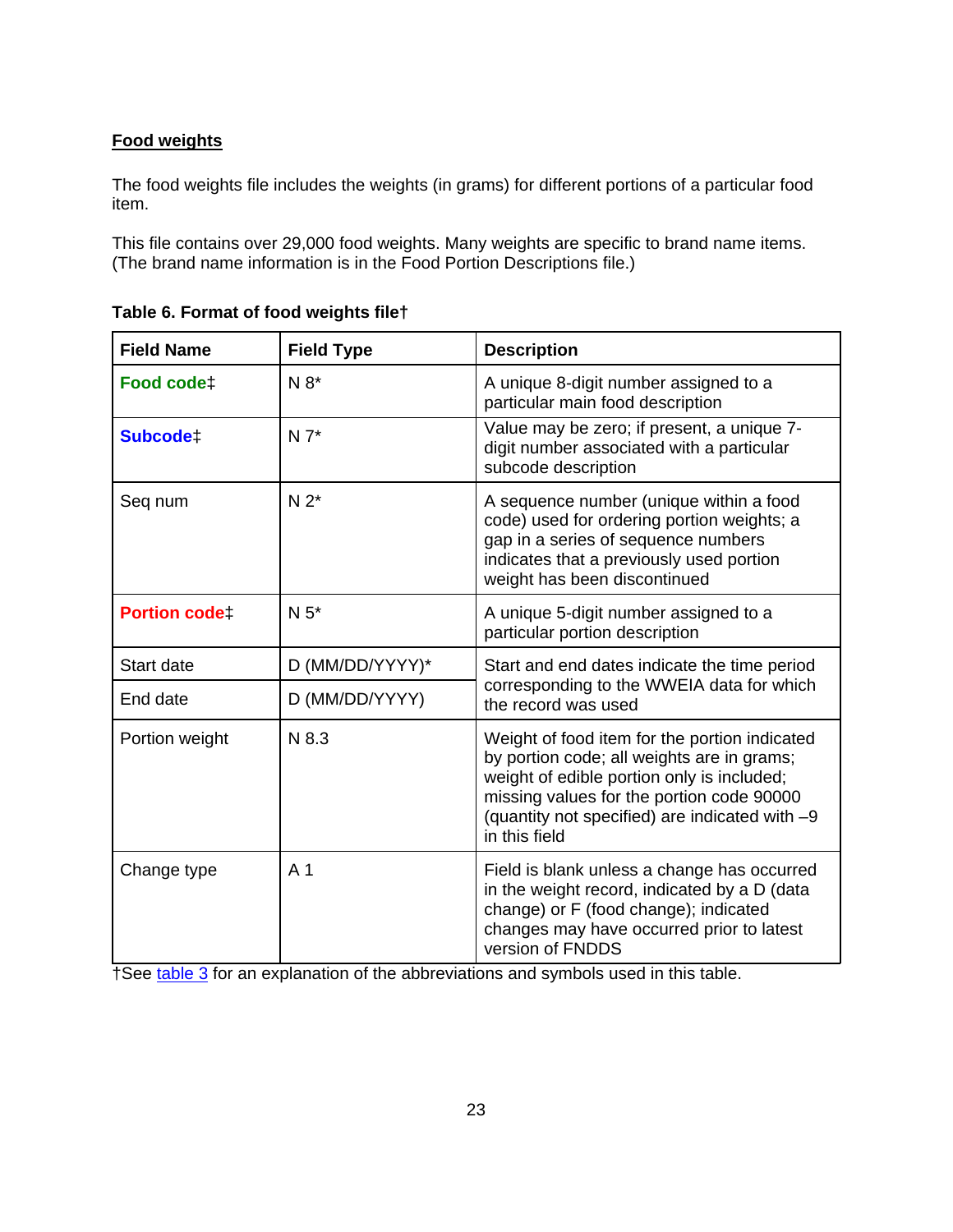### **Food portion descriptions**

This file contains common food portion descriptions that are used in coding portion sizes, such as:

| <b>Type of portion</b> | <b>Examples of portion descriptions</b>                                                |
|------------------------|----------------------------------------------------------------------------------------|
| Individual portion     | Slice, piece                                                                           |
| Container or package   | Can, snack size                                                                        |
|                        | Brand name (when related to portion size) 1 Hot Pocket, 1 Dannon Sprinkl'ins container |
| Relative size          | Small, medium, large                                                                   |
| Household measure      | Teaspoon, tablespoon, cup                                                              |

Each portion description is identified by a unique 5-digit portion code. The same portion code and portion description can be used for many different foods. See "Defaults Used for Coding Foods and Amounts in WWEIA."

| <b>Field Name</b>    | <b>Field Type</b> | <b>Description</b>                                                                                                                                                                                          |
|----------------------|-------------------|-------------------------------------------------------------------------------------------------------------------------------------------------------------------------------------------------------------|
| <b>Portion codet</b> | $N5*$             | A unique 5-digit number assigned to a<br>particular portion description                                                                                                                                     |
| Start date           | D (MM/DD/YYYY)*   | Start and end dates indicate the time period                                                                                                                                                                |
| End date             | D (MM/DD/YYYY)    | corresponding to the WWEIA data for which<br>the record was used                                                                                                                                            |
| Portion description  | A 120             | A description of an amount of food in terms<br>that facilitate coding of portions                                                                                                                           |
| Change type          | A 1               | Field is blank unless a change has occurred<br>in the portion description, indicated by a D<br>(data change) or F (food change); indicated<br>changes may have occurred prior to latest<br>version of FNDDS |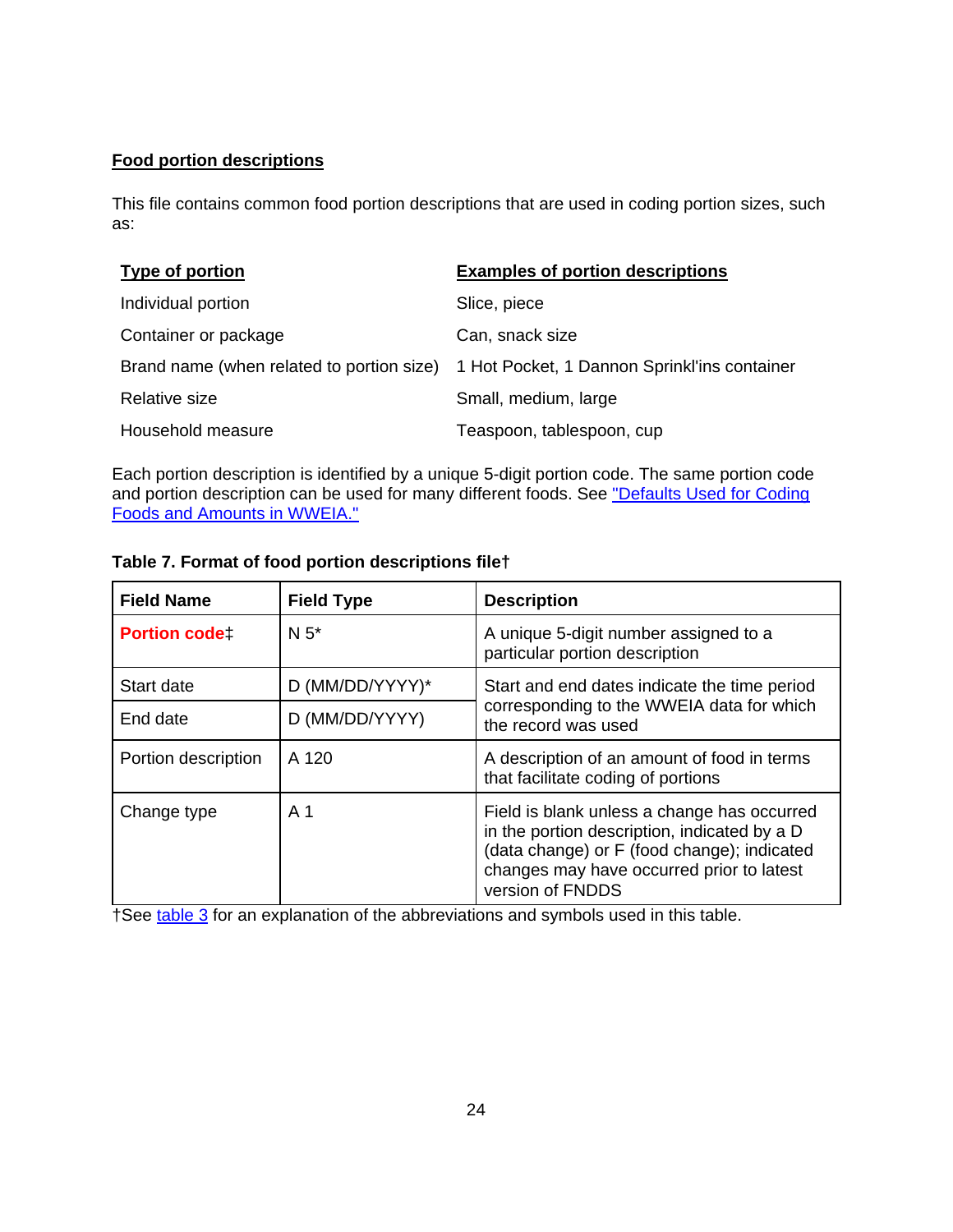#### **Subcode descriptions**

A subcode description is associated with a specific food code and main food description and shares the same nutrient profile. Subcodes are used in the Food Portions and Weights component of the FNDDS for approximately 50 snack cake and candy food codes that have several different weights for a single portion description.

For example, the food code 53108200, "Cake, cupcake, chocolate, with icing or filling," includes 16 weights for the portion description code 63382, which represents "1 cupcake." Below are two examples:

- 40 grams (Hostess brand, subcode 1000239)
- 32 grams (Tastycake brand, subcode 1000231)

Subcodes were developed for these foods to facilitate food coding. Subcodes are not used with other foods because the number of brand name weights associated with individual food codes is smaller, and each has been given a unique portion description.

| <b>Field Name</b>      | <b>Field Type</b> | <b>Description</b>                                                                                                                          |
|------------------------|-------------------|---------------------------------------------------------------------------------------------------------------------------------------------|
| Subcode <sup>+</sup>   | $N 7^*$           | A unique 7-digit number associated with a<br>particular subcode description                                                                 |
| Start date             | D (MM/DD/YYYY)*   | Start and end dates indicate the time period                                                                                                |
| End date               | D (MM/DD/YYYY     | corresponding to the WWEIA data for which<br>the record was used                                                                            |
| Subcode<br>description | A 60              | A description for a specific food that has the<br>same nutrient profile as a main food<br>description but has its own unique weight<br>data |

**Table 8. Format of subcode descriptions file†**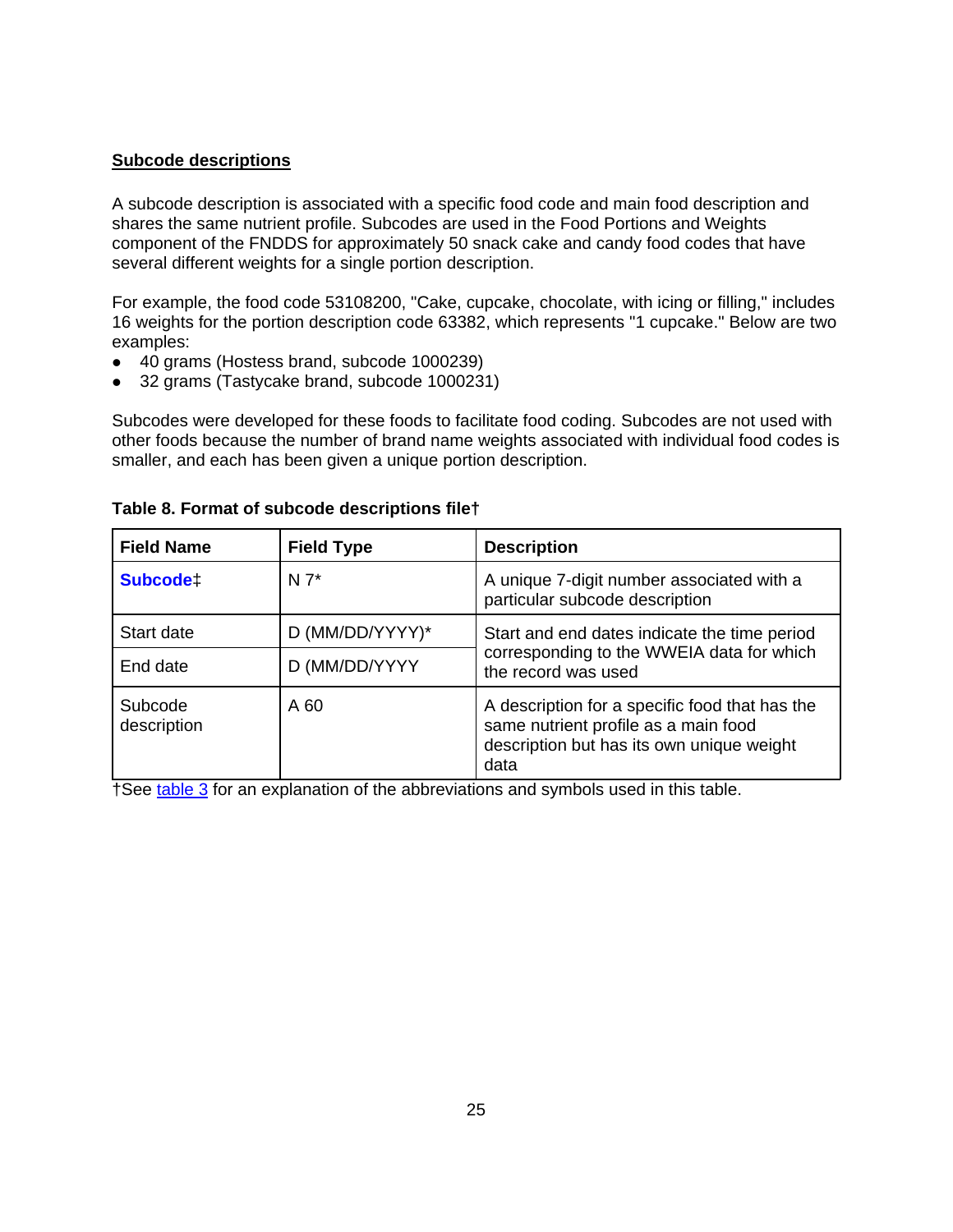### **Food code-subcode links**

Food code-subcode links document the associations between food codes and subcodes. A food code may be linked to multiple subcodes, and a subcode may be linked to multiple food codes. This file provides a quick way to list all subcodes for a particular food code, or all food codes for a particular subcode.

| <b>Field Name</b>    | <b>Field Type</b> | <b>Description</b>                                                          |
|----------------------|-------------------|-----------------------------------------------------------------------------|
| Food code‡           | $N 8^*$           | A unique 8-digit number assigned to a<br>particular main food description   |
| Subcode <sup>+</sup> | $N 7^*$           | A unique 7-digit number associated with a<br>particular subcode description |
| Start date           | D (MM/DD/YYYY)    | Start and end dates indicate the time period                                |
| End date             | D (MM/DD/YYYY)    | corresponding to the WWEIA data for which<br>the record was used            |

|  |  |  | Table 9. Format of food code-subcode links filet |  |  |
|--|--|--|--------------------------------------------------|--|--|
|--|--|--|--------------------------------------------------|--|--|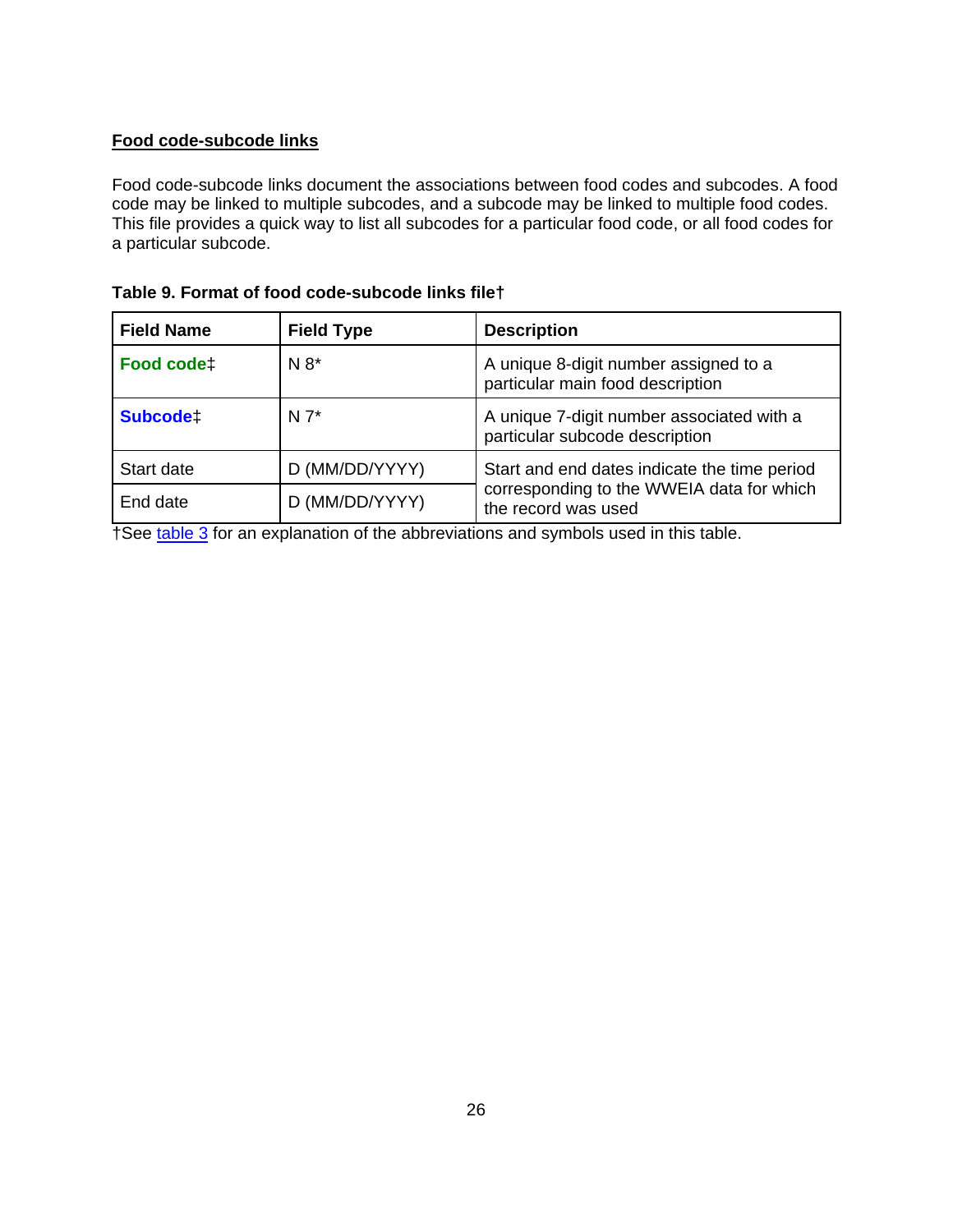### **Examples of data records from the Food Portions and Weights Component files**

| Food Weights file                     | Food Code-Subcode Links file |  |
|---------------------------------------|------------------------------|--|
| Food code‡: 91750000                  | Food code‡: 91750000         |  |
| Subcode‡: 1000209                     | Subcode‡: 1000209            |  |
| Sequence number: 1                    | Start date: 01/01/2003       |  |
| Portion code‡: 60535                  | End date: 12/31/2004         |  |
| Start date: 01/01/2003                |                              |  |
| End date: 12/31/2004                  |                              |  |
| Portion weight: 11                    |                              |  |
| Change type: blank (no change)        |                              |  |
|                                       |                              |  |
|                                       |                              |  |
| <b>Food Portion Descriptions file</b> | Subcode Descriptions file    |  |
| Portion code‡: 60535                  | <b>Subcode‡: 1000209</b>     |  |
| Start date: 01/01/2003                | Start date: 01/01/2003       |  |
| End date: 12/31/2004                  | End date: 12/31/2004         |  |
| Portion description: 1 candy          | Subcode description: Mighty  |  |
| Change type: blank (no change)        | Bite                         |  |
|                                       |                              |  |

The Main Food Description associated with the food code used in this example is "Taffy."

Three linking fields are at work here:

- 1) **Food code** links the main food description "Taffy" from the Food Descriptions Component to the Food Weights and Food Code-Subcode Links files.
- 2) **Subcode** links the Food Weights and the Food Code-Subcode Links to the Subcode Descriptions.
- 3) **Portion code** links the Food Portion Descriptions to the Food Weights.

As a result, we can see that for a type of taffy called "Mighty Bite," the weight of the portion "1 candy" is 11 grams.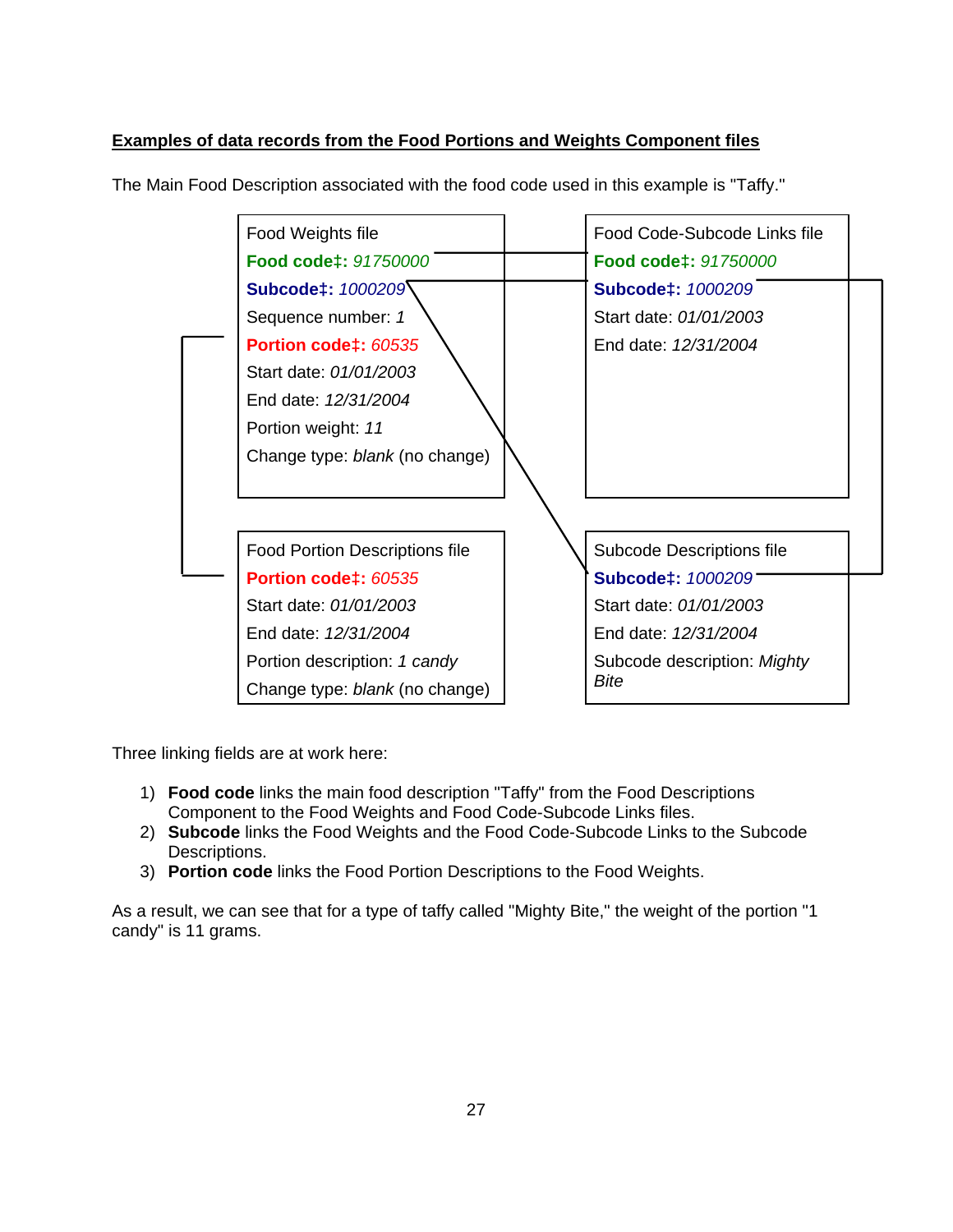## *Nutrients Component*

There are four files in the Nutrients Component:

- FNDDS Nutrient Values
- Nutrient Descriptions
- Moisture & Fat Adjustments
- FNDDS-SR Links

Figure 5 shows the following links:

- **Food code** links the FNDDS Nutrient Values to the FNDDS-SR Links and the Moisture & Fat Adjustments, as well as to other files in the database.
- **Portion code** links the FNDDS-SR Links to two of the Food Portions and Weights files (Food Weights and Food Portion Descriptions).
- **Nutrient code** links the Nutrient Descriptions to the FNDDS Nutrient Values.

#### **Figure 5. FNDDS nutrient values file, nutrient descriptions file, FNDDS-SR links file, moisture & fat adjustments file, and their links**

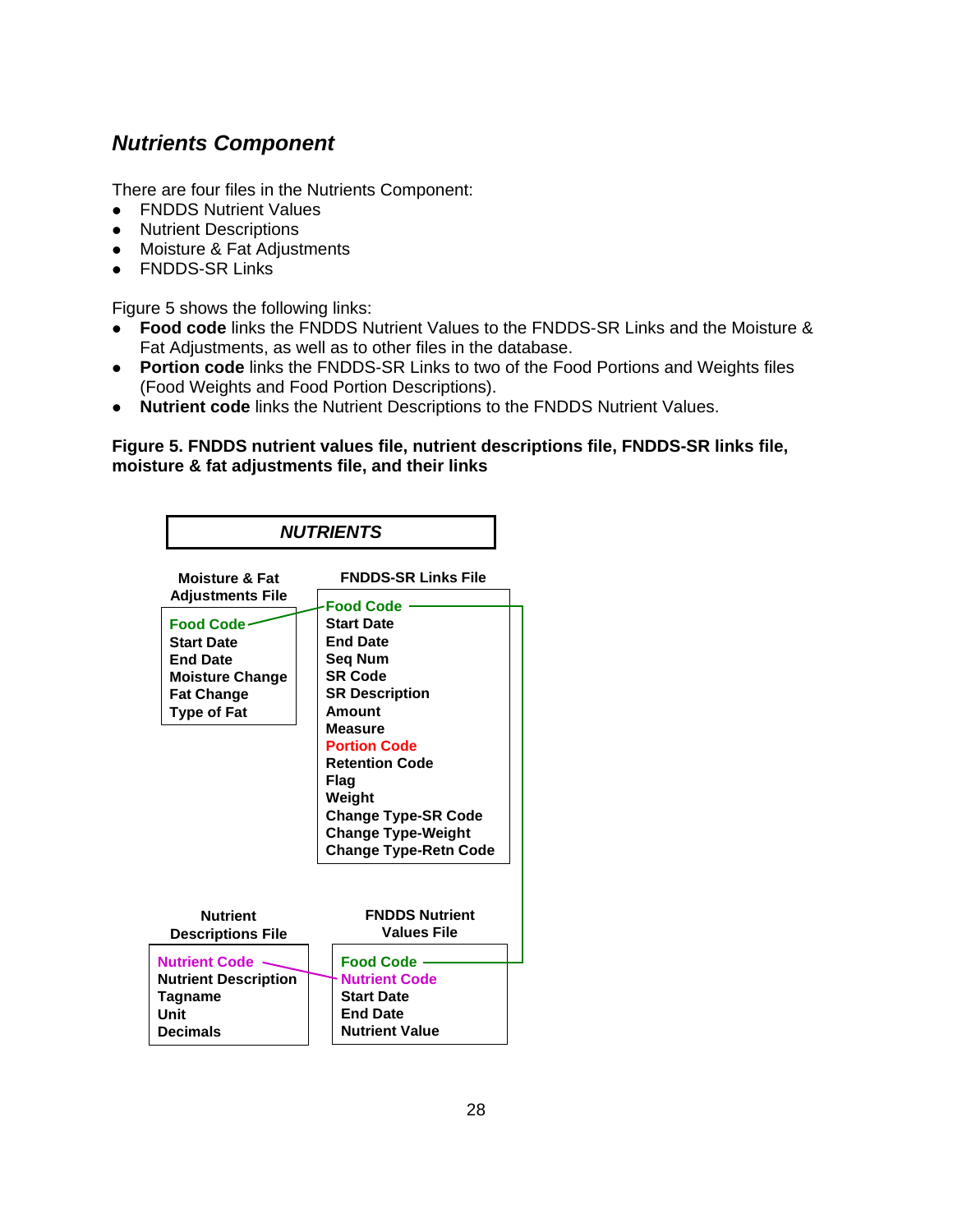#### **FNDDS nutrient values**

The FNDDS Nutrient Values file provides a complete nutrient profile (food energy and 62 nutrients) for each food code. The nutrient values for FNDDS are based on data from the USDA National Nutrient Database for Standard Reference (SR). The nutrient codes and the number of decimal places to which values are expressed in the FNDDS Nutrient Values file are consistent with similar fields in SR release 18 (SR18). SR was developed and is maintained by USDA's Nutrient Data Laboratory (NDL).

Although the SR and FNDDS are similar, they were designed for different purposes and serve different needs (Bodner-Montville et al., 2006). SR serves as the standard for food composition information in the U.S. It is a compilation of data from many sources, including national samples of key food items (Haytowitz et al., 2002), and provides documentation about data sources and derivation of non-analytical values. For analytical data, it provides mean values, number of data points, and standard errors. SR18 contains values for up to 136 nutrients or food components for each food item; not all 136 components are present for all foods.

SR is not used directly in processing WWEIA for the following reasons. First, the survey uses a special food coding scheme that is not a part of SR. This food coding scheme has been used with USDA surveys for over 20 years, allowing the study of food consumption over time. It also forms the structure for maintaining food portion weights used by the survey. Second, this set of food codes contains many food items that are not included in SR. These foods are usually mixtures, such as beef goulash, or foods that may be used when survey respondents cannot be specific, e.g., "milk, not further specified," for when a respondent does not know if it was whole, reduced fat, or nonfat milk. Third, SR contains many nutrients for which data are incomplete and therefore would not be appropriate for estimating national intakes.

Data for about 2,700 items in SR18 were used to determine the values for FNDDS 2.0. When any of those 2,700 items lacked analytical data for any FNDDS nutrient, the Nutrient Data Laboratory estimated the values. Source codes in the SR identify the estimated values.

Values for many items in FNDDS 2.0 (e.g., beef goulash) were calculated based on more than one of those 2,700 SR18 items. The specific SR items that were used to generate values for each survey food code in FNDDS 2.0, and their proportions when calculations were made using data for 2 or more SR items, are identified in the FNDDS-SR Links file. The Moisture & Fat Adjustments file also contains information that was used in calculating values for food mixtures.

Where salt is considered an optional component in a food, it was included in calculating the nutrient content of the food. An alternate file of sodium values with optional salt excluded from the sodium calculations is available on request.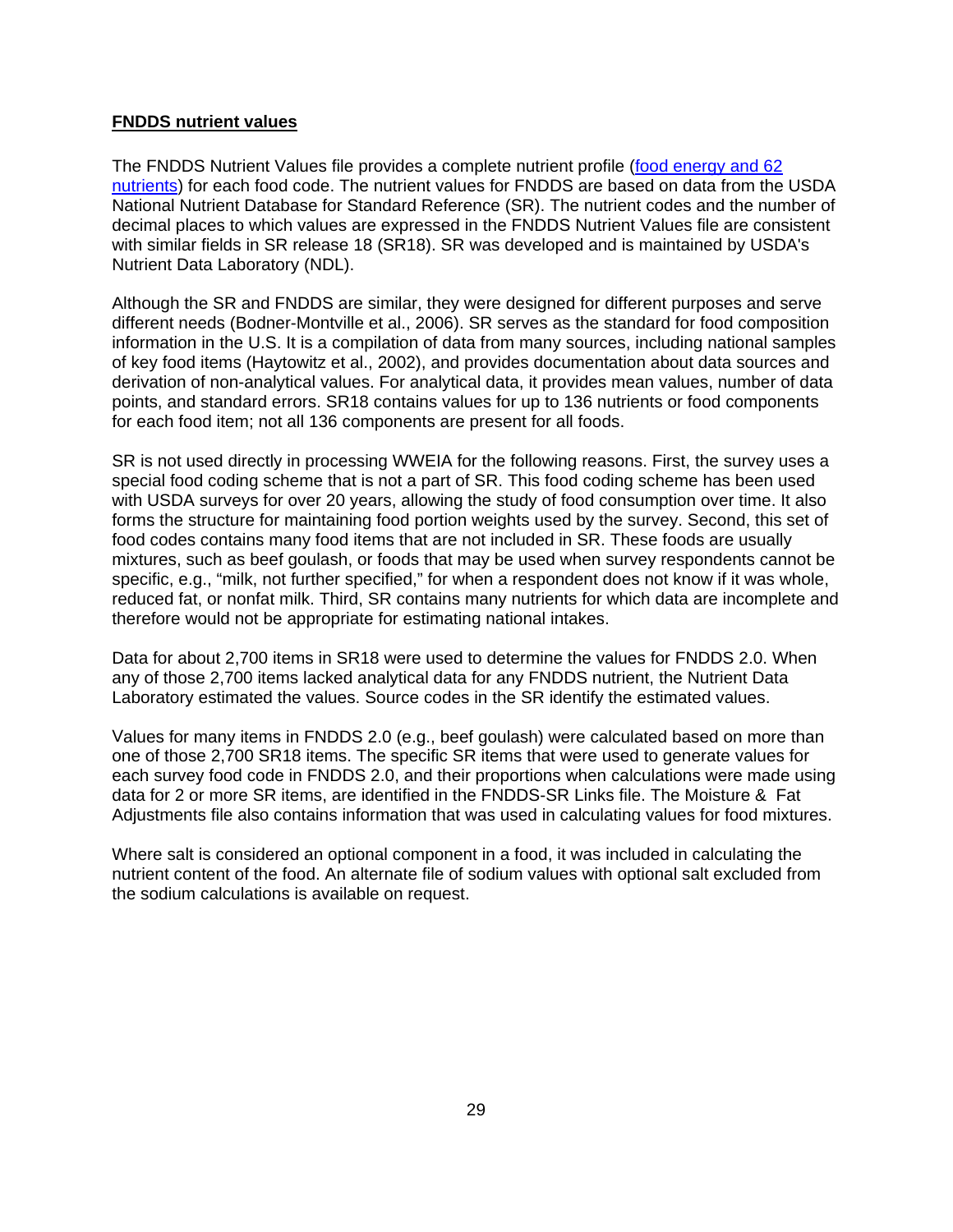**Table 10. Format of FNDDS nutrient values file†** 

| <b>Field Name</b>      | <b>Field Type</b> | <b>Description</b>                                                                                                                            |
|------------------------|-------------------|-----------------------------------------------------------------------------------------------------------------------------------------------|
| Food code <sup>+</sup> | $N 8*$            | A unique 8-digit number assigned to a<br>particular main food description                                                                     |
| <b>Nutrient codet</b>  | $N5$ *            | Identifies a nutrient                                                                                                                         |
| Start date             | D (MM/DD/YYYY)*   | Start and end dates indicate the time period                                                                                                  |
| End date               | D (MM/DD/YYYY)    | corresponding to the WWEIA data for which<br>the record was used                                                                              |
| Nutrient value         | $N$ 10. $x$       | Amount of nutrient in 100 grams edible<br>portion of the food; number of decimal<br>places varies by nutrient, following<br>conventions in SR |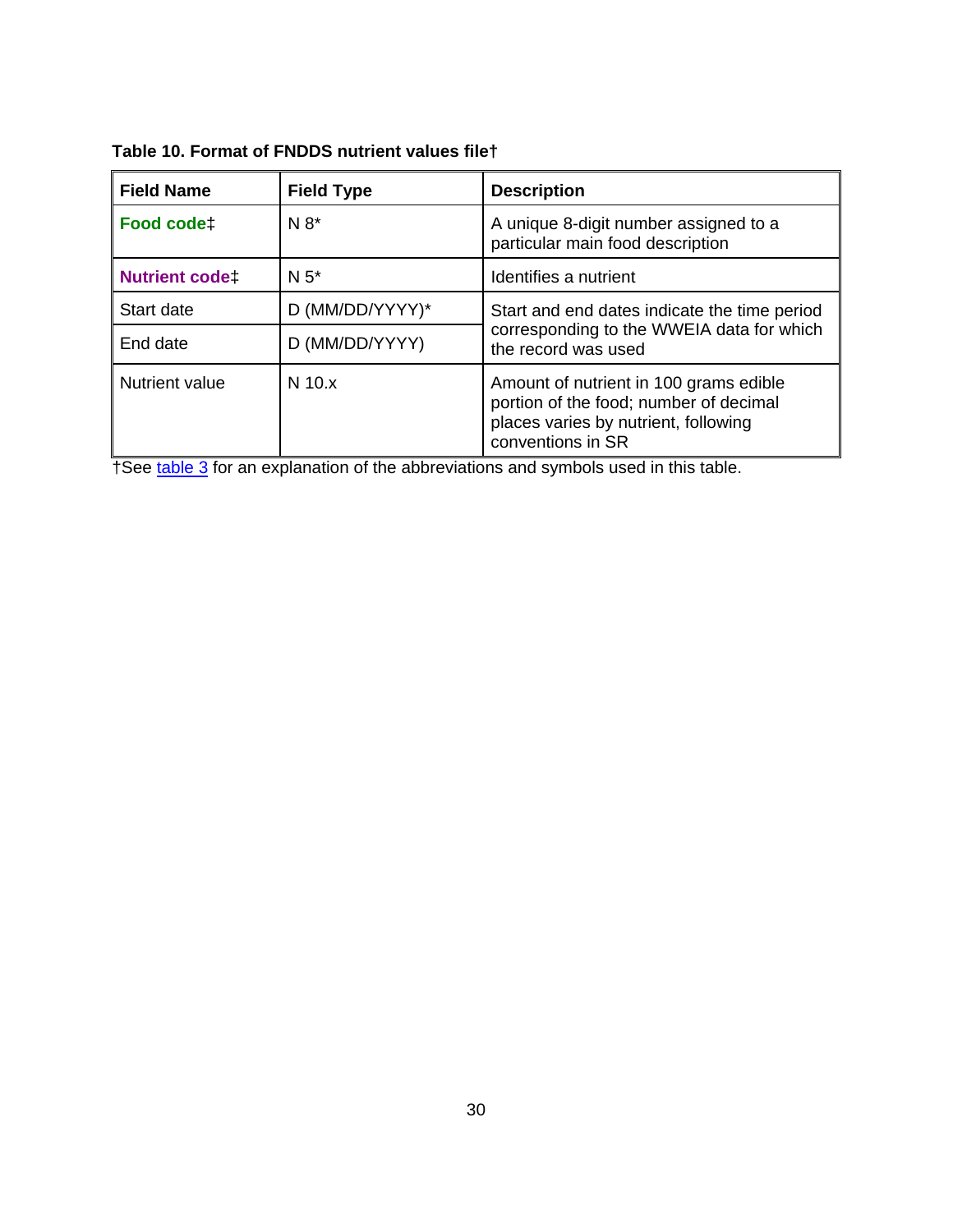### **Nutrient descriptions**

This file contains the names (nutrient descriptions) and codes for nutrients included in the FNDDS Nutrient Values file. The nutrient codes, nutrient descriptions, units of expression, and number of decimal places to which values are expressed are consistent with similar fields in SR.

| <b>Field Name</b>     | <b>Field Type</b> | <b>Description</b>                                                                                                                                                                                               |
|-----------------------|-------------------|------------------------------------------------------------------------------------------------------------------------------------------------------------------------------------------------------------------|
| <b>Nutrient codet</b> | $N5*$             | Identifies a nutrient                                                                                                                                                                                            |
| Nutrient description  | A 45              | A description of a nutrient or food<br>component                                                                                                                                                                 |
| Tagname               | A 15              | The nutrient or food component name or<br>"tag" assigned by INFOODS, the<br>International Network of Food Data Systems,<br>for international interchange of nutrient data<br>(Food and Agriculture Organization) |
| Unit                  | A 10              | The measurement unit in which values for<br>the nutrient are expressed                                                                                                                                           |
| Decimals              | N <sub>1</sub>    | The number of decimal places to which the<br>nutrient value is expressed; varies by<br>nutrient, following conventions in SR                                                                                     |

| Table 11. Format of nutrient descriptions filet |  |  |  |  |  |  |
|-------------------------------------------------|--|--|--|--|--|--|
|-------------------------------------------------|--|--|--|--|--|--|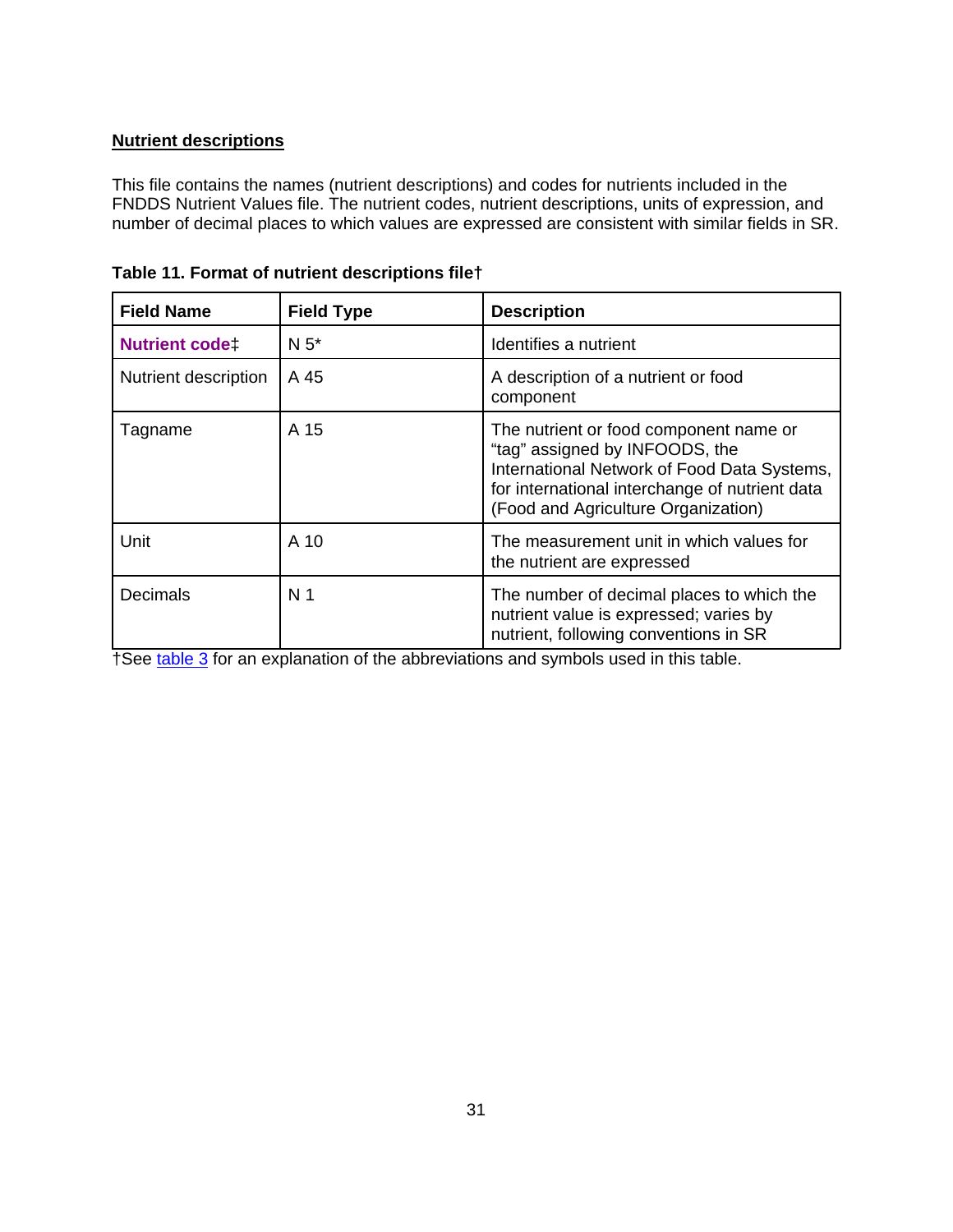### **Moisture & fat adjustments**

The moisture & fat adjustments are factors used to adjust amounts of moisture and fat during calculation of the nutrient values for some foods. These adjustments are made to account for changes that occur to food during cooking.

| <b>Field Name</b> | <b>Field Type</b> | <b>Description</b>                                                                                                                                               |
|-------------------|-------------------|------------------------------------------------------------------------------------------------------------------------------------------------------------------|
| Food code‡        | $N 8*$            | A unique 8-digit number assigned to a<br>particular main food description                                                                                        |
| Start date        | D (MM/DD/YYYY)*   | Start and end dates indicate the time period                                                                                                                     |
| End date          | D (MM/DD/YYYY)    | corresponding to the WWEIA data for which<br>the record was used                                                                                                 |
| Moisture change   | N <sub>5.1</sub>  | Increase or decrease in moisture; expressed<br>as a percentage (plus or minus) of the total<br>weight of the food; applied during nutrient<br>value calculations |
| Fat change        | N <sub>5.1</sub>  | Increase or decrease in fat; expressed as a<br>percentage (plus or minus) of the total<br>weight of the food; applied during nutrient<br>value calculations      |
| Type of fat       | N8                | Indicates the type of fat (SR code or food<br>code) used for calculating fat change                                                                              |

|  |  | Table 12. Format of moisture & fat adjustments file† |
|--|--|------------------------------------------------------|
|--|--|------------------------------------------------------|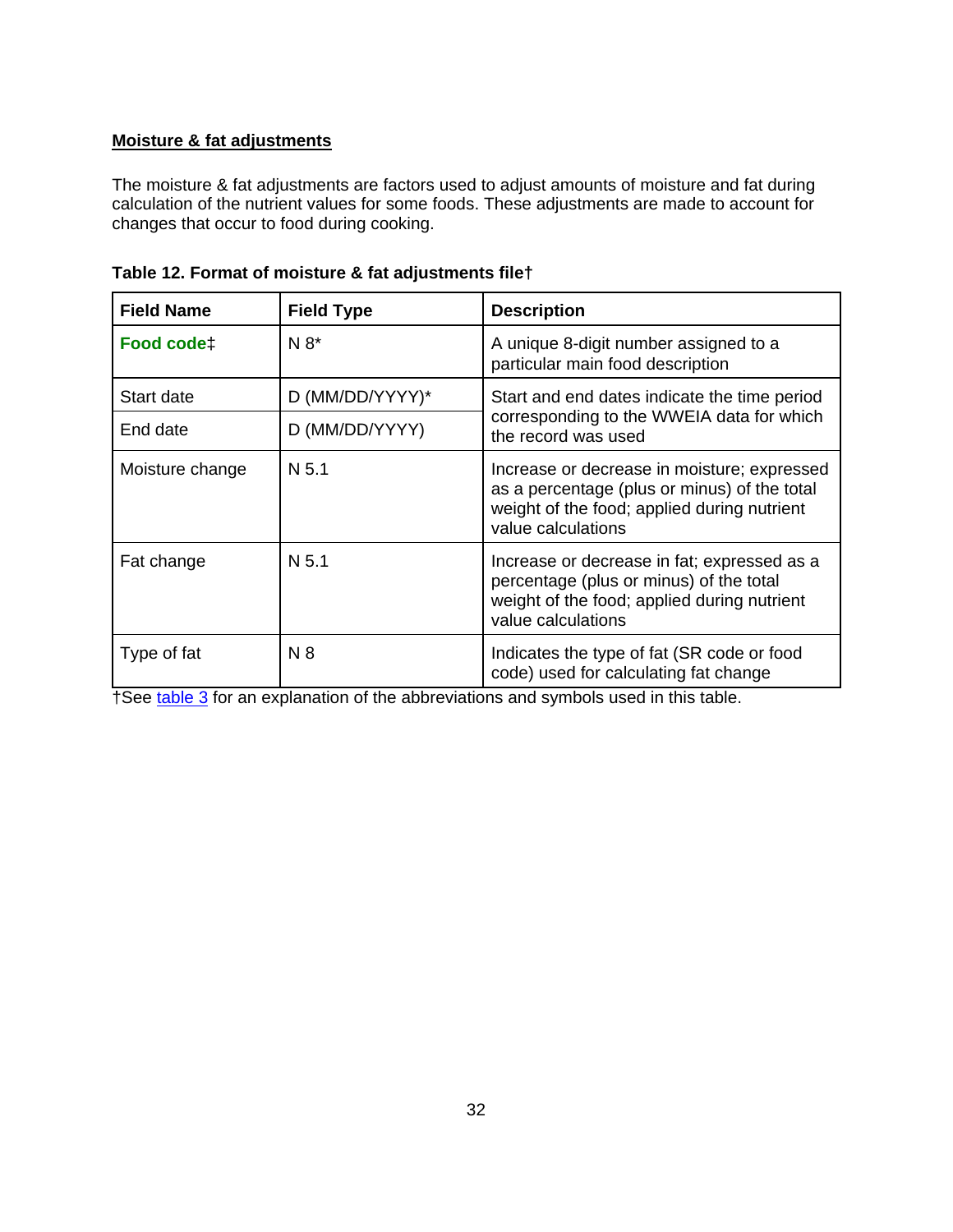### **FNDDS-SR links**

This file provides information used to calculate FNDDS nutrient values. It documents the association between FNDDS foods and about 2,700 items in SR18.<sup>1</sup> Some foods are represented by a one-to-one link between an FNDDS code and the corresponding SR code, e.g., whole milk. FNDDS codes for food mixtures are usually linked to multiple SR codes. When multiple links exist, nutrient values were calculated according to the retention factor recipe calculation method (Powers and Hoover, 1989). For many commercial mixtures, links were estimated from label information. For other food mixtures, popular cookbooks were consulted to aid in constructing links.

The links for food mixtures were developed to estimate the nutrient content of foods, not to determine the intake of ingredients in recipes or mixtures. For example, for the FNDDS food code 28340660, "chicken or turkey vegetable soup, home recipe," there are links to 12 different SR items, one of which is SR code (NDB No.) 11061, "beans, snap, green, frozen, boiled, drained." Proportions of the 12 items were based on soup recipes from a popular cookbook. Sample persons who reported consuming home-made chicken or turkey soup may not have consumed green beans in their soups, or their soups may have included green beans, but not in the same proportion as in the recipe we chose to represent this food. Thus, the FNDDS-SR links document the basis for the nutrient values included in this database, not specific ingredients that were consumed. During food coding for WWEIA, recipes may have been modified before nutrients were calculated to match more closely the food as described by the respondent. Modified recipes are not included in this database.

Sometimes one FNDDS food is linked to another FNDDS item, instead of multiple SR codes, as a way of simplifying database maintenance. This type of linkage can be distinguished by the number of digits in the SR Code field – there are 8 digits for an FNDDS food code number and 4 or 5 digits**<sup>2</sup>** for an SR code.

### About retention codes and factors

 $\overline{a}$ 

Calculation of the nutrient value of a food must take into account any nutrient losses that occur as a result of cooking. A table of retention factors for calculating the amounts of nutrients that are retained after cooking was developed and is maintained by NDL (Agricultural Research Service, Nutrient Data Laboratory, 2003). Because nutrient losses vary by food and by cooking method, categories were created that are specific to a food type and cooking method (for example, "Chicken, broiled"). Each category is identified by a 4-digit retention code. For each retention code, there is a list of nutrient-specific retention factors. Each retention factor is the percent of the specific nutrient that remains in the food after it is prepared by the specified method. The retention codes are included in the FNDDS-SR links file to identify the set of retention factors that were applied during calculation of the FNDDS nutrient values for that food.

 $1$  With few exceptions, the SR18 codes used in the FNDDS-SR Links file are available from the NDL website (online at http://www.ars.usda.gov/nutrientdata). For the exceptions that are not available from NDL, nutrient values can be obtained from the Food Surveys Research Group.<br><sup>2</sup> To match the SR Code field from the FNDDS with the NDB\_No field in SR, it is necessary to add a

leading zero to 4-digit SR codes (e.g., 4615 in the FNDDS-SR Links file is 04615 in SR18).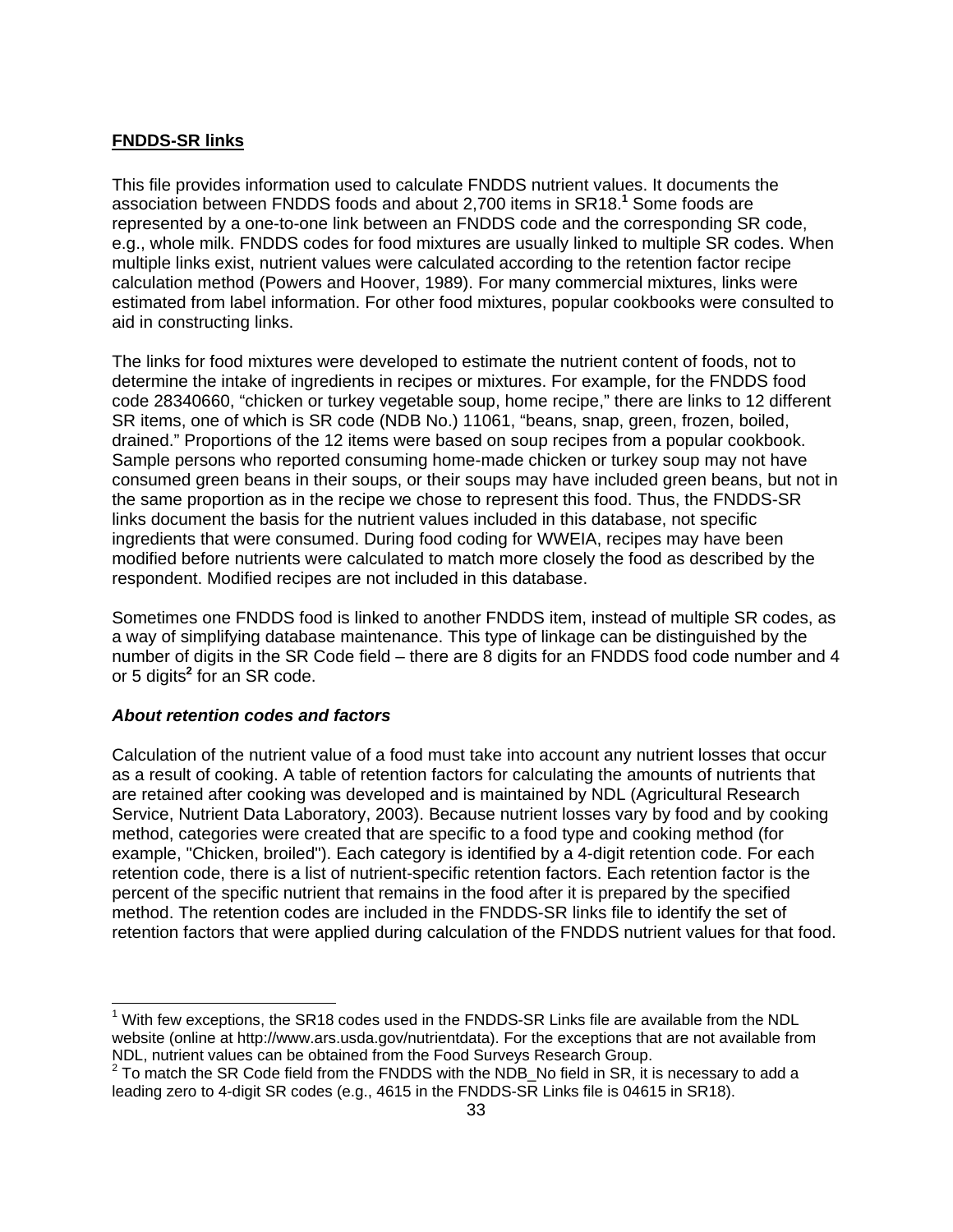Field Name | Field Type | Description **Food code Food code A** N 8<sup>\*</sup> A unique 8-digit number assigned to a particular main food description Start date  $\vert D \text{ (MM/DD/YYYY)}^* \vert$ End date  $\vert D \text{ (MM/DD/YYYY)}^* \vert$ Start and end dates indicate the time period corresponding to the WWEIA data for whi ch the record was used Seq num  $\bigcup_{n=1}^{\infty} N 2^*$  A sequence number (unique within a food code and a time period) used for ordering SR codes and descriptions SR code  $\vert$  N 8  $\vert$  May be a 4- or 5-digit SR code (called "NDB\_No" in SR) or an 8-digit food code SR description  $\begin{array}{|c|c|c|c|c|}\n\hline\n\end{array}$  Abbreviated description of SR code or food code Amount N 11.3 Number of measures or portions of SR code Measure A 3 Type of common volume or weight mea sure (such as cup, tablespoon, quart, fluid ounce , pound, gram) u sed to quantify amount of SR code; measure field may be blank **Portion code N** 5 A unique 5-digit number assigned to a particular portion description; used in combination with SR code to calculate weight (gm) of SR item; value is 0 (not used) if measure  $=$  lb, oz, gm or mg Retention code  $\begin{matrix} N & 4 \end{matrix}$  N 4 Factors, Release 5; retention code links to a description of the food category and preparation method; retention factors are expressed as a percentage of the nutrient retained Link to USDA Table of Nutrient Retention Flag N 2 | N 2 | Signals a special condition:  $2 =$  item not available; substitution used; SR description may not match SR co de under this condition other values = internal processing codes  $\bullet$ for FSRG use only Weight  $\vert$  N 11.3 Weight of SR item (excluding refuse weight)

**Table 13. Format of FNDDS-SR links file†** 

--table continued on facing page –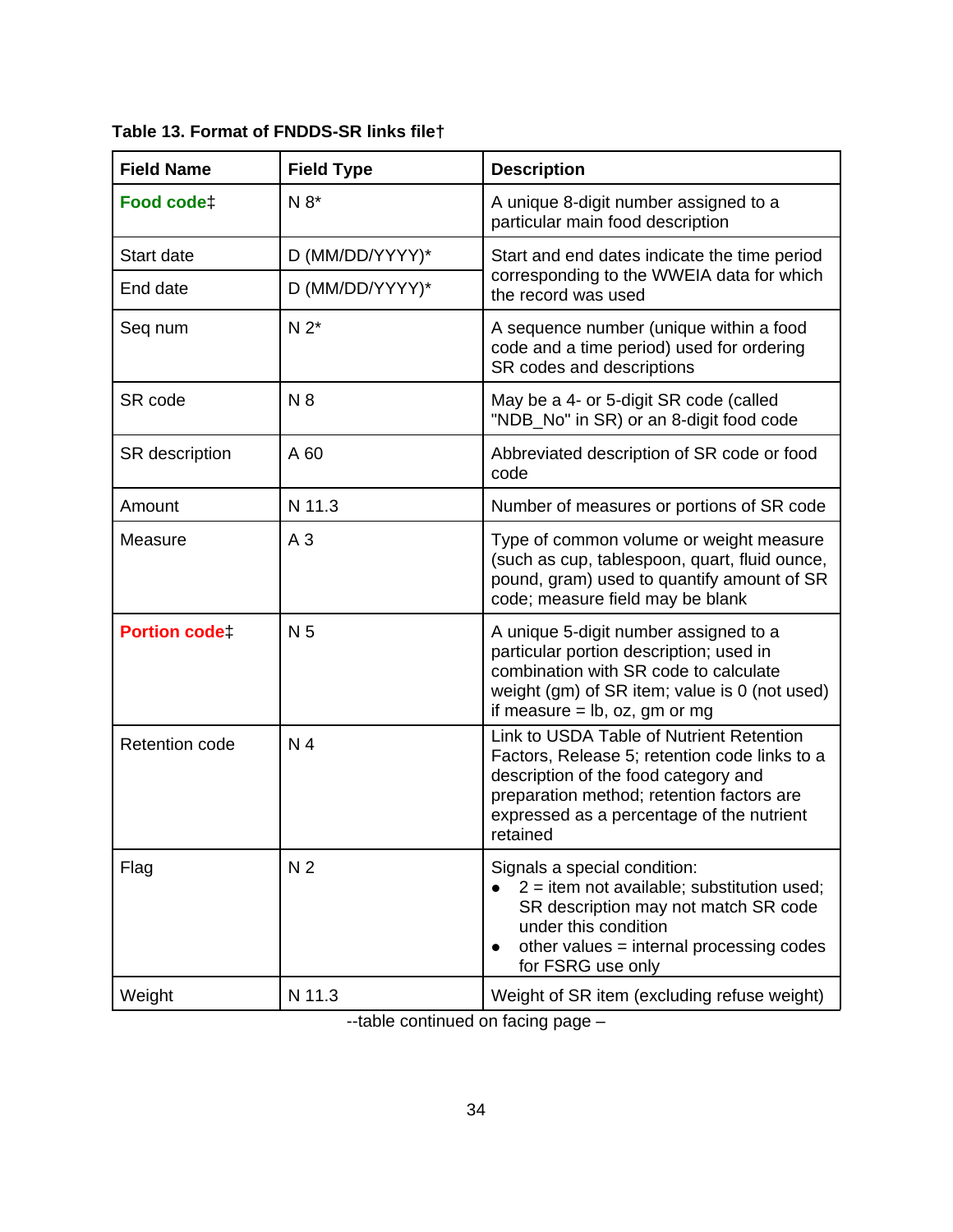| <b>Field Name</b>           | <b>Field Type</b> | <b>Description</b>                                                                                                                                                                                                                                                               |
|-----------------------------|-------------------|----------------------------------------------------------------------------------------------------------------------------------------------------------------------------------------------------------------------------------------------------------------------------------|
| Change type to SR<br>code   | A 1               | Fields are blank unless a change has<br>occurred in the associated data field (SR<br>code, weight or retention code); changes are<br>indicated by a D (data change) or F (food<br>change); indicated changes may have<br>occurred prior to the latest version of<br><b>FNDDS</b> |
| Change type to<br>weight    | A 1               |                                                                                                                                                                                                                                                                                  |
| Change type to retn<br>code | A 1               |                                                                                                                                                                                                                                                                                  |

|  | --table 13, continued-- |
|--|-------------------------|
|--|-------------------------|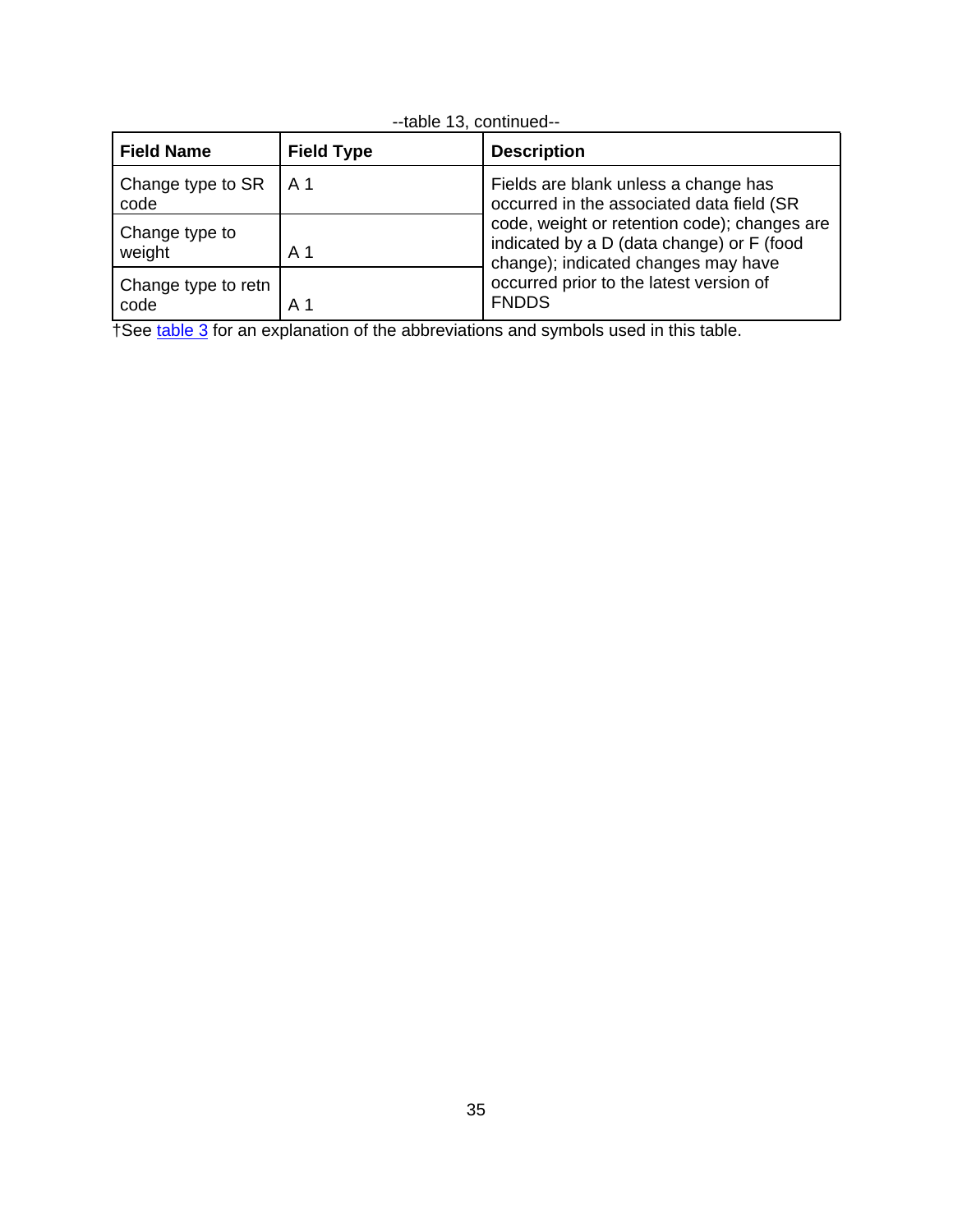### **Examples of data records from the Nutrients Component files**

The Main Food Description associated with the food code in this example is "Egg omelet or scrambled egg, with ham or bacon." There are 5 records in the FNDDS-SR Links file that are used in calculating the nutrient values for this food. For the sake of simplicity, the illustration below shows only one of those records, the record for the egg used in the omelet. Similarly, for the FNDDS Nutrient Values and Nutrient Descriptions files, only the records associated with s odium are shown.

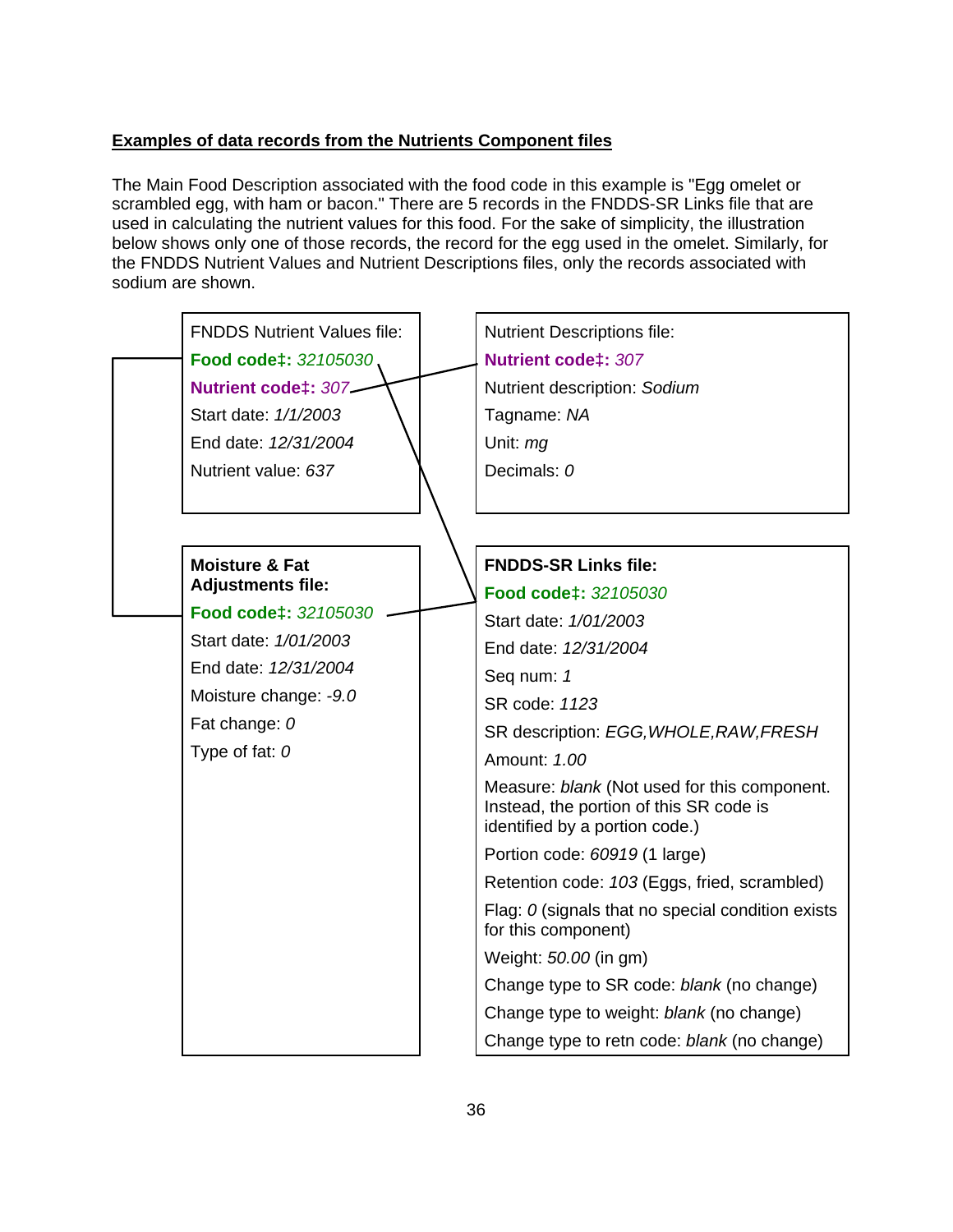The nutrient code links the Nutrient Descriptions file with the FNDDS Nutrient Values file and enables us to see that there are 637 milligrams of sodium per 100 grams of this food.

The food code links the Moisture & Fat Adjustments file with the FNDDS-SR Links file (as well as with the FNDDS Nutrient Values file and other files in the database). The moisture change field indicates that a 9 percent moisture loss must be applied to the total food weight.

factors for retention code 0103 (Eggs, fried, scrambled) are applied to specific nutrient values for the egg (SR code  $01123$  = Egg, whole, raw, fresh). In order to account for the nutrient losses that occurred as a result of cooking this omelet, the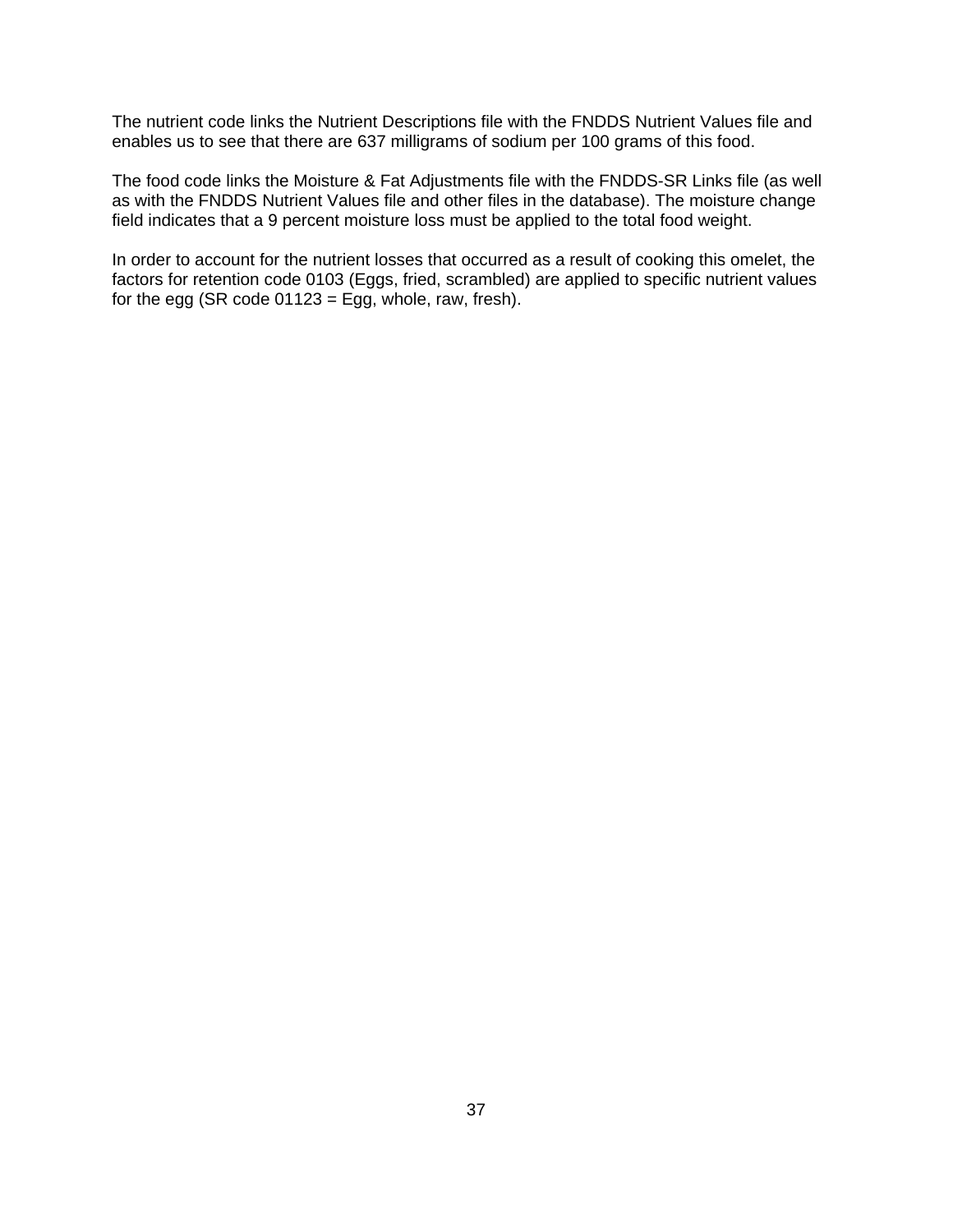# *Combining Data from Different Files in MS Access***<sup>®</sup>**

Access<sup>®</sup>) usually must be combined in order to provide meaningful information. For example, Since the FNDDS is a relational database, data from different files (called 'tables' in MSwhen the data from the FNDDSNutVal table are viewed alone (as shown below), they do not immediately make sense:

| <b>FNDDSNutVal</b> |  |  |                         |                                                            |
|--------------------|--|--|-------------------------|------------------------------------------------------------|
|                    |  |  |                         | Food code Nutrient code Start date End date Nutrient value |
| 32105030           |  |  | 307 1/1/2003 12/31/2004 | 637                                                        |

From Table 10, which describes the format of the FNDDS nutrient values file, you know that this record represents the amount of a nutrient in 100 grams edible portion of a food, but you don't know which food or which nutrient. To understand the data, you need additional information contained in other files. To know what the food code represents, you need the main food description from the MainFoodDesc table:

| <b>MainFoodDesc</b>           |  |  |                                                                                |
|-------------------------------|--|--|--------------------------------------------------------------------------------|
| Food code Start date End date |  |  | <b>Main food description</b>                                                   |
|                               |  |  | $+32105030$ 1/1/2003 12/31/2004 Egg omelet or scrambled egg, with ham or bacon |

To know what the nutrient code represents, you need the nutrient description and unit from the NutDesc table:

| <b>NutDesc</b> |                                                 |    |    |  |
|----------------|-------------------------------------------------|----|----|--|
|                | Nutrient code Nutrient description Tagname Unit |    |    |  |
|                | 307 Sodium                                      | NA | mg |  |

With information from the two additional tables, it is possible to interpret the data from the FNDDSNutVal table. In this case, the record tells you that there are 637 mg of sodium per 100 grams of "Egg omelet or scrambled egg, with ham or bacon."

In MS Access<sup>®</sup>, rather than looking back and forth from table to table, you can connect or link data from different tables using a query or report. Both queries and reports can search and select data records based on specified criteria, provide a meaningful view of data, allow calculations and summarization, and provide answers to research questions. You can also save a query or report to use again or modify it to answer other questions.

Three sample queries and a sample report are included with the MS Access<sup>®</sup> release of the FNDDS. These are meant to be simply a starting point for your exploration of the data files; they are not a tutorial for learning MS Access®. As you go through the examples, keep in mind that there is usually more than one way to accomplish tasks in MS Access<sup>®</sup>; the samples show just a few possibilities. The samples can be used as templates to create other queries and reports.

Detailed descriptions of the sample report and sample queries are provided in appendix D.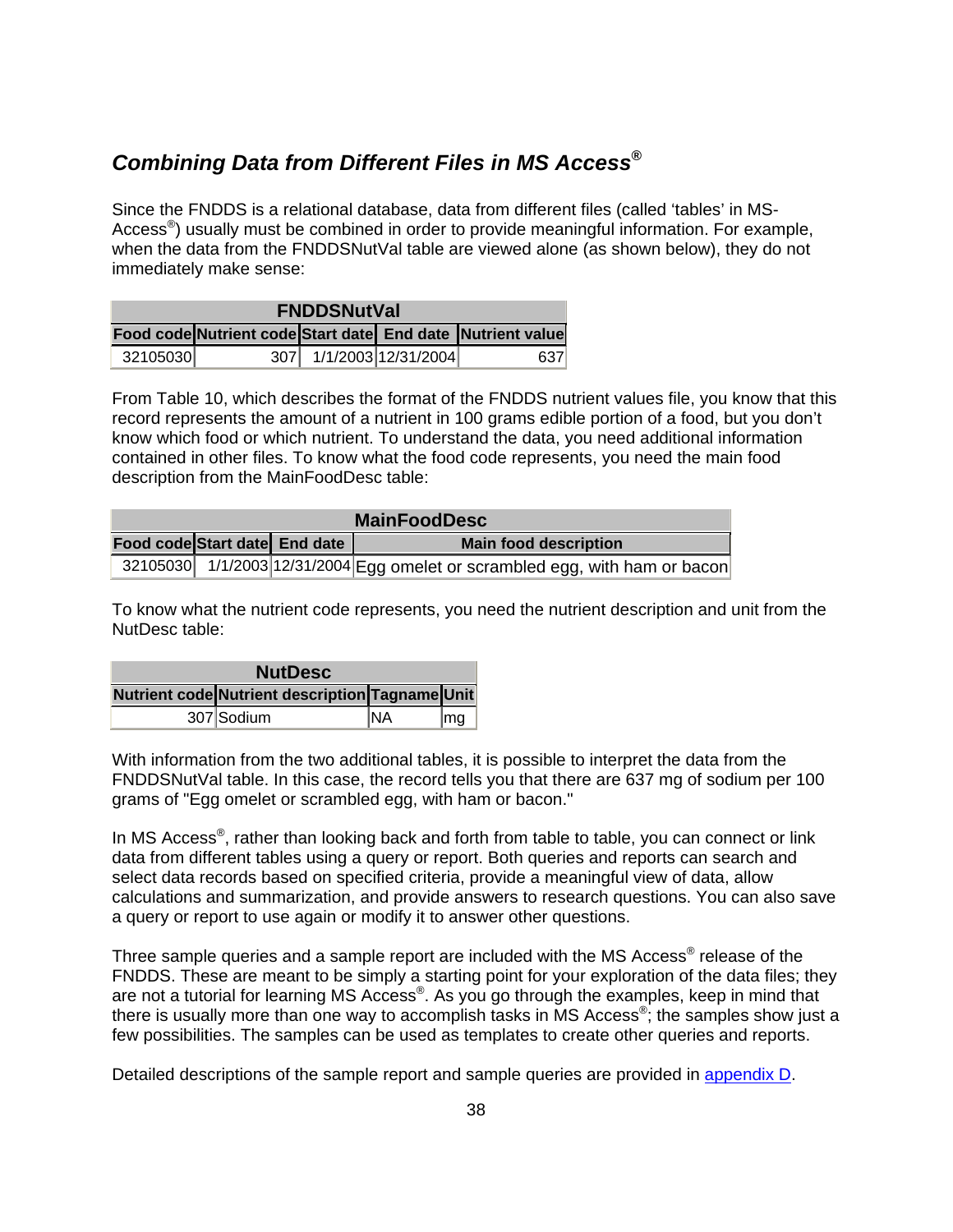# **FOOD CODE NUMBERS, THE FOOD CODING SCHEME, AND FSRG-DEFINED FOOD GROUPS**

associates the first three or four digits of the code number with FSRG-defined food groups and subgroups. The first digit in the food code identifies one of nine major food groups: The Main Food Descriptions file associates the primary (usually generic) description of a given food with a unique 8-digit food code. The food code is assigned according to a scheme that

- (1) milk and milk products
- (2) meat, poultry, fish, and mixtures
- (3) eggs
- (4) legumes, nuts, and seeds
- (5) grain products
- (6) fruits
- (7) vegetables
- (8) fats, oils, and salad dressings
- (9) sugars, sweets, and beverages

The second, third, and (sometimes) fourth digits of a food code identify increasingly more specific subgroups within the nine major food groups. The remaining digits are used for identification of particular foods within a numerical sequence. Shown below is an example of a food item and how the first three digits signify which groups the food item belongs to:

55103000 Pancakes, with fruit

- -- The first digit (5) means this food item belongs in the **Grain Products** section.
	- -- The first two digits (55) mean this item belongs in the **Pancakes, Waffles, French Toast, Other Grain Products** section.
	- -- The first three digits (551) mean this food item is in the **Pancake** section.

The food coding scheme provides an outline of the major food groups and subgroups identified by the first 1 to 4 digits of the food code. The coding scheme is in appendix B.

The FSRG-defined food groups that are used in reporting dietary intakes are in appendix C, along with lists of the food codes that fall into each food group and subgroup.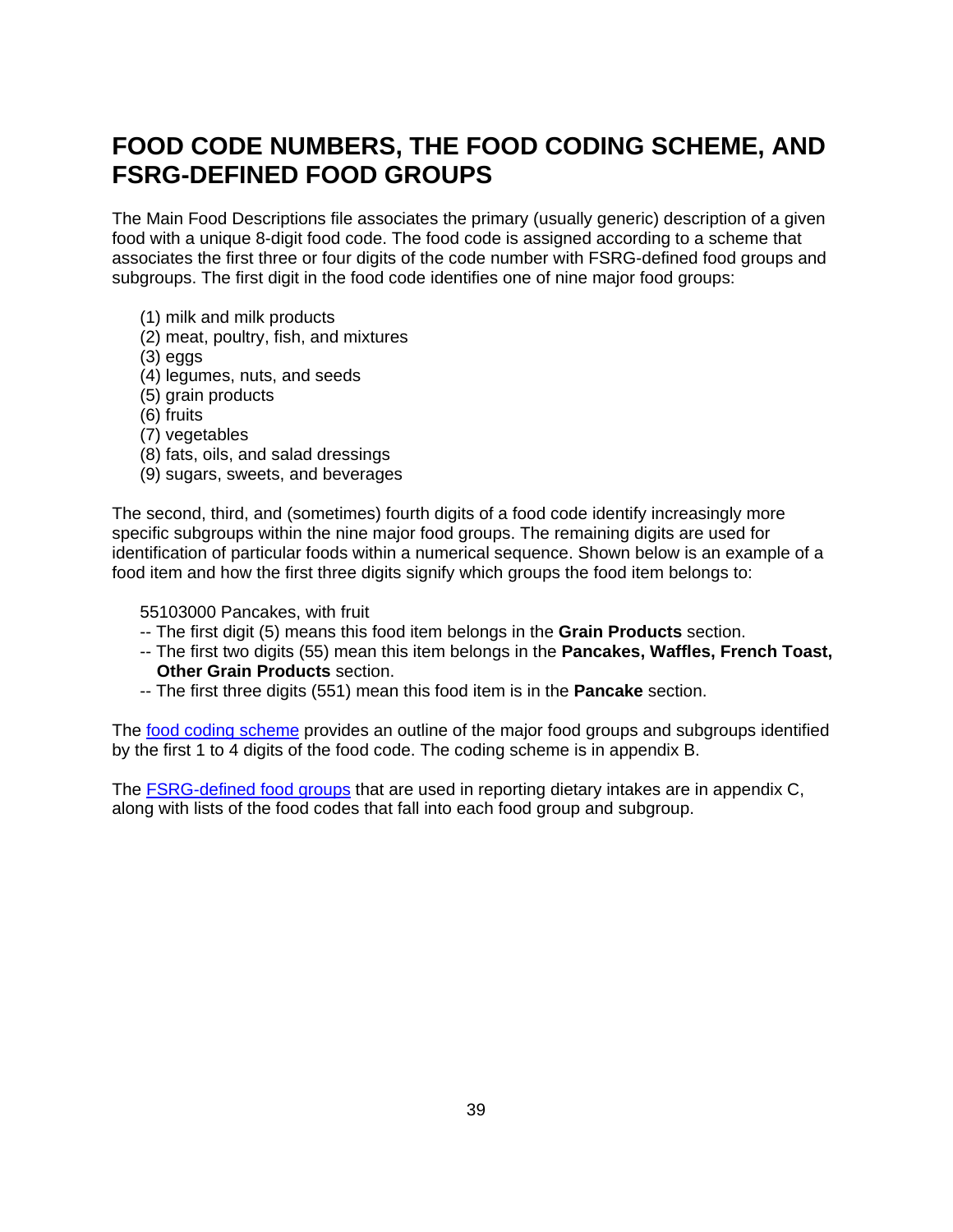# **NOTES ABOUT FOODS IN THE DATABASE**

# *Brand names*

nutrient profiles in the Nutrients component of the database. Many brand names for other types of foods are included in the Additional Food Descriptions file to facilitate the selection of food codes for WWEIA. Although items in the Additional Food Descriptions file do not have unique food codes, they are linked to specific codes as explained elsewhere in this documentation. Much of the data in the Food Portions and Weights component of the database is also brand specific, identifying separate food weights by brand name. Brand names are included in the Main Food Descriptions file for many ready-to-eat cereals, infant formulas, and candies. These foods have unique food codes and also carry separate

Food intake files for WWEIA identify foods by food code only. For that reason, consumption of specific brands can be identified only for those foods with unique food codes, i.e., ready-to-eat cereals, infant formulas, and candies.

# *Fortified foods*

the preceding section), the FNDDS Nutrient Values also reflect the specific fortification levels for that brand. Other foods (e.g., milk-and-cereal bars) may be represented in the database by a generic description linked to a nutrient profile that reflects fortification levels in one or more When the Main Description for a ready-to-eat cereal specifies a brand name (as described in highly consumed brands.

Some common products are available in fortified and nonfortified versions. When experience has shown that most survey respondents are aware of the different versions and can report a carton," and 61210250 is "Orange juice, *with calcium added,* canned, bottled, or in a carton." When experience has shown that most survey respondents are not aware of different versions or or can not report which one they consumed, only one food code is included in the database. F example, the food code 61404050, "Apple juice," represents products both with and without added vitamin C. which one they consumed, the database includes separate food codes that are specific to the fortified versions. For example, the food code 61210220 is "Orange juice, canned, bottled, or in

Many of the newer, less common variations in fortification that exist on the market (e.g., orange juice with added zinc) are not differentiated in the database. Separate codes for product variations may be added to the database if they are reported more frequently in the future by survey respondents.

When values for foods containing flour were calculated from recipes, the flour was assumed to be enriched.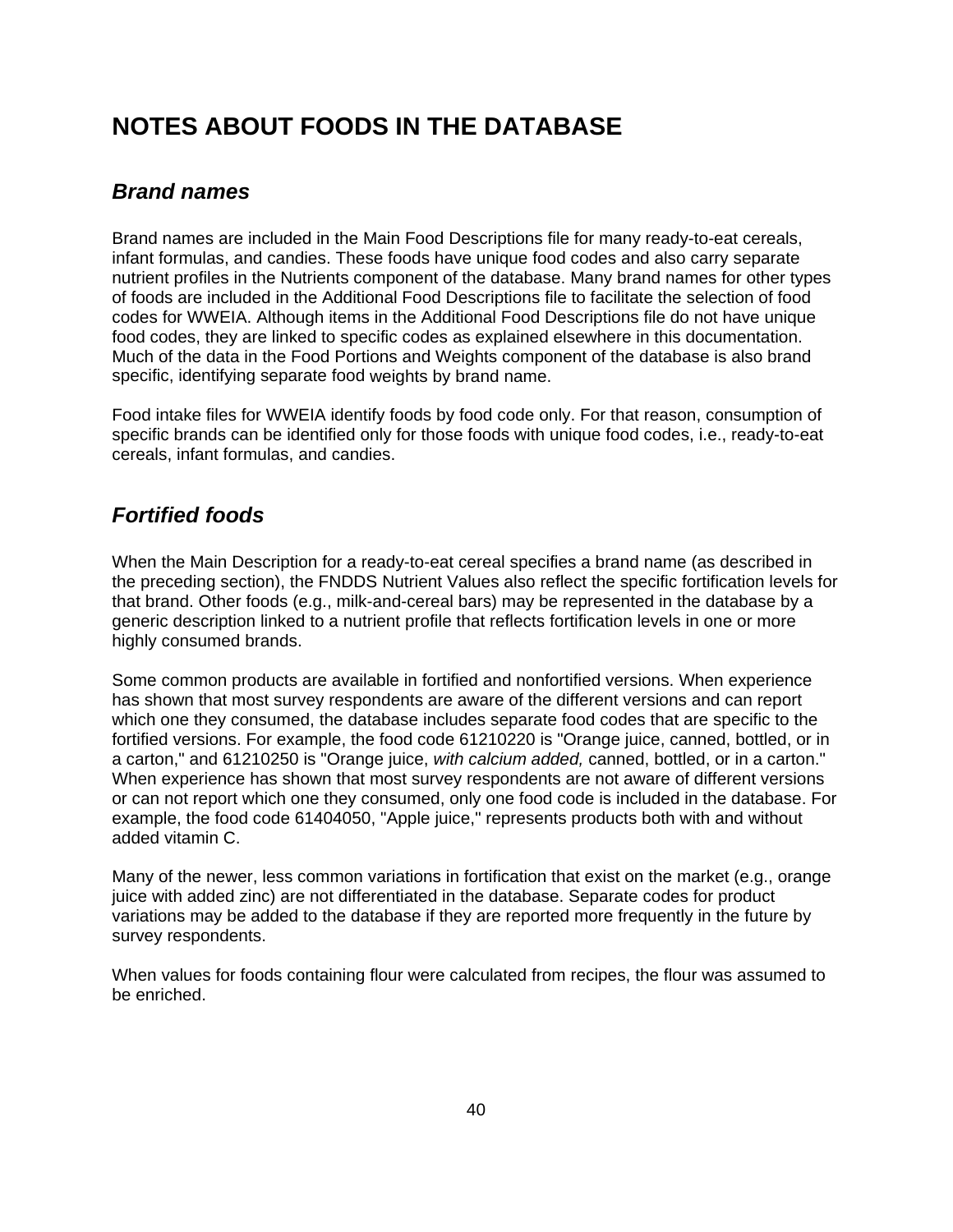## *Fortified bars*

As in the previous version of the database, FNDDS 2.0 contains two food codes and main food descriptions for fortified bars, one representing high-energy bars and one representing highprotein bars. FSRG is tracking the specific types and brands of these bars that are being reported in WWEIA. New entries will be added to future releases of FNDDS to accommodate different types of bars as the frequency of reports for specific bars increases.

## *Water*

New food codes and descriptions were added in FNDDS 2.0 for tap water and plain (unsweetened, noncarbonated) bottled water, in anticipation of changes in the collection and reporting of water intakes in WWEIA.

Prior to 2005, data on sweetened carbonated water were collected *during* the 24-hour recall, coded with food codes, and released in the Individual Foods File.<sup>3</sup> Data on unsweetened carbonated water and plain water were collected during the 24-hour recall only when they were either additions to other foods or ingredients in mixed beverages. Data on drinking water (i.e., tap water, plain bottled water, and unsweetened carbonated water) were collected after the 24hour recall, and data for those types of water were released as total daily amounts in the Total Nutrients File. Starting in 2005, data on intakes of all types of drinking water are collected during the 24-hour recall and assigned appropriate food codes. Those data will be released in the Individual Foods File.

Water that was an ingredient in other foods (such as soups and reconstituted juices) is assumed to be tap water.

 3 For more information about the WWEIA, NHANES Individual Foods File and Total Nutrients File, see http://www.ars.usda.gov/foodsurvey and follow the links for What We Eat in America.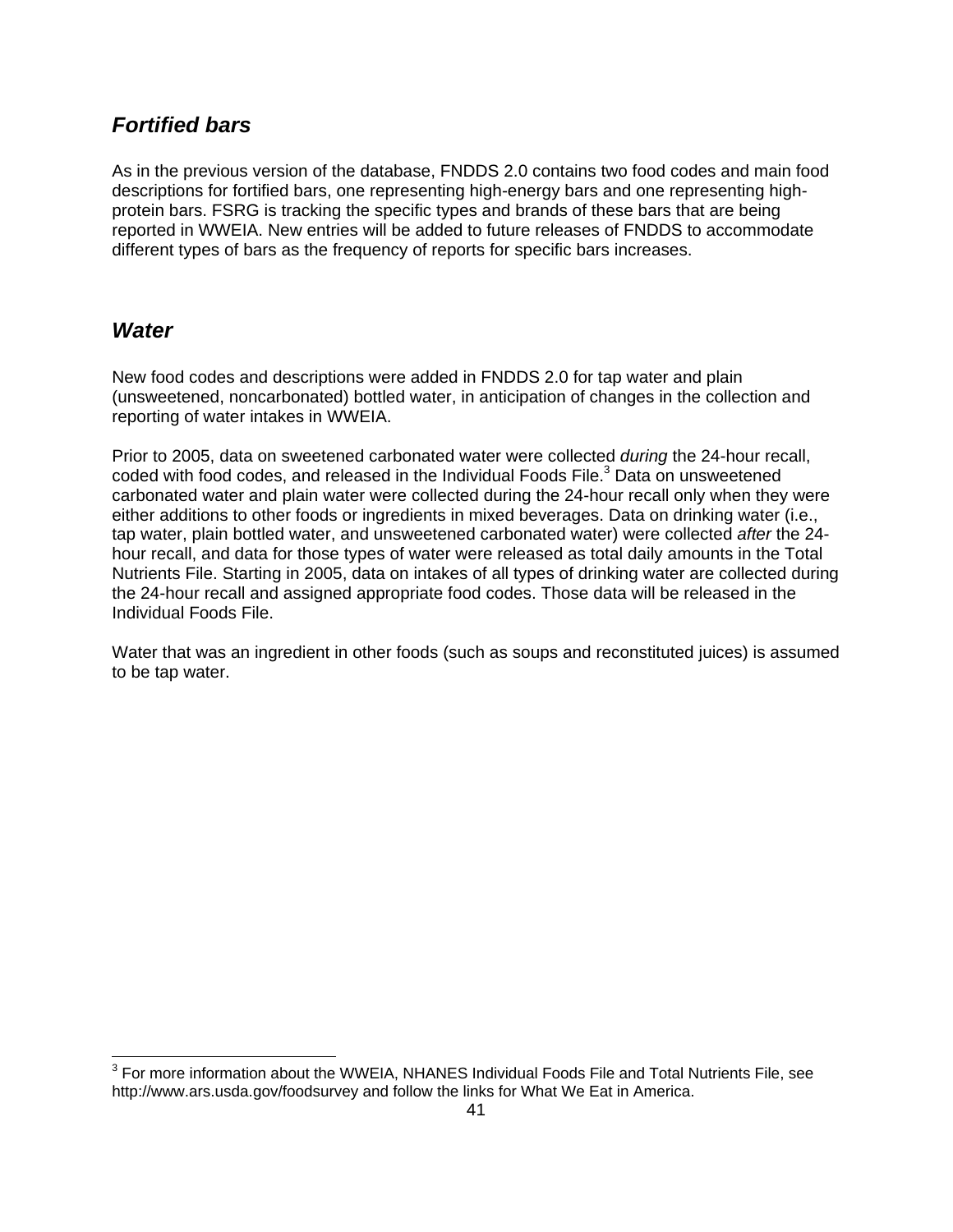# DEFAULTS USED FOR CODING FOODS AND AMOUNTS IN **WWEIA**

# *Foods*

 WWEIA, 24-hour recalls are conducted using the USDA Automated Multiple-Pass Method In (AMPM), a computerized instrument that provides standardized questions for all types of foods. When a respondent is unable to answer all questions about a food, a food code is selected that contains the term "not (further) specified" in its description. Because the number of characters used in descriptions is limited, "not specified" is abbreviated "NS" and "not further specified" is abbreviated "NFS."

Examples of the use of these terms in food coding follow:

- A respondent reported eating a chicken drumstick but could not answer questions about how it was cooked or whether the skin was eaten. The best match for the information available about the food was "Chicken, drumstick, NS as to cooking method, NS as to skin eaten," the main food description for food code 24140200.
- A respondent reported milk but was unable to provide any additional information. The food code selected was 11100000, "Milk, NFS."

surveys, internal data on the frequency of reports during the current survey, information food codes that are considered to have more impact on survey data, such as food codes that are used more frequently to code intake data or that are used in the FNDDS-SR links for many other food codes. Nutrient values and portion weight data for the NS and NFS food codes are developed using food production and supply statistics (when available), food consumption data from previous gathered from food industry publications and other sources, and the professional judgment of nutritionists and food specialists from FSRG and NDL. More research attention is given to those

Following are some examples of linkage development for NFS codes:

- The "Milk, NFS" code is used for approximately 2% of the survey reports of milk consumption, in such situations as when respondents cannot provide the fat content of the milk they drank. "Milk, NFS" is also used as a component in the FNDDS-SR links for numerous other FNDDS foods that contain milk as part of the food mixture. The FNDDS food code for "Milk, NFS" is linked to multiple SR codes (whole milk, reduced-fat milk, lowfat milk, and nonfat milk), in proportions that reflect U.S. milk production statistics.
- "Vegetable oil, NFS" is another default food code used in the linkages for many other FNDDS food codes. The FNDDS food code for "Vegetable oil, NFS" is linked to multiple SR codes (soybean oil, corn oil, canola oil, and olive oil), in proportions based on food supply data from the USDA Economic Research Service and advice from the NDL food specialist for fats and oils.
- The link for "Bread, NFS" is to the SR code for white bread, which was by far the most frequently reported type of bread in previous surveys.
- "Cereal, ready-to-eat, NFS" is linked to the top 7 reported breakfast cereals in proportions based on internal frequency data for 2003-2004.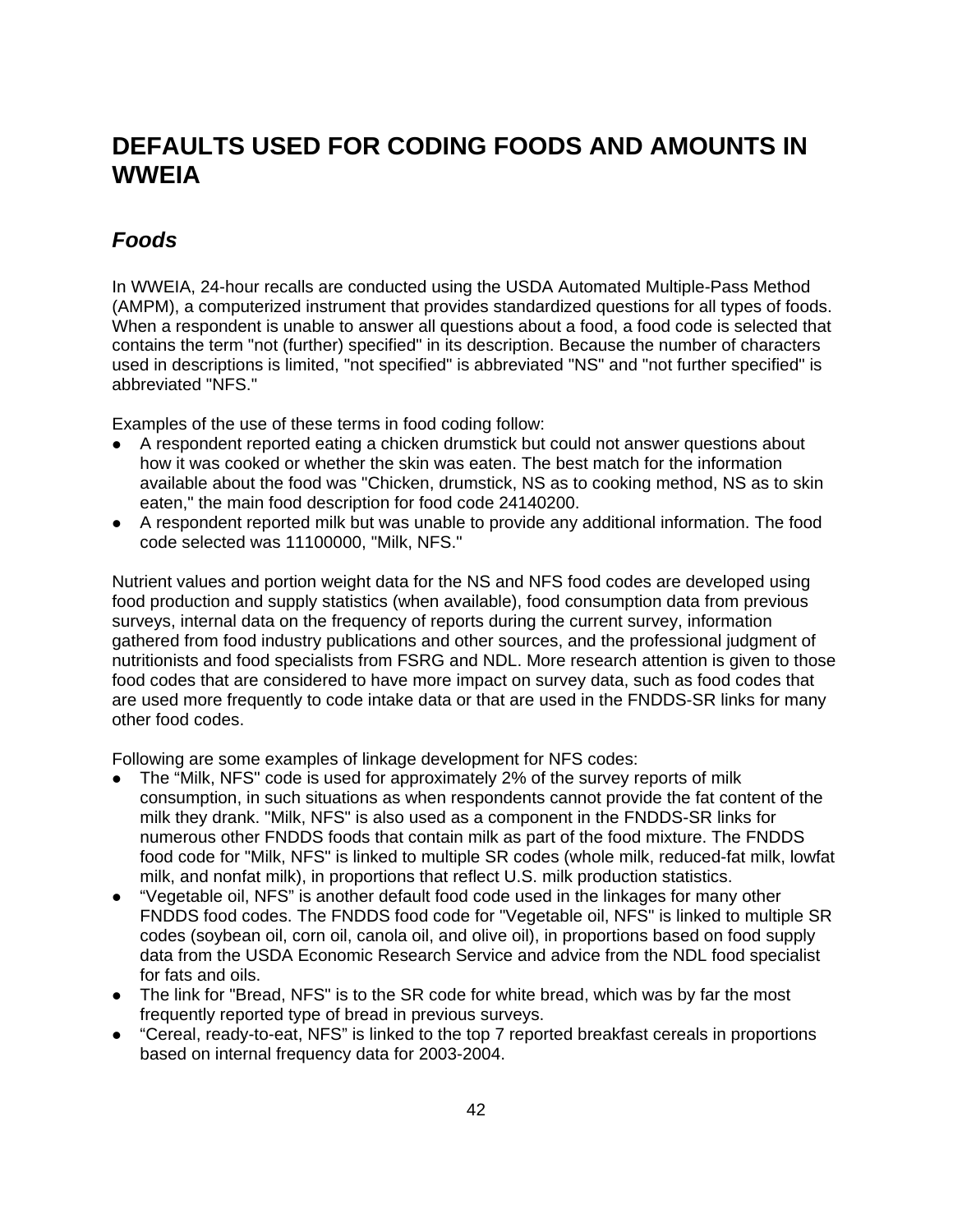• Links for other NFS codes are based on either food industry publications (e.g., "Chewing gum, NFS"), unpublished information about market availability (e.g., "Hot dog, NFS"), or both, tempered with the professional judgment of USDA nutritionists and food specialists.

The links for the NFS codes are reviewed for each release of the FNDDS and revised as necessary to reflect the most current data

# *mounts A*

FNDDS does not contain a QNS value for every food. In the Food Weights file, missing QNS values are identified with a -9 in the portion weight field for portion code 90000. When a respondent in WWEIA can not describe the portion that was eaten, a portion description containing the phrase "Quantity not specified" (QNS) is chosen (portion codes 90000 to 90011). Because it is unusual for a respondent not to describe the amount of a food consumed, QNS values are not used frequently when coding food consumption data. For that reason, the

represent the amount reported by most respondents. Database users should not assume that QN S values will accurately represent the average amount of a food consumed. QNS values are usually based on a common measure of the food, but they do not necessarily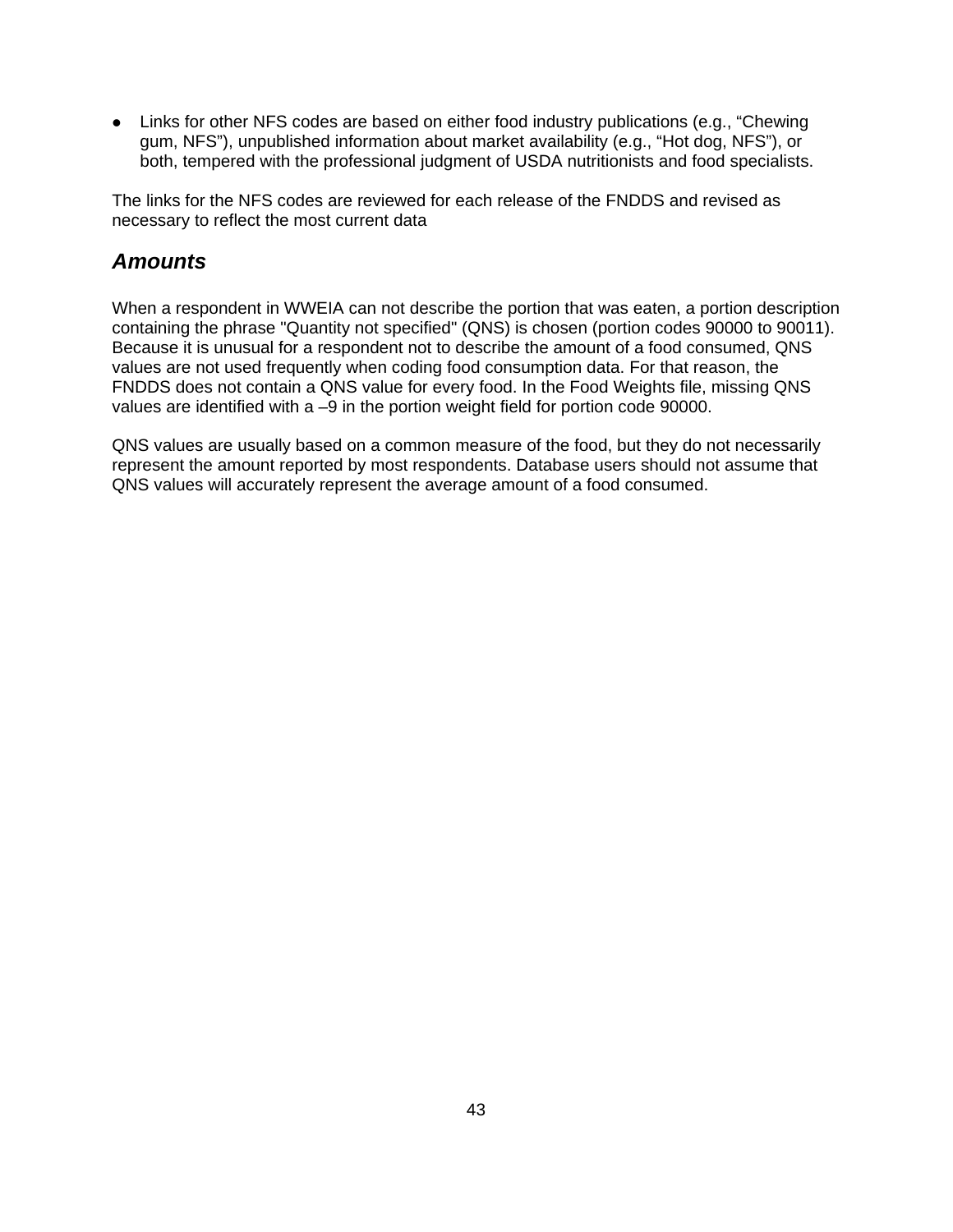# **MU LTI-YEAR VERSION OF FNDDS**

Each release of the FNDDS is a subset of the multi-year (1994-2004) database maintained by based on the version of SR that is current at the time it is generated. For example, FNDDS 2.0 covers the years 2003-2004 and is based on SR18. FSRG. Each FNDDS release corresponds with a 2-year WWEIA data release cycle and is

The multi-year database was designed to track changes in foods and facilitate analysis of intake many products changed in 1998 when folate fortification became mandatory in cereal grains subject to standards of identity. Separate records exist in the multi-year FNDDS Nutrient Values file for the different folate levels. The time period associated with each level is designated by the fields "start date" and "end date." trends in the United States (Anderson et al., 2001). When a food has changed over time, the database may contain more than one record for the same food item, with different dates to indicate the different time periods when each value is valid. For example, the level of folate in

values. When nutrient values change in the SR for foods used in the FNDDS, NDL determines the classification of each change, i.e., data change versus food change. Most changes that occur in the multi-year database are associated with changes in SR nutrient

Some changes to data values occur because a food actually changes, as in the case of new fortification levels or reformulation, or because a portion weight such as the weight for "1 package" has changed. Such changes are classified as food changes.

Other changes to data values occur because of improvements to the data. Improvements to nutrient values usually occur because of improved analytical procedures for determining the values, or because values are based on more representative samples of foods. Several thousand nutrient values have been revised over the past several years, largely due to improved food composition data generated by NDL's National Food and Nutrient Analysis Program, or NFNAP (Pehrsson et al., 2000). Such changes are classified as data changes. Values classified as data changes replace older values in the database and do not require multiple records. It is valid to include those types of changed values in a database used to recalculate dietary intake data collected during a previous time period.

In the FNDDS, as in the multi-year database, many of the data files include start date and end date fields. For FNDDS 2.0, the start date for all records is 1/1/2003 and the end date for all records is 12/31/2004. Three data files (Food Weights, Food Portion Descriptions, and FNDDS-SR Links) also include "change type" fields that contain information about changes to data values. While these codes generally serve no purpose for a single version subset of the database such as FNDDS 2.0, they are included to keep the format consistent with the multiversion format.

The multi-year files are not included with the FNDDS releases, but can be provided to researchers under data sharing agreements. The multi-year database provides opportunities for research, for example:

• To investigate the real differences in nutrient intakes before and after fortification levels change.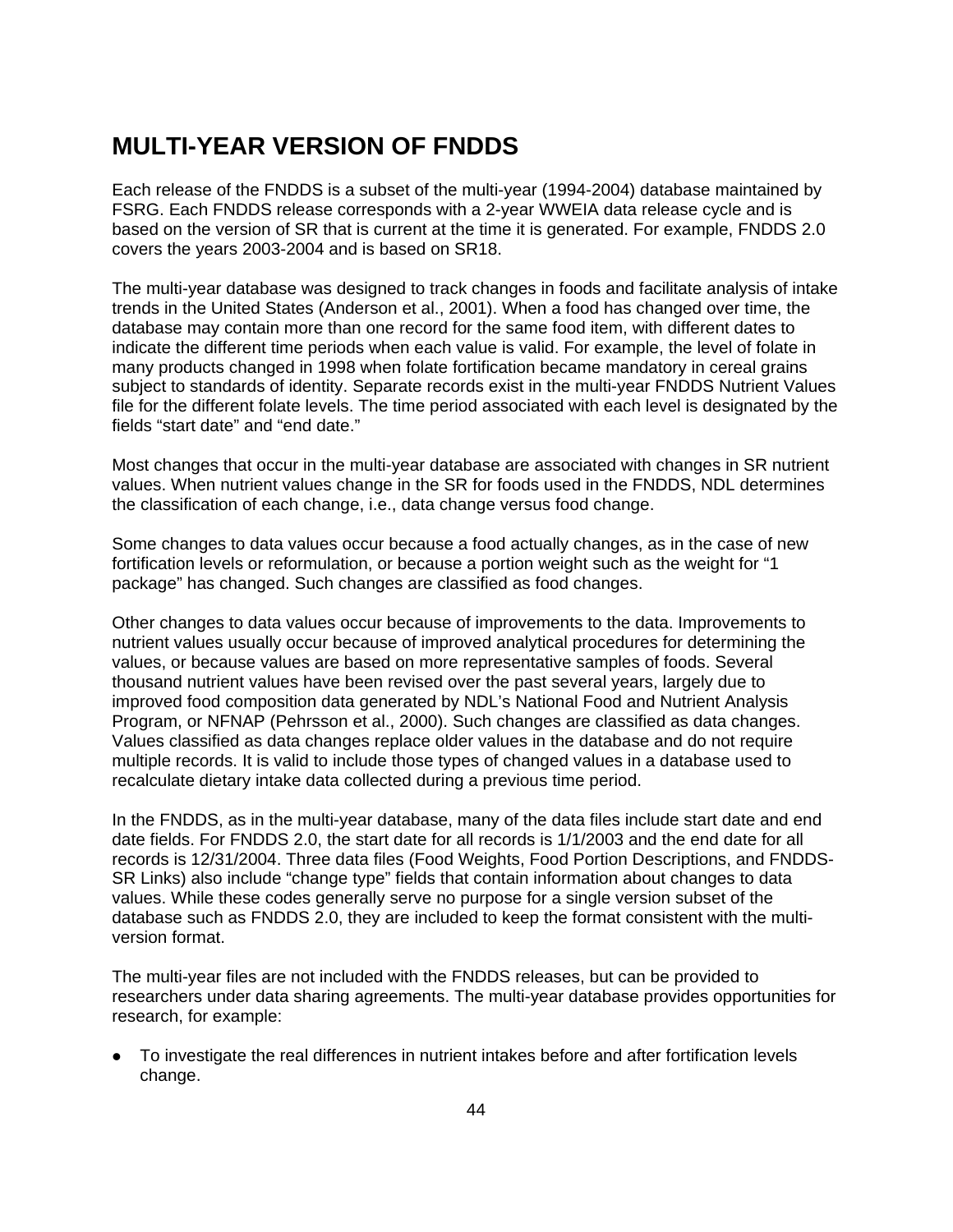ars, taking advantage of the improved g the integrity of food values for the • To re-analyze food intake data collected in earlier ye data in a new version of the FNDDS, but maintainin original time period.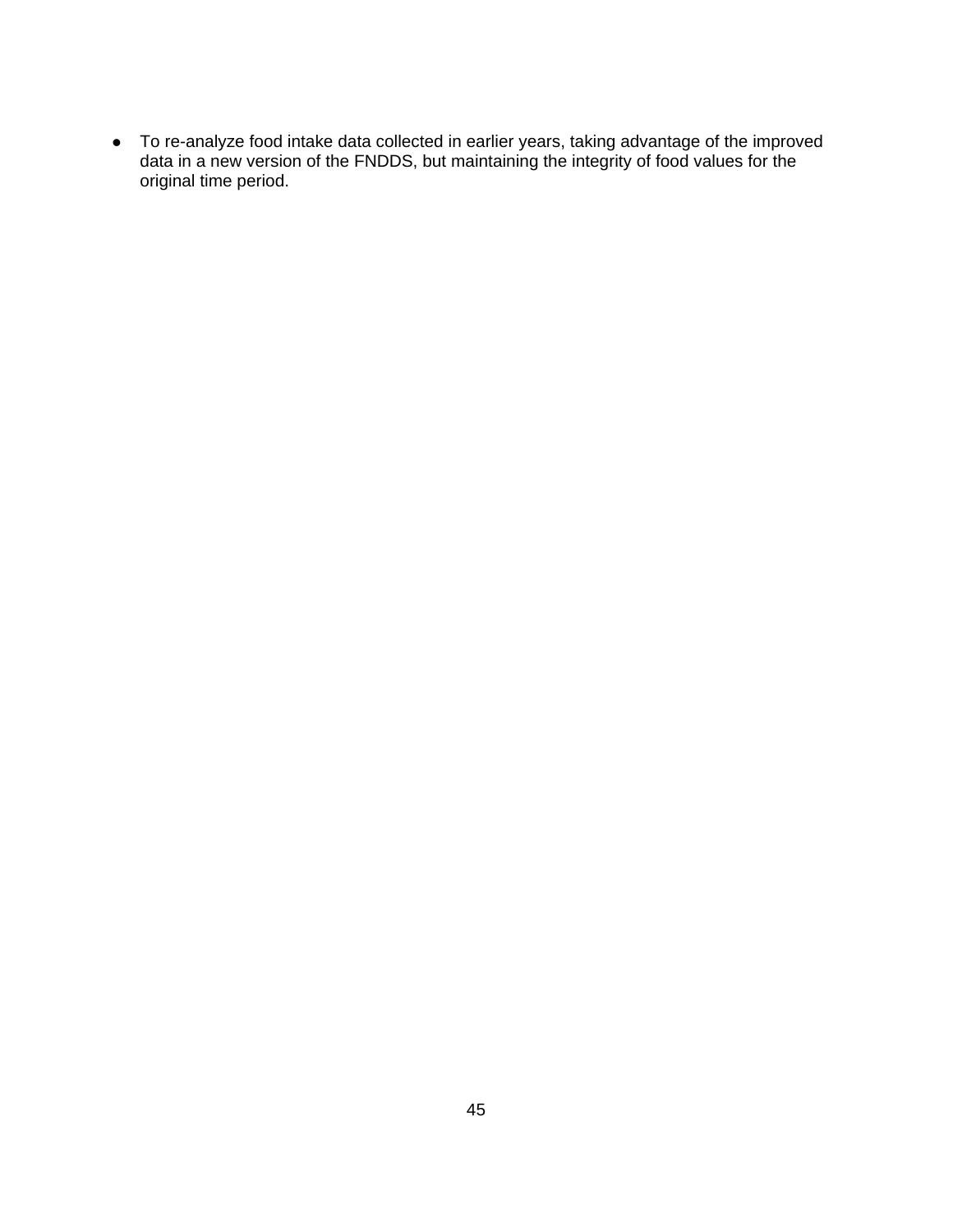# **LITERATURE CITED**

Agricultural Research Service, Nutrient Data Laboratory. (2003). USDA Table of Nutrient *Retention Factors, Release 5*. Available from: http://www.ars.usda.gov/Main/docs.htm?docid=9448. Accessed 2006 Jan 30.

Agricultural Research Service, Nutrient Data Laboratory. (2005). *USDA National Nutrient Database for Standard Reference, Release 18*. Available from: http://www.ars.usda.gov/nutrientdata. Accessed 2006 Jan 30.

Anderson, E., Perloff, B., Ahuja, J., and Raper, N. (2001). Tracking nutrient changes for trends analysis in the United States. *Journal of Food Composition and Analysis 14*(3):287-294.

Anderson, E., Steinfeldt, L.C., and Ahuja, J.K.C. (2004). Food and nutrient changes: Software designed to enhance data quality. *Journal of Food Composition and Analysis 17*(3-4):557-564.

Bodner, J.E., and Perloff, B.P. (2003). Databases for analyzing dietary data -- the latest word from What We Eat in America. *Journal of Food Composition and Analysis 16*(3):347-358.

Bodner-Montville, J., Ahuja, J.K.C., Ingwersen, L.A., Haggerty, E.S., Enns, C.W., and Perloff, B.P. (2006). USDA Food and Nutrient Database for Dietary Studies: Released on the web. *Journal of Food Composition and Analysis* 19(Supplement 1):S100-S107.

Food and Agriculture Organization. (n.d.). *Tagnames for Food Components*. Available from: http://www.fao.org/infoods/tagnames\_en.stm. Accessed 2006 Jan 30.

Haytowitz, D.B., Pehrsson, P.R., and Holden, J.M. 2002. The identification of key foods for food composition research. *Journal of Food Composition and Analysis 15*(2):183-194.

Pehrsson, P.R., Haytowitz, D.B., Holden, J.M., Perry, C.R., and Beckler, D.G. (2000). USDA's National Food and Nutrient Analysis Program: Food sampling. *Journal of Food Composition and Analysis 13*(4):379–389.

Powers P.M., and Hoover, L.W. (1989). Calculating the nutrient composition of recipes with computers. *Journal of the American Dietetic Association 89*(2):224-232.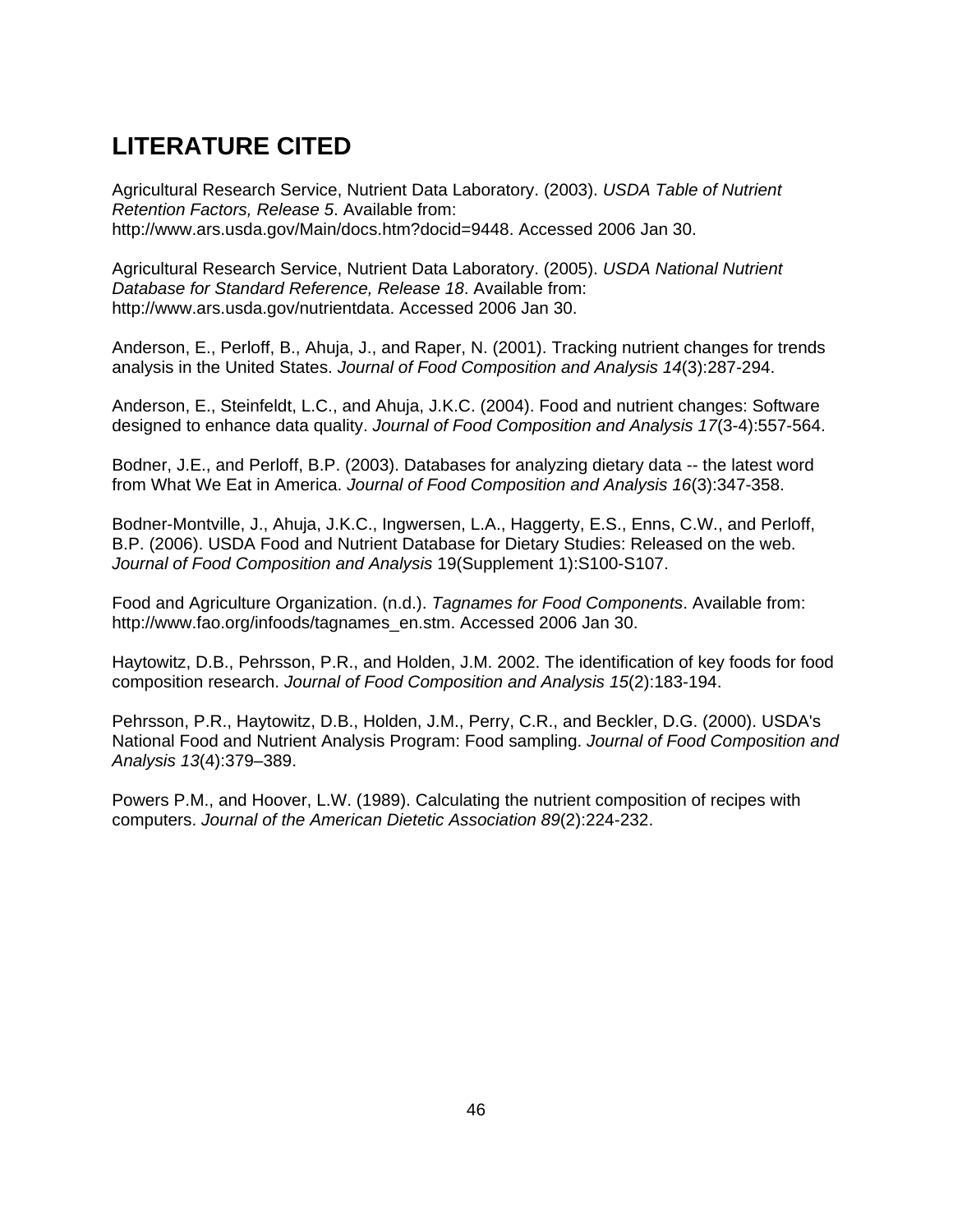# **APPENDIXES**

## *Appendix A. List of Nutrients/Food Components (Unit)*

| Food energy (kcal)                     | Vitamin A as retinol activi |
|----------------------------------------|-----------------------------|
| Protein (g)                            | Retinol (µg)                |
| Carbohydrate (g)                       | Carotenoids:                |
| Fat, total (g)                         | Carotene, alpha (µg)        |
| Alcohol (g)                            | Carotene, beta $(\mu g)$    |
|                                        | Cryptoxanthin, beta (       |
| Sugars, total (g)                      | Lycopene $(\mu g)$          |
| Dietary fiber, total (g)               | Lutein + zeaxanthin (       |
| Water $(g)$                            | Vitamin E as alpha-tocop    |
|                                        | Added vitamin E (mg)        |
| Saturated fatty acids, total (g)       | Vitamin K as phylloquinor   |
| Monounsaturated fatty acids, total (g) | Vitamin C (mg)              |
| Polyunsaturated fatty acids, total (g) | Thiamin (mg)                |
| Cholesterol (mg)                       | Riboflavin (mg)             |
|                                        | Niacin (mg)                 |
| Individual fatty acids:                | Vitamin B-6 (mg)            |
| 4:0 $(g)$                              | Folate, total $(\mu g)$     |
| 6:0(g)                                 | Folate as dietary folate e  |
| 8:0(g)                                 | Folic acid $(\mu g)$        |
| 10:0(g)                                | Food folate $(\mu g)$       |
| 12:0(g)                                | Vitamin B-12 $(\mu q)$      |
| 14:0(g)                                | Added vitamin B-12 (        |
| 16:0(g)                                |                             |
| 18:0(g)                                | Calcium (mg)                |
| 16:1(g)                                | Iron $(mg)$                 |
| 18:1(g)                                | Magnesium (mg)              |
| 20:1(g)                                | Phosphorus (mg)             |
| 22:1(g)                                | Potassium (mg)              |
| 18:2(g)                                | Sodium (mg)                 |
| 18:3(g)                                | $Zinc$ (mg)                 |
| 18:4(g)                                | Copper (mg)                 |
| 20:4(g)                                | Selenium (µg)               |
| $20:5 n-3 (g)$                         |                             |
| $22:5 n-3 (g)$                         | Caffeine (mg)               |
| $22:6 n-3 (g)$                         | Theobromine (mg)            |
|                                        |                             |

Vitamin A as retinol activity equivalents (µg) Phosphorus (mg) Retinol (µg) Carotenoids: Carotene, beta (µg) Cryptoxanthin, beta  $(\mu g)$ Lutein  $+$  zeaxanthin ( $\mu$ g) Vitamin E as alpha-tocopherol (mg) Added vitamin E (mg) Vitamin K as phylloquinone (µg) Vitamin C (mg) Riboflavin (mg) Niacin (mg) Vitamin B-6 (mg) Folate, total (µg) Folate as dietary folate equivalents (µg) Folic acid  $(\mu q)$ Food folate  $(\mu g)$ Vitamin B-12 (µg) Added vitamin B-12 (µg) Calcium (mg) Iron (mg) Magnesium (mg) Potassium (mg) Sodium (mg)

Other nutrients of public health interest, such as vitamin D, amino acids, choline, and flavonoids, are not included in FNDDS 2.0 because data are missing for many of the SR18 items (about 2,700) used to generate the FNDDS nutrient values. Additionally, for some nutrients, information about retention during cooking or processing is not available. A nutrient is added to FNDDS when adequate analytical data and retention factors allow the necessary values to be derived.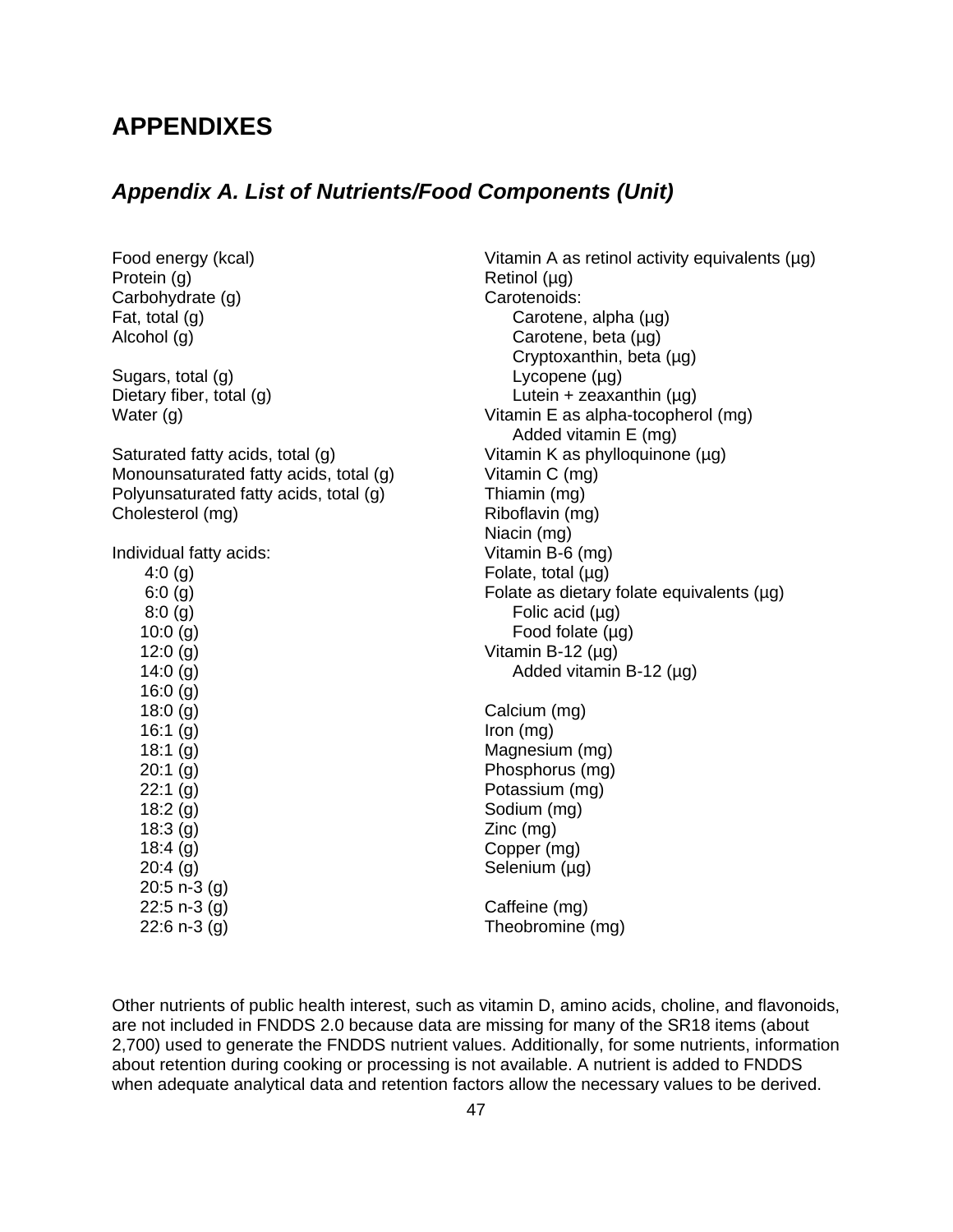# *Appendix B. Food Coding Scheme*

## **1 Milk and Milk Products**

## *11 Milks and milk drinks*

- 110 Milk, human
- 111 Milk, fluid (regular; filled; buttermilk; and dry reconstituted)
- 112 Milk, fluid, evaporated and condensed
- 113 Milk, fluid, imitation
- 114 Yogurt
- 115 Flavored milk and milk drinks, fluid
- 116 Milk-based meal replacements, fluid
- 117 Infant formulas, fluid, reconstituted concentrate, reconstituted dry, and ready-to-feed (milk-based formulas; soy-based formulas; therapeutic formulas)
- 118 Milk, dry, and powdered mixtures with dry milk, not reconstituted

## *12 Creams and cream substitutes*

- 121 Sweet dairy cream
- 122 Cream substitutes
- 123 Sour cream

## 13 Milk desserts, sauces, gravies

- 131 Milk desserts, frozen
- 132 Puddings, custards, and other milk desserts
- 133 Milk desserts baby food
- 134 White sauces and milk gravies

### *14 Cheeses*

- 140 Cheese,  $NS<sup>4</sup>$  as to type
- 141 Natural cheeses
- 142 Cottage cheeses
- 143 Cream cheeses
- 144 Processed cheeses and cheese spreads
- 145 Imitation cheeses
- 146 Cheese mixtures
- 147 Cheese soups

 $4$  NS = not specified. See section headed "Defaults Used for Coding Foods and Amounts in WWEIA."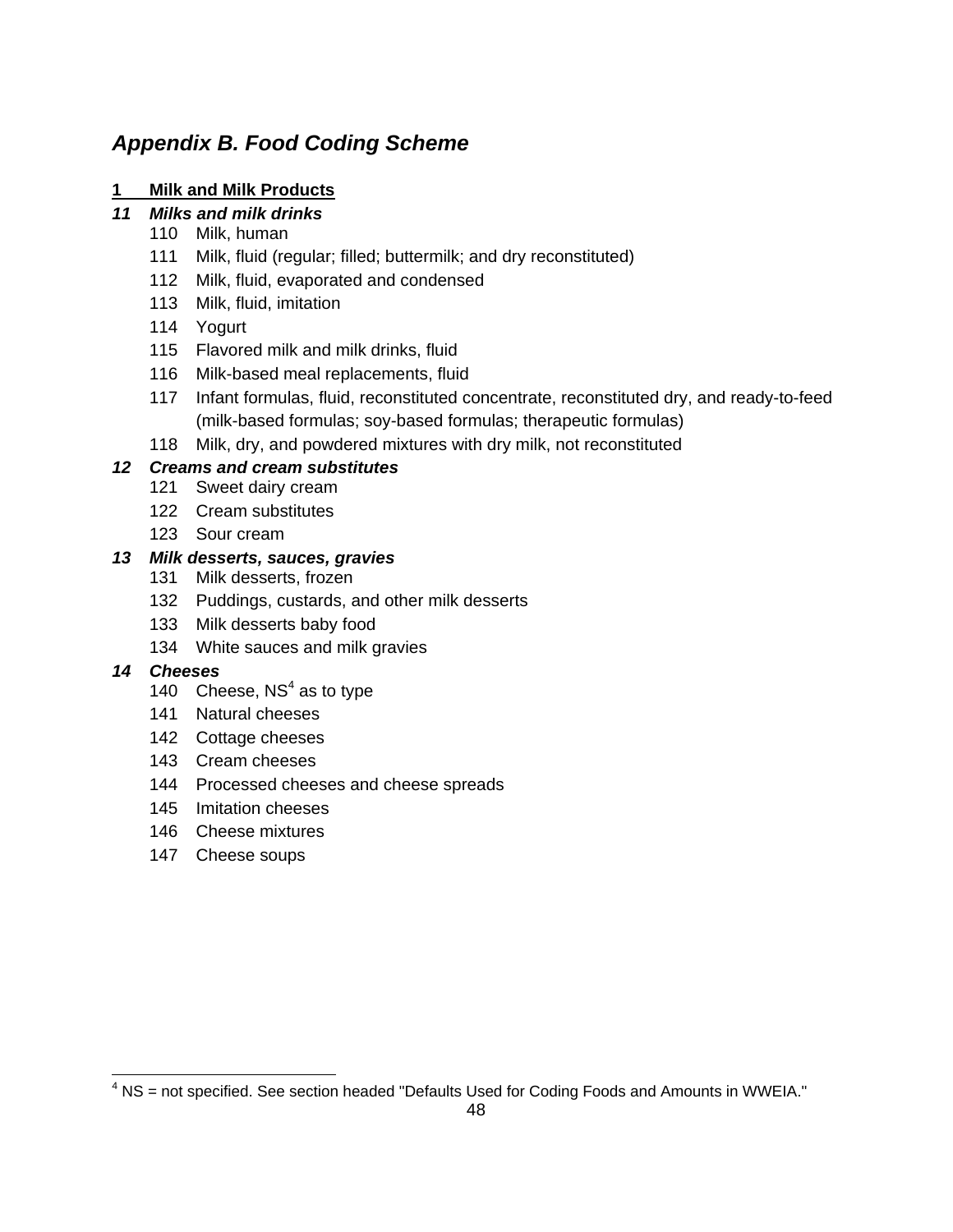#### **2 Meat, Poultry, Fish and Mixtures**

# *20 Meat, NS as to type*

200 Meat, NS as to type

## *21 Beef*

- 210 Beef,  $NFS<sup>5</sup>$
- 211 Beef steak
- 213 Beef oxtails, neckbones, short ribs, head
- 214 Beef roasts, stew meat, corned beef, beef brisket, sandwich steaks
- 215 Ground beef, beef patties, beef meatballs
- 216 Other beef items (beef bacon; dried beef; pastrami)
- 217 Beef baby food

## *22 Pork*

- 220 Pork, NFS; ground, dehydrated
- 221 Pork chops
- 222 Pork steaks, cutlets
- 223 Ham
- 224 Pork roasts
- 225 Canadian bacon
- 226 Bacon, salt pork
- 227 Other pork items (spareribs; cracklings; skin; miscellaneous parts)
- 228 Pork baby food

## 23 Lamb, veal, game, other carcass meat

- 230 Lamb, NFS
- 231 Lamb and goat
- 232 Veal
- 233 Game
- 234 Lamb or veal baby food

### *24 Poultry*

- 241 Chicken (breast; leg; drumstick; wing; back; neck or ribs; misc.)
- 242 Turkey
- 243 Duck
- 244 Other poultry
- 247 Poultry baby food

### *25 Organ meats, sausages and lunchmeats, and meat spreads*

- 251 Organ meats and mixtures
	- 2511 Liver
	- 2512 Hearts
	- 2513 Kidney
	- 2514 Sweetbreads
	- 2515 Brains

 5 NFS = not further specified. See section headed "Defaults Used for Coding Foods and Amounts in WWEIA."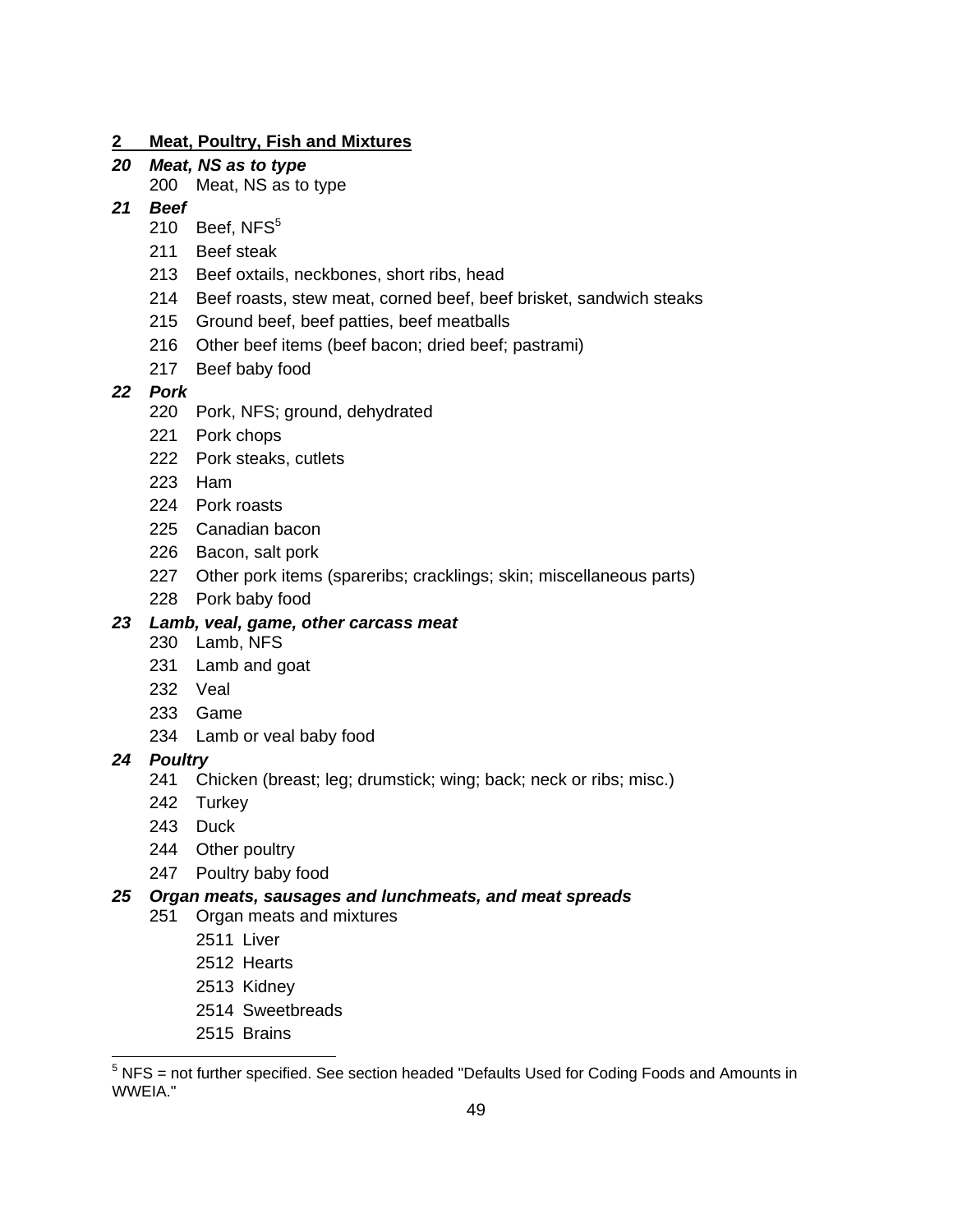- 2516 Tongue
- 2517 Other variety meats
- 252 Frankfurters, sausages, lunchmeats, meat spreads
	- 2521 Frankfurters
	- 2522 Sausages
	- 2523 Luncheon meats (loaf)
	- 2524 Potted meat, spreads

## *26 Fish and shellfish*

- 261 Finfish
- 262 Other seafood
- 263 Shellfish

## 27 Meat, poultry, fish with nonmeat items

- 271 Meat, poultry, fish in gravy or sauce or creamed
	- 2711 Beef in gravy or sauce (tomato-based sauce; gravy; cream, white, or soupbased sauce; soy-based sauce; other sauce; Puerto Rican)
	- 2712 Pork with gravy or sauce
	- 2713 Lamb and veal with gravy or sauce
	- 2714 Poultry with gravy or sauce (tomato-based sauce; gravy; cream, white, or soup-based sauce; soy-based sauce; other sauces; Puerto Rican)
	- 2715 Fish, shellfish with gravy or sauce
	- 2716 Miscellaneous meats with gravy or sauce
- 272 Meat, poultry, fish with starch item (include white potatoes)
	- 2721 Beef with starch item (potatoes; noodles; rice; bread; Puerto Rican)
	- 2722 Pork with starch item
	- 2723 Lamb, veal, game with starch item
	- 2724 Poultry with starch item (potatoes; noodles; rice; bread)
	- 2725 Fish, shellfish with starch item
	- 2726 Miscellaneous meats with starch item
- 273 Meat, poultry, fish with starch item and vegetables
	- 2731 Beef with starch and vegetable (potatoes; noodles; rice; bread; Puerto Rican)
	- 2732 Pork with starch and vegetable
	- 2733 Lamb, veal, game with starch and vegetable
	- 2734 Poultry with starch and vegetable (potatoes; noodles; rice; bread; Puerto Rican)
	- 2735 Fish, shellfish with starch and vegetable
	- 2736 Miscellaneous meats with starch and vegetable
- 274 Meat, poultry, fish with vegetables (excluding white potatoes)
	- 2741 Beef with vegetable, no potatoes
	- 2742 Pork with vegetable, no potatoes
	- 2743 Lamb, veal, game with vegetable, no potatoes
	- 2744 Poultry with vegetables, no potatoes
	- 2745 Fish, shellfish with vegetables, no potatoes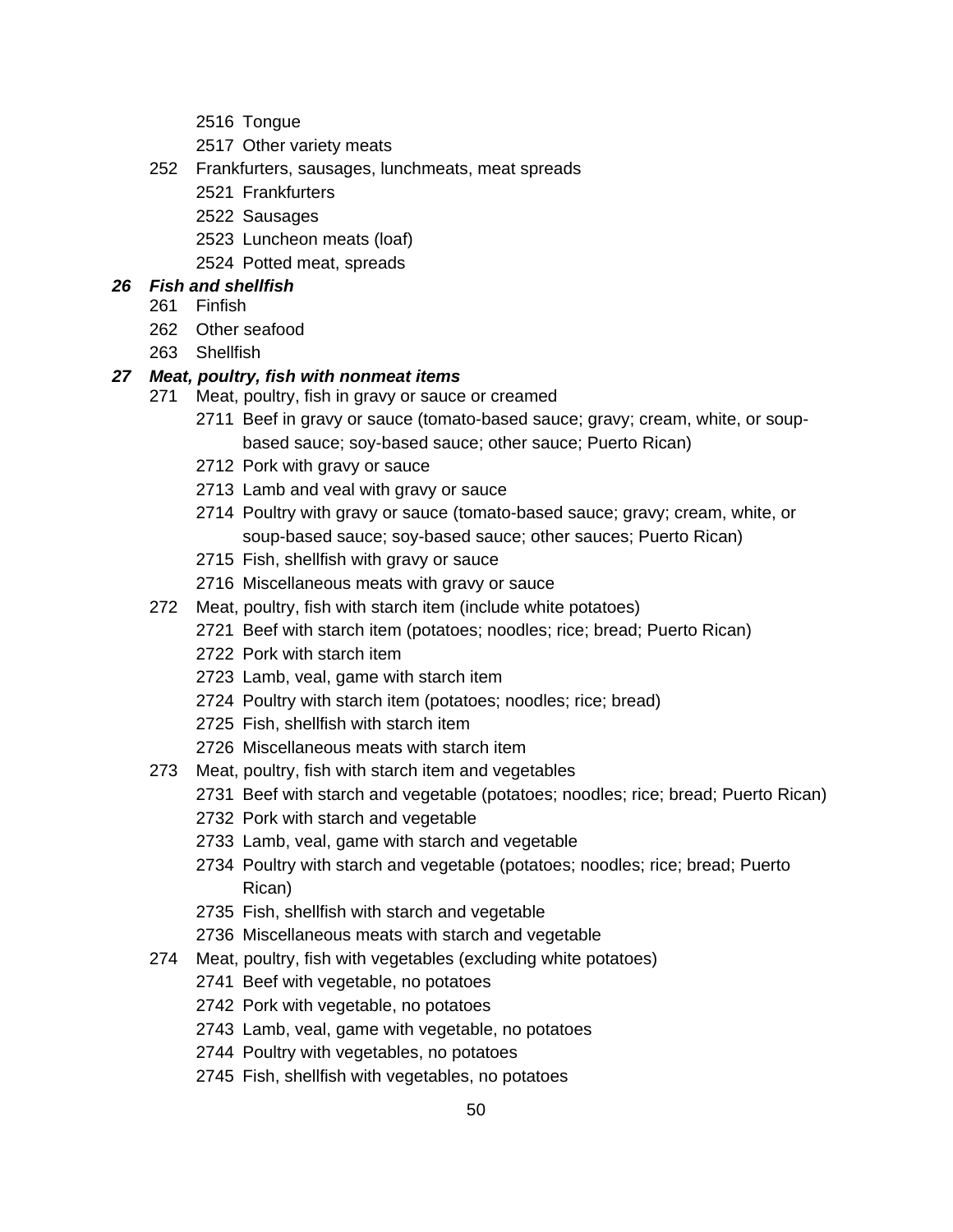- 2746 Miscellaneous meats with vegetable, no potatoes
- 275 Sandwiches with meat, poultry, fish
	- 2751 Beef sandwiches
	- 2752 Pork sandwiches
	- 2754 Poultry sandwiches
	- 2755 Fish, shellfish sandwiches
	- 2756 Frankfurters, luncheon meat, potted meat sandwiches
	- 2757 Hors d'oeuvres, finger sandwiches
- 276 Meat, poultry, fish with nonmeat items baby food
	- 2761 Beef mixtures baby food
	- 2764 Poultry mixtures baby food
- 28 Frozen and shelf-stable plate meals, soups, and gravies with meat, poultry, fish *base; gelatin and gelatin-based drinks* 
	- 281 Frozen or shelf-stable plate meals with meat, poultry, fish as major ingredient
		- 2811 Beef frozen or shelf-stable meals
		- 2812 Pork or ham frozen or shelf-stable meals
		- 2813 Veal frozen or shelf-stable meals
		- 2814 Poultry frozen or shelf-stable meals
		- 2815 Fish, shellfish frozen meals
		- 2816 Miscellaneous meat frozen or shelf-stable meals
	- 283 Soups, broths, extracts from meat, poultry, fish base
		- 2831 Beef soups
		- 2832 Pork soups
		- 2833 Lamb soups
		- 2834 Poultry, soups
			- 28345 Poultry cream soups
		- 2835 Fish, shellfish soups
		- 2836 Puerto Rican soups
	- 284 Gelatin and gelatin-based meal supplements
	- 285 Gravies from meat, poultry, fish base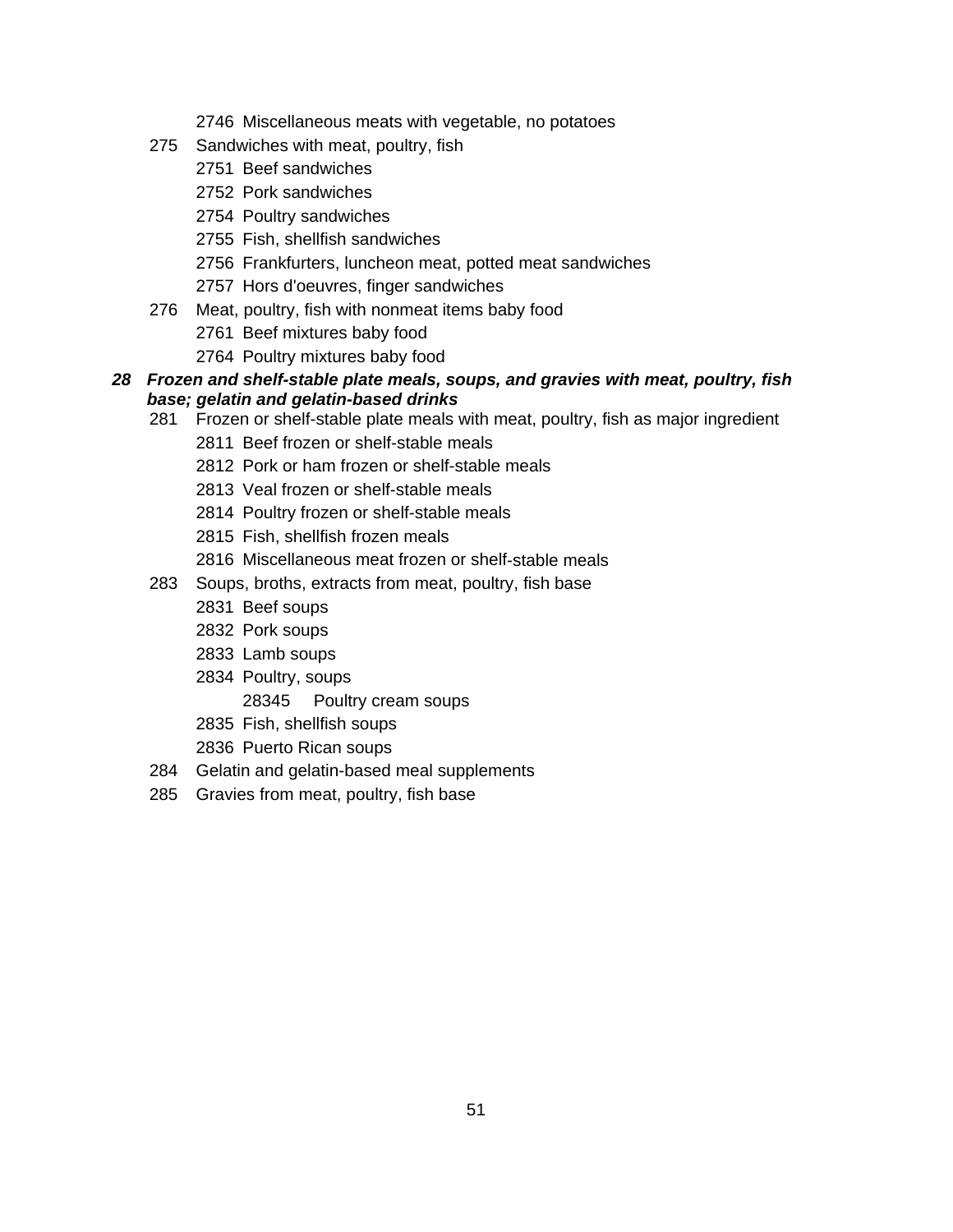# **3 Eggs**

## *31 Eggs*

- 311 Chicken eggs
- 312 Other poultry eggs

## *32 Egg m ixtures*

- 321 Egg dishes
- 322 Egg sandwiches
- 323 Egg soups
- 324 Meringues

## *33 Egg s ubstitutes*

- 330 Egg substitute, NS as to form
- 331 Egg substitute, from powdered mixture
- 332 Egg substitute, from frozen mixture
- 333 Egg substitute, from liquid mixture

# *35 Frozen plate meals with egg as major ingredient*

350 Frozen plate meals with egg as major ingredient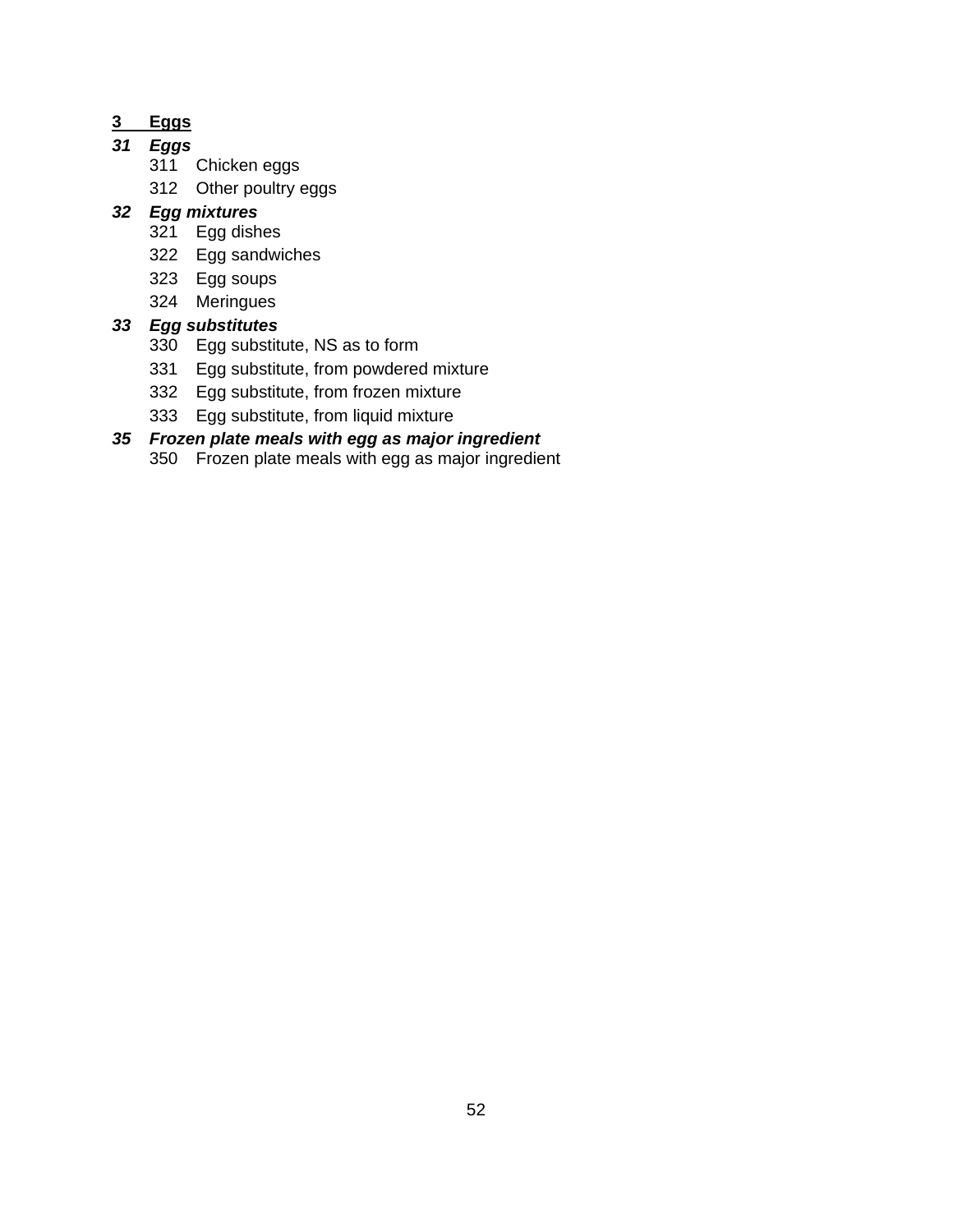## **4 Dry Beans, Peas, Other Legumes, Nuts, and Seeds**

#### *s 41 Legume*

- 411 Dried beans
- 412 Dried beans mixtures
- 413 Dried peas, lentils, and mixtures
- 414 Soybean derived products (excluding milks)
- 415 Frozen plate meals with legumes as major ingredient
- 416 Soups with legumes as major ingredient
- 418 Meat substitutes, mainly legume protein
- 419 Meat substitute sandwiches

## *42 , Nuts nut butters, and nut mixtures*

- 421 Nuts
- 422 Nut butters
- 423 Nut butter sandwiches
- 424 Coconut beverages
- 425 Nut mixtures

#### *43 Seeds and seed mixtures*  431 Seeds

# *44 Carob products*

- 441 Carob powder, flour
- 442 Carob chips, syrup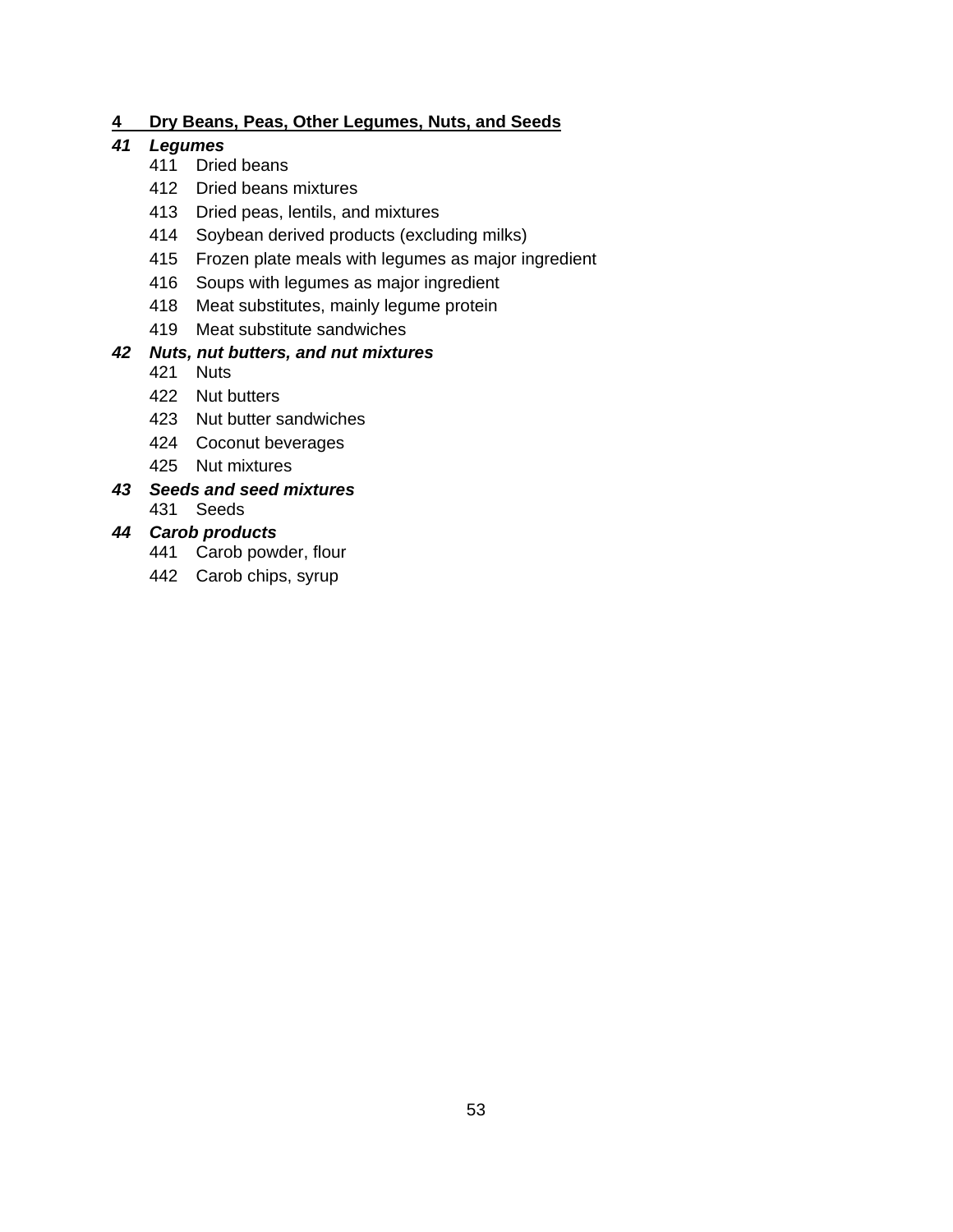## **5 Grain Products**

## *50 Flour and dry mixes*

500 Flour and dry mixes

## *51 Yeast breads, rolls*

- 510 Breads, rolls, NFS
- 511 White breads, rolls
- 512 Whole wheat breads, rolls
- 513 Wheat, cracked wheat breads, rolls
- 514 Rye breads, rolls
- 515 Oat breads
- 516 Multigrain breads, rolls
- 518 Other breads

## *52 Quick breads*

- 521 Biscuits
- 522 Cornbread, corn muffins, tortillas
- 523 Other muffins, popovers
- 524 Other quick breads

## *53 , pies, pastries Cakes, cookies*

- 531 Cakes
- 532 Cookies
- 533 Pies (fruit pies; pie tarts; cream, custard, and chiffon pies; miscellaneous pies; pie shells)
- 534 Cobblers, eclairs, turnovers, other pastries
- 535 Danish, breakfast pastries, doughnuts, granola bars
- 536 Coffee cake, not yeast

## *54 Crackers and salty snacks from grain products*

- 540 Crackers, NS as to type
- 541 Sweet crackers
- 542 Low sodium crackers
- 543 Nonsweet crackers
- 544 Salty snacks from grain products

## *55 Pancakes, waffles, french toast, other grain products*

- 551 Pancakes
- 552 Waffles
- 553 French toast
- 554 Crepes
- 555 Flour-water patties
- 556 Flour-milk patties
- 557 Rice flour cakes
- 558 Funnel cakes

### *56 Pastas, cooked cereals, rice*

- 561 Pastas
- 562 Cooked cereals, rice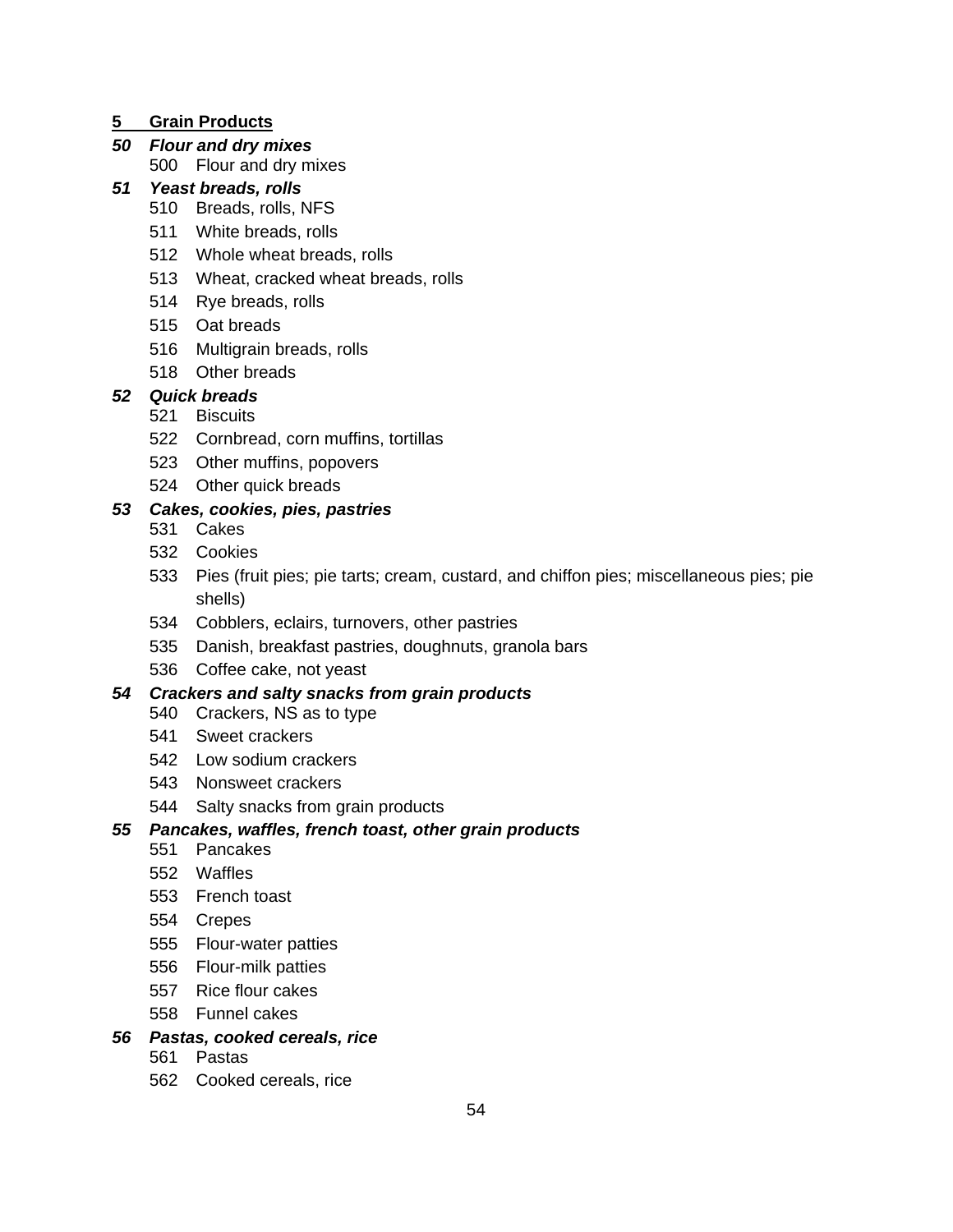#### *ked or NS as to cooked 57 Cereals, not coo*

- 570 Cereal, NS as to cooked
- 571 Ready-to-eat cereals
- 572 Ready-to-eat cereals
- 573 Ready-to-eat cereals
- 574 Ready-to-eat cereals
- 576 Cereal grains, not cooked
- 578 Cereals baby food

#### 58 Grain mixtures, frozen plate meals, soups

- 581 Mixtures, mainly grain, pasta, or bread
	- 582 Mixtures, mainly grain, pasta, or bread
- 583 Frozen plate meals with grain mixture as major ingredient
- 584 Soups with grain product as major ingredient
- 585 Grain mixtures baby food

#### *59 n Meat substitutes, mainly cereal protei*

590 Meat substitutes, mainly cereal protein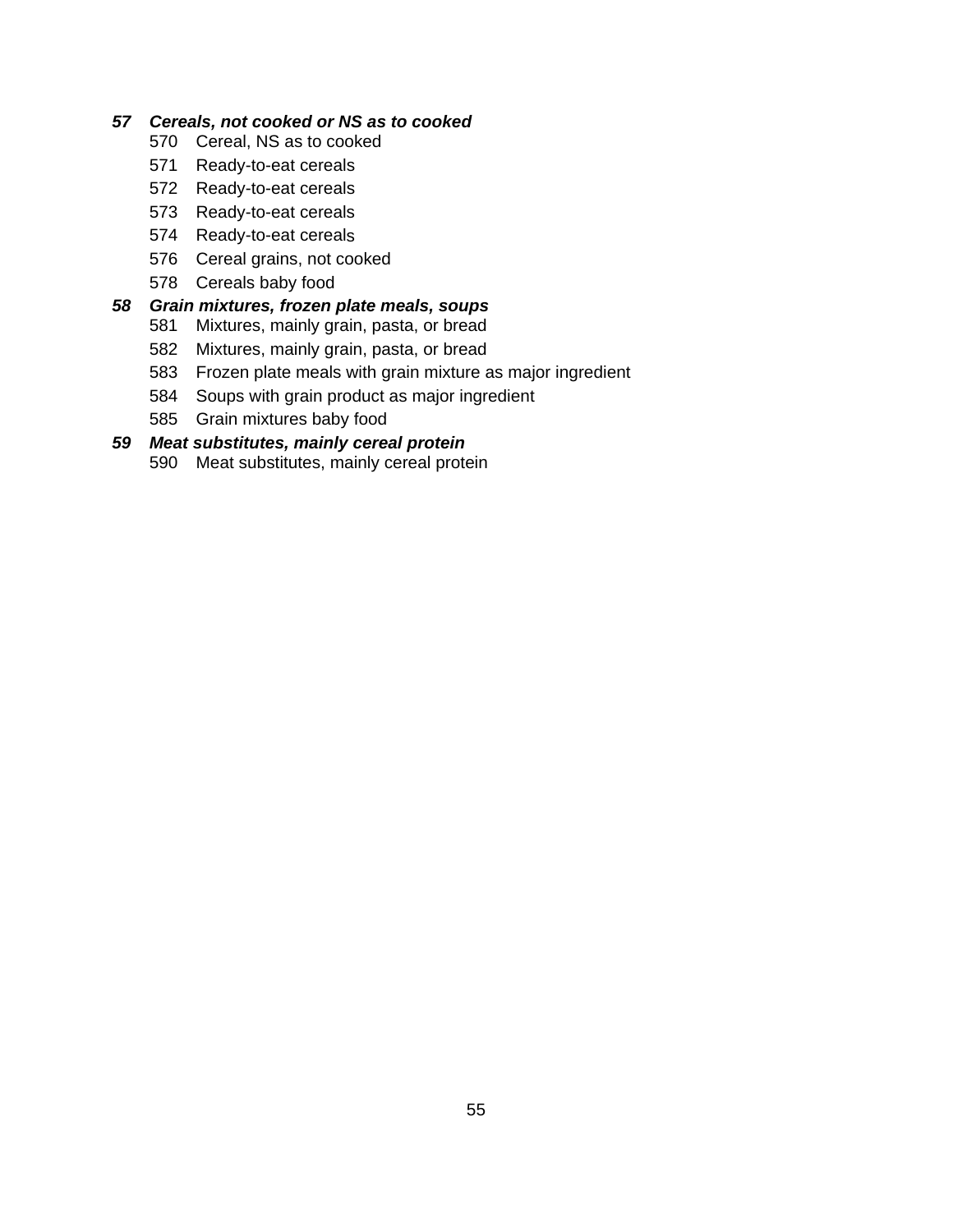## **6 Fruits**

## *61 Citrus fruits, juices*

- 611 Citrus fruits
- 612 Citrus fruit juices
- *62 Dried fruits* 
	- 621 Dried fruits

## 63 Other fruits

- 631 Fruits, excluding berries
- 632 Berries
- 633 Mixtures of two or more fruits
- 634 Mixtures of fruits and nonfruit items

## *64 Fruit juices and nectars excluding citrus*

- 641 Fruit juices, excluding citrus
- 642 Nectars
- 644 Vinegar

## *67 Fruits and juices baby food*

- 671 Fruits and fruit mixtures baby food
- 672 Fruit juice and fruit juice mixtures baby food
- 673 Fruits with cereal baby food
- 674 Fruit desserts and fruit-flavored puddings and yogurt baby food
- 675 Fruits with meat or poultry baby food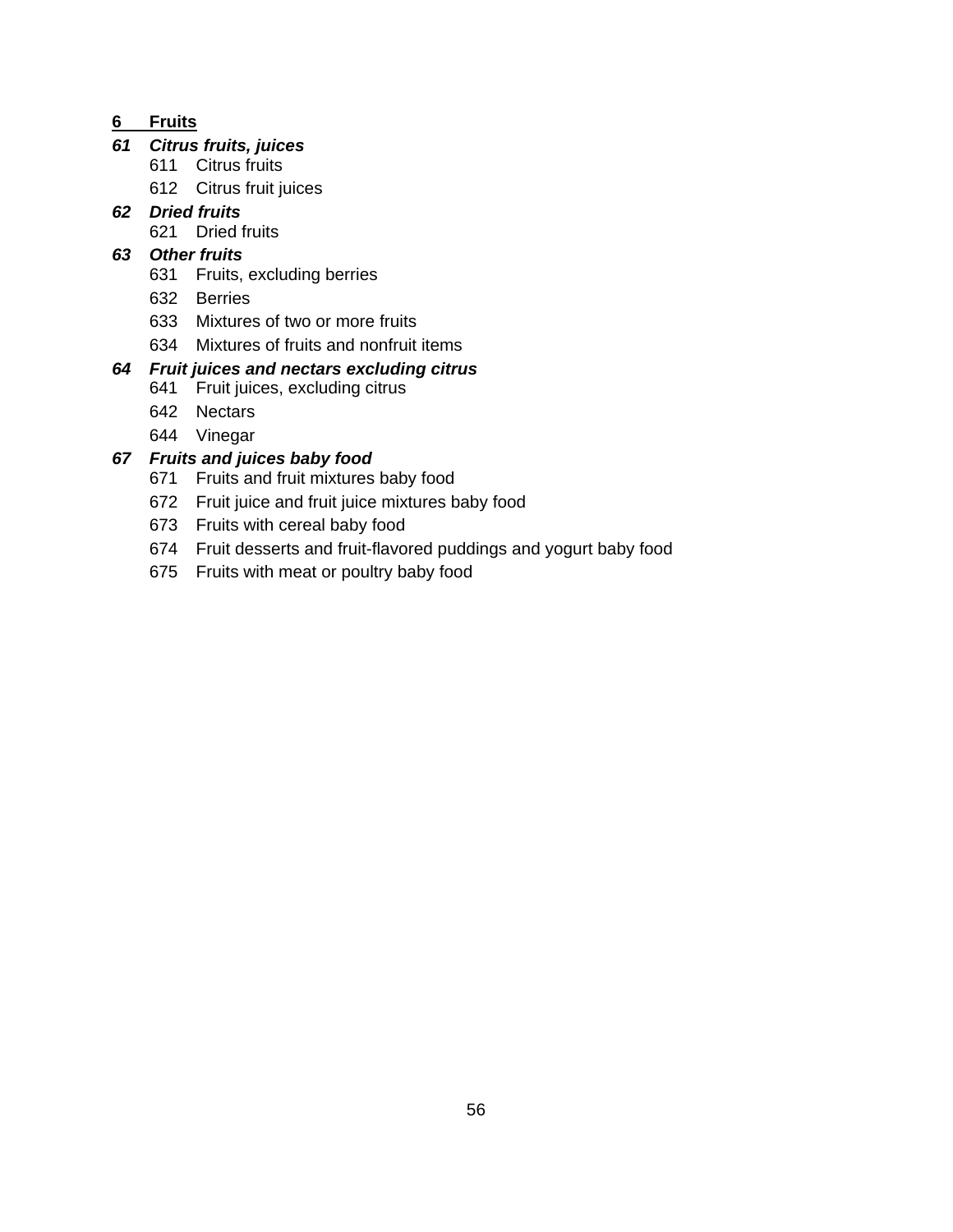## **7 Vegetables**

## 71 White potatoes and puerto rican starchy vegetables

- 710 White potatoes, NFS
- 711 White potatoes, baked and boiled
- 712 White potatoes, chips and sticks
- 713 White potatoes, creamed, scalloped, au gratin
- 714 White potatoes, fried
- 715 White potatoes, mashed, stuffed, puffs
- 716 Potato salad
- 717 Potato recipes
- 718 Potato soups
- 719 Puerto Rican starchy vegetables

## *72 Dark-green veg etables*

- 721 Dark-green leafy vegetables
- 722 Dark-green nonleafy vegetables
- 723 Dark-green vegetable soups

## *73 Deep-yellow vegetables*

- 731 Carrots
- 732 Pumpkin
- 733 Squash, winter
- 734 Sweetpotatoes
- 735 Deep-yellow vegetable soups

## *74 Tomatoes and tomato mixtures*

- 741 Tomatoes, raw
- 742 Tomatoes, cooked
- 743 Tomato juices
- 744 Tomato sauces
- 745 Tomato mixtures
- 746 Tomato soups
- 747 Tomato sandwiches

### *75 Other vegetables*

- 751 Other vegetables, raw
	- 7514 Raw vegetable mixtures
- 752 Other vegetables, cooked
- 753 Other vegetable mixtures, cooked
- 754 Other cooked vegetables, cooked with sauces, batters, casseroles
- 755 Olives, pickles, relishes (excluding tomatoes)
- 756 Vegetable soups

## *76 Vegetables and mixtures mostly vegetables baby food*

- 761 Dark-green vegetables baby food
- 762 Deep-yellow vegetables baby food
- 764 Vegetables other than dark-green, deep-yellow, and tomato baby food
- 765 Vegetables with grain baby food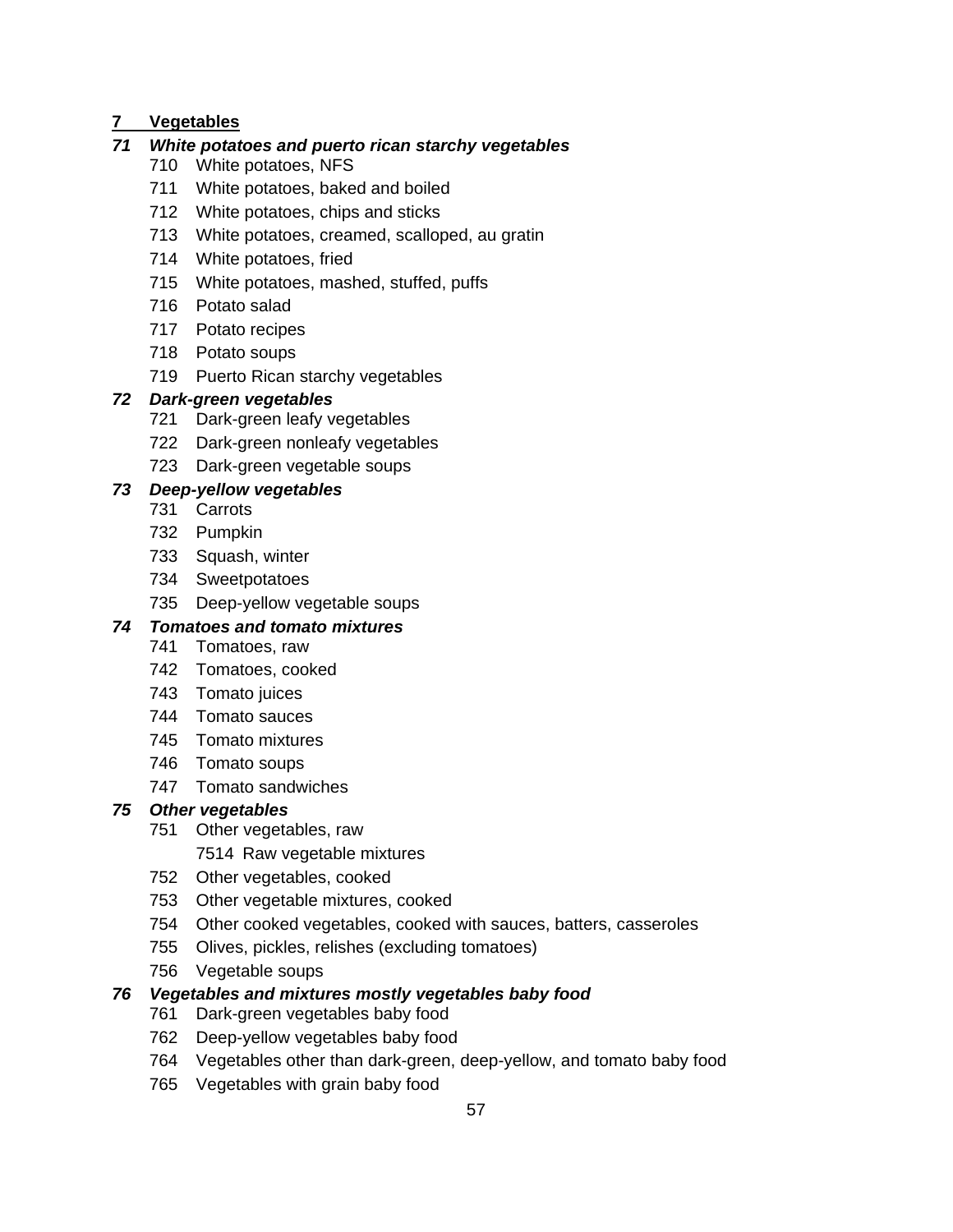766 Vegetables with meat baby food

## *77 Vegetables with meat, poultry, fish*

- 771 White potato with meat, poultry, fish (mixtures)
- 772 Puerto Rican starchy vegetable (viandas) mixtures
- 773 Other vegetable mixtures
- 775 Puerto Rican stews or soups with starchy vegetables (viandas)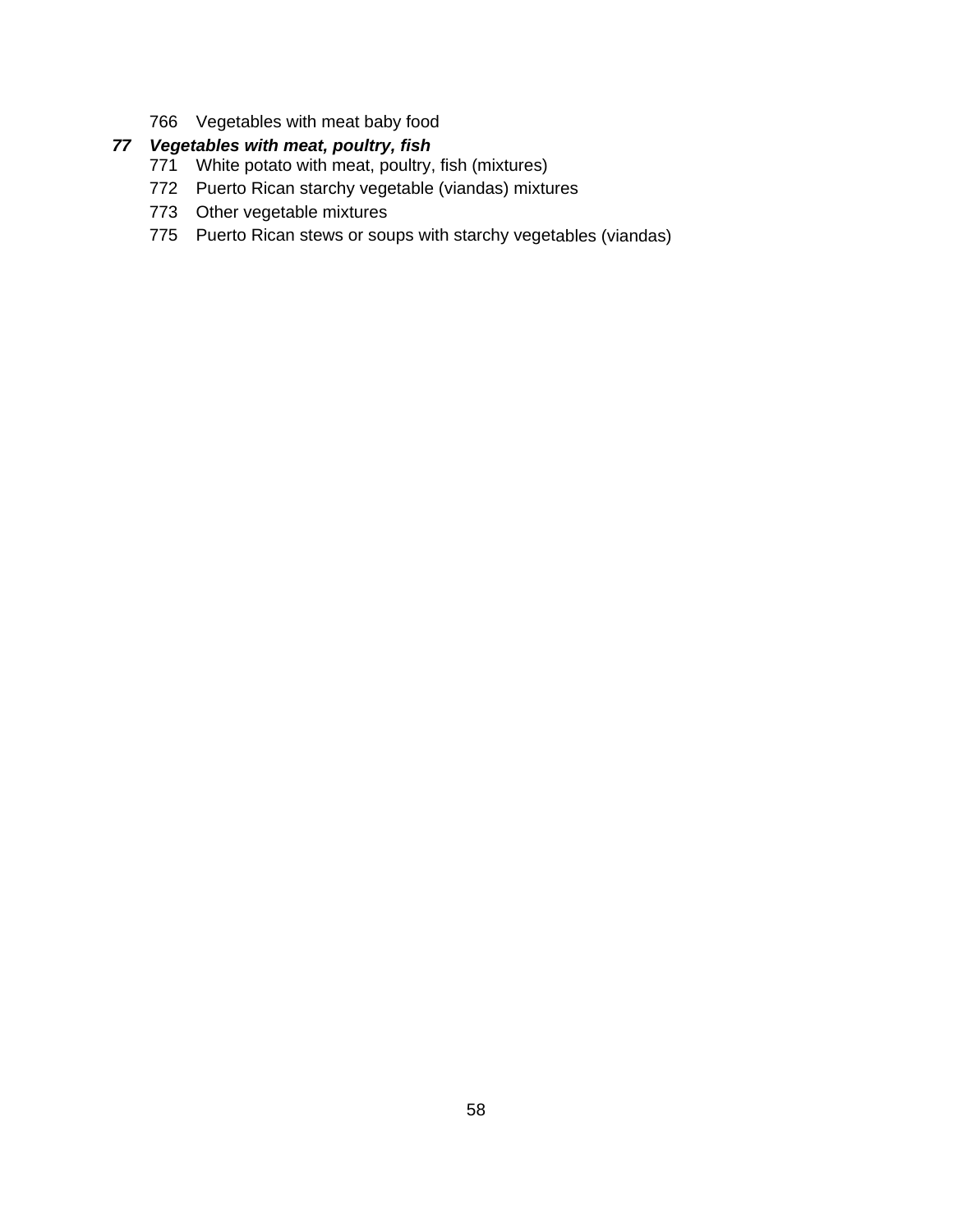## **8 Fats, Oils, and Salad Dressings**

## *81 Fats*

- 811 Table fats
- 812 Cooking fats
- 813 Other fats

## *82 Oils*

821 Vegetable oils

## *83 Salad dressings*

- 831 Regular salad dressings
- 832 Low-calorie and reduced calorie salad dressings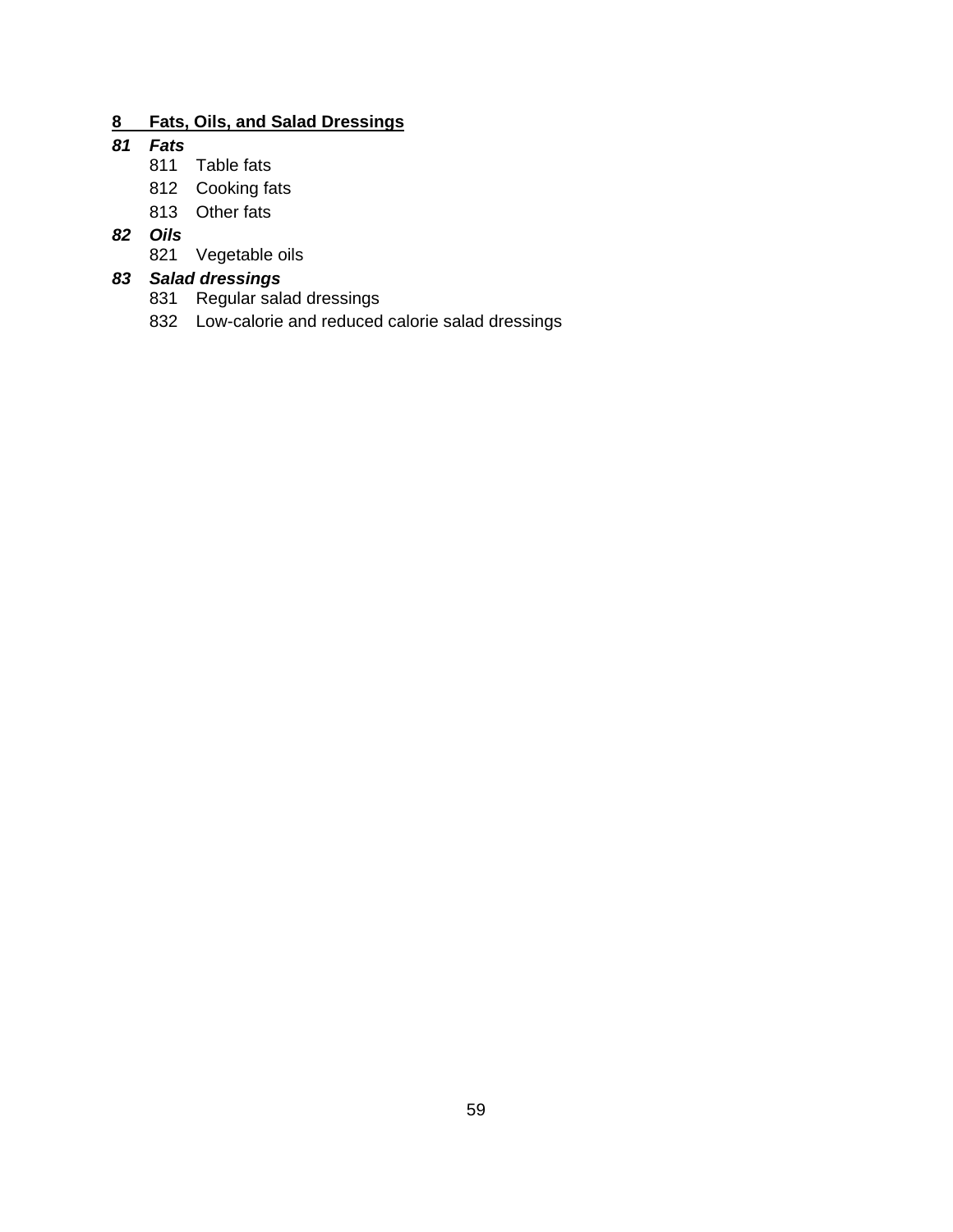#### **9 Sugars, Sweets, and Beverages**

#### *91 Sugars and sweets*

- 911 Sugars and sugar-sugar substitute blends
- 912 Sugar replacements or substitute
- 913 Syrups, honey, molasses, sweet toppings
- 914 Jellies, jams, preserves
- 915 Gelatin desserts or salads
- 916 lces or popsicles
- 917 Candies
- 918 Chewing gums

## *92 Nonalcoholic beverages*

- 921 Coffee
- 922 Coffee substitutes
- 923 Tea
- 924 Soft drinks, carbonated
- 925 Fruitades and drinks
	- 9252 Fruitades and drinks, low calorie, NS as to vitamin c content
	- 9253 Fruitades and drinks with added vitamin C, ready-to-drink or made from frozen concentrate
	- 9254 Fruit-flavored drinks with added vitamin C, made from powdered mix
	- 9255 Fruitades, drinks, and juice drinks, low calorie
	- 9256 Beverages, low sugar, fruit-flavored, no vitamin C added, ready-to-drink
	- 9257 Beverages, fluid replacement
	- 9258 Beverages, fruit-flavored, fortified
- 926 Beverages, nonfruit

9265 Beverages, nonfruit, fortified (include energy drinks)

- 927 Beverages, noncarbonated, without vitamin C, made from powdered mixes
- 928 Nonalcoholic beers, wines, cocktails
- 929 Beverage concentrates, dry, not reconstituted

### *93 Alcoholic beverages*

- 931 Beers and ales
- 932 Cordials and liqueurs
- 933 Cocktails
- 934 Wines
- 935 Distilled liquors

#### *94 Water, noncarbonated*

- 940 Water, not bottled
- 941 Water, bottled
- 942 Water, bottled, fortified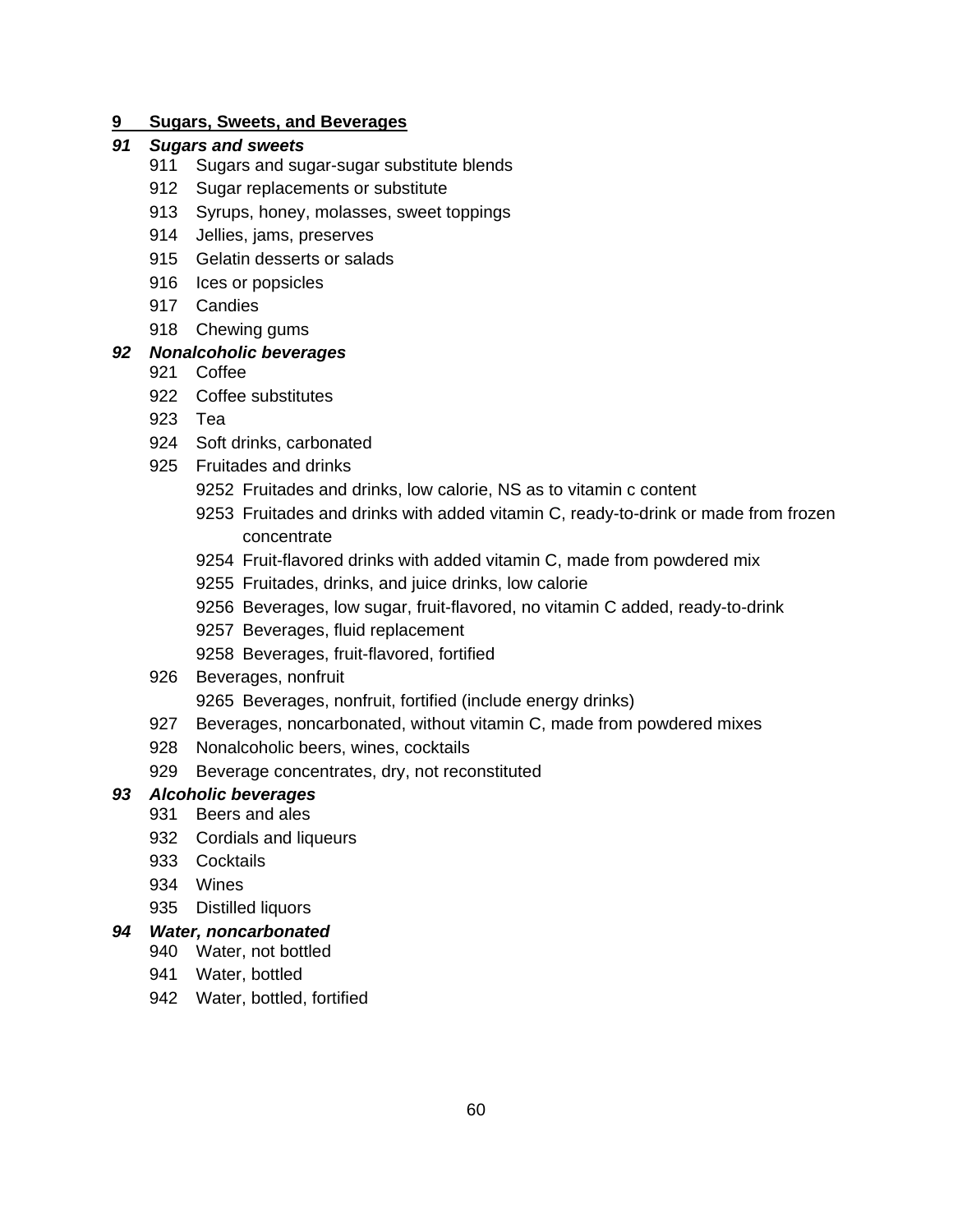# Appendix C. FSRG-Defined Food Groups - What Each Group Includes and Excludes and Food Codes in Each Group

## **Grai n Products**

#### *Total grain products*

#### **Includes**

Yeast breads, rolls, cereals, pastas, quick breads, pancakes, French toast, cakes, cookies, pastries, pies, crackers, popcorn, pretzels, corn chips, and mixtures having a grain product as a main ingredient.

#### **Excludes**

Grain products that were in gredients in food mixtures coded as a single item and tabulated under another food group. For example, noodles in tuna-noodle casserole are tabulated under Meat, Poultry, and Fish.

under Milk and Milk Products. Also, the bread in a grilled cheese sandwich coded as a single item is tabulated

| Variable<br>name | Food group           | <b>Food Code Number</b> |
|------------------|----------------------|-------------------------|
| <b>GRAIN0</b>    | Total grain products |                         |

#### **Yeast breads and rolls**

#### Includes

White, whole-wheat, "wheat," cracked-wheat, rye, pumpernickel, oatmeal, multigrain, and other yeast breads and rolls (excluding sweet rolls), bread stuffing, English muffins, bagels, and croutons.

| Variable<br>name | Food group                      | <b>Food Code Number</b>                                                                        |
|------------------|---------------------------------|------------------------------------------------------------------------------------------------|
| <b>GRAIN1</b>    | Total yeast breads and<br>rolls | $510$ ----- or<br>511 0100- thru 511 5900-<br>or<br>$511$ 8---- or<br>512 ----- thru 518 ----- |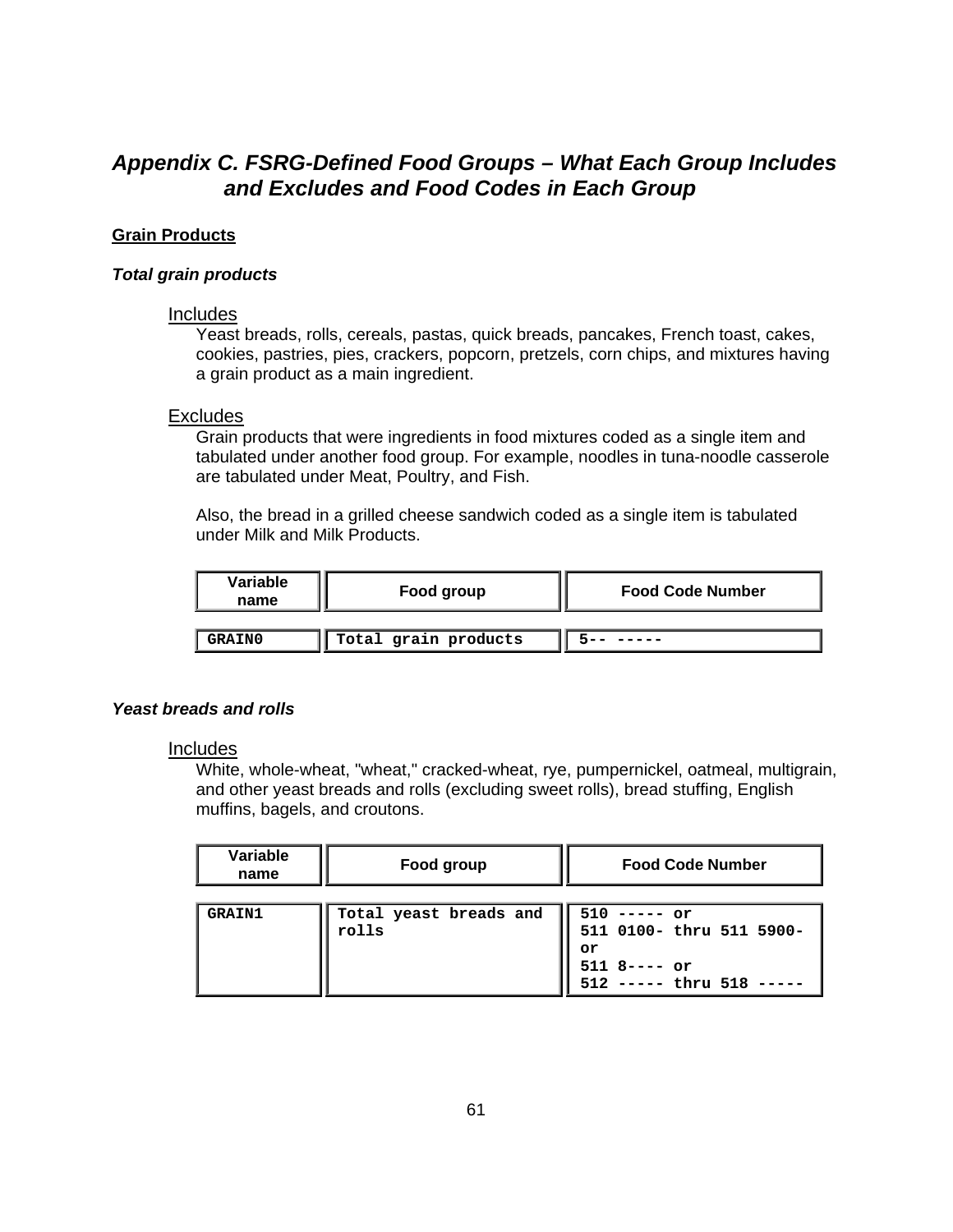## *Total cereals, rice, pasta*

#### **Includes**

Macaroni, noodles, spaghetti, grits, oatmeal, rice, other cooked cereal grains, unsweetened and sweetened ready-to-eat cereals, baby food cereals, and mixtures of baby cereal and fruit.

| Variable<br>name | Food group                  | <b>Food Code Number</b> |
|------------------|-----------------------------|-------------------------|
| <b>GRAIN2</b>    | Total cereals and<br>pastas | 56- ----- or            |

#### *Ready-to-eat cereals*

#### Includes

Unsweetened and sweetened ready-to-eat cereals.

| Variable<br>name | Food group           | <b>Food Code Number</b>                        |
|------------------|----------------------|------------------------------------------------|
| GRAIN21          | Ready-to-eat cereals | 571<br>----- thru 574 -----<br>or<br>578 3010- |

### *Rice*

## **Includes**

White, brown, and wild rice.

| Variable<br>name | Food group | <b>Food Code Number</b>    |
|------------------|------------|----------------------------|
|                  |            |                            |
| GRAIN22          | Rice       | 562 049-- thru 562 051--   |
|                  |            | or                         |
|                  |            | $562$ 0521- or             |
|                  |            | 562 053 -- thru 562 055 -- |
|                  |            | or                         |
|                  |            | $576$ $03--$ or            |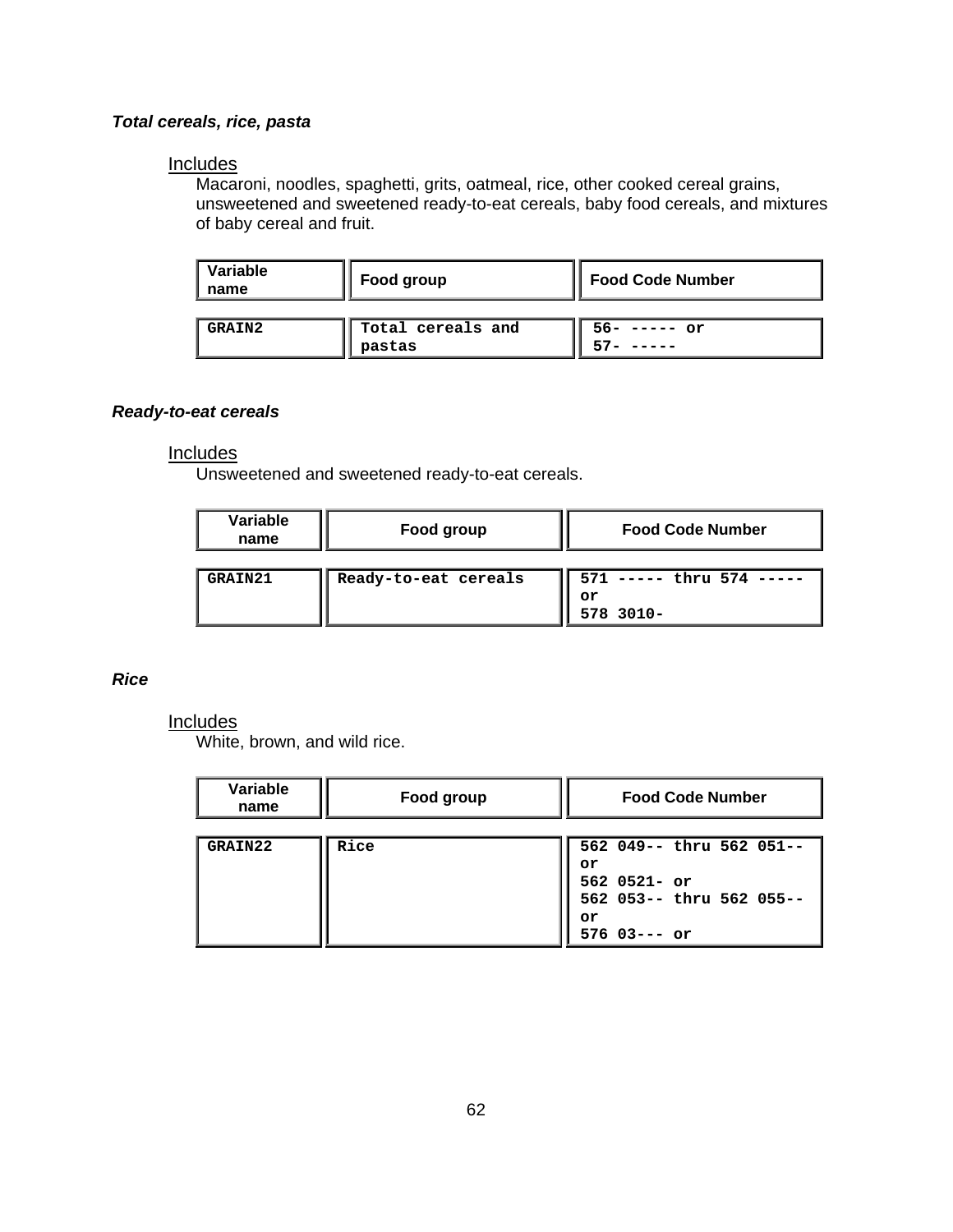#### *Pasta*

### Includes

Macaroni, noodles, and spaghetti.

| Variable<br>name | Food group | <b>Food Code Number</b> |
|------------------|------------|-------------------------|
|                  |            |                         |
| GRAIN23          | Pasta      |                         |

#### *Quick breads, pancakes, French toast*

#### Includes

Biscuits, cornbread, tortillas, muffins, other quick breads, pancakes, waffles, and French toast.

### **Excludes**

Quick-bread-type coffee cakes.

| Variable<br>name | Food group                              | <b>Food Code Number</b> |
|------------------|-----------------------------------------|-------------------------|
| <b>GRAIN3</b>    | Quick breads,<br>pancakes, french toast | $52 -$<br>$---or$       |

#### *Cakes, cookies, pastries, pies*

#### Includes

Yeast-type sweet rolls, yeast- and crumb- or quick-bread-type coffee cakes, croissants, cakes, cookies, pies, cobblers, turnovers, Danish pastries, doughnuts, breakfast bars and tarts, granola bars, and sweet crackers.

| Variable<br>name | Food group                        | <b>Food Code Number</b>                                         |
|------------------|-----------------------------------|-----------------------------------------------------------------|
| <b>GRAIN4</b>    | Cakes, cookies,<br>pastries, pies | $5116--- or$<br>$53 - - - - - -$ or<br>541 0101- thru 541 0220- |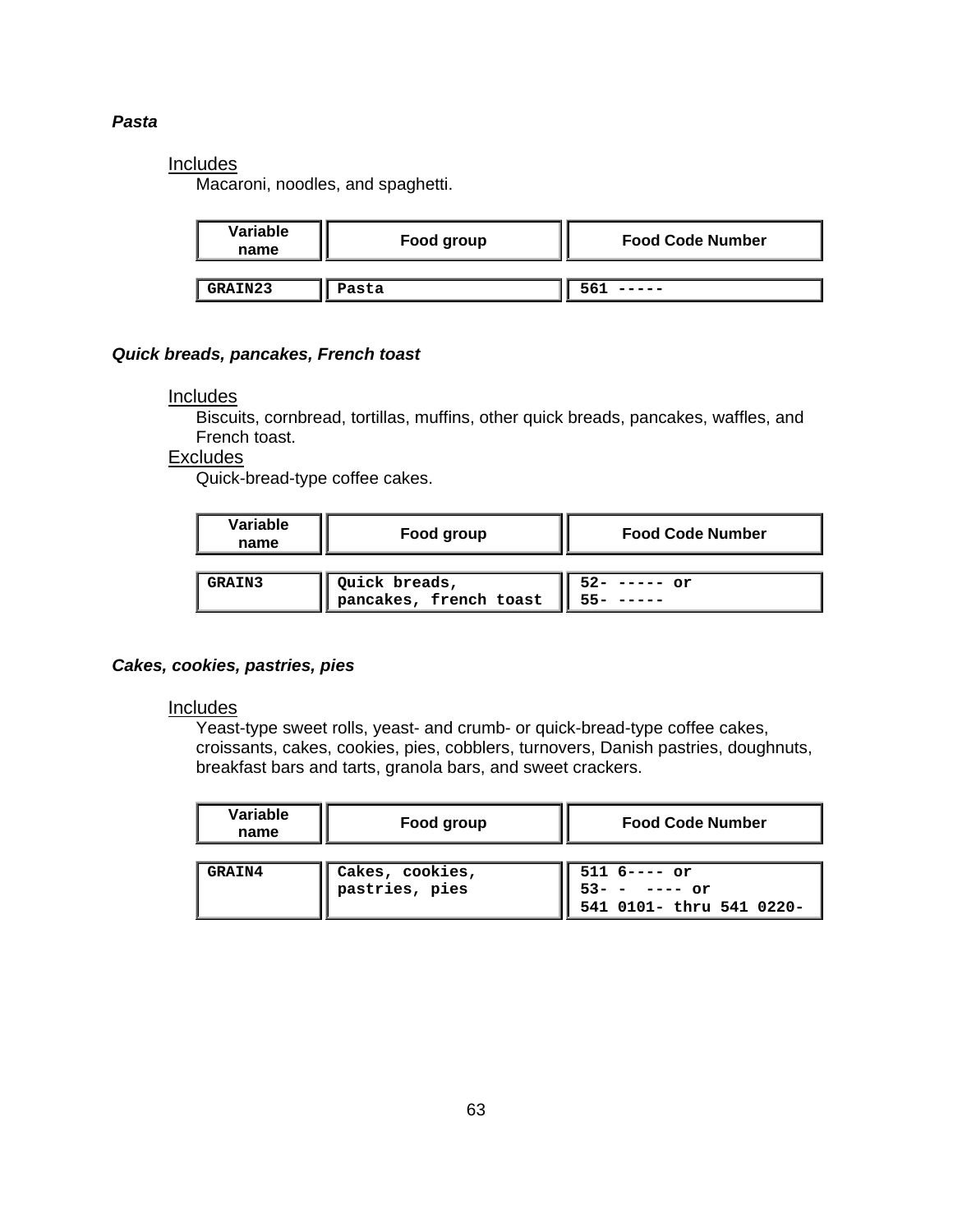#### *Crackers, popcorn, pretzels, corn chips*

#### Includes

Mixtures having a grain product as a main ingredient, such as burritos, tacos, pizza, egg rolls, quiche, spaghetti with sauce, rice and pasta mixtures; frozen meals in which the main course is a grain mixture; noodle and rice soups; and baby-food macaroni and spaghetti mixtures.

| Variable<br>name | Food group                                 | <b>Food Code Number</b>      |  |
|------------------|--------------------------------------------|------------------------------|--|
| <b>GRAIN5</b>    | Crackers, popcorn,<br>pretzels, corn chips | $542$ ----- thru $544$ ----- |  |

#### *Mixture s mainly grain*

#### **Includes**

Mixtures having a grain product as a main ingredient, such as burritos, tacos, pizza, egg rolls, quiche, spaghetti with sauce, rice and pasta mixtures; frozen meals in which the main course is a grain mixture; noodle and rice soups; and baby-food macaroni and spaghetti mixtures.

| Variable<br>name | Food group            | <b>Food Code Number</b> |  |
|------------------|-----------------------|-------------------------|--|
|                  |                       |                         |  |
| <b>GRAIN6</b>    | Mixtures mainly grain |                         |  |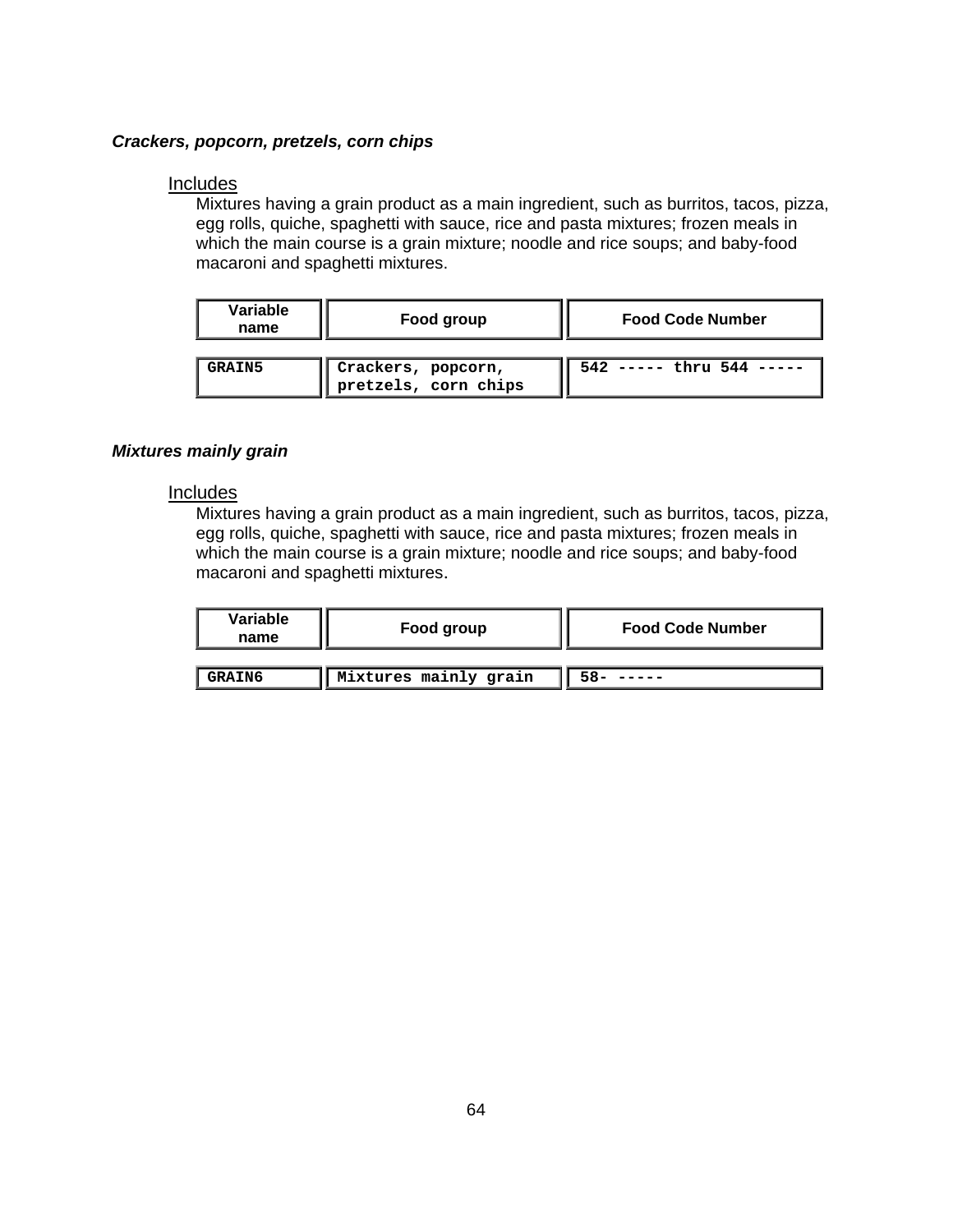#### **Vegetables**

#### *Total vegetables*

#### Includes

White potatoes, dark green and deep yellow vegetables, tomatoes, lettuce, green beans, corn, green peas, lima beans, other vegetables; mixtures having vegetables as a main ingredient; and vegetable juices.

## **Excludes**

Vegetables that are ingredients in food mixtures coded as a single item and tabulated under another food group. For example, potatoes or tomatoes in beef stew are tabulated under Meat, Poultry, and Fish.

| Variable<br>name | Food group       | <b>Food Code Number</b> |  |
|------------------|------------------|-------------------------|--|
| <b>VEG0</b>      | Total vegetables |                         |  |

#### **White potatoes**

#### **Includes**

Baked, boiled, mashed, scalloped, and fried potatoes; potato chips; and mixtures having potatoes as a main ingredient, such as potato salad, stuffed baked potatoes, and potato soup.

| Variable<br>name | Food group            | <b>Food Code Number</b>                                       |  |
|------------------|-----------------------|---------------------------------------------------------------|--|
| <b>VEG1</b>      | White potatoes, total | $710$ ---- thru $717$ ---- or<br>718 0---- or<br>764 2---- or |  |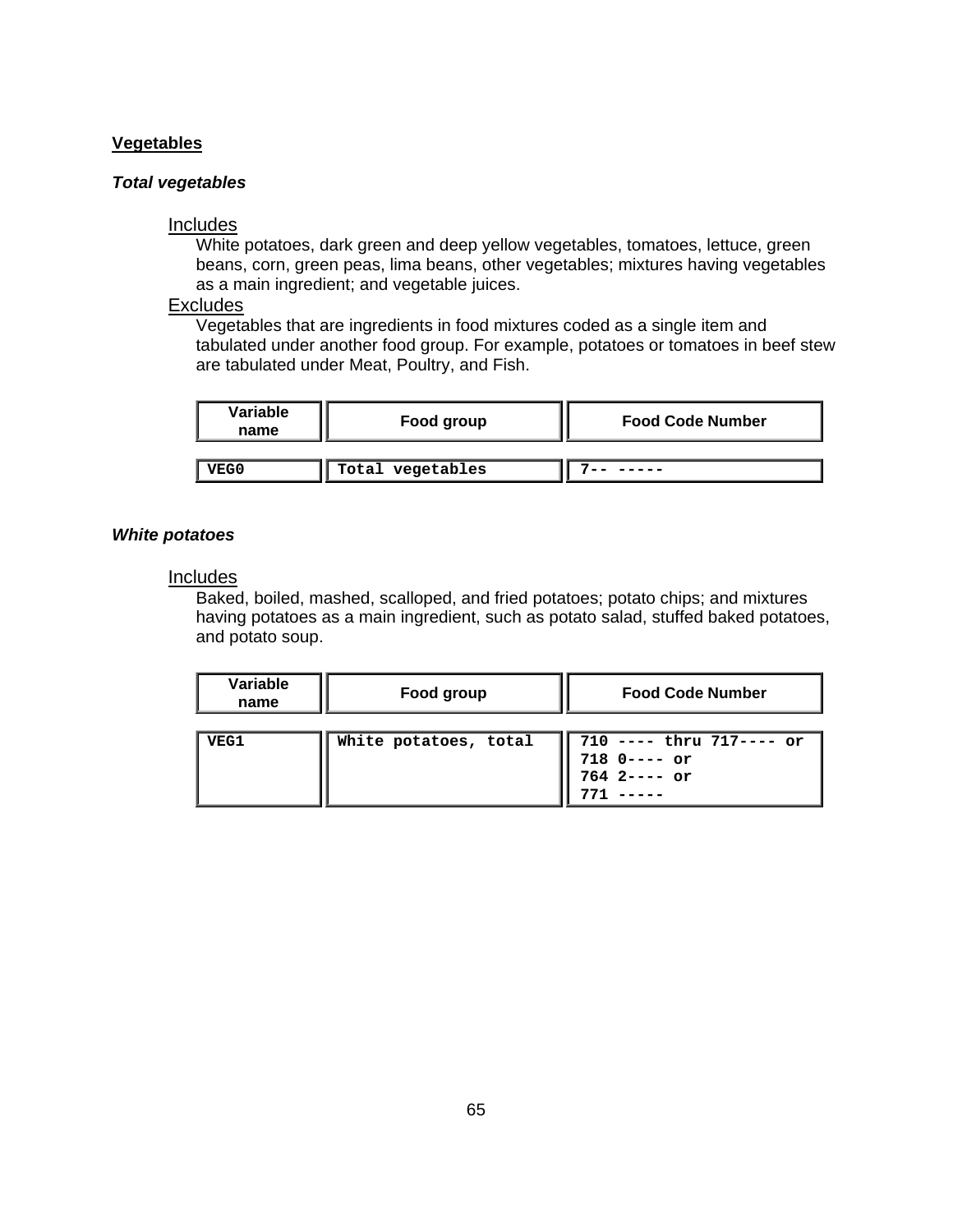### *Fried potatoes*

#### Includes

French-fried, deep-fried, hash brown, and home-fried potatoes; potato skins; and potato chips.

| Variable<br>name | Food group     | <b>Food Code Number</b>                                           |  |
|------------------|----------------|-------------------------------------------------------------------|--|
| VEG11            | Fried potatoes | $712$ ----- or<br>$714$ ----- or<br>$715$ 05--- or<br>$77121$ --- |  |

#### *Dark green vegetables*

#### Includes

Raw and cooked broccoli and dark green leafy vegetables such as romaine, collards, mustard and turnip greens, kale, and spinach; mixtures having dark green vegetables as a main ingredient, such as broccoli with cheese sauce; and baby-food spinach.

| Variable<br>name | Food group            | <b>Food Code Number</b>                                          |  |
|------------------|-----------------------|------------------------------------------------------------------|--|
| VEG2             | Dark-green vegetables | $72 - - - - - or$<br>751 47--- or<br>$761$ ----- or<br>766 04000 |  |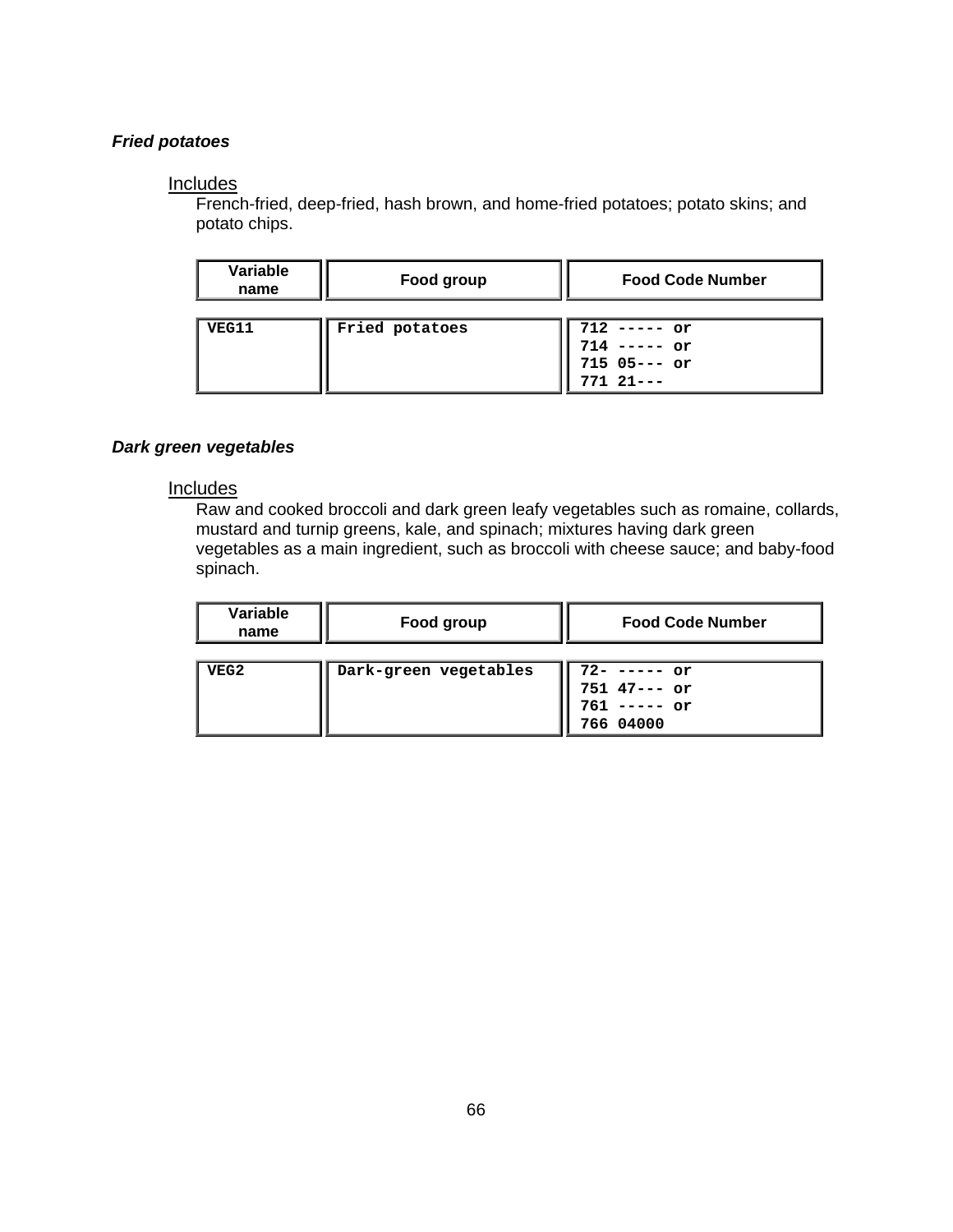#### *Deep yellow vegetables*

#### Includes

Raw and cooked deep yellow or orange vegetables such as carrots, pumpkin, win ter squash, and sw eet potatoes; mixtures having deep yellow vegetables as a main ingredient, such as peas and carrots and sweet potato casserole; and baby-food carrots, squash, and sweet potatoes.

| Variable<br>name | Food group             | <b>Food Code Number</b>                                       |  |
|------------------|------------------------|---------------------------------------------------------------|--|
| VEG3             | Deep-yellow vegetables | 73- ----- or<br>$762$ ----- or<br>$766$ 02--- or<br>766 04500 |  |

#### $Tomatoes$

#### Inc ludes

Raw and cooked tomatoes; tomato juice; catsup, chili sauce, salsa, and other tomato sauces; and mixtures having tomatoes as a main ingredient, such as tomato-based soups and tomato and corn coded as a single item.

| Variable<br>name | Food group | <b>Food Code Number</b> |  |
|------------------|------------|-------------------------|--|
| VEG4             | Tomatoes   |                         |  |

#### Lettuce, lettuce-based salads

#### **Includes**

Lettuce and mixed salad greens; lettuce salad with assorted vegetables, cheese, or egg; and other lettuce-based salads.

| Variable<br>name | Food group | <b>Food Code Number</b>    |  |
|------------------|------------|----------------------------|--|
|                  |            |                            |  |
| VEG5             | Lettuce    | 751 13--- thru 751 14---   |  |
|                  |            | or                         |  |
|                  |            | 751 43 --- thru 751 46 --- |  |
|                  |            | or                         |  |
|                  |            | $751$ 48--- or             |  |
|                  |            | 752 2005-                  |  |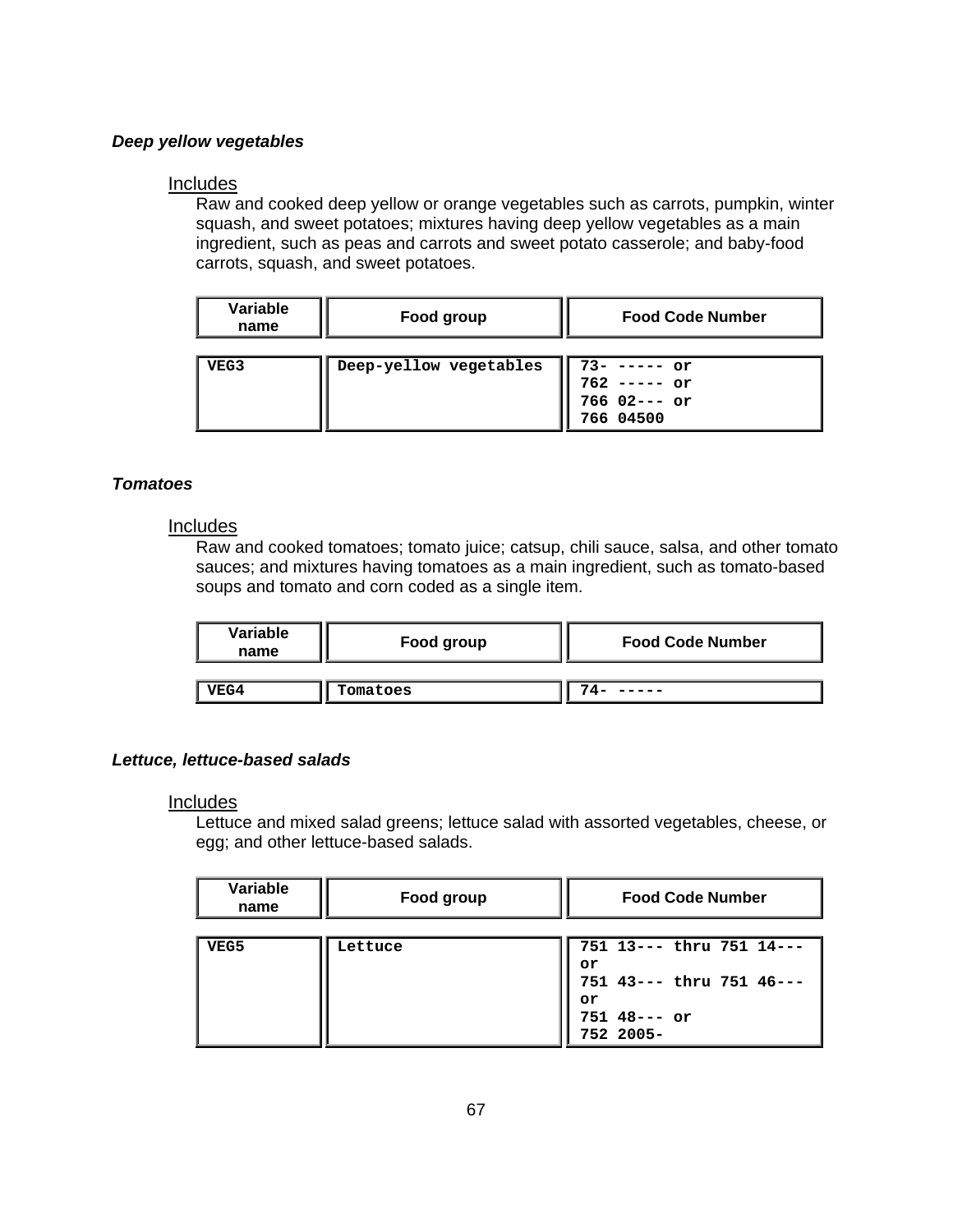#### Green beans

#### **Includes**

Raw or cooked green and yellow beans; mixtures having beans as a main ingredient, such as beans with tomatoes or onions, bean salad, and beans with cream or mushroom sauce; and baby-food green beans.

| Variable<br>name | Food group  | <b>Food Code Number</b>    |  |
|------------------|-------------|----------------------------|--|
|                  |             |                            |  |
| VEG6             | Green beans | $751$ 018-- or             |  |
|                  |             | 752 049 -- thru 752 060 -- |  |
|                  |             | or                         |  |
|                  |             | $753$ 02--- or             |  |
|                  |             | $753$ 1525- or             |  |
|                  |             | 754 03 --- thru 754 04 --- |  |
|                  |             | or                         |  |
|                  |             | $755001--$ or              |  |
|                  |             | $756$ 02--- or             |  |
|                  |             | $764$ 01--- or             |  |
|                  |             | $764$ 02--- or             |  |
|                  |             | 766 115-                   |  |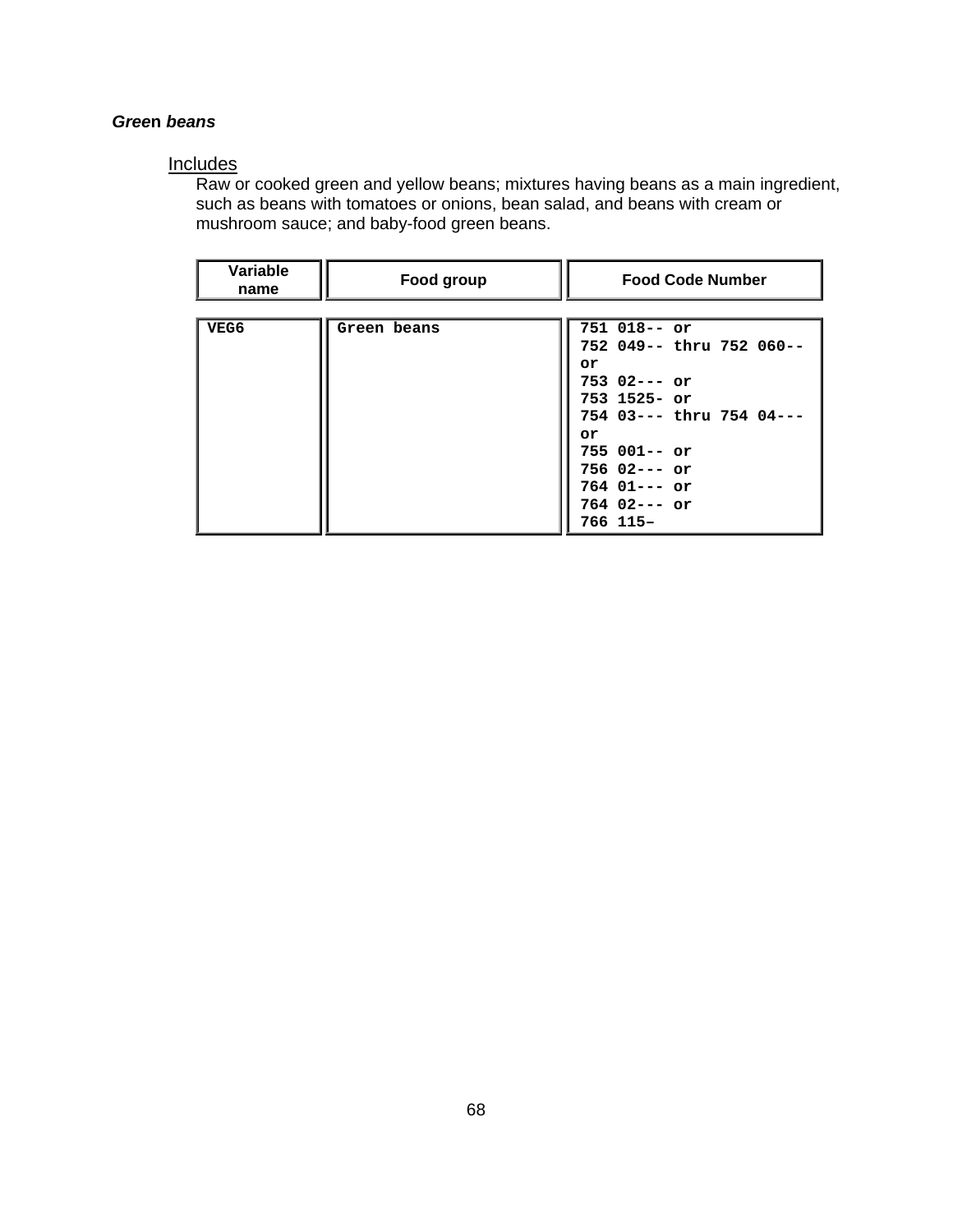## *Corn, green peas, lima beans*

#### Includes

Raw or cooked green peas; cooked corn and lima beans; mixtures having corn , green peas, or lima beans as a main ingredient, such as creamed corn, corn pudding, peas and onions, or pea soup; and baby-food corn and green peas.

# **Excludes**

Dry lima beans and peas, which are tabulated under Legumes.

| <b>Variable</b><br>name | Food group             | <b>Food Code Number</b>    |  |
|-------------------------|------------------------|----------------------------|--|
|                         |                        |                            |  |
| VEG7                    | Corn, green peas, lima | $751020--$ or              |  |
|                         | beans                  | $751096--$ or              |  |
|                         |                        | $75120-- or$               |  |
|                         |                        | 752 040-thru               |  |
|                         |                        | $752$ 041-- or             |  |
|                         |                        | 752 160 -- thru 752 163 -- |  |
|                         |                        | or                         |  |
|                         |                        | 752 1749- thru 752 1752-   |  |
|                         |                        | or                         |  |
|                         |                        | $752$ 24--- or             |  |
|                         |                        | $753$ $01---$ or           |  |
|                         |                        | $753$ 03--- or             |  |
|                         |                        | 753 1500- thru 753 1521-   |  |
|                         |                        | or                         |  |
|                         |                        | $753$ 153-- or             |  |
|                         |                        | $754$ 02--- or             |  |
|                         |                        | $754$ 11--- or             |  |
|                         |                        | 754 165-- thru 754 170--   |  |
|                         |                        | or                         |  |
|                         |                        | 755 01 --- or              |  |
|                         |                        | $756040--$ or              |  |
|                         |                        | $75609---$ or              |  |
|                         |                        | $764$ 05--- or             |  |
|                         |                        | 764 09 --- thru 764 11 --- |  |
|                         |                        | or                         |  |
|                         |                        | $76502--$                  |  |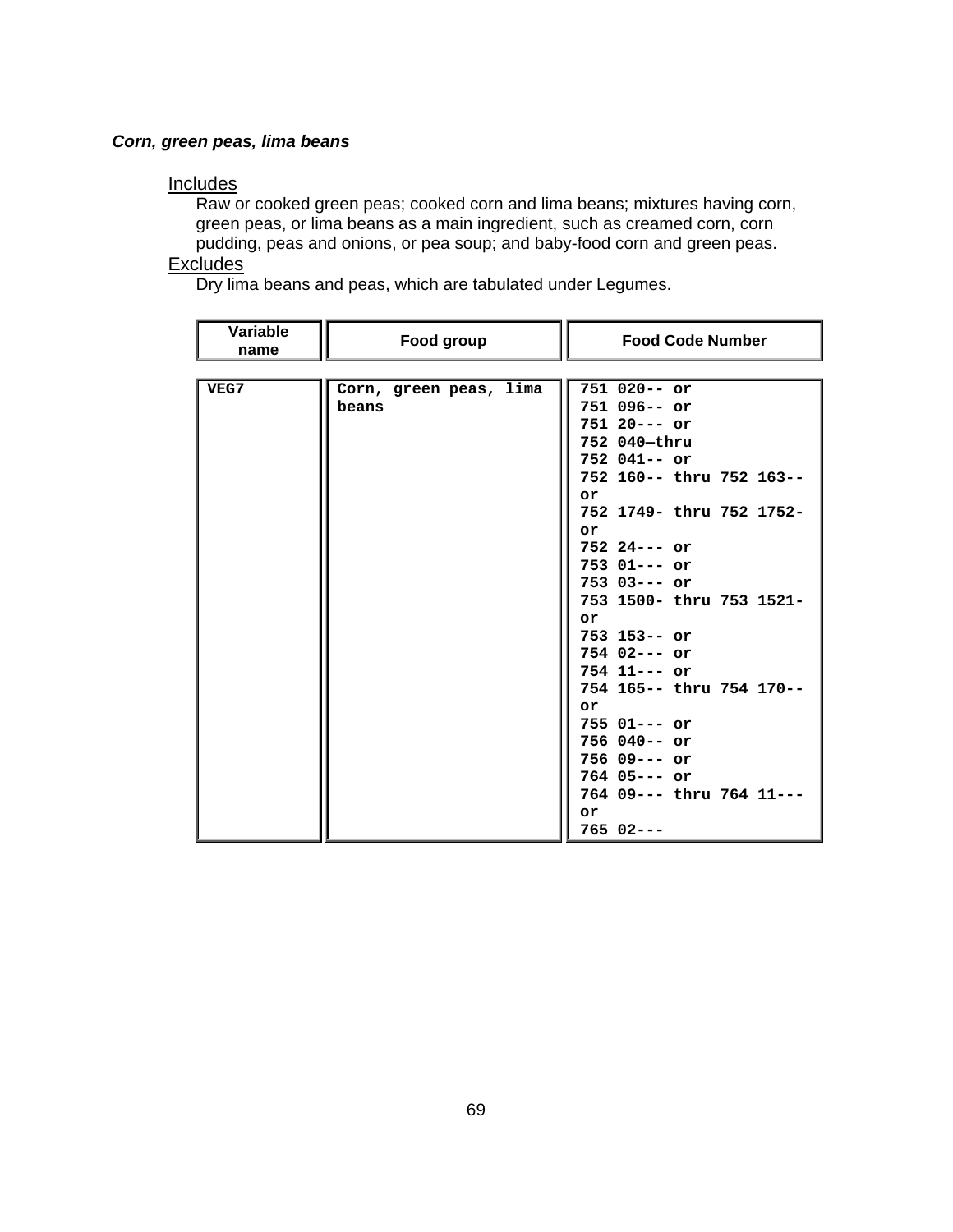#### **Other vegetables**

#### **Includes**

Raw and cooked vegetables other than the following: white potatoes, dark green and deep yellow vegetables, tomatoes, lettuce, green beans, corn, peas, and lima beans and their mixtures.

Vegetable soups; pickles, olives, and relishes; mixtures having "other" vegetables as a main ingredient; baby-food vegetables and baby-food vegetable mixtures with meat.

| Variable<br>name | Food group       | <b>Food Code Number</b> |      |
|------------------|------------------|-------------------------|------|
|                  |                  |                         |      |
| VEG8             | Other vegetables | 718 5---- or            |      |
|                  |                  | $719$ ----- or          |      |
|                  |                  | $751$ 003 ---           | thru |
|                  |                  | $751 010 - -$           | or   |
|                  |                  | $751$ 025 ---           | thru |
|                  |                  | $751$ 095 --            | or   |
|                  |                  | $751$ 11 ---            | thru |
|                  |                  | $751$ 12 --             | or   |
|                  |                  | $751$ 15 ---            | thru |
|                  |                  | $751$ 19 --             | or   |
|                  |                  | $751 21 --$             | thru |
|                  |                  | $751$ 42 --             | or   |
|                  |                  | $752006 - -$            | thru |
|                  |                  | $752$ 030 --            | or   |
|                  |                  | $752$ $07---$           | thru |
|                  |                  | $752$ 15--or            |      |
|                  |                  | $752$ 1670--            | thru |
|                  |                  | 752 1740--              | or   |
|                  |                  | 752 1771--              | thru |
|                  |                  | 752 2002--              | or   |
|                  |                  | $752201--$              | thru |
|                  |                  | $752$ 230--             | or   |
|                  |                  | $75225--$               | thru |
|                  |                  | $752$ 36--              | or   |
|                  |                  | $75306--$               | thru |
|                  |                  | 753 11--                | or   |
|                  |                  | $753$ 16---             | thru |
|                  |                  | $75365--$               | or   |
|                  |                  | $754 00---$             | thru |
|                  |                  | $754 01--$              | or   |
|                  |                  | $754$ 05---             | thru |
|                  |                  | $754$ 10--              | or   |
|                  |                  | $754$ 120---            | thru |
|                  |                  | $754$ 160--             | or   |
|                  |                  | $754$ 18---             | thru |
|                  |                  | $75460--$               | or   |
|                  |                  | $755002--$              | thru |
|                  |                  | $755005--$              | or   |
|                  |                  | 755 02---               | thru |
|                  |                  | $755$ 35--              | or   |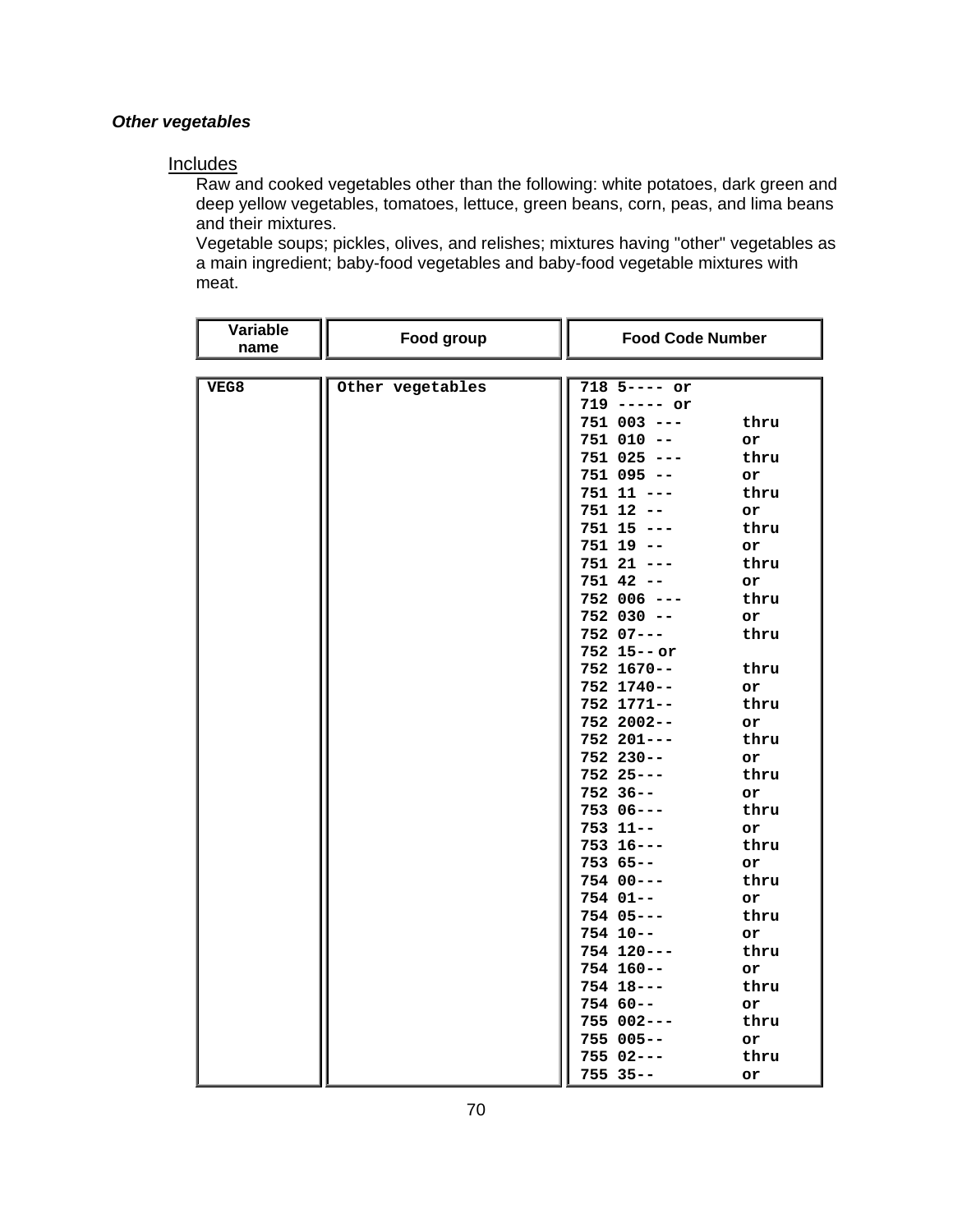|  | $756$ $01--$     | thru |
|--|------------------|------|
|  | 756 03--         | or   |
|  | 756 045---       | thru |
|  | 756 083--        | or   |
|  | $756$ 1---       | thru |
|  | $756$ 5---       | or   |
|  | $764$ 03--- or   |      |
|  | 764 07--- or     |      |
|  | 765 01 --- or    |      |
|  | $766$ $01---$ or |      |
|  | 766 03 --- or    |      |
|  | 766 050--        | thru |
|  | 766 110--        | or   |
|  | $768$ ----- or   |      |
|  | $772$ ----- or   |      |
|  | $773$ ----- or   |      |
|  | 775              |      |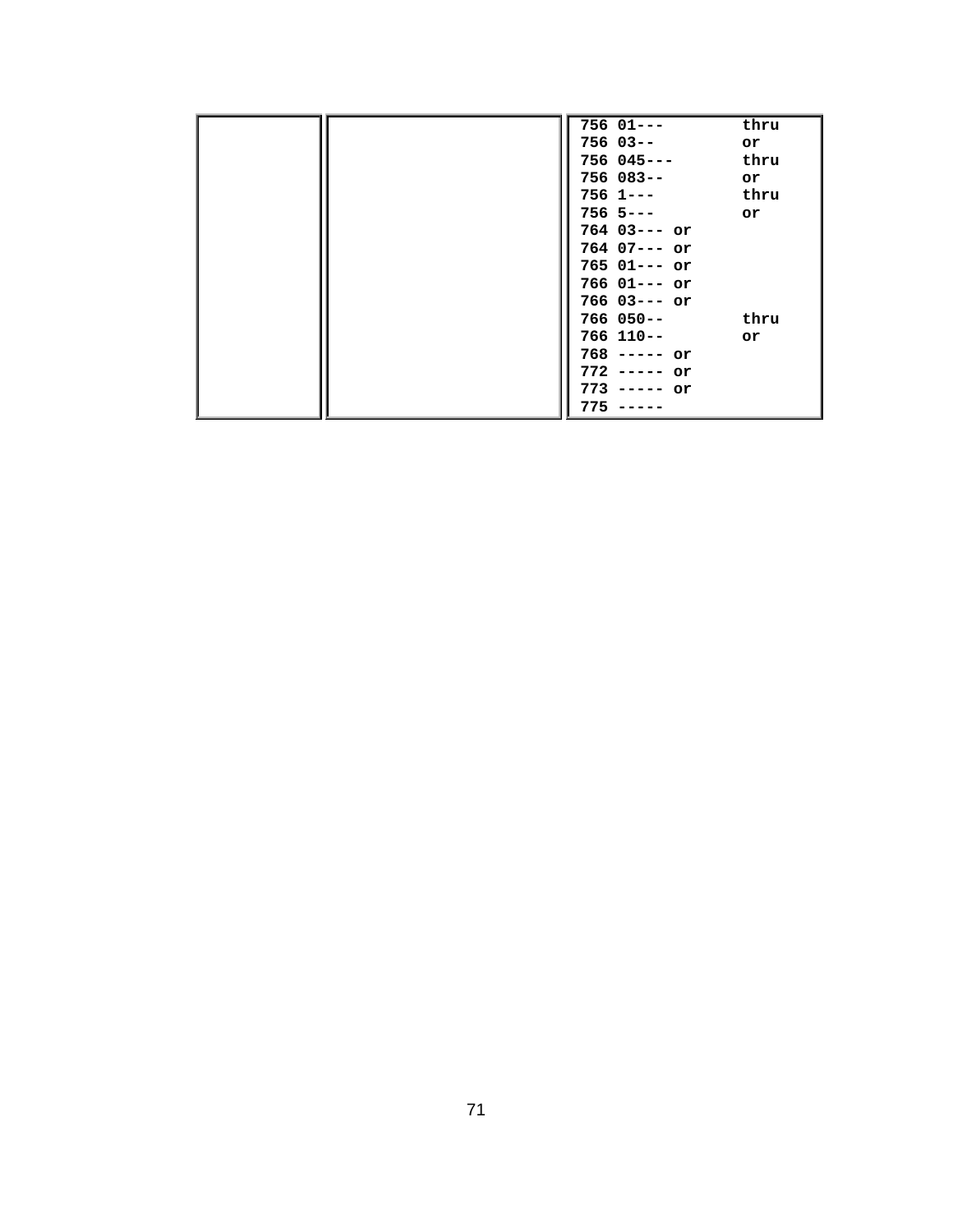### **Fruits**

## *Total fruits*

#### Includes

Citrus fruits and juices, dried fruits, and other fruits; mixtures having fruit as a main ingredient; and fruit juices.

### **Excludes**

Fruits that are ingredients in food mixtures coded a s a single item and tabulated under another food group. For example, apples in apple pie are tabulated under Grain Products.

| Variable<br>name | Food group   | <b>Food Code Number</b>                                |  |
|------------------|--------------|--------------------------------------------------------|--|
|                  |              |                                                        |  |
| FRUIT0           | Total fruits | 611 0--- thru 634 1---or<br>$641$ ---- thru $676$ ---- |  |

#### *Total citrus fruits and juices*

#### **Includes**

Oranges and other citrus fruits, mixtures of orange juice and other citrus juices, and baby-food citrus juices.

## **Excludes**

Citrus fruit drinks and ades such as lemonade, which are tabulated under Beverages.

| Variable<br>name | Food group                        | <b>Food Code Number</b>                                                  |  |
|------------------|-----------------------------------|--------------------------------------------------------------------------|--|
| FRUIT1           | Total citrus fruits<br>and juices | $611$ ---- or<br>612 01-- thru 612 13--or<br>$612$ 16--- or<br>672 0500- |  |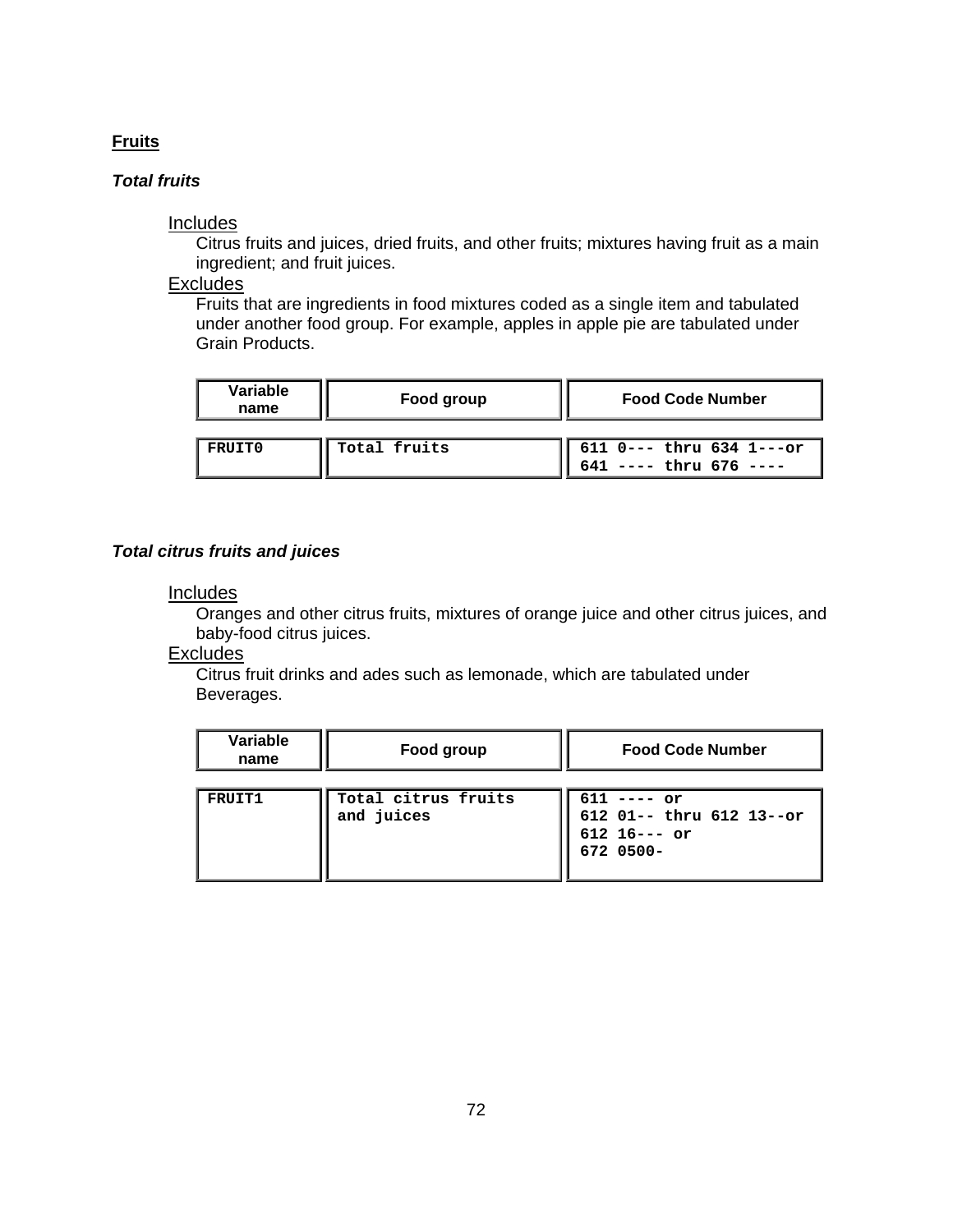## **Citrus juices**

## **Includes**

Fresh, frozen, canned, or bottled grapefruit, lemon, lime, orange, and other citrus juices, either sweetened or unsweetened; mixtures of citrus juices such as grapefruit and orange juice; and baby-food citrus juices.

#### Exc ludes

Mixtures of citrus juices with noncitrus juices, which are tabulated under "noncitrus juices and nectars."

| Variable<br>name | Food group    | <b>Food Code Number</b>                                 |
|------------------|---------------|---------------------------------------------------------|
| FRUIT11          | Citrus juices | 612 01-- thru 612 13--or<br>$612$ 16--- or<br>672 0500- |

## *Dried fruits*

#### **Includes**

Dried apples, apricot s, dates, prunes, raisins, and other dried fruits.

## **Excludes**

Juices such as prune juice, which are tabulated under "other fruits, mixtures, and juices."

| Variable<br>name | Food group   | <b>Food Code Number</b> |
|------------------|--------------|-------------------------|
| FRUIT2           | Dried fruits |                         |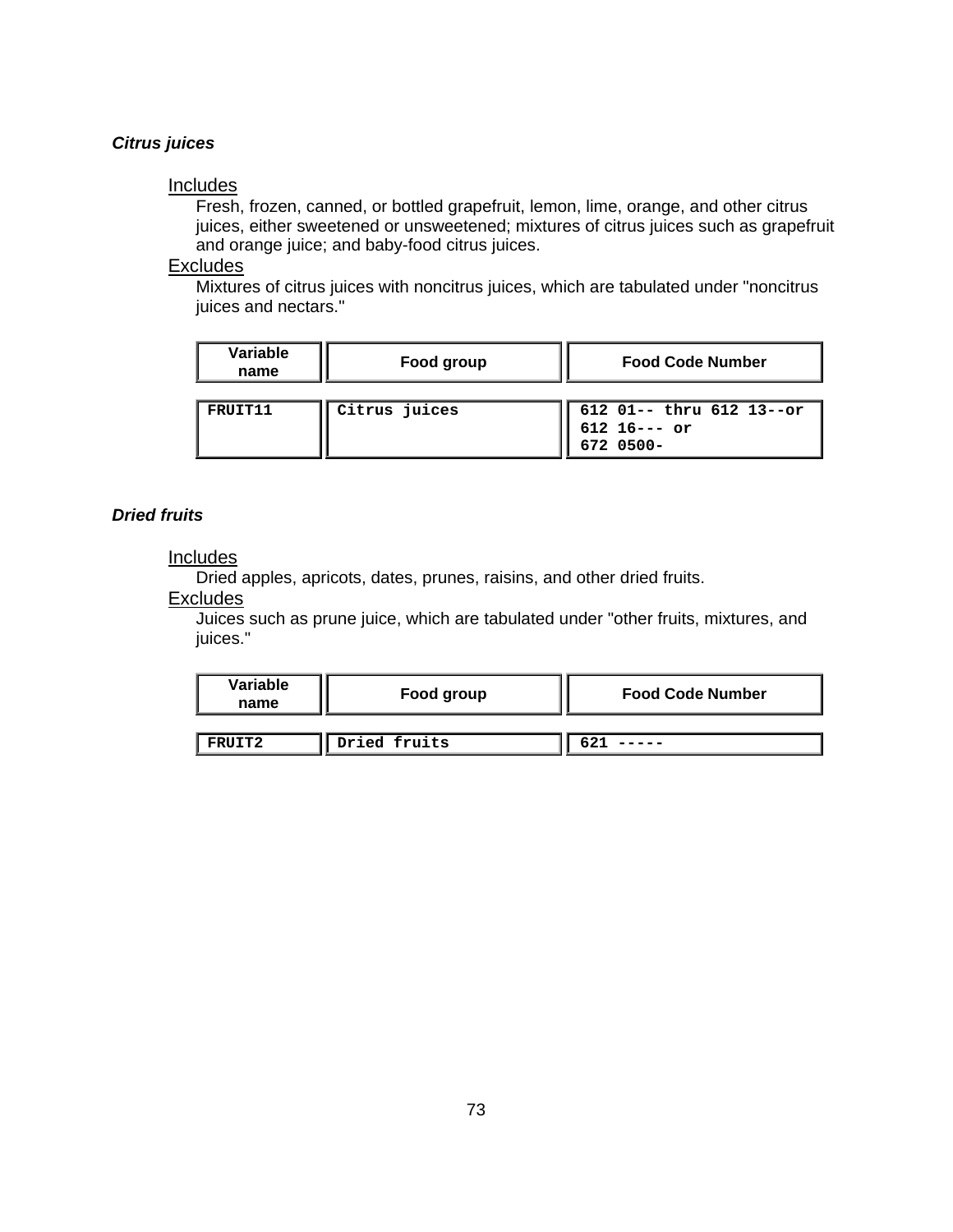## *Total other fruits, mixtures, juices*

## **Includes**

Raw, frozen, cooked, and canned apples, bananas, melons, berries, and other frui ts except citrus and dried fruit; mixtures that are mainly noncitrus fruit; noncitrus juices (including prune juice) and nectars; mixtures of citrus and noncitrus juices; and babyfood noncitrus fruits and juices, fruits with tapioca, and fruit desserts.

#### Exc ludes

Fruit drinks and ades, which are tabulated under Beverages.

frozen fruit-juice bars and sorbets, which are tabulated under Sugars and Sweets.

| <b>Variable</b><br>name | Food group          | <b>Food Code Number</b>        |
|-------------------------|---------------------|--------------------------------|
|                         |                     |                                |
| FRUIT3                  | Total other fruits, | 612 0050- or                   |
|                         | mixtures, juices    | $612$ 14--- or                 |
|                         |                     | $612$ 19 --- thru $612$ 26 --- |
|                         |                     | or                             |
|                         |                     | 631 01 --- thru 631 49 ---     |
|                         |                     | or                             |
|                         |                     | $632$ ----- or                 |
|                         |                     | $633$ ----- or                 |
|                         |                     | 634 01 --- thru 634 15 ---     |
|                         |                     | or<br>641 0011- thru 642 2101- |
|                         |                     | or                             |
|                         |                     | $671$ ----- or                 |
|                         |                     | $672$ 02--- thru 672 04---     |
|                         |                     | or                             |
|                         |                     | 672 11--- thru 672 50---       |
|                         |                     | or                             |
|                         |                     | $673$ ----- or                 |
|                         |                     | $674$ ----- or                 |
|                         |                     | $675$ ----- or                 |
|                         |                     | 676                            |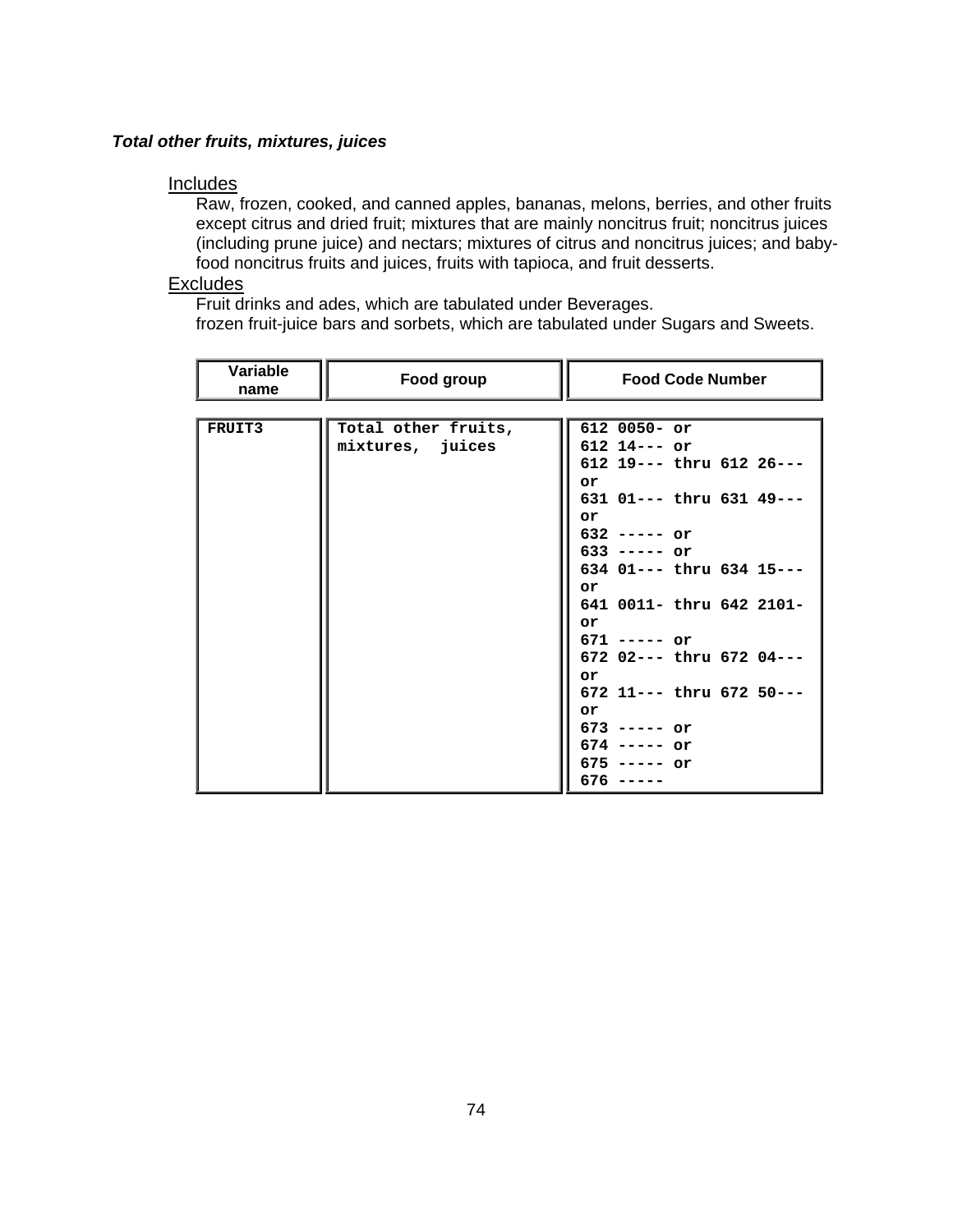## *Apples*

## **Includes**

Raw and cooked apples, applesauce, and baby-food applesauce.

| Variable<br>name | Food group | <b>Food Code Number</b>    |
|------------------|------------|----------------------------|
|                  |            |                            |
| FRUIT31          | Apples     | 631 0100- thru 631 0114-   |
|                  |            | or                         |
|                  |            | 631 012 -- thru 631 015 -- |
|                  |            | or                         |
|                  |            | $671$ 02--- or             |
|                  |            | $671003--$                 |

## *Bananas*

## **Includes**

Raw and cooked bananas and baby-food bananas .

## Excludes

The starchy vegetables called plantains or "green bananas," which are tabulated under Vegetables in the subgroup "other."

| Variable<br>name | Food group | <b>Food Code Number</b>                            |
|------------------|------------|----------------------------------------------------|
| FRUIT32          | Bananas    | 631 070-- thru 631 073--<br>or<br>$671$ $05---$ or |

## *Melons and berries*

## Includes

Cantaloupe, honeydew melon, watermelon, blueberries, blackberries, raspberries, strawberries, and cranberries.

| Variable<br>name | Food group         | <b>Food Code Number</b>                                                                      |
|------------------|--------------------|----------------------------------------------------------------------------------------------|
| FRUIT33          | Melons and berries | $631$ 0901- or<br>631 0961- or<br>$631$ 10--- or<br>$631$ 27--- or<br>$631$ 49 --- or<br>632 |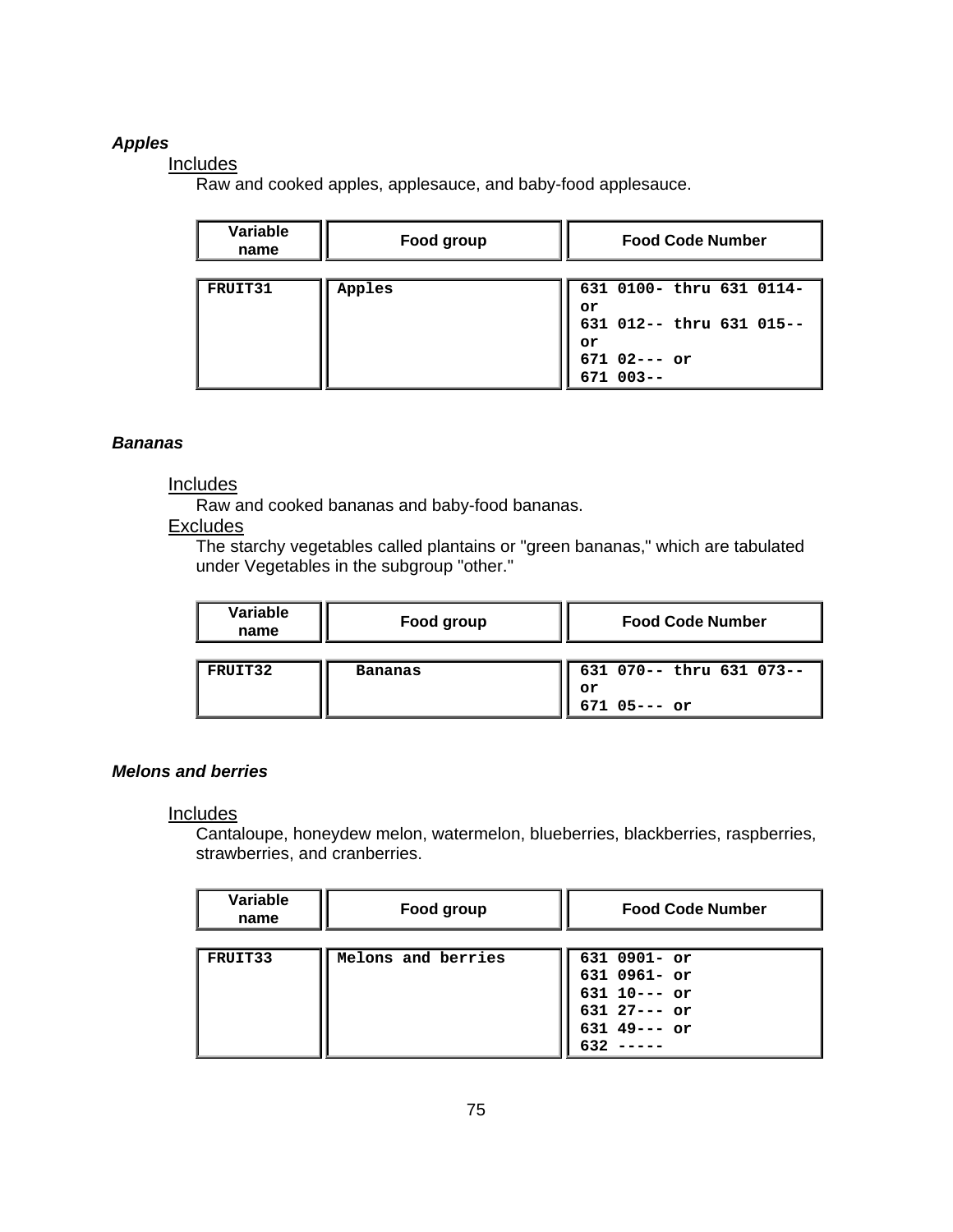## *Other fruits and mixtures, mainly fruit*

## **Includes**

Fruits other than citrus fruits, dried fruit, apples, bananas, melons, and berries; mixtures of noncitrus fruits and mixtures that are mainly noncitrus fruits coded as a single item such as fruit salad with salad dressing, marshmallow, or pudding; and baby-food noncitrus fruits and mixtures having fruit as a main ingredient.

| Variable<br>name | Food group            | <b>Food Code Number</b>                              |
|------------------|-----------------------|------------------------------------------------------|
|                  |                       |                                                      |
| FRUIT34          | Other fruits and      | 631 0115- or                                         |
|                  | mixtures mainly fruit | $631$ $016--$ or<br>$631$ $02---$ thru $631$ $05---$ |
|                  |                       | or                                                   |
|                  |                       | 631 074 -- or                                        |
|                  |                       | $631$ 097-- or                                       |
|                  |                       | 631 11 --- thru 631 26 ---                           |
|                  |                       | or                                                   |
|                  |                       | $631$ 29 --- thru $631$ 48 ---                       |
|                  |                       | or                                                   |
|                  |                       | $633$ ----- or                                       |
|                  |                       | 634 01 --- thru 634 15 ---                           |
|                  |                       | or<br>$6710010 - or$                                 |
|                  |                       | $6710020 - or$                                       |
|                  |                       | $671$ $01---$ or                                     |
|                  |                       | $671$ 04--- or                                       |
|                  |                       | $671$ 06--- or                                       |
|                  |                       | 671 08 --- thru 671 14 ---                           |
|                  |                       | or                                                   |
|                  |                       | $673$ ----- or                                       |
|                  |                       | $674$ ----- or                                       |
|                  |                       | 675                                                  |
|                  |                       | 676                                                  |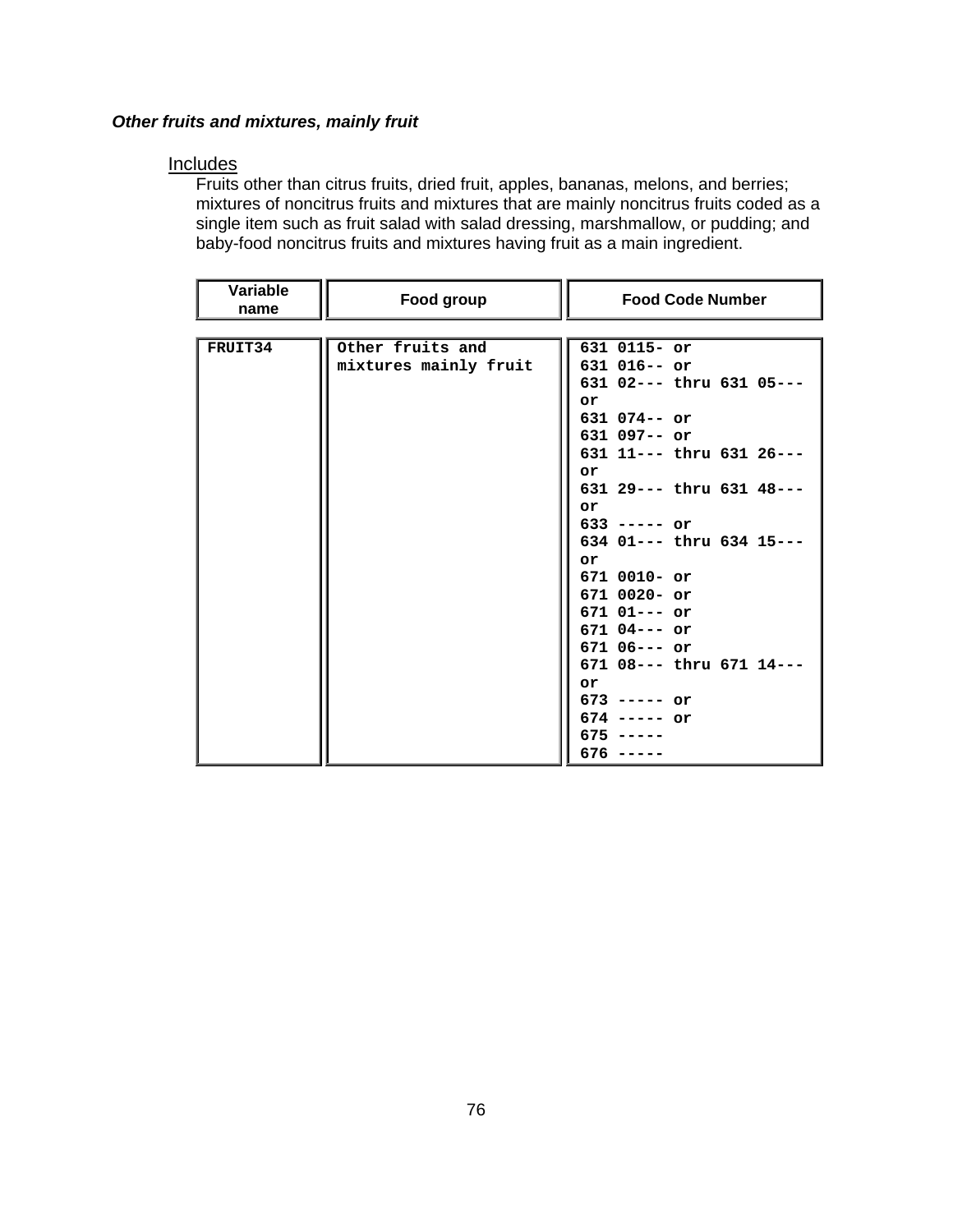## *Noncitrus juices and nectars*

## **Includes**

Fruit juices, nectars, and baby-food juices other than citrus; and mixtures of citrus juices with noncitrus juices.

## **Excludes**

Fruit drinks and ades, which are tabulated under Beverages.

| Variable<br>name | Food group           | <b>Food Code Number</b>        |
|------------------|----------------------|--------------------------------|
|                  |                      |                                |
| FRUIT35          | Noncitrus juices and | $6120050 - or$                 |
|                  | nectars              | $612$ 14--- or                 |
|                  |                      | $612$ 19--- thru $612$ 26---   |
|                  |                      | or                             |
|                  |                      | 641 0011- thru 642 2101-       |
|                  |                      | or                             |
|                  |                      | 672 02--- thru 672 04---       |
|                  |                      | or                             |
|                  |                      | $672$ 11 --- thru $672$ 50 --- |
|                  |                      | or                             |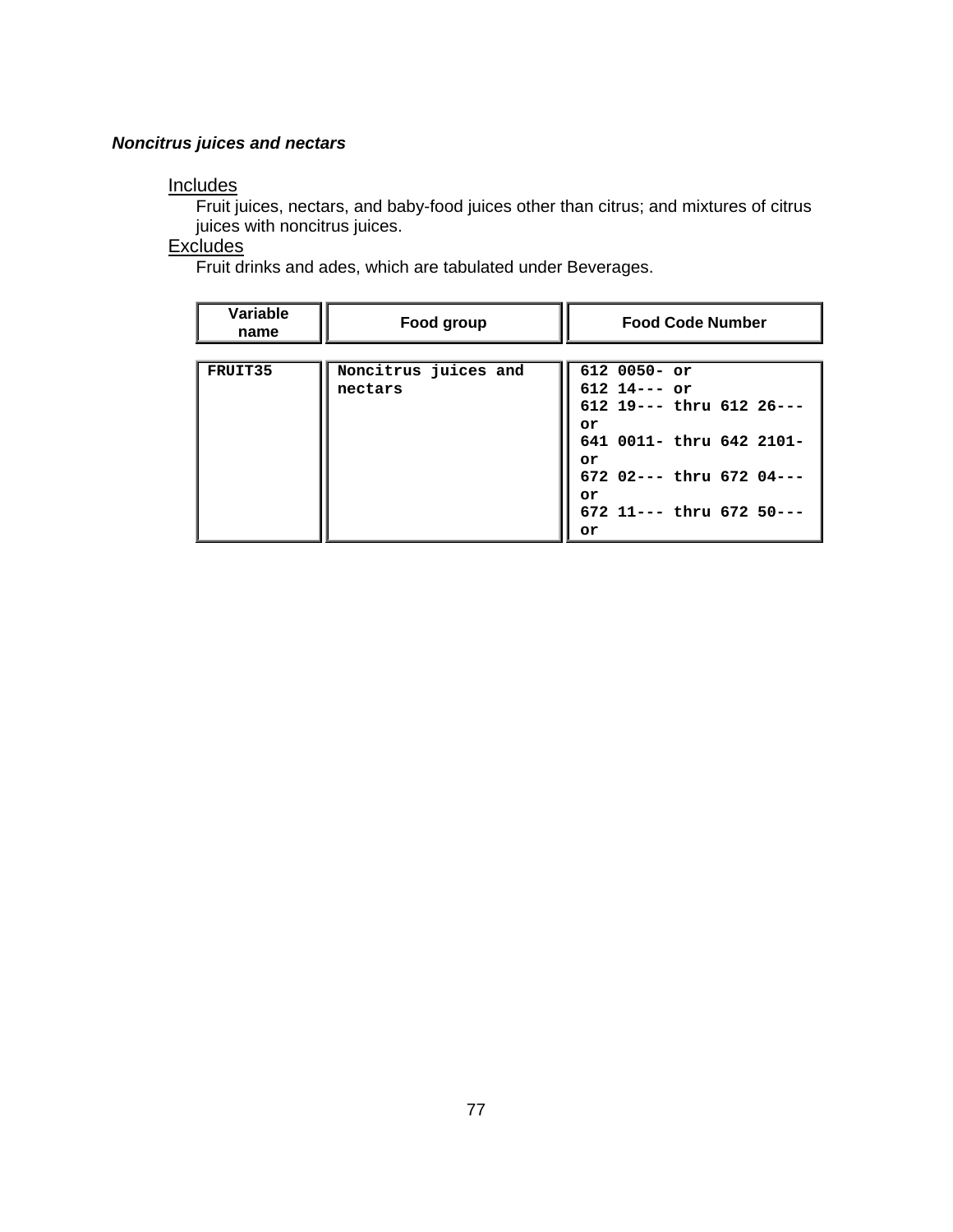## **Milk and Milk Products**

## *T***o***tal milk and milk products*

## Includes

Milk and milk drinks, yogurt, milk desserts, and cheese

fluid and whipped cream, half-and-half, sour cream, and milk sauces and gravies are included in this total but not in any of the following subgroups.

## Exclud es

under Fats and Oils. Butter and nondairy sweet cream and sour cream substitutes, which are tabulated

Milk and milk products that are ingredients in food mixtures coded as a single item and tabulated under another food group. For example, cheese on pizza is tabulated under Grain Products.

| Variable<br>name | Food group          | <b>Food Code Number</b> |
|------------------|---------------------|-------------------------|
|                  |                     |                         |
| MILK0 And        | Total Milk and milk | 111<br>or               |
| <b>MILK0C</b>    | products            | 112<br>or               |
|                  |                     | $113 - 4 -$<br>$--- or$ |
|                  |                     | 114<br>or               |
|                  |                     | 115<br>or               |
|                  |                     | $116$ ----- or          |
|                  |                     | 117 1---- or            |
|                  |                     | $117$ 4---- or          |
|                  |                     | $118$ ----- or          |
|                  |                     | $119$ 4010- or          |
|                  |                     | 121<br>or<br>$---$      |
|                  |                     | $123$ 1---- or          |
|                  |                     | $123$ 202-- or          |
|                  |                     | $123$ 5---- or          |
|                  |                     | $13-$<br>or             |
|                  |                     | 14-                     |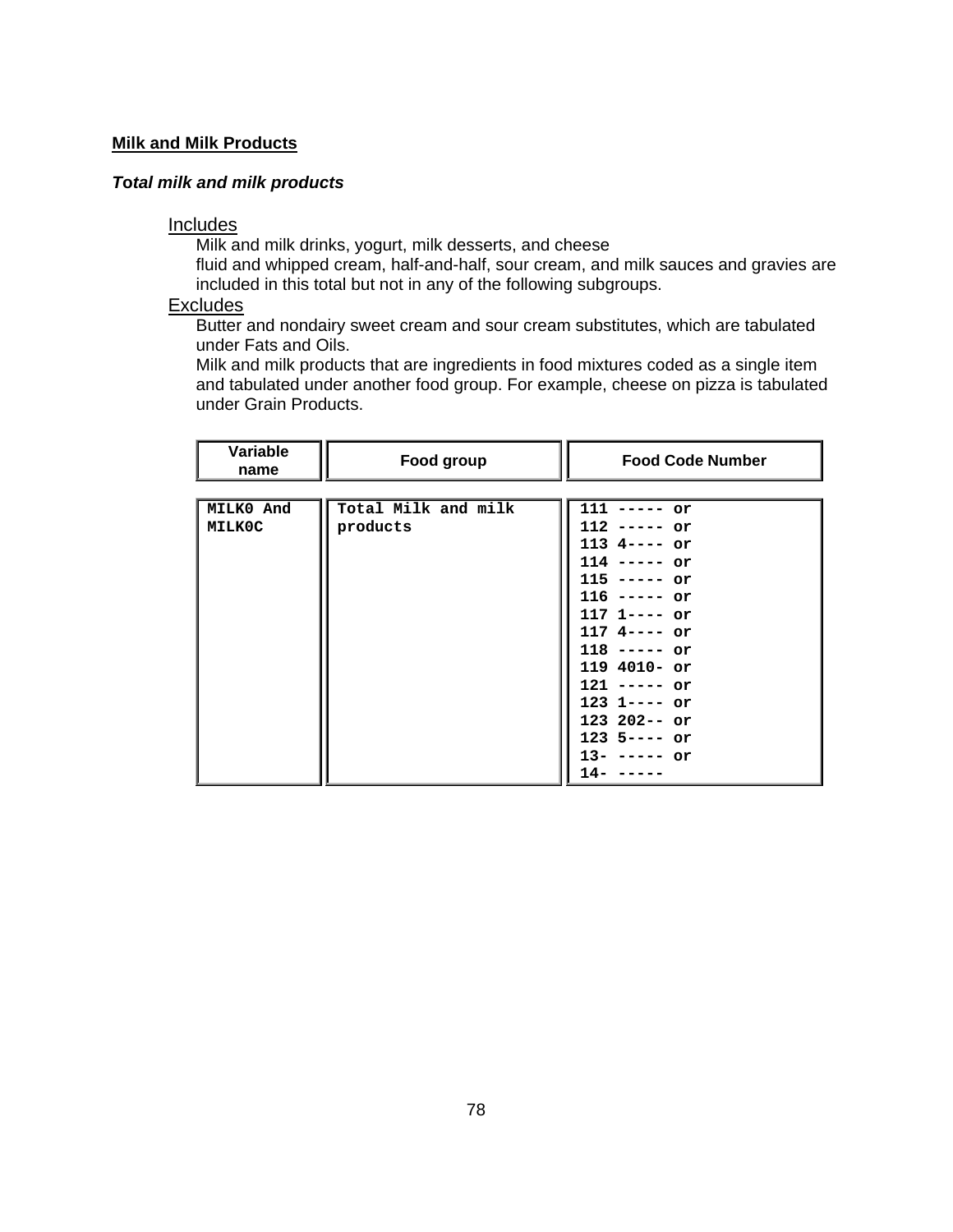## *Total milk, milk drinks, yogurt*

## Includes

Fluid milk and yogurt. Flavored milk and milk drinks, meal replacements with milk, milk-based infant formulas, and unreconstituted dry milk and powdered mixtures are included in this total but not in any of the following subgroups.

| Variable<br>name | Food group                         | <b>Food Code Number</b>                                                                                                         |
|------------------|------------------------------------|---------------------------------------------------------------------------------------------------------------------------------|
| MILK1            | Total milk, milk<br>drinks, yogurt | 111<br>or<br>112<br>or<br>114 1 ---- thru 114 4-<br>or<br>$115 - - - - -$<br>or<br>116<br>or<br>1171<br>or<br>1174-<br>$--- or$ |
|                  |                                    | 118<br>or<br>119 4010-                                                                                                          |

## *Total fluid milk*

## **Includes**

Fluid whole, low-fat, skim, and acidophilus milk; buttermilk; reconstituted dry milk; evaporated milk; and sweetened condensed milk.

| Variable<br>name | Food group       | <b>Food Code Number</b> |
|------------------|------------------|-------------------------|
|                  |                  |                         |
| <b>MTT.V11</b>   | Total fluid milk | $--- or$                |
|                  |                  |                         |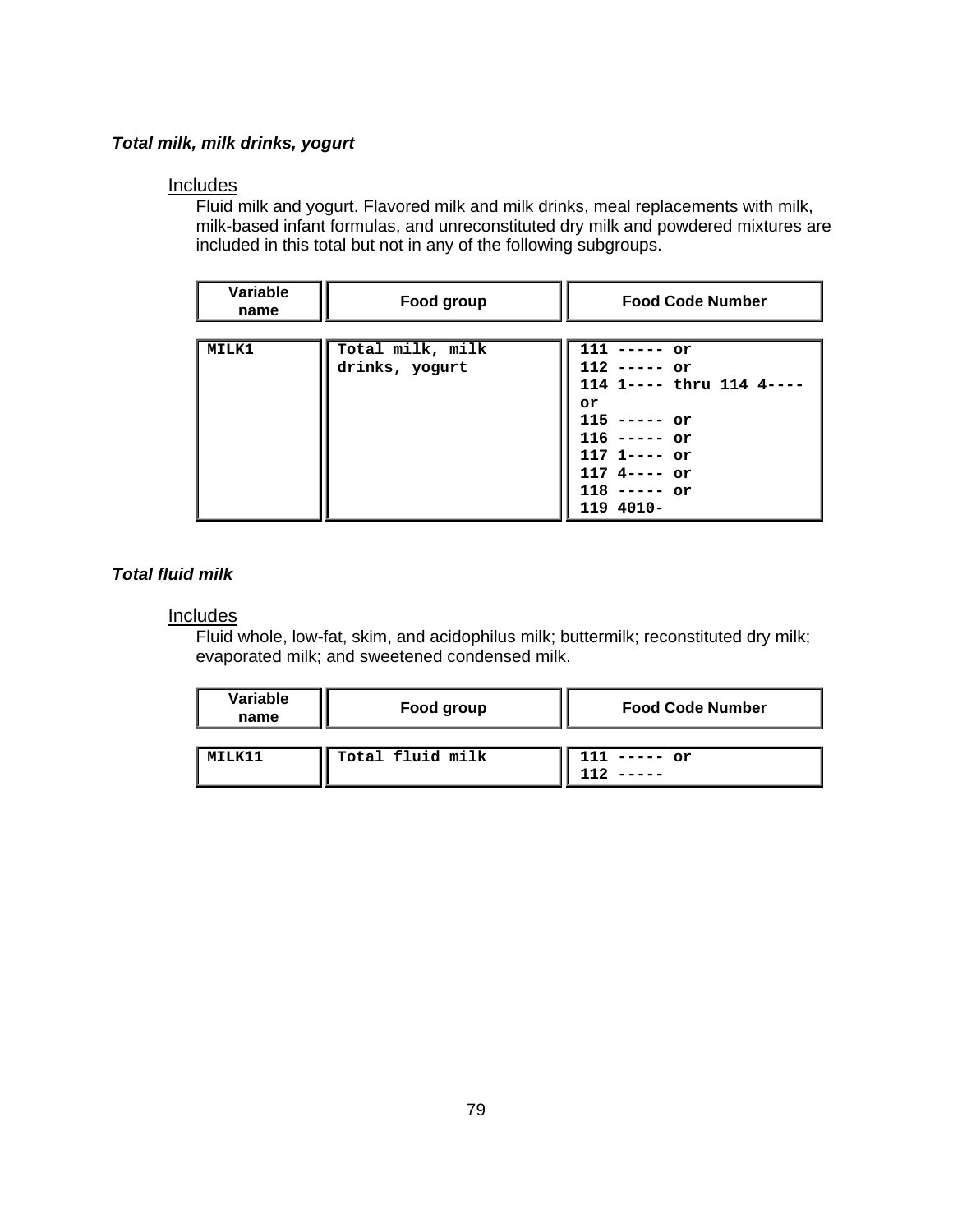## *Whole milk*

## **Includes**

Whole fluid milk, low-sodium whole milk, and reconstituted whole dry milk.

| Variable<br>name | Food group | <b>Food Code Number</b>                                                             |
|------------------|------------|-------------------------------------------------------------------------------------|
| MILK111          | Whole milk | 111 1100- thru 111 1115-<br>or<br>$111 141-- or$<br>$111 16--- or$<br>$111 211 - -$ |

## *Low-fat milk*

## **Includes**

Low-fat (1 and 2 percent) milk, buttermilk (low-fat a fat lactose-reduced fluid milk, and reconstituted low-fat dry milk. nd nonfat), acidophilus milk, low-

| Variable<br>name | Food group  | <b>Food Code Number</b> |
|------------------|-------------|-------------------------|
|                  |             |                         |
| MILK112          | Lowfat milk | 111 1116- or            |
|                  |             | $111 12--- or$          |
|                  |             | $111 142 - - or$        |
|                  |             | 111 1430- or            |
|                  |             | $11111431 - or$         |
|                  |             | 111 1433- or            |
|                  |             | $1111520 - or$          |
|                  |             | $111 212 - or$          |
|                  |             | $11122--$               |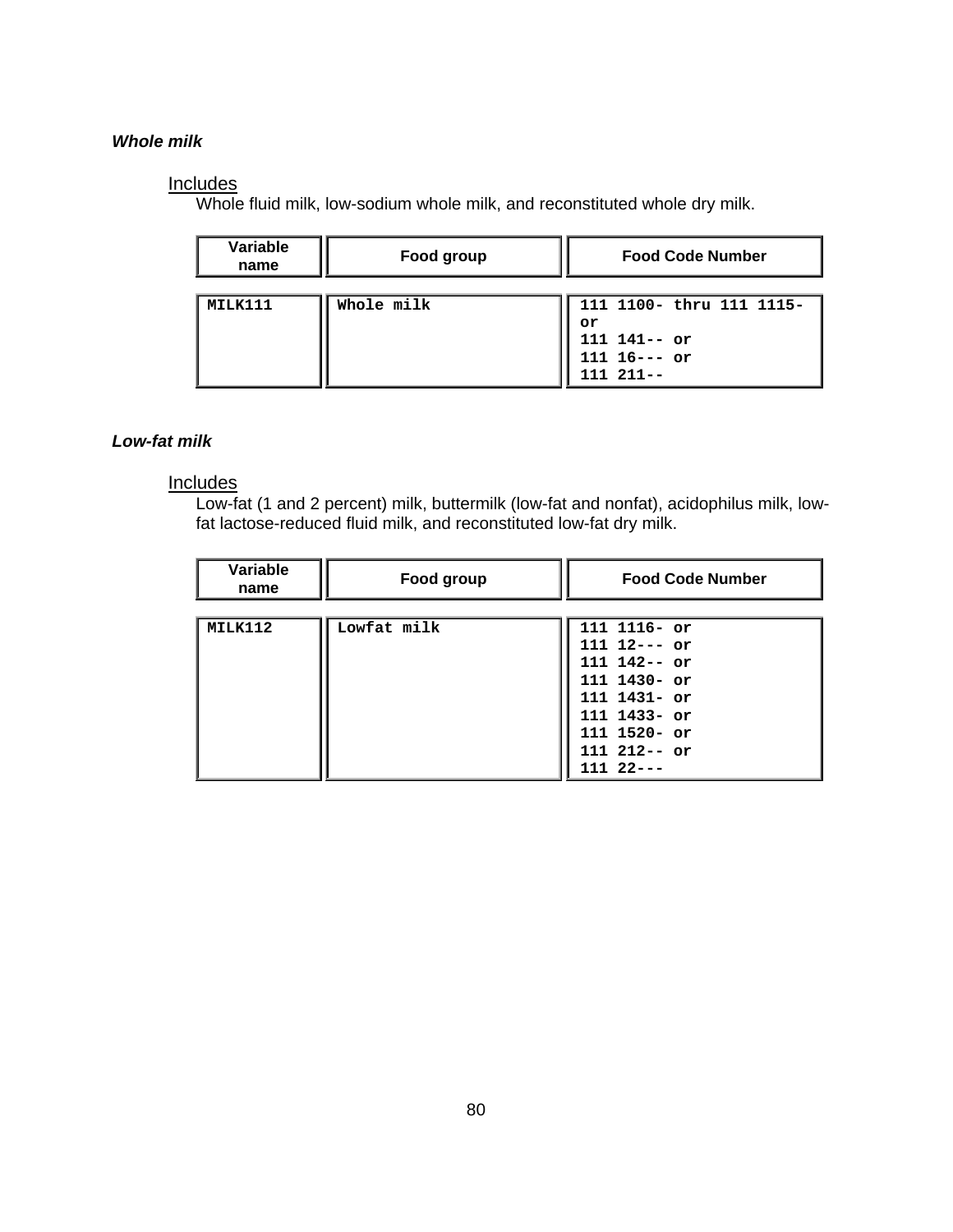## *Skim milk*

## Includes

Skim or nonfat fluid milk, lactose-reduced fluid nonfat milk, and reconstituted nonfat dry milk.

| Variable<br>name | Food group | <b>Food Code Number</b>                                                            |
|------------------|------------|------------------------------------------------------------------------------------|
| MILK113          | Skim milk  | 111 1117- or<br>$111 13--- or$<br>111 1432- or<br>$111 1500 - or$<br>$111 213 - -$ |

## *Yogurt*

## Inc ludes

Plain, flavored, and fruit-variety yogurt.

## **Excludes**

Frozen yogurt, which is tabulated under "milk desserts."

| Variable<br>name | Food group | <b>Food Code Number</b>    |
|------------------|------------|----------------------------|
|                  |            |                            |
|                  | Yogurt     | 114 1---- thru $114$ 4---- |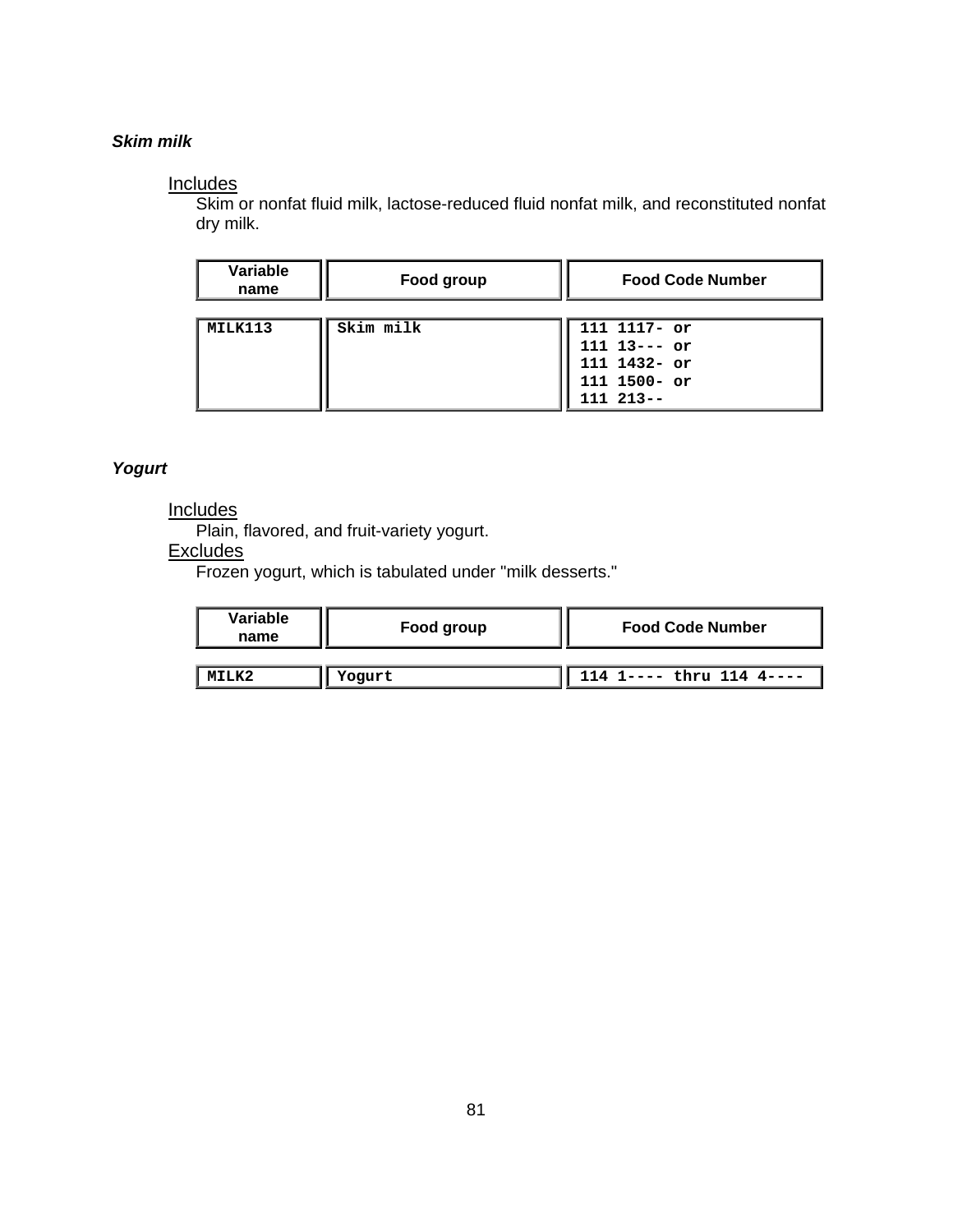## *Milk desserts*

#### Includes

Ice cream, imitation ice cream, ice milk, sherbet, frozen yogurt, and other desserts made with milk, such as pudding, custard, and baby-food pudding.

| Variable<br>name | Food group    | <b>Food Code Number</b>                                                |
|------------------|---------------|------------------------------------------------------------------------|
| MILK3            | Milk desserts | 114 5 ---- thru 114 6 ----<br>or<br>131<br>$---or$<br>132<br>or<br>133 |

## *Cheese*

## Includes

Natural hard and soft cheeses, cottage cheese, cream cheese, processed cheese and spreads, imitation cheeses, and mixtures having cheese as a main ingredient, such as cheese dips and cheese sandwiches coded as a single item.

| Variable<br>name | Food group | <b>Food Code Number</b> |
|------------------|------------|-------------------------|
| MILK4            | Cheese     |                         |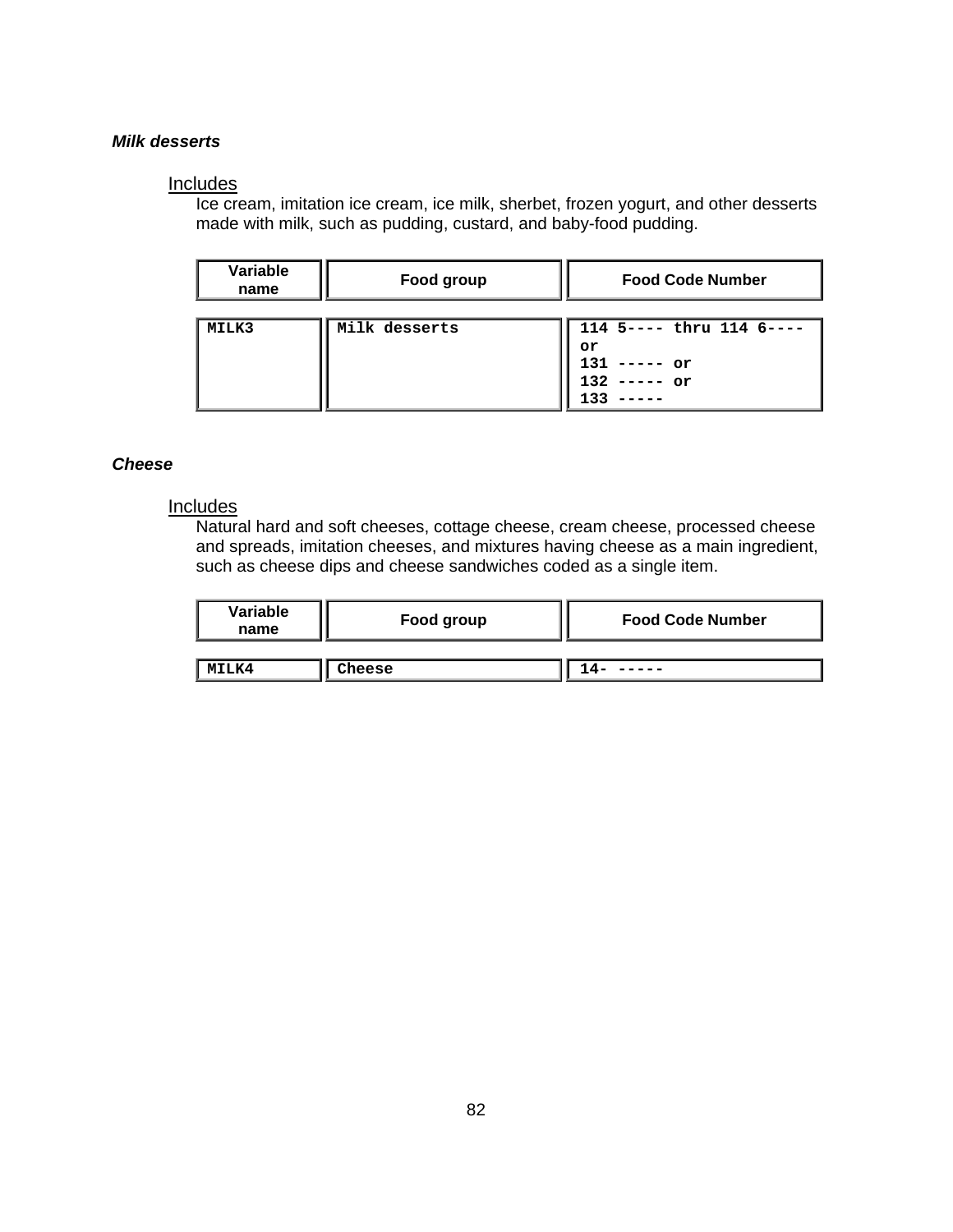## **Meat, Poultry, and Fish**

#### *Total meat, poultry, and fish*

#### Includes

Beef, pork, lamb, veal, game, organ meats, frankfurters, sausages, luncheon meats, poultry, fish, shellfish, and mixtures having meat, poultry, or fish as a main ingr edient.

## **Excludes**

Meat, poultry, and fish that are ingredients in food mixtures coded as a single item and tabulated under another food group. For example, pepperoni on pizza is tabulated under Grain Products. Meat gravies and unflavored gelatin are included in this total but not in any of the following subgroups.

| Variable<br>name | Food group                   | <b>Food Code Number</b> |
|------------------|------------------------------|-------------------------|
| <b>MEAT0</b>     | Total meat, poultry,<br>fish |                         |

#### *Beef*

### **Includes**

All cuts (including ground), corned beef, beef bacon, pastrami, and baby-food beef. **Excludes** 

Organ meats, frankfurters, sausages, and luncheon meats.

| Variable<br>name | Food group | <b>Food Code Number</b> |
|------------------|------------|-------------------------|
|                  |            |                         |
| <b>MEAT1</b>     | Beef       |                         |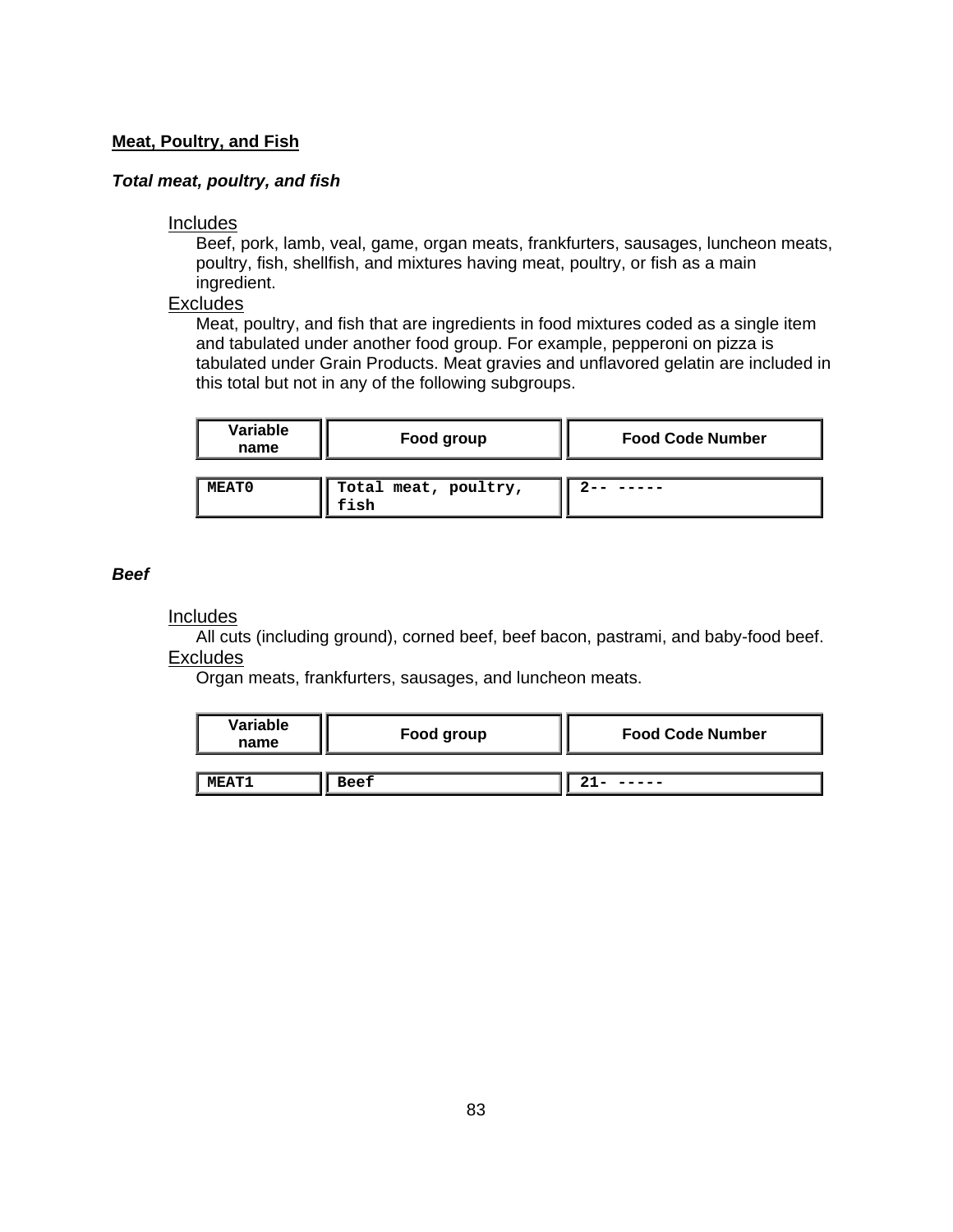## *Pork*

## Includes

All cuts (including ground); pickled, smoked, and cured pork; ham; pork roll; bacon; salt pork; pig's feet; and pork rinds.

## Exc ludes

Organ meats, frankfurters, sausages, and luncheon meats.

| Variable<br>name | Food group | <b>Food Code Number</b>            |
|------------------|------------|------------------------------------|
| MEAT2            | Pork       | $220$ --- thru $227$ --- or<br>228 |

#### Lamb, veal, game

#### Inclu des

Lamb, veal, goat, venison, and other game.

## Excludes

Organ meats, frankfurters, sausages, and luncheon meats.

| Variable<br>name | Food group       | <b>Food Code Number</b>                                                                                                 |
|------------------|------------------|-------------------------------------------------------------------------------------------------------------------------|
| <b>MEAT3</b>     | Lamb, veal, game | $230$ -----<br>or<br>231<br>or<br>$232$ ----- or<br>233 10 --- thru 233 21 ---<br>or<br>233 2230- thru 233 4510-<br>234 |

## *Organ meats*

#### Includes

Liver, tripe, gizzards, and other organ meats.

| Variable<br>name | Food group  | <b>Food Code Number</b> |
|------------------|-------------|-------------------------|
| MEAT4            | Organ meats |                         |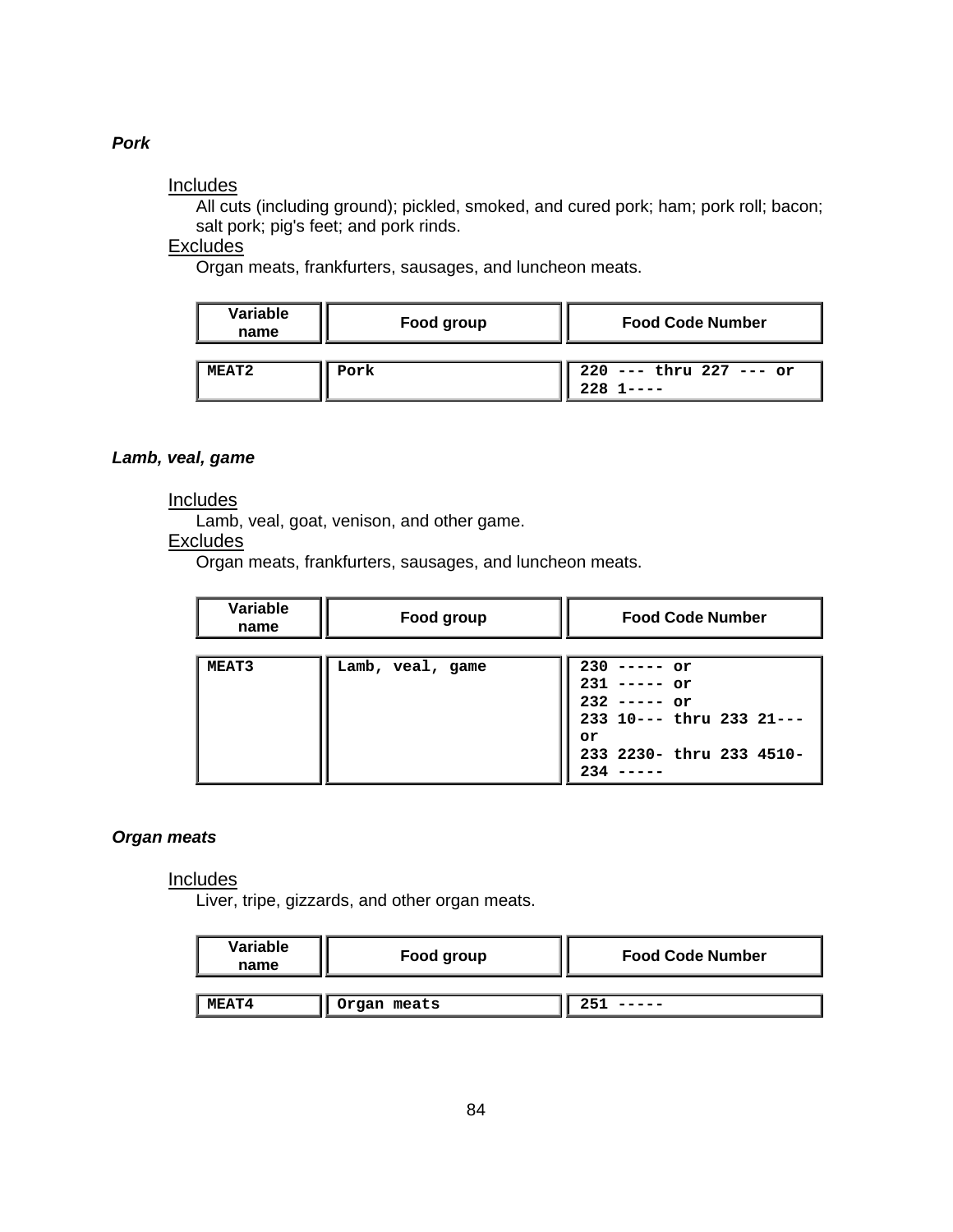### *Frankfurters, sausages, luncheon meats*

## Includes

Frankfurters, sausages, and luncheon meats made from beef, pork, ham, veal, game (deer bologna), chicken, and turkey; and baby-food meat sticks.

| Variable<br>name | Food group                               | <b>Food Code Number</b>                                                                     |
|------------------|------------------------------------------|---------------------------------------------------------------------------------------------|
| <b>MEAT5</b>     | Frankfurters, sausages<br>luncheon meats | $2000009 - or$<br>$228$ 2000- or<br>$233$ 2210- or<br>247 05--- thru 247 06---<br>or<br>252 |

## *Total poultry*

## **Includes**

Chicken, turkey, duck, cornish game hen, and baby-food chicken and turkey.

## **Excludes**

Organ meats (giblets), frankfurters, sausages, and luncheon meats.

| Variable<br>name | Food group    | <b>Food Code Number</b>                                                                            |
|------------------|---------------|----------------------------------------------------------------------------------------------------|
| MEAT6            | Total poultry | 241<br>$---or$<br>$242$ ----- or<br>$243$ ----- or<br>$244$ ----- or<br>247 01 --- thru 247 03 --- |

## *Chicken*

**Includes** 

Only chicken.

**Excludes** 

Organ meats (giblets).

| Variable<br>name | Food group | <b>Food Code Number</b>      |
|------------------|------------|------------------------------|
|                  |            |                              |
| MEAT61           | Chicken    | 241<br>$--- or$<br>$24701--$ |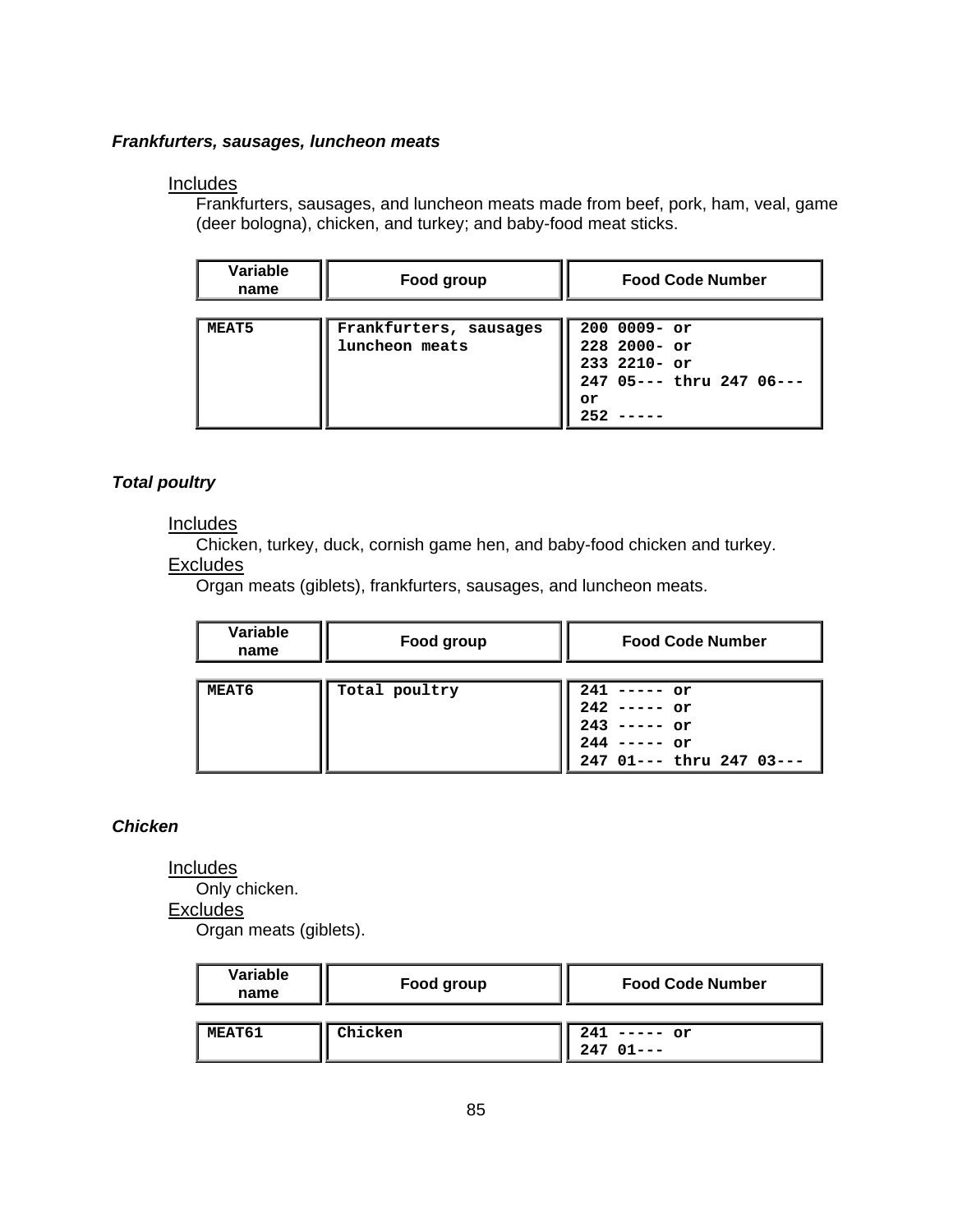## *Fish and shellfish*

#### **Includes**

Finfish; shellfish, such as clams, crabs, lobster, oysters, scallops, and shrimp; and other seafood.

| Variable<br>name | Food group         | <b>Food Code Number</b> |
|------------------|--------------------|-------------------------|
| MRAT7            | Fish and shellfish |                         |

#### *Mixtures mainly meat, poultry, fish*

#### **Includes**

Mixtures having meat, poultry, or fish as a main ingredient, such as chicken cacciatore; beef loaf; chili con carne; venison stew; hash; tuna salad; corn dog; chicken soup; frozen meals in which the main course is a meat, poultry, or fish item; meat, poultry, or fish sandwiches coded as a single item (for example, cheeseburger on a bun); and baby-food meat and poultry mixtures.

| Variable<br>name | Food group                             | <b>Food Code Number</b>                   |
|------------------|----------------------------------------|-------------------------------------------|
| MEAT8            | Mixtures mainly meat,<br>poultry, fish | $27 - - - - - or$<br>$---$ thru 283 ----- |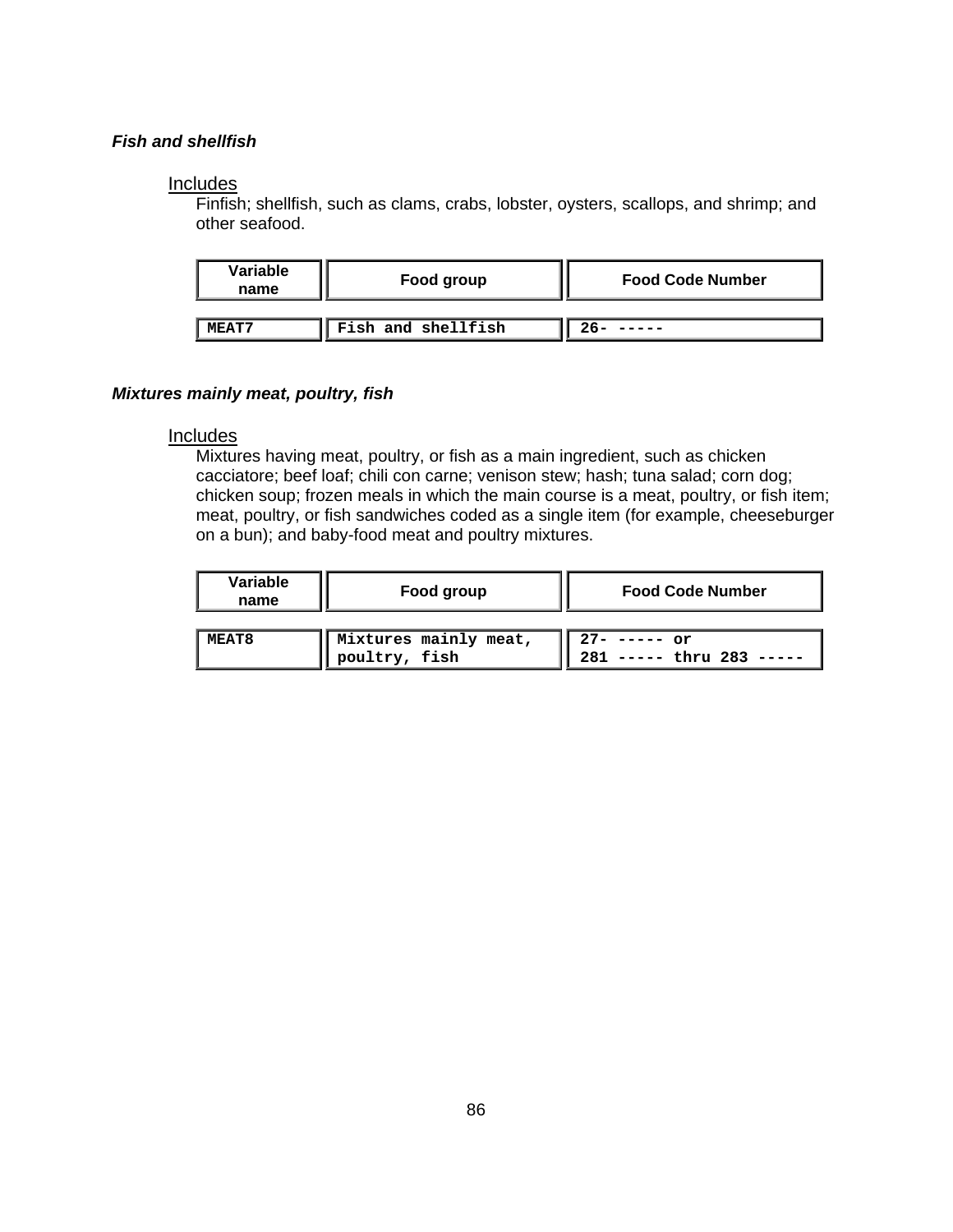## **Eggs; Legumes; Nuts and Seeds; Fats and Oils; Sugars and Sweets**

## *Eggs*

## **Includes**

Whole eggs; egg whites; egg yolks; egg substitutes; and mixtures having egg as a main ingredient, such as omelets, egg salad, or egg sandwiches coded as a single item .

## **Excludes**

Eggs that are ingredients in food mixtures coded as a single item and tabulated under another food group. For example, eggs in baked goods are tabulated under Grain Products.

| Variable<br>name | Food group | <b>Food Code Number</b> |
|------------------|------------|-------------------------|
| EGG0             | Eggs       |                         |

## *Legumes*

## **Includes**

Cooked dry beans, peas, and lentils; mixtures having legumes as a main ingredient, such as baked beans or lentil soup; soybean-derived products, such as soy-based baby formulas, tofu, soy sauce, and soy-based meal replacements; and meat substitutes that are mainly vegetable protein.

## Excludes

Peanuts, which are tabulated under Nuts and Seeds.

Legumes that are ingredients in food mixtures coded as a single item and tabulated under another food group. For example, beans in tacos are tabulated under Grain Products.

| Variable<br>name | Food group | <b>Food Code Number</b>                                            |
|------------------|------------|--------------------------------------------------------------------|
| LEGUME0          | Lequmes    | $41-$ ----- or<br>113 1 ---- thru 113 3 ----<br>or<br>$1172 - - -$ |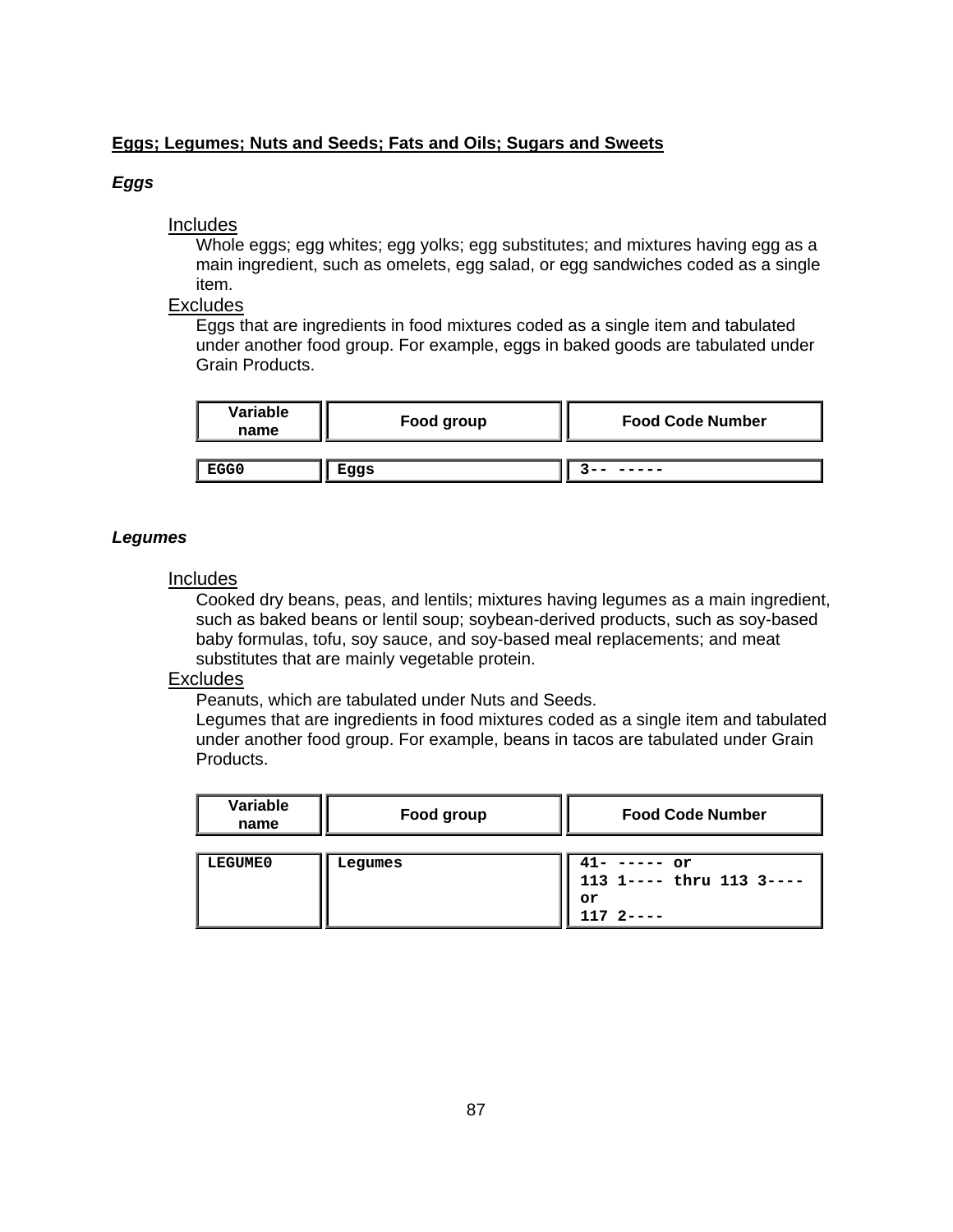## *Nuts and seeds*

#### Includes

Unroasted, roasted, and honey-roasted nuts and peanuts; coconut; peanut butter; peanut butter sandwiches coded as a single item; nut mixtures; and unroasted and roasted seeds.

## Exc ludes

Chocolate-covered nuts, which are tabulated under Sugars and Sweets in the subgroup "candy."

tabulated under another food group. For example, nuts in baked goods are tabulated under Grain Products. Nuts and seeds that are ingredients in food mixtures coded as a single item and

| Variable<br>name | Food group     | <b>Food Code Number</b>          |
|------------------|----------------|----------------------------------|
|                  |                |                                  |
| <b>NUTSEED0</b>  | Nuts and seeds | $--- -$ thru 44- -----<br>$42 -$ |

## *Total fats and oils*

## Includes

Table fats; cooking fats; vegetable oils; salad dressings; nondairy cream substitutes; and tartar sauce and other sauces that are mainly fat or oil.

## **Excludes**

Fats and oils that were ingredients in food mixtures coded as a single item and tabulated under another food group. For example, fats or oils used to fry chicken are tabulated under Meat, Poultry, and Fish. Also, mayonnaise in coleslaw is tabulated under Vegetables.

| <b>Variable</b><br>name | Food group          | <b>Food Code Number</b>                    |
|-------------------------|---------------------|--------------------------------------------|
| FAT0                    | Total fats and oils | $8-----or$<br>$122$ ----- or<br>$123201--$ |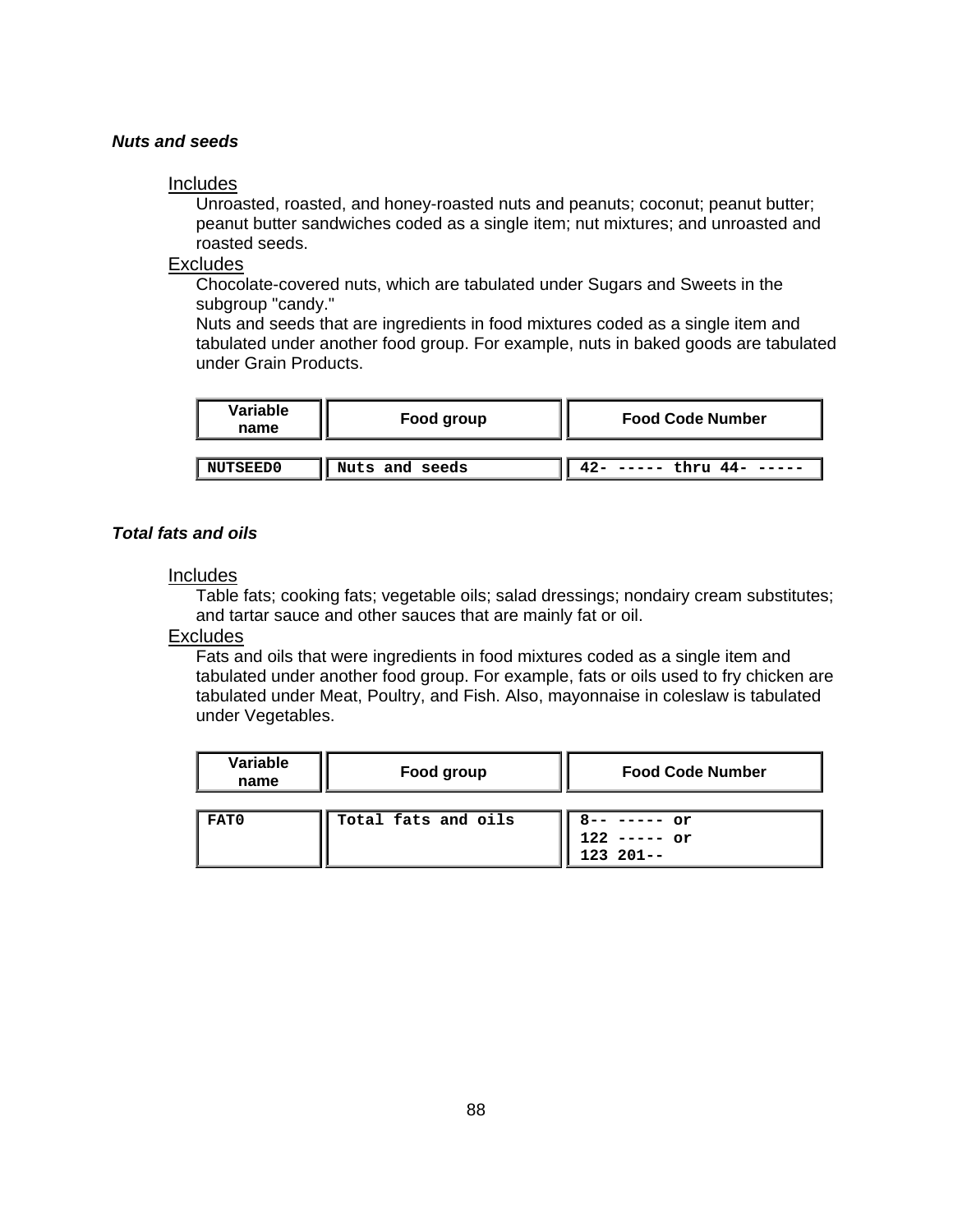## *Table fats*

#### **Includes**

Butter, margarine, imitation margarine, margarine-like spreads, blends of butter with margarine or vegetable oil, and butter replacements.

| Variable<br>name | Food group | <b>Food Code Number</b> |
|------------------|------------|-------------------------|
| FAT1             | Table fats |                         |

## *Salad dressings*

## **Includes**

Regular and reduced- and low-calorie salad dressings and mayonnaise.

| Variable<br>name | Food group      | <b>Food Code Number</b> |
|------------------|-----------------|-------------------------|
| FAT <sub>2</sub> | Salad dressings |                         |

#### *Total s ugars and sweets*

## Inc ludes

Sugar, sugar substitutes, syrups, honey, sweet toppings, frostings, sweet sauces, jellies, jams, preserves, fruit butters, marmalades, gelatin desserts, ices, fruit bars, popsicles, candy (including dietetic sweets), and chewing gum.

#### Excludes

Sugars that were ingredients in food mixtures coded as a single item and tabulated under another food group. For example, sugar in baked goods is tabulated under Grain Products. Sugar in carbonated soft drinks is tabulated under Beverages.

| Variable<br>name | Food group                 | <b>Food Code Number</b>        |
|------------------|----------------------------|--------------------------------|
| <b>SUGAR0</b>    | Total sugars and<br>sweets | 634 2---- thru 634 3----<br>or |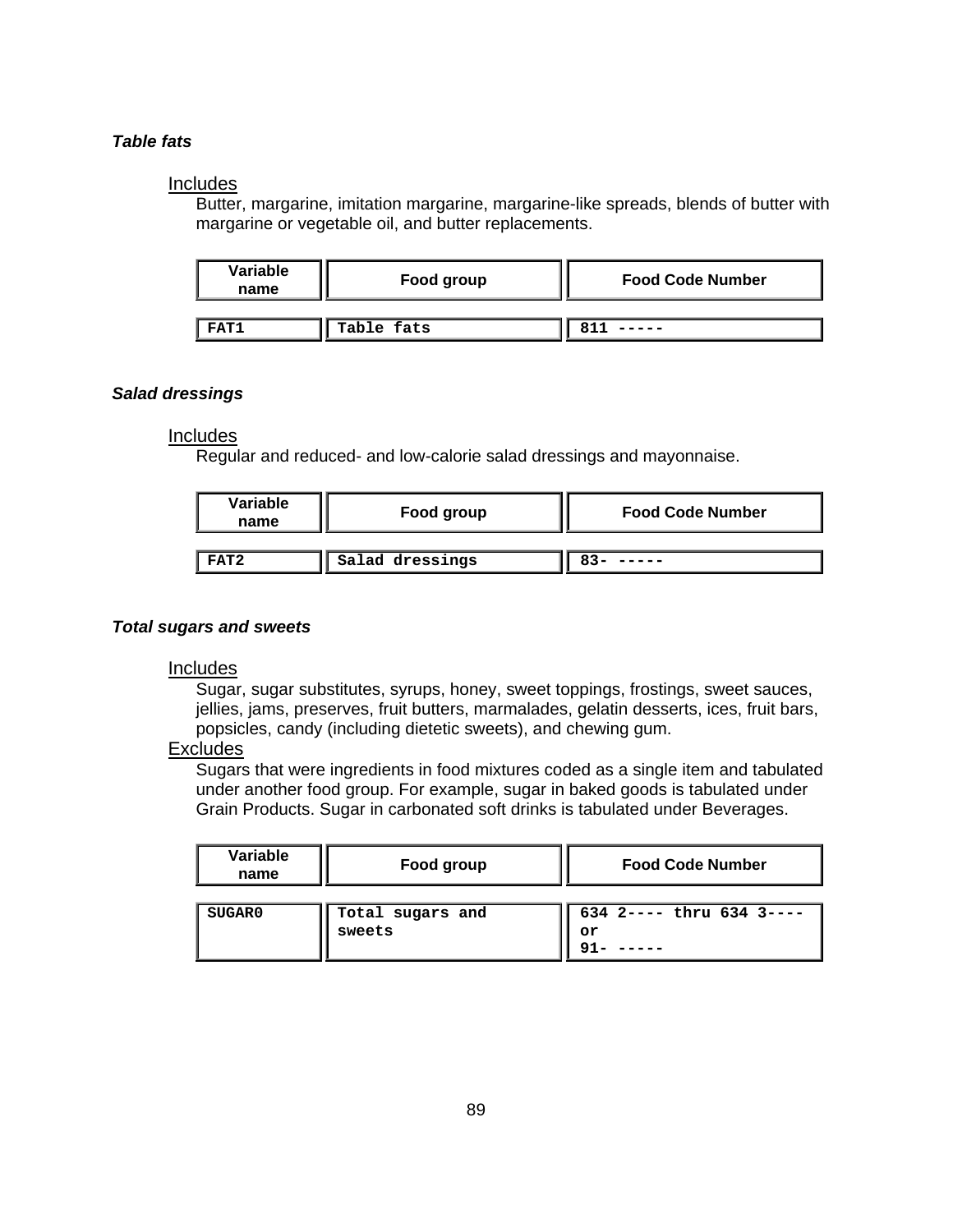## *Sugars*

## **Includes**

White sugar, brown sugar, saccharin, aspartame, and other sugar substitutes.

| Variable<br>name | Food group | <b>Food Code Number</b> |
|------------------|------------|-------------------------|
| <b>SUGAR1</b>    | Sugars     | $911$ ----- or          |

## *Candy*

## Includes

All types of candy (including dietetic sweets), chocolate-covered nuts, chocolate chips, fruit leather, and chewing gum.

| Variable<br>name | Food group | <b>Food Code Number</b> |
|------------------|------------|-------------------------|
| SUGAR2           | Candy      | 917<br>$---or$          |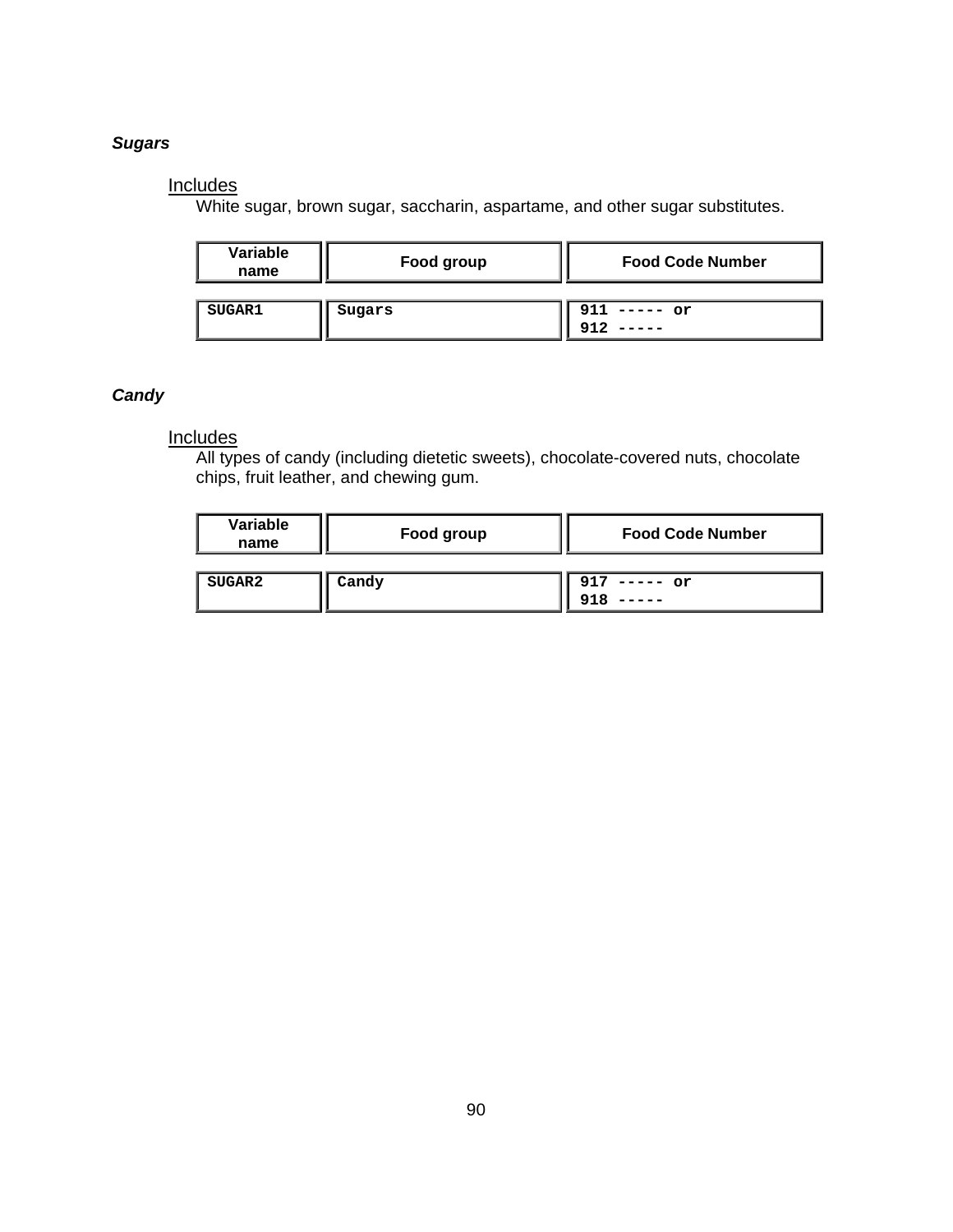### **Beverages**

#### *Total beverages*

## **Includes**

Alcoholic and nonalcoholic beverages.

**Excludes** 

Plain tap water and noncarbonated bottled water.

Beverages that are ingredients in food mixtures coded as a single item and tabulated under another food group. For example, wine in beef burgundy is tabulated under Meat, Poultry, and Fish.

| Variable<br>name | Food group      | <b>Food Code Number</b> |
|------------------|-----------------|-------------------------|
| BEV0             | Total beverages | $92 - - - - - or$       |

## *Total alcoholic beverages*

#### **Includes**

Wine, beer, ale, liqueurs, cocktails, other mixed drinks, and distilled liquors.

| Variable<br>name | Food group                   | <b>Food Code Number</b>                                      |
|------------------|------------------------------|--------------------------------------------------------------|
| <b>BEV1</b>      | Total alcoholic<br>beverages | 931 01 --- thru 931 02 ---<br>or<br>932 ----- thru 935 ----- |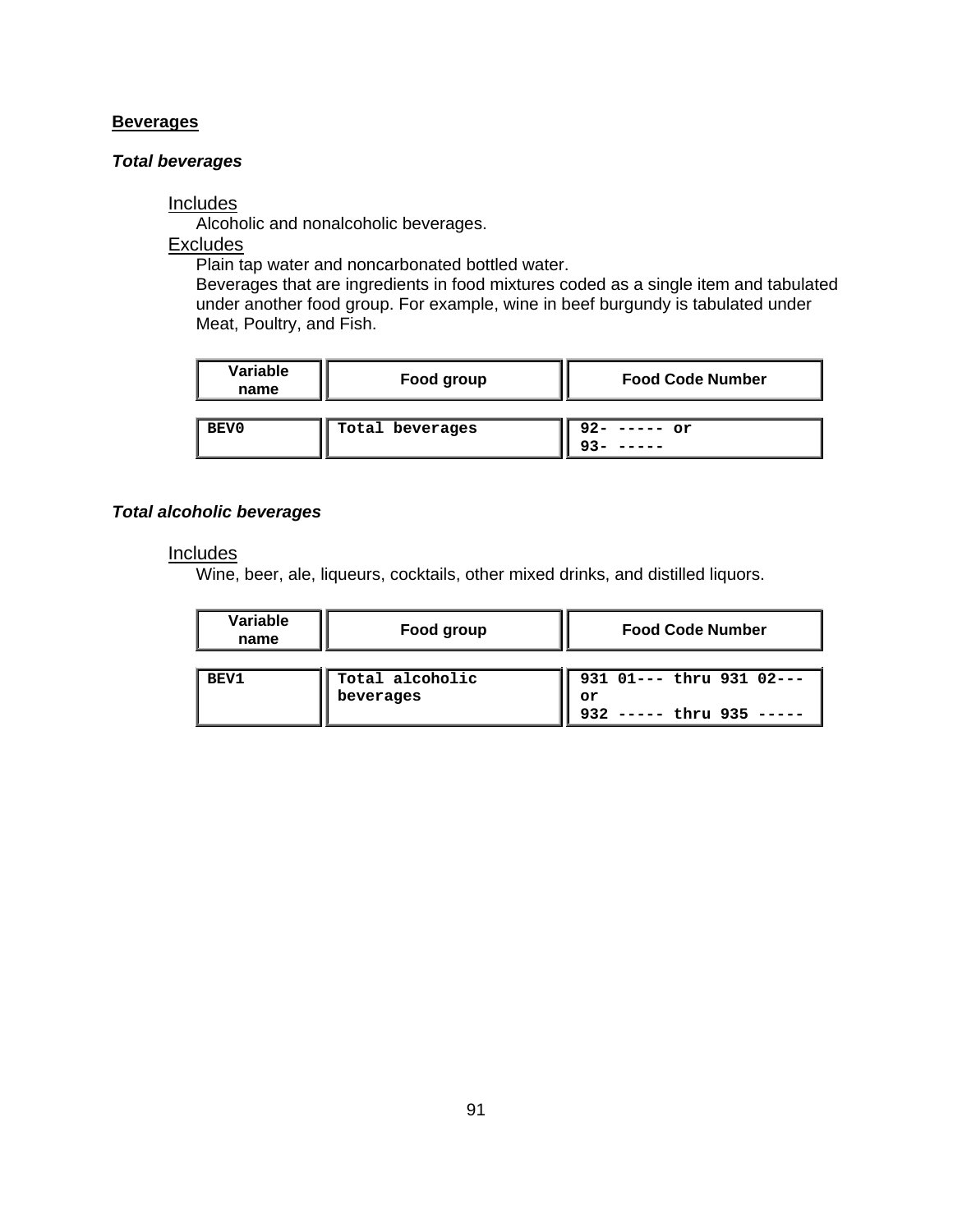#### *ine W*

#### **Includes**

Wine, light wine, and mixtures made with wine, such as wine coolers.

Exc ludes

Nonalcoholic wine, which is tabulated under "nonalcoholic beverages."

| Variable<br>name | Food group | <b>Food Code Number</b> |
|------------------|------------|-------------------------|
| <b>BEV11</b>     | Wine       |                         |

#### *Beer and ale*

**Includes** 

Beer, ale, and light (lite) beer.

**Excludes** 

"Near beer," which is tabulated under "nonalcoholic beverages."

| Variable<br>name | Food group   | <b>Food Code Number</b>       |
|------------------|--------------|-------------------------------|
|                  |              |                               |
| BEV12            | Beer and ale | $   931 01---$ thru 931 02--- |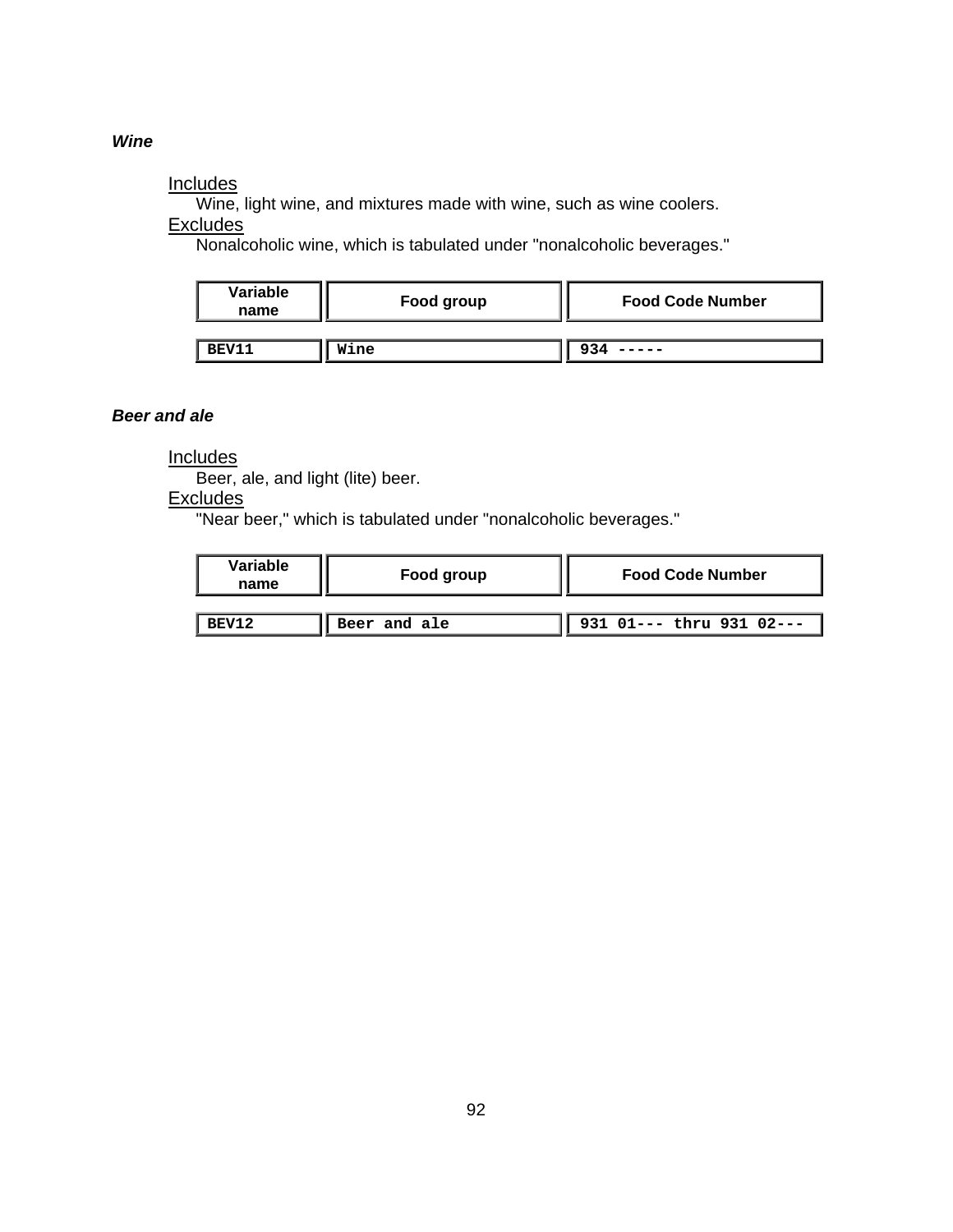## *Total nonalcoholic beverages*

## **Includes**

Coffee, tea, fruit drinks and ades, and soft drinks. Near beer and nonalcoholic wine are included under this total but not in any of the following subgroups.

| Variable<br>name | Food group                      | <b>Food Code Number</b> |
|------------------|---------------------------------|-------------------------|
| BEV2             | Total nonalcoholic<br>beverages |                         |

## *Coffee*

## Includes

Decaffeinated and regular coffee made from ground or instant coffee, coffee mixes, and coffee substitutes.

| Variable<br>name | Food group | <b>Food Code Number</b>                                    |
|------------------|------------|------------------------------------------------------------|
| BEV21            | Coffee     | $921$ ----- or<br>922 01 --- thru 922 03 ---<br>or<br>9229 |

## *Tea*

## **Includes**

Decaffeinated and regular tea obtained ready to drink or made from leaves or from instant tea mixes with or without lemon, sugar, or artificial sweetener; and herb and other teas.

| Variable<br>name | Food group | <b>Food Code Number</b>             |
|------------------|------------|-------------------------------------|
| BEV22            | Tea        | 922 04--- or<br>922 05--- or<br>923 |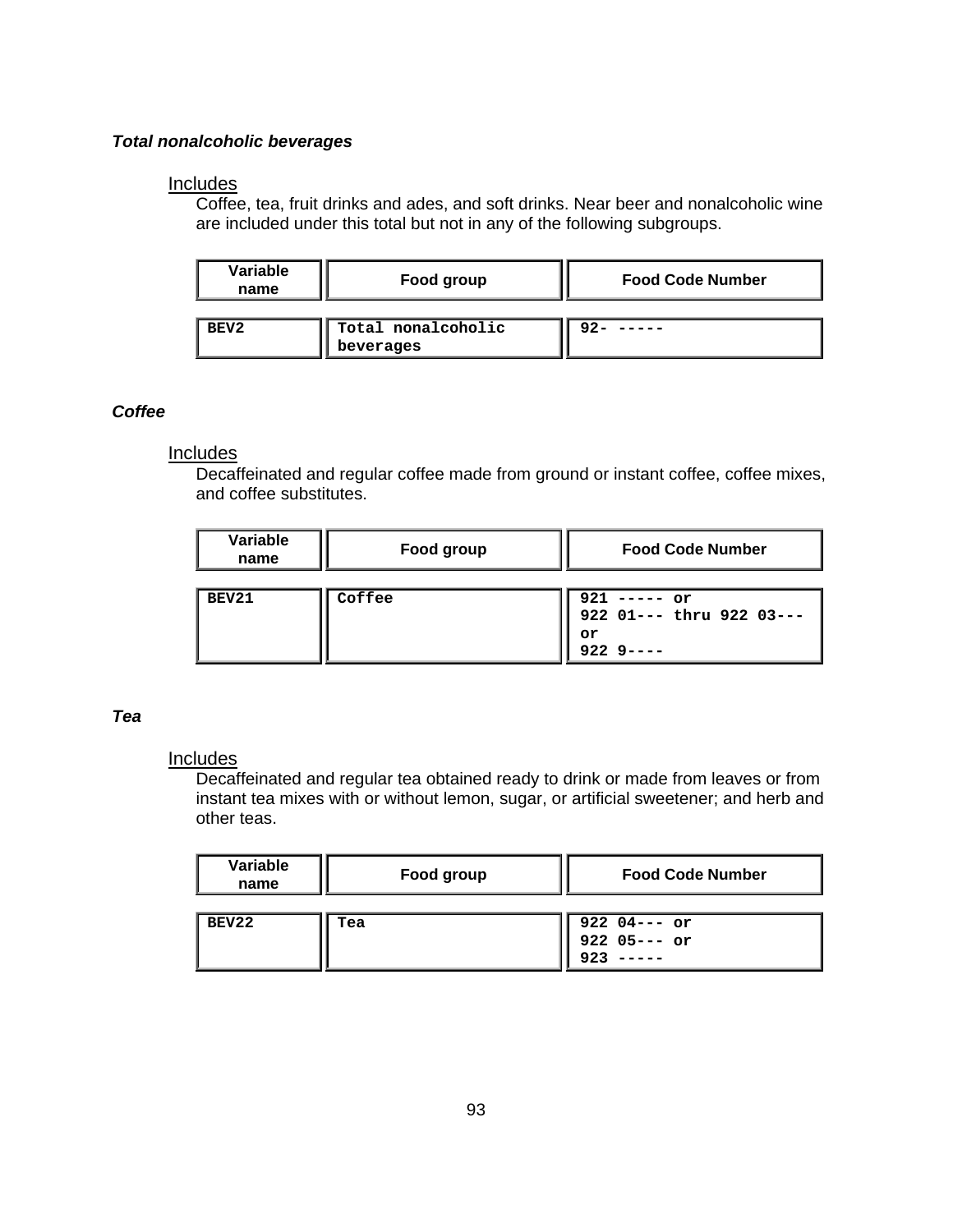## *Total fruit drinks and ades*

#### Includes

Regular and low-calorie fruit drinks, punches, and ades, including those made from powdered mix and frozen concentrate.

## **Excludes**

Fruit juices, which are tabulated under Fruits, and carbonated fruit drinks, which are tabulated un der "carbonated soft drinks."

| Variable<br>name | Food group                     | <b>Food Code Number</b>                  |
|------------------|--------------------------------|------------------------------------------|
| BEV23            | Total fruit drinks and<br>ades | $925$ ----- or<br>$--- or$<br>927<br>のつく |

#### *Regular fr uit drinks and ades*

#### **Includes**

All fruit drinks, punches, and ades except low-calorie and low-sugar types.

| Variable<br>name | Food group           | <b>Food Code Number</b>  |
|------------------|----------------------|--------------------------|
|                  |                      |                          |
| <b>BEV231</b>    | Regular fruit drinks | 925 1011- thru 925 1061- |
|                  | and ades             | or                       |
|                  |                      | 925 1065- thru 925 1211- |
|                  |                      | or                       |
|                  |                      | $925$ 3---- or           |
|                  |                      | $925$ 4101- or           |
|                  |                      | $925$ 4102- or           |
|                  |                      | $925$ 4110- or           |
|                  |                      | $925$ 4200- or           |
|                  |                      | $925$ 4400- or           |
|                  |                      | $925$ 8205- or           |
|                  |                      | $925$ 8210- or           |
|                  |                      | $925$ 8211- or           |
|                  |                      | $927$ 3100- or           |
|                  |                      | $927$ 5100- or           |
|                  |                      | $929001--$               |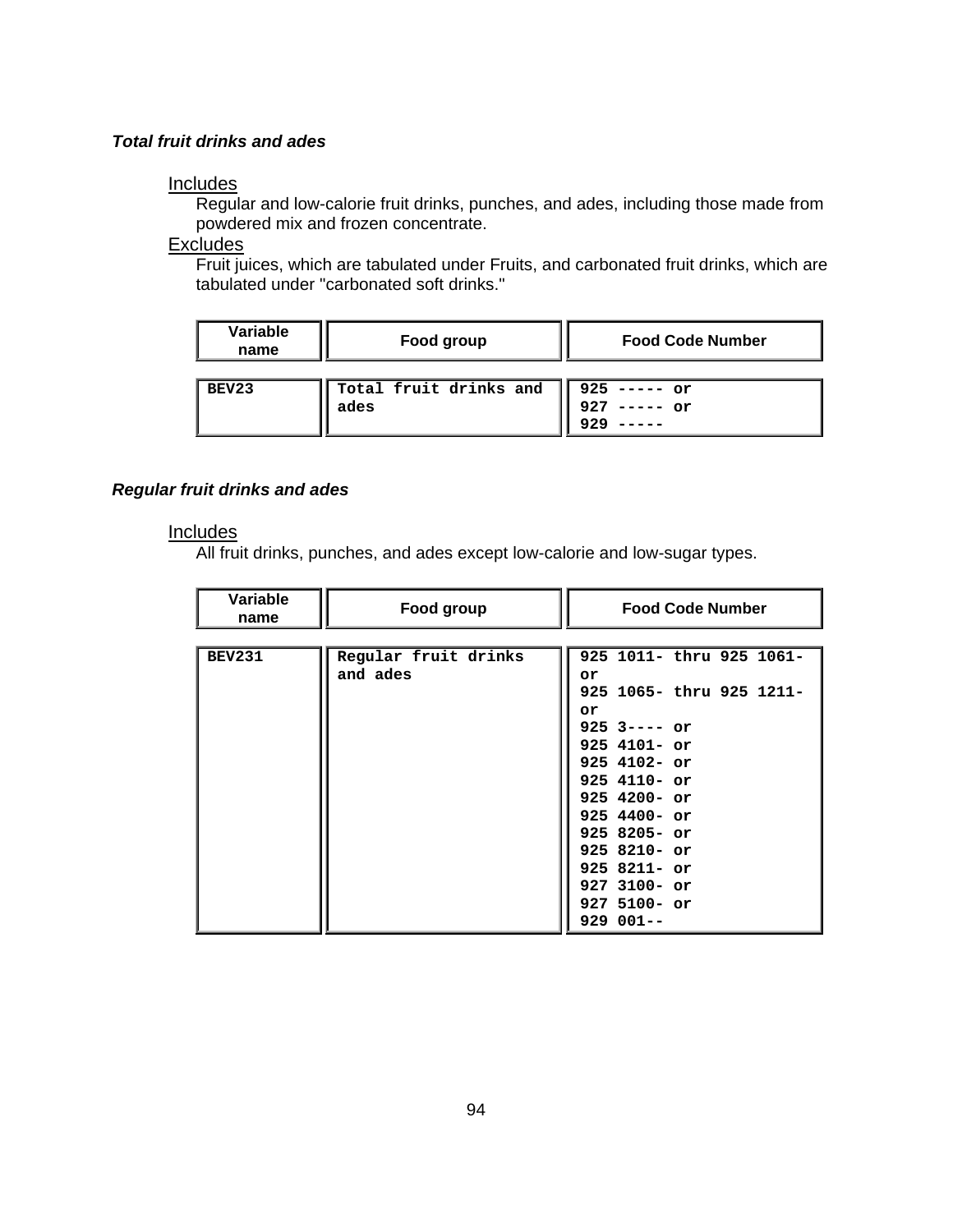## *Low-calorie fruit drinks and ades*

## **Includes**

Low-calorie and low-sugar fruit drinks, punches, and ades.

| Variable<br>name | Food group        | <b>Food Code Number</b>      |
|------------------|-------------------|------------------------------|
|                  |                   |                              |
| <b>BEV232</b>    | Low-calorie fruit | $925$ 2---- or               |
|                  | drinks and ades   | $925$ 4104- or               |
|                  |                   | $925$ 4112- or               |
|                  |                   | $925$ 5---- thru $925$ 6---- |
|                  |                   | or                           |
|                  |                   | $9258200 - or$               |
|                  |                   | $927$ 4100- or               |
|                  |                   | 929 0020- or                 |
|                  |                   | $9290030 -$                  |

## *Total carbonated soft drinks*

## **Includes**

Regular and low-calorie carbonated soft drinks, such as colas, fruit-flavored and cream sodas, ginger ale, root beer, and carbonated soft drinks containing fruit juice; carbonated fruit juice drinks; and sweetened and unsweetened carbonated water. Soft drinks not specified as either regular or low calorie are tabulated here but not in either of the following categories.

| Variable<br>name | Food group                      | <b>Food Code Number</b> |
|------------------|---------------------------------|-------------------------|
| BEV24            | Total carbonated soft<br>drinks |                         |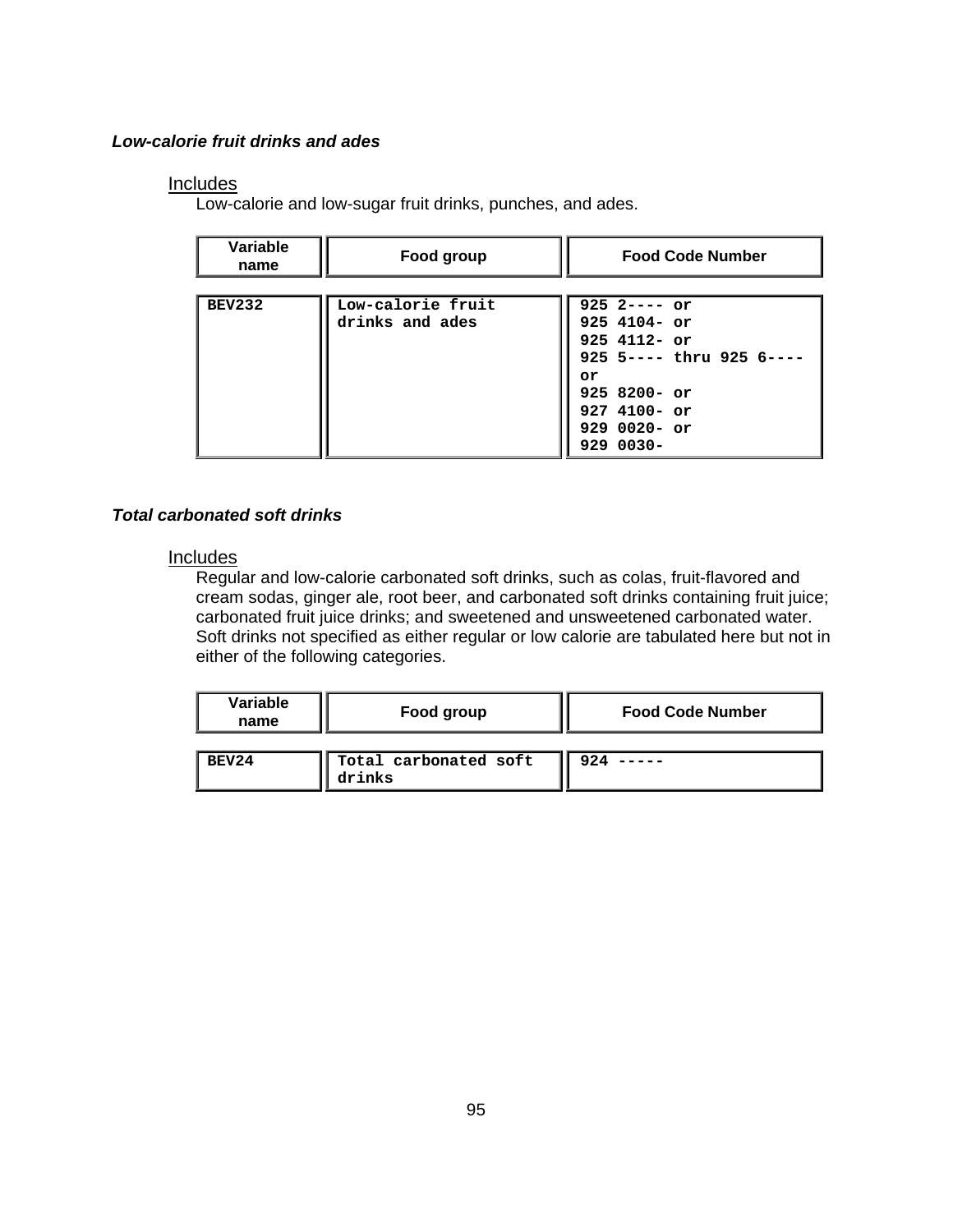## *Regular carbonated soft drinks*

#### **Includes**

All carbonated soft drinks except unsweetened and sugar-free types.

| Variable<br>name | Food group                        | <b>Food Code Number</b>                                                                                                                                                                                                                                                                                                        |
|------------------|-----------------------------------|--------------------------------------------------------------------------------------------------------------------------------------------------------------------------------------------------------------------------------------------------------------------------------------------------------------------------------|
|                  |                                   |                                                                                                                                                                                                                                                                                                                                |
| <b>BEV241</b>    | Regular carbonated<br>soft drinks | $924$ 1011- or<br>$924$ 1031- or<br>$924$ 1033- or<br>$924$ 1034- or<br>$924$ 1036- or<br>$924$ 1039- or<br>$924$ 1041- or<br>$924$ 1051- or<br>$924$ 1055- or<br>$924$ 1061- or<br>$924$ 1071- or<br>$924$ 1081- or<br>$924$ 1151- or<br>$924$ 1152- or<br>924 1601- or<br>$924$ 1701- or<br>$924$ 3100- or<br>$924$ 3200- or |
|                  |                                   | 924 3300-                                                                                                                                                                                                                                                                                                                      |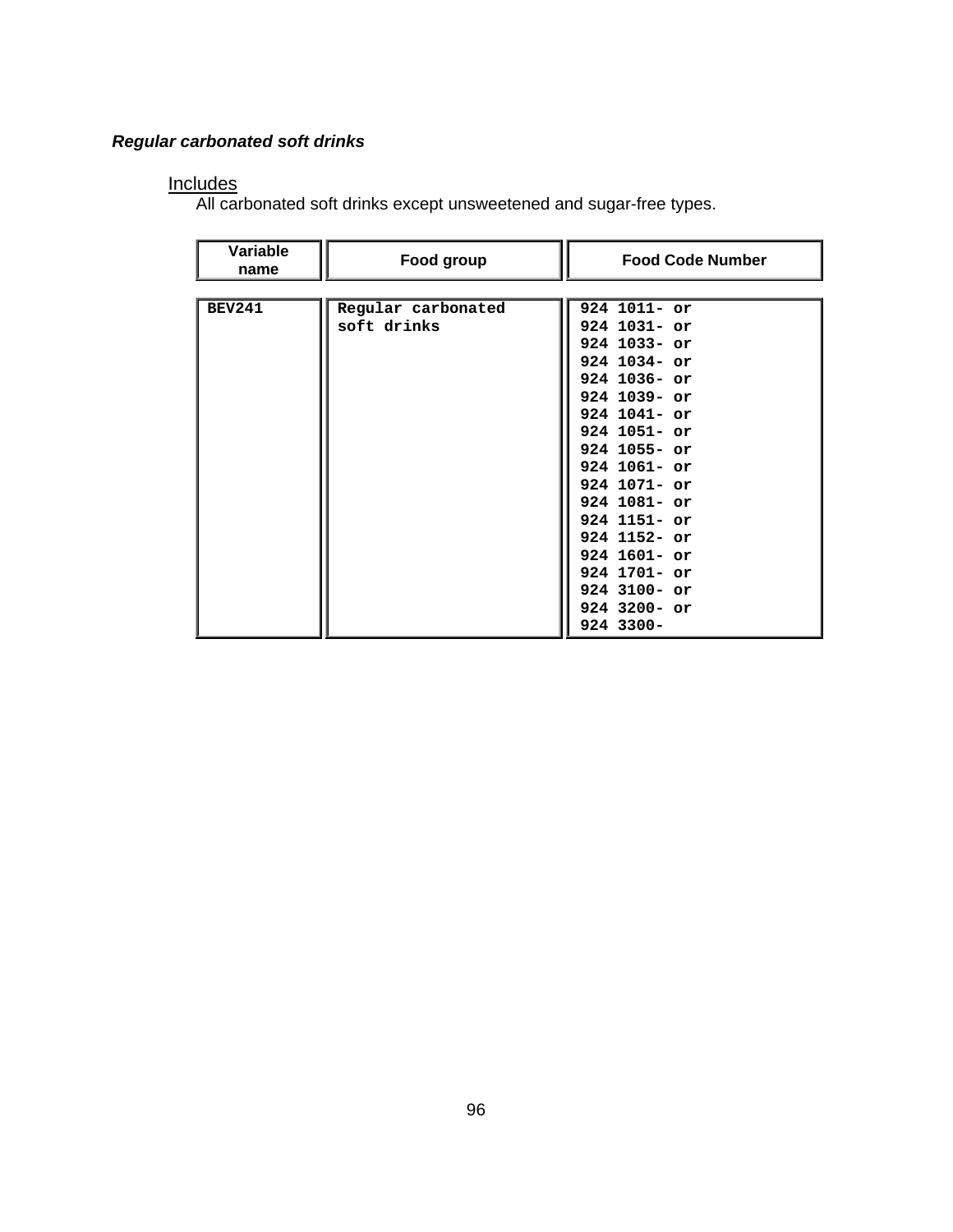## *Low-calorie carbonated soft drinks*

## **Includes**

Unsweetened and sugar-free carbonated soft drinks, and unsweetened carbonated water.

| Variable<br>name | Food group             | <b>Food Code Number</b> |
|------------------|------------------------|-------------------------|
|                  |                        |                         |
| <b>BEV242</b>    | Low calorie carbonated | $9240010 - or$          |
|                  | soft drinks            | $924$ 1021- or          |
|                  |                        | $924$ 1025- or          |
|                  |                        | $924$ 1030- or          |
|                  |                        | $924$ 1032- or          |
|                  |                        | $924$ 1035- or          |
|                  |                        | 924 1037- or            |
|                  |                        | $924$ 1040- or          |
|                  |                        | $924$ 1042- or          |
|                  |                        | $924$ 1052- or          |
|                  |                        | $924$ 1056- or          |
|                  |                        | $924$ 1062- or          |
|                  |                        | $924$ 1072- or          |
|                  |                        | $924$ 1082- or          |
|                  |                        | $924$ 1161- or          |
|                  |                        | 924 1162-               |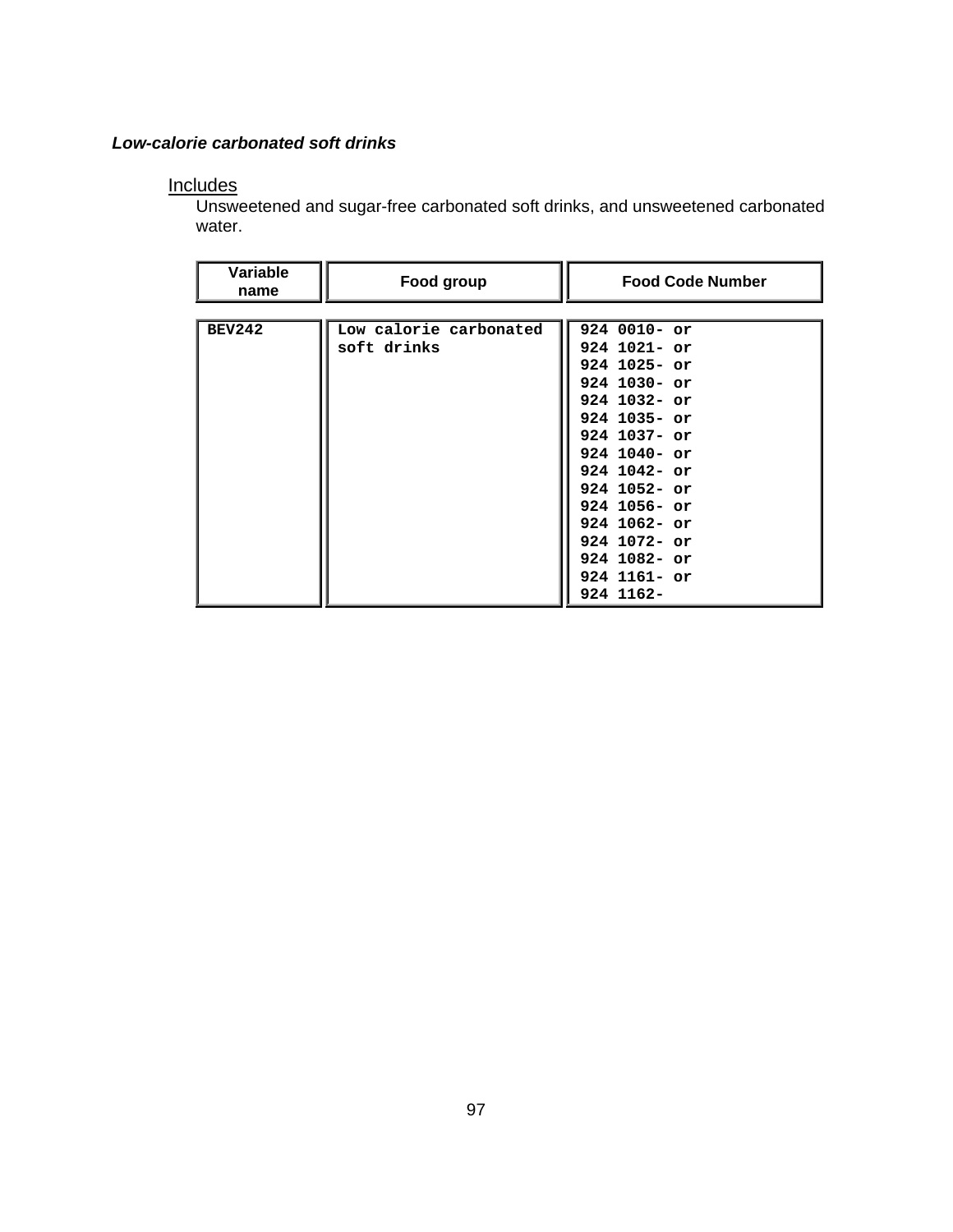## *Appendix D. Sample Report and Sample Queries Using FNDDS Files MS Access® in*

One sample report and three sample queries are included with the MS Access<sup>®</sup> release of FNDDS 2.0. These are meant to be simply a starting point for your exploration of the data files; they are not a tutorial for learning MS Access®. As you go through the examples, keep in mind that there is usually more than one way to accomplish tasks in MS Access ®; the samples show just a few possibilities. The samples can be used as templates to create other queries and reports.

**Note to new users of MS Access<sup>®</sup>:** Start MS Access<sup>®</sup>. Click on "File," then choose "Open." Locate on your computer the file FNDDS2.mdb and select it, t hen click "Open." FNDDS 2.0 will open in a window (the database window) inside the main MS Access® window.

On left hand side of the database window, there is a list labele d "Objects." Select "Queries" to see the list of queries or "Reports" to see the report. As you s witch between queries and reports, the buttons on the database window's toolbar also ch ange.

- Queries The "Open" button in the database window toolbar allows you to view the datasheet. The "Design" button allows you to view or modify the format.
- Reports The "Preview" button in the database window toolbar allows you to view the report. The "Design" button allows you to view or modify the format.
- Once a query or report is open, you can switch between views by clicking on the MS Access® "View" menu and selecting the desired view.

## **Sample Report**

The sample report, "FNDDS2 – Nutrient list," simply lists the data from the NutDesc table (excluding the field Tagname). This provides a quick reference list of the nutrient code, nutrient description, unit of expression, and number of decimal places for nutrient values.

## **Sample Queries**

The sample queries together perform a 3-step process to calculate and display certain nutrient values for a particular group of foods. The first time these queries are run (and again after any modifications to the query design), the steps should be performed in sequence: Open the Step1 query, run it, save the query/datasheet file, and repeat for each step.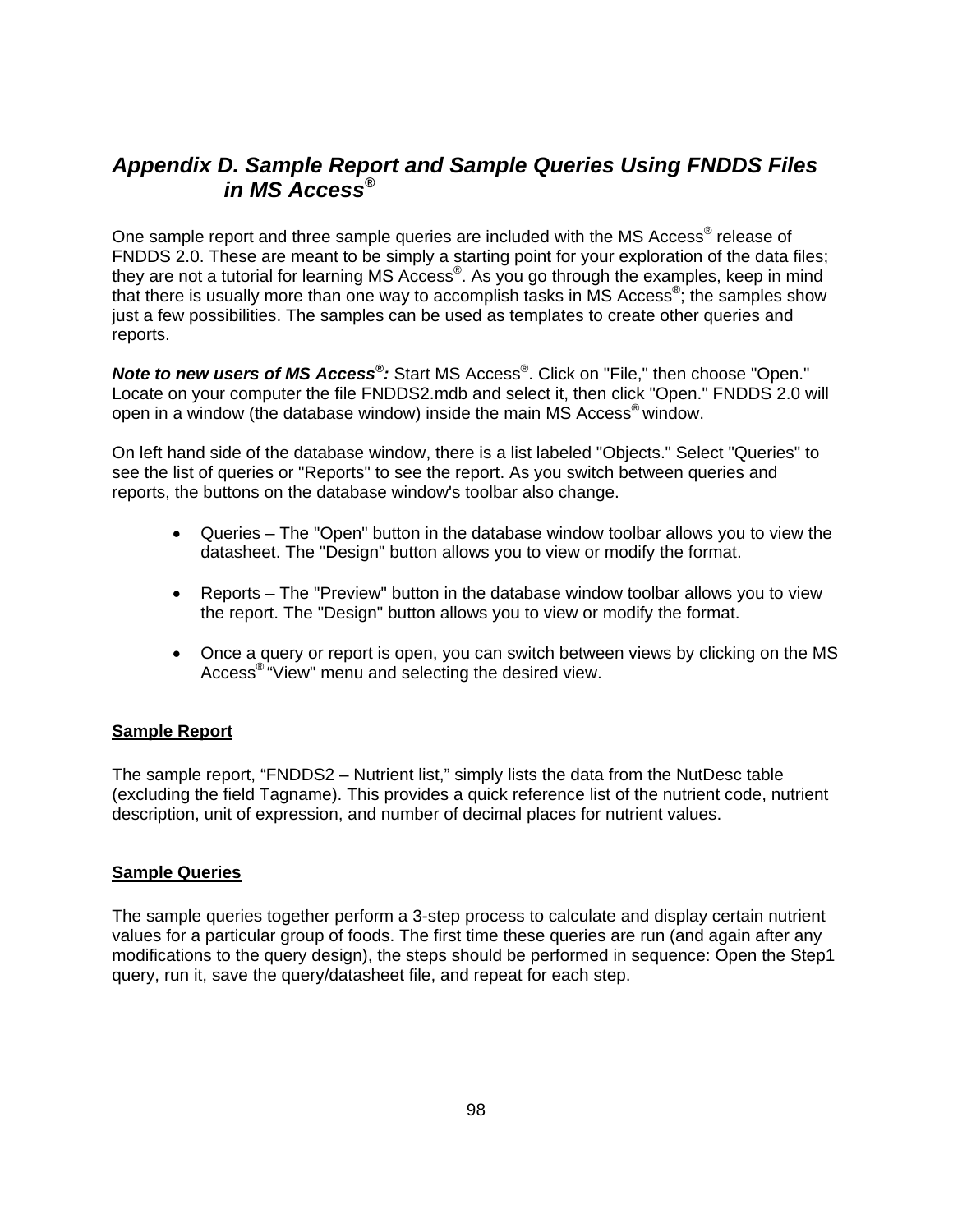#### *Background planning for sample query*

appendix B, "Food Coding Scheme"). The 3-step example is written to display data for the group of foods whose codes start with "27" or "28", which is the number range for food mixtures containing meat, poultry and fish (see

The nutrients selected for display include energy, carbohydrate, total fat, protein, total saturated nutrient codes (208, 205, 204, 203, 606, and 646, respectively), found by looking at the NutDesc fatty acids, and total polyunsaturated fatty acids. These are identified in the query grid by their file or printing the "FNDDS2 – Nutrient list" report.

#### **SelectNutrients-Step 1**

This query calculates the amounts of selected nutrients per all portions for selected foods.

- a) Data is combined from 5 tables MainFoodDesc, FoodWeights, FoodPortionDesc, FNDDSNutVal, and NutDesc.
- b) A criteria statement in the food code field is used to select from the more than 6,900 food codes in the MainFoodDesc table. The criteria statement is:

## *like "27\*" or like "28\*"*

This selects the codes and descriptions that represent items in the groups "Meat, poultry, fish with nonmeat items" and "Frozen and shelf-stable plate meals, soups, and gravies with meat, poultry, fish base; gelatin and gelatin-based drinks."

- c) The food code selects all the portions and gram weights for those foods from the Food Weights table, excluding any "Quantity not specified" portions where the weight is missing (denoted by a -9 value.) The portion code links the FoodWeights and FoodPortionDesc tables to provide the text descriptions for the portions.
- d) The food code also selects the specified nutrient values per 100 grams from the FNDDSNutVal table. The nutrient code links the FNDDSNutVal table to the NutDesc table to provide text descriptions for the nutrient codes.
- e) To calculate nutrients per portion, a column was inserted between "Portion description" and "Nutrient description." A calculated field was defined as:

*NutrientPerPortion: [Portion weight] \* [Nutrient value] / 100* 

- fields. This ensures that the resulting datasheet will list records in a consistent order and data will be grouped, with all data for a food code shown together. At this interim step, the data are not yet listed in the final desired order. f) Sort order is set to "ascending" for the food code, portion description, and nutrient code
- g) After the Step1 query is run, the resulting datasheet holds 14,106 records. The large number of records reflects the presence of six records (one for each of the selected nutrients) for each of the multiple portions that exist for each food code. At this interim step of the overall calculations, the nutrient values are left unrounded.

**Note:** You can change the criteria for any of the fields to make the query more or less selective. Criteria changes may affect the time it takes for the Step1 query (and the subsequent queries) to run. For example, if the food code and nutrient code criteria are removed, the resulting datasheet will include records for *all* of the approximately 6,900 FNDDS food codes and 29,000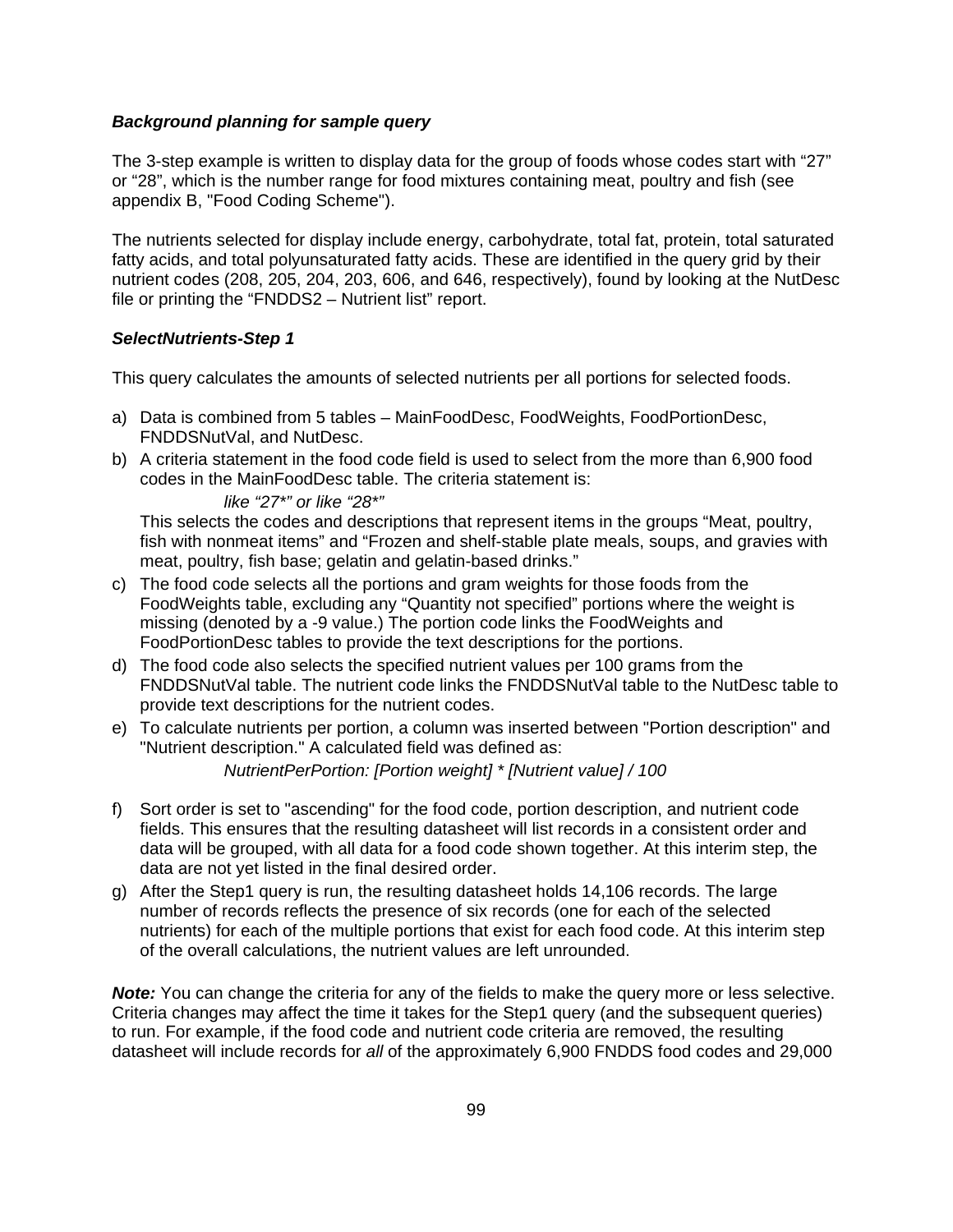portion weights, with 63 nutrients (food energy included) for each. The queries will take much longer to run if all those records are included.

## *SelectNutrients-Step 2*

This query uses the results of Step1 and changes the listing of nutrient values from rows to columns.

- a) A crosstab query is used to rearrange the nutrient data from multiple rows of records to multiple columns.
- b) The data to be kept in rows (food code, main food description, and portion description) are identified in the "Total" row as "Group By" and in the "Crosstab" row as "Row Heading."
- c) Nutrient description is set in the "Total" row as "Group By" and in the "Crosstab" row as "Column Heading."
- d) The calculated field NutrientPerPortion is identified in the "Crosstab" row as the "Value" to be displayed in the appropriate nutrient column.
- e) Sort order is set to "ascending" for the food code and portion description fields so that the resulting datasheet will list records in a consistent order and data will be grouped as expected, with all data for a food code shown together.
- f) After the query is run, the resulting datasheet holds 2,351 records, with one record for each portion of each food code. The nutrient columns are in alphabetical order by nutrient description (which is not necessarily the desired order). At this interim step of the overall calculations, the nutrient values are left unrounded.

## *Sel ectNutrients-Step 3*

This query uses the results of Step2 and rearranges nutrient columns into the desired order, nut rient values. assigns captions (abbreviated column headings) to some nutrient descriptions, and rounds the

- a) Column captions are assigned for 'Carbohydrate' (Carb), 'Fatty acids, total polyunsaturated' (Pfat), and 'Fatty acids, total saturated' (Sfat).
- b) Sort order is again set to "ascending" for the food code and portion description fields so that the resulting datasheet will continue to list records in a consistent order and data will be grouped as expected, with all data for a food code shown together.
- c) After the query is run, the resulting datasheet holds 2,351 records; one record for each final step of the calculations, nutrient values are rounded to the appropriate number of portion of each food code (same as for Step2.) The nutrient columns are reordered. At this decimal places (as listed in the NutDesc table).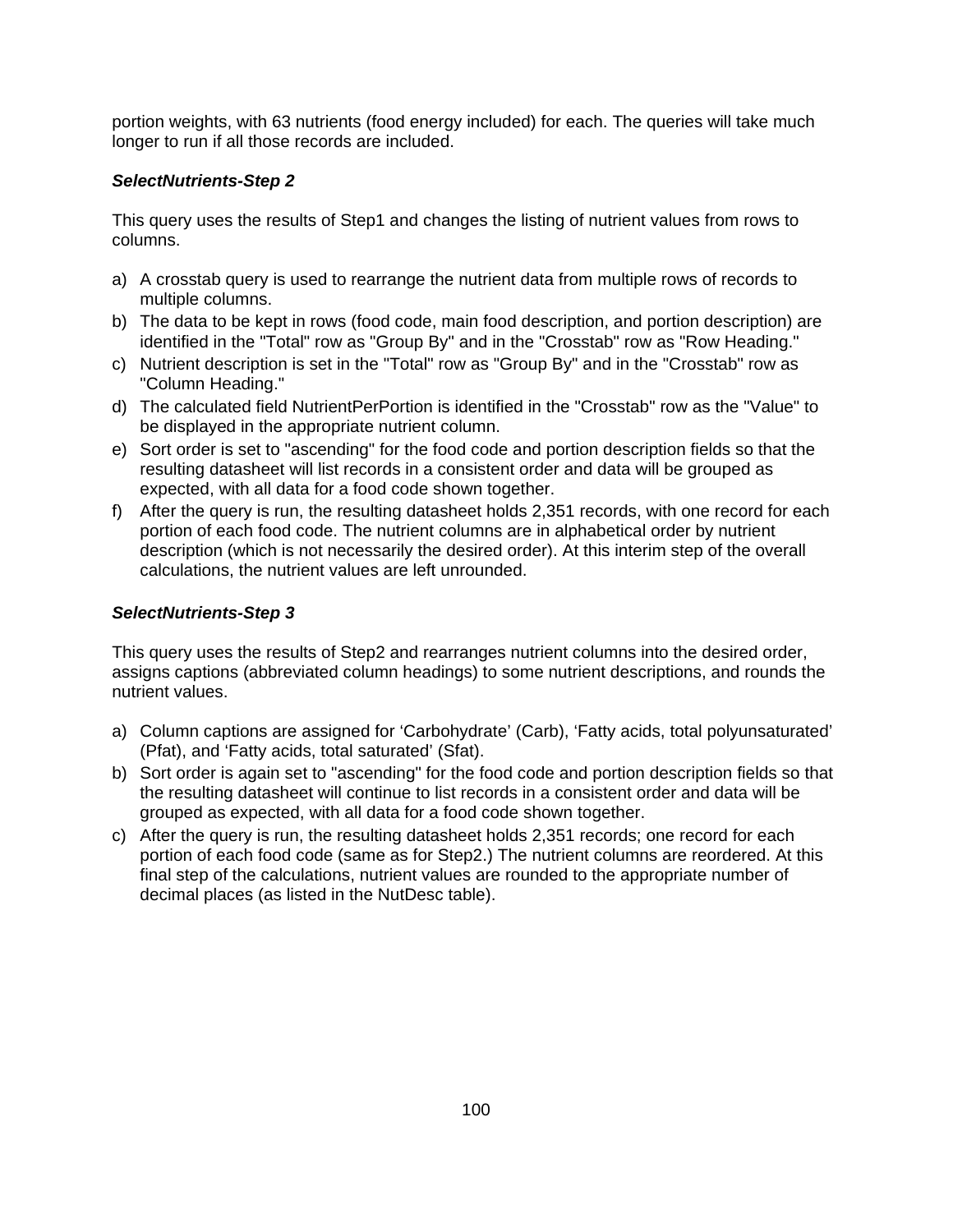## **Appendix E. Previous Revision of Database**

**Changes between release of Technical Support Files with the Continuing Survey of Food** Intakes by Individuals (CSFII) 1994-96, 1998 and FNDDS 1.0

|                                                                       | CSFII 1994-96, 1998                                                                       | <b>FNDDS 1.0</b>                                                                                                                                                                                                                                                                                                                              |
|-----------------------------------------------------------------------|-------------------------------------------------------------------------------------------|-----------------------------------------------------------------------------------------------------------------------------------------------------------------------------------------------------------------------------------------------------------------------------------------------------------------------------------------------|
| Database name                                                         | <b>CSFII Technical Support</b><br>Files; USDA Survey Nutrient<br>Database                 | <b>USDA Food and Nutrient</b><br>Database for Dietary Studies<br>(FNDDS)                                                                                                                                                                                                                                                                      |
| Release format/medium                                                 | CD-ROM, available for sale<br>from National Technical<br>Information Service <sup>6</sup> | Free download from FSRG<br>website                                                                                                                                                                                                                                                                                                            |
| Format of data files/records                                          | <b>ASCII only</b>                                                                         | Microsoft Access® and ASCII                                                                                                                                                                                                                                                                                                                   |
| Data                                                                  | --                                                                                        | Added code numbers and<br>descriptions for new foods<br>reported in WWEIA                                                                                                                                                                                                                                                                     |
|                                                                       |                                                                                           | Updated food weights and<br>measures                                                                                                                                                                                                                                                                                                          |
| Updated nutrient values and<br>units of expression based on<br>SR16.1 | $-$                                                                                       | Dropped: vitamin A (IU),<br>vitamin A (RE), carotenes,<br>vitamin $E(\alpha TE)$                                                                                                                                                                                                                                                              |
|                                                                       |                                                                                           | Added: total sugars, retinol,<br>vitamin A in retinol activity<br>equivalents (RAE), alpha<br>carotene, beta carotene, beta<br>cryptoxanthin, lycopene, lutein<br>+ zeaxanthin (a single value<br>for the sum), vitamin E as<br>alpha-tocopherol, vitamin K,<br>folic acid, food folate, and<br>folate in dietary folate<br>equivalents (DFE) |
| Number of decimal places to<br>which nutrient values are<br>rounded   | All nutrient values expressed<br>to 3 decimal places                                      | Number of decimal places<br>varies by nutrient; rounding is<br>consistent with SR                                                                                                                                                                                                                                                             |

--table continued on next page--

 6 U.S. Department of Agriculture, Agricultural Research Service. (2000). CSFII 1994-96 and CSFII 1998 Technical Support Files [Tsf9498 directory on Disk 2; database on CD-ROM]. On: Continuing Survey of Food Intakes by Individuals 1994-96, 1998 [CD-ROM]. Beltsville, MD: Author. NTIS accession no. PB2000-500027.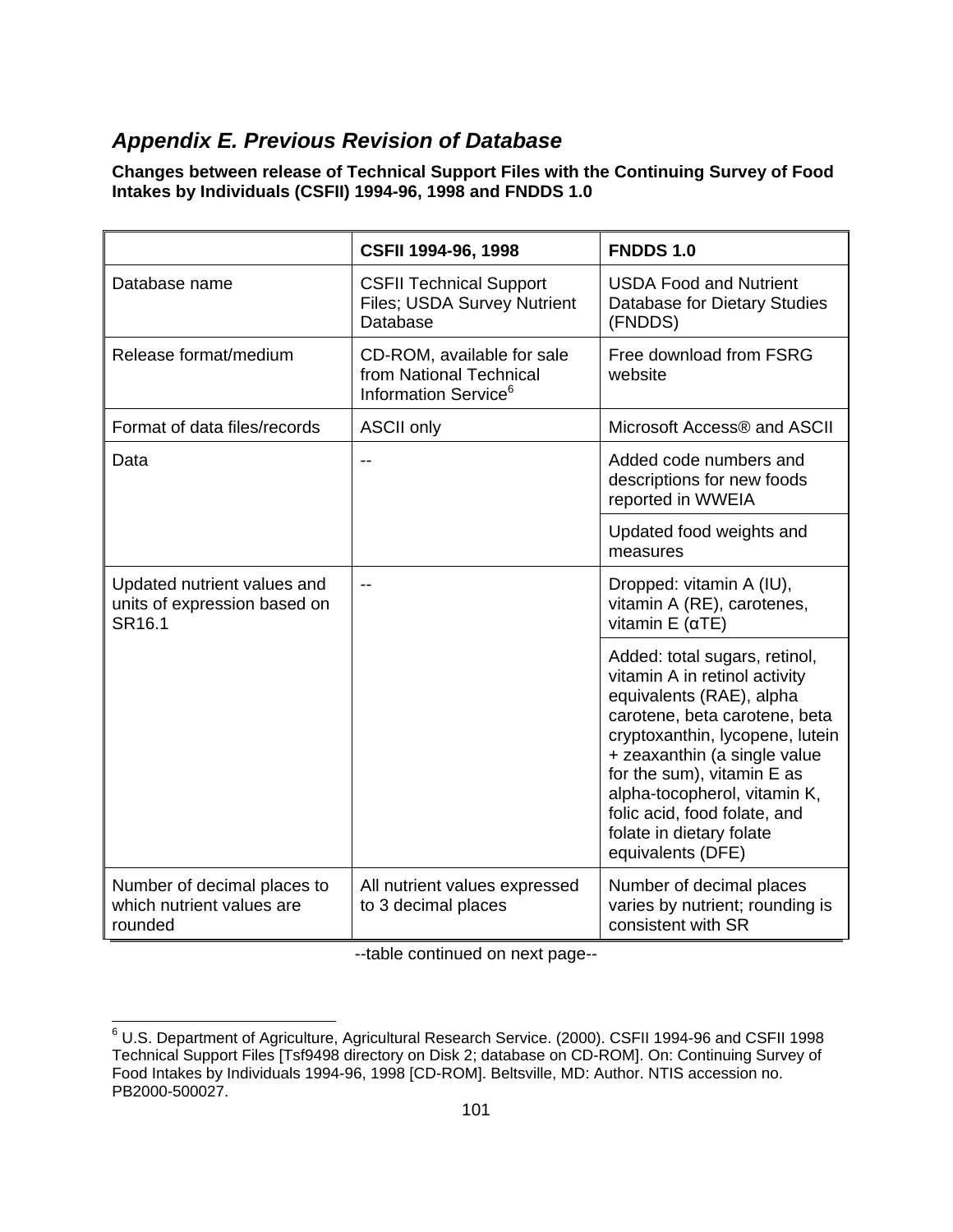| --table continued--                                                                                                         |                                                                                                                                                                    |                                                                                                                             |  |  |
|-----------------------------------------------------------------------------------------------------------------------------|--------------------------------------------------------------------------------------------------------------------------------------------------------------------|-----------------------------------------------------------------------------------------------------------------------------|--|--|
|                                                                                                                             | CSFII 1994-96, 1998                                                                                                                                                | <b>FNDDS 1.0</b>                                                                                                            |  |  |
| Term used to describe food<br>amounts                                                                                       | Measure descriptions                                                                                                                                               | Portion descriptions                                                                                                        |  |  |
| Location of food descriptions<br>and portion weight information                                                             | Files were part of the "Food<br>Coding Database" (or "the<br>Codebook")                                                                                            | Separated into 2 components<br>of the FNDDS - "Food<br>Descriptions" and "Food<br>Portions and Weights"                     |  |  |
| Location of Food Code-<br>Subcode Links and Subcode<br>Descriptions files                                                   | Part of the Food Coding<br>Database                                                                                                                                | Part of the Food Portions and<br>Weights component of the<br><b>FNDDS</b>                                                   |  |  |
| Name and location of files that<br>store the formulas or "recipes"<br>used to calculate nutrient<br>values for survey foods | Released as a separate<br>"Recipe Database"                                                                                                                        | FNDDS-SR Links file,<br>included with the Nutrients<br>component of the FNDDS                                               |  |  |
| Source of nutrient values                                                                                                   | Descriptions and nutrients<br>were contained in the<br>"Primary Data Set (PDS)"<br>files, that were part of the<br>"Nutrient Database and<br><b>Related Files"</b> | Nutrient values for basic<br>components drawn directly<br>from SR; users directed to<br>NDL website for more<br>information |  |  |
| Location of factors to adjust for<br>nutrient changes from cooking                                                          | <b>Retention Factors file</b><br>released as part of Nutrient<br>Database                                                                                          | Not released with FNDDS;<br>file available on NDL website                                                                   |  |  |
| File name changes                                                                                                           | Recipe Headers file                                                                                                                                                | Moisture & Fat Adjustments<br>file                                                                                          |  |  |
|                                                                                                                             | Recipe Ingredients file                                                                                                                                            | <b>FNDDS-SR Links file</b>                                                                                                  |  |  |
|                                                                                                                             | Food Includes file                                                                                                                                                 | <b>Additional Food Descriptions</b><br>file                                                                                 |  |  |
|                                                                                                                             | Subcodes file                                                                                                                                                      | Food Code-Subcode Links                                                                                                     |  |  |
| Files no longer a part of<br><b>FNDDS</b>                                                                                   | <b>Primary Data Set</b>                                                                                                                                            | SR16-1 used as data source;<br>available on NDL website                                                                     |  |  |
|                                                                                                                             | <b>Retention Factors File</b>                                                                                                                                      | Available on NDL website                                                                                                    |  |  |
|                                                                                                                             | <b>Recipe Modifications</b>                                                                                                                                        | Not released                                                                                                                |  |  |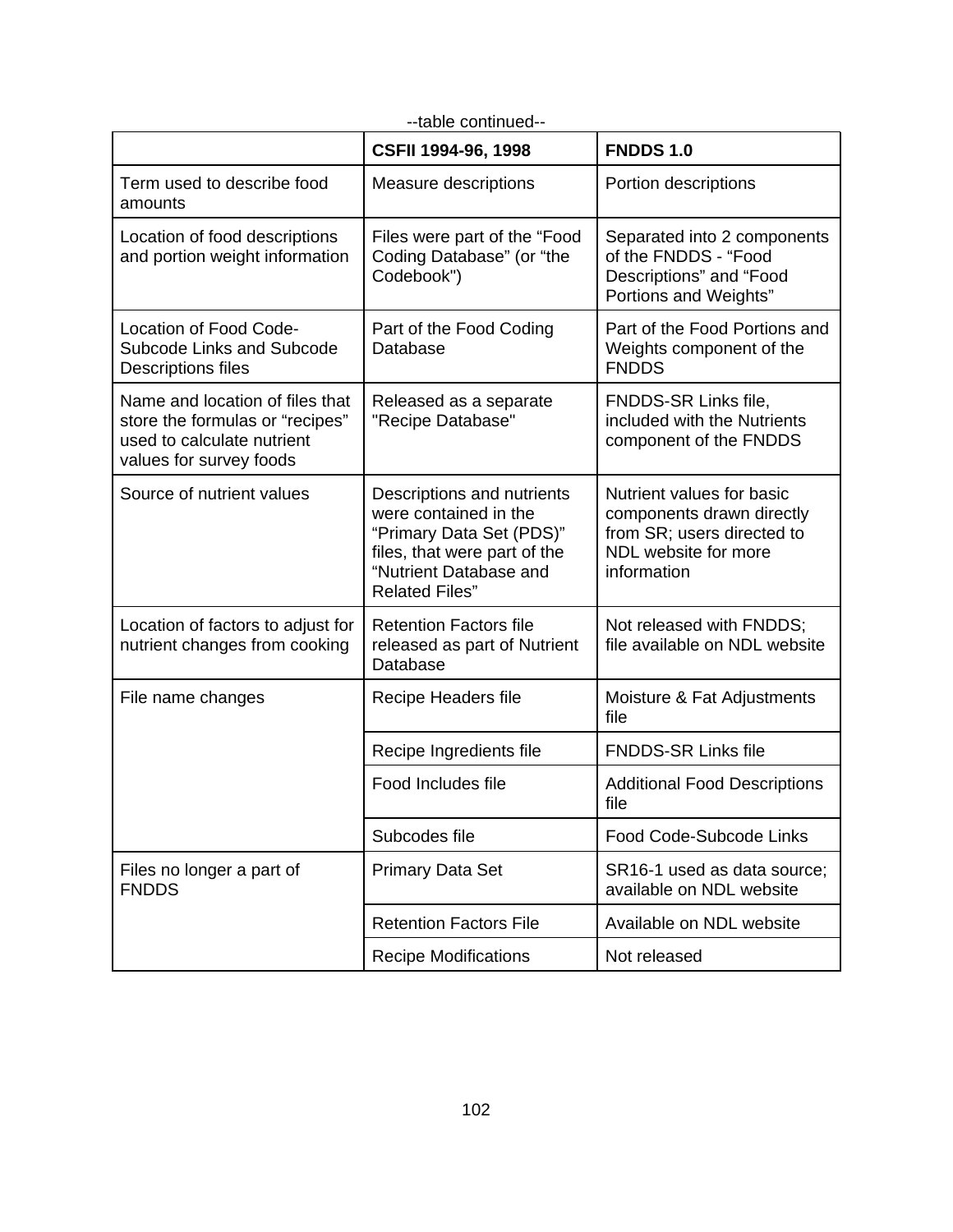## *Appendix F. Explanations of Selected Terms*

Abbreviated food description -- Shortened description for a food.

Additional food description – A secondary description associated with a specific food code and its main description; shares the same nutrient profile and portion weights.

**Change type code** -- A letter signifying the type of change (data change or food change) to a value.

**Data change** -- A type of change to a value, represented by "D" (for data improvement) in the c hange type field.

**End date** -- Last date when a record was available for processing WWEIA data. Most FNDDS files include two date fields (Start date and End date) indicating the time period corresponding to the WWEIA data for which a record was used.

Fat change -- A factor applied during the calculation of a food's nutrient values in order to adjust nutrients for the amount of fat gained or lost during cooking. Expressed as a percentage, plus or minus, of the total food we ight.

**FNDDS-SR links** -- A file which documents the SR codes, along with information applicable to each code, that are used to calculate FNDDS nutrient values. Many FNDDS food codes that represent food mixtures have mult iple SR links.

Food change -- A type of change to a value, represented by "F" (for food change) in the change type field. A food change represents a real change to a food. Date fields designate the start and end point for the value. Relevant to the multi-year database.

**Food code** -- A unique 8-digit number assigned to a FNDDS main food description.

**Main food description** -- Primary description for a food, identified by a unique 8-digit food code.

**Moisture change** -- A factor applied during the calculation of a food's nutrient values in order to adjust nutrients for the amount of moisture gained or lost during cooking. Expressed as a percentage, plus or minus, of the total food weight.

**NFS** -- Abbreviation for "not further specified." Food codes containing NFS in the description are used when a respondent can not provide any details about a food.

NS – Abbreviation for "not specified." Food codes containing NS in the description are used hen a respondent can not provide additional details about a food. w

**Nutrient code** -- A unique 5-digit number assigned to a nutrient.

**Nutrient description** -- The description (nutrient name) associated with a unique nutrient code.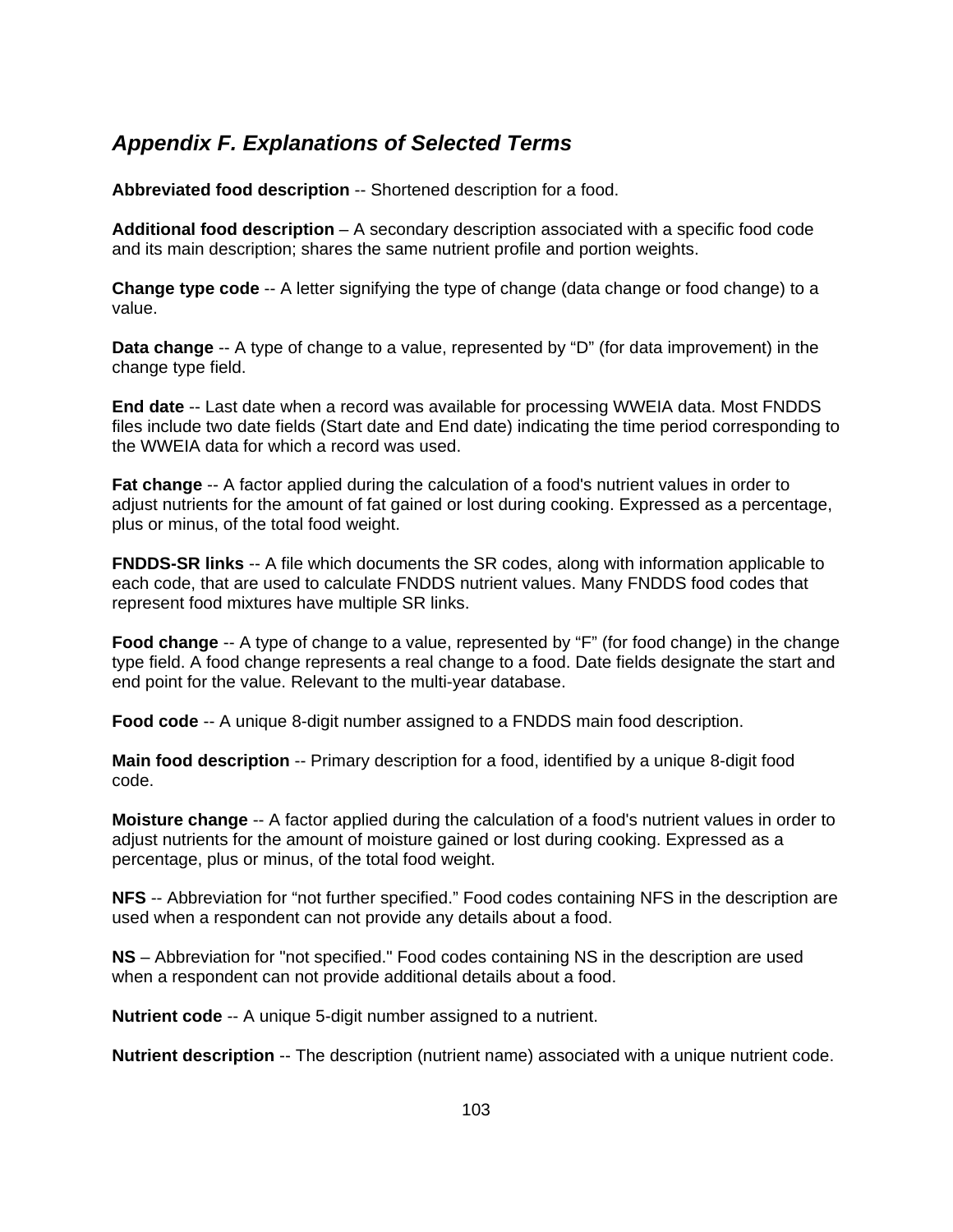**Portion code** -- A unique 5-digit number assigned to a portion description.

Portion description -- A description of an amount of food identified by a unique portion code.

**Portion weight** -- The weight (in grams) of a portion, indicated by a portion code.

percentage of nutrients retained). Retention factors are used to calculate the amount of **Retention code** -- A 4-digit number representing a set of retention factors (expressed as a nutrients retained in a food after cooking.

Start date -- Beginning date when a record was available for processing WWEIA data. Most FNDDS files include two date fields (Start date and End date) indicating the time period corresponding to the WWEIA data for which a record was used.

**Subcode** -- A unique 7-digit number assigned to a subcode description.

description; shares the same nutrient profile but has its own unique portion descriptions and **Subcode description** – A description associated with a specific food code and its main weights.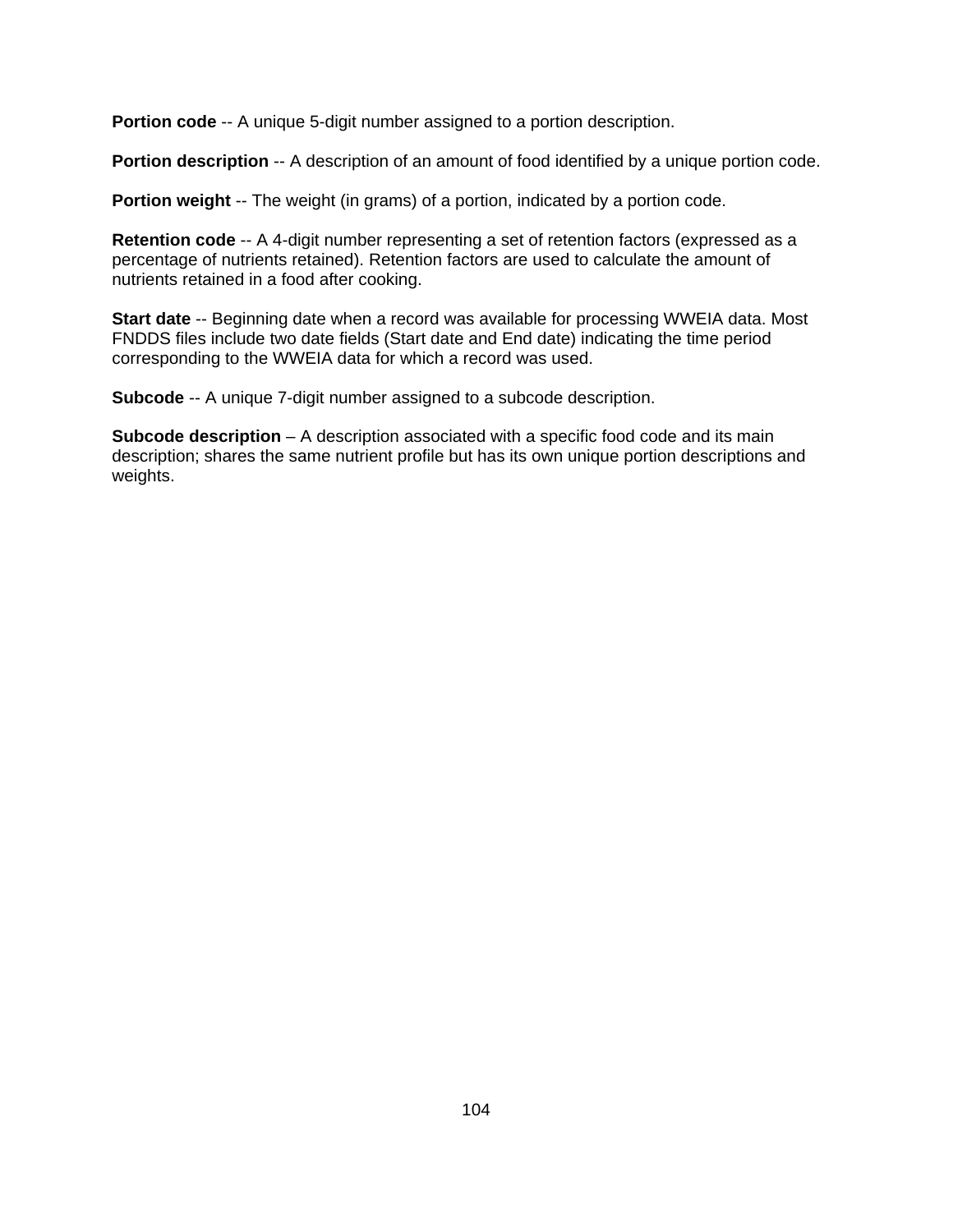# **INDEX**

| Abbreviated description  19, 21                               | <b>Food Portion Descript</b><br>27, 28, 44<br>Food Weights file13, |
|---------------------------------------------------------------|--------------------------------------------------------------------|
| Access  See MS Access®                                        | Format                                                             |
| Additional Food Descriptions file. 13, 18, 20,<br>21, 40, 102 | <b>Additional Food Des</b><br><b>FNDDS Nutrient Va</b>             |
|                                                               | FNDDS-SR Links                                                     |
| AMPM  See Automated Multiple-Pass<br>Method                   | Food Code-Subcod<br><b>Food Portion Descri</b>                     |
|                                                               | Food Weights                                                       |
| Automated Multiple-Pass Method  42                            | <b>Main Food Descript</b>                                          |
| Brand name  20, 23, 24, 25, 40                                | Moisture & Fat Adju                                                |
| Change type                                                   | <b>Nutrient Description</b>                                        |
|                                                               | Subcode Descriptio                                                 |
|                                                               | <b>INFOODS</b>                                                     |
|                                                               | International Network                                              |
| Changes in database  9, 10, 11, 44, 101                       |                                                                    |
| Component                                                     |                                                                    |
|                                                               | <b>Main Food Descriptior</b>                                       |
| Food Portions and Weights 22                                  | 39, 40                                                             |
|                                                               | Measure                                                            |
| Continuing Survey of Food Intakes by                          | Mixtures                                                           |
|                                                               | Moisture & Fat Adjust                                              |
| Cooking                                                       | Moisture & Fat Adjustr                                             |
| nutrient losses related to  32, 33, 37, 102                   | 36, 37, 102                                                        |
| CSFIISee Continuing Survey of Food                            | Moisture change                                                    |
| Intakes by Individuals                                        | MS Access <sup>®</sup>                                             |
|                                                               | Multi-year database                                                |
|                                                               | National Health and N                                              |
| Field                                                         | Survey                                                             |
|                                                               | NDB_No                                                             |
|                                                               | <b>NHANES. See Nation</b>                                          |
|                                                               | <b>Examination Survey</b>                                          |
|                                                               | Nutrient code                                                      |
|                                                               | <b>Nutrient Data Laborato</b>                                      |
| FNDDS Nutrient Values file9, 13, 28, 29, 30,                  | Nutrient description                                               |
| 31, 36, 37, 44                                                | <b>Nutrient Descriptions f</b>                                     |
| FNDDS-SR Links file  9, 13, 28, 29, 33, 34,                   | Nutrient list                                                      |
| 36, 37, 102                                                   | Nutrient value  9, 13,                                             |
| Food code 9, 12, 13, 18, 19, 20, 21, 22, 23,                  | Portion code  12,                                                  |
| 25, 26, 27, 28, 29, 30, 32, 34, 37, 39, 40,                   | Portion description                                                |
| 42, 61                                                        | 102                                                                |
| Food Code-Subcode Links file 13, 22, 26,                      | Portion weight13,                                                  |
| 27, 102                                                       | 102                                                                |
| Food coding scheme 29, 39, 48                                 | Primary Data Set                                                   |
|                                                               | Quality control                                                    |
|                                                               |                                                                    |

| Food Portion Descriptions file 13, 22, 23, 24,<br>27, 28, 44 |
|--------------------------------------------------------------|
| Food Weights file13, 22, 23, 27, 28, 43, 44                  |
| Format                                                       |
| Additional Food Descriptions 20                              |
| FNDDS Nutrient Values30                                      |
| FNDDS-SR Links 34                                            |
| Food Code-Subcode Links 26                                   |
|                                                              |
| Food Portion Descriptions24                                  |
|                                                              |
| Main Food Descriptions  19                                   |
| Moisture & Fat Adjustments32                                 |
| Nutrient Descriptions31                                      |
| Subcode Descriptions25                                       |
|                                                              |
| International Network of Food Data Systems                   |
| 31                                                           |
| Main Food Descriptions file  13, 18, 19, 21,<br>39, 40       |
|                                                              |
|                                                              |
| Moisture & Fat Adjustments file29                            |
| Moisture & Fat Adjustments file  13, 28, 32,                 |
| 36, 37, 102                                                  |
| Moisture change 32, 37                                       |
| MS Access <sup>®</sup> 15, 16, 38, 98                        |
| Multi-year database  44                                      |
| National Health and Nutrition Examination                    |
|                                                              |
|                                                              |
| NHANES. See National Health and Nutrition                    |
|                                                              |
| <b>Examination Survey</b>                                    |
| Nutrient code  12, 28, 29, 30, 31, 37                        |
| Nutrient Data Laboratory  9, 29, 33, 102                     |
|                                                              |
| Nutrient Descriptions file 13, 28, 31, 36, 37                |
|                                                              |
| Nutrient value  9, 13, 29, 30, 31, 32, 33, 44                |
| Portion code  12, 22, 23, 24, 27, 28, 34                     |
| Portion description22, 23, 24, 25, 34, 43,<br>102            |
| Portion weight 13, 20, 23, 29, 42, 43, 44,<br>102            |
|                                                              |
|                                                              |
| Query 15, 16, 38, 98, 99, 100                                |